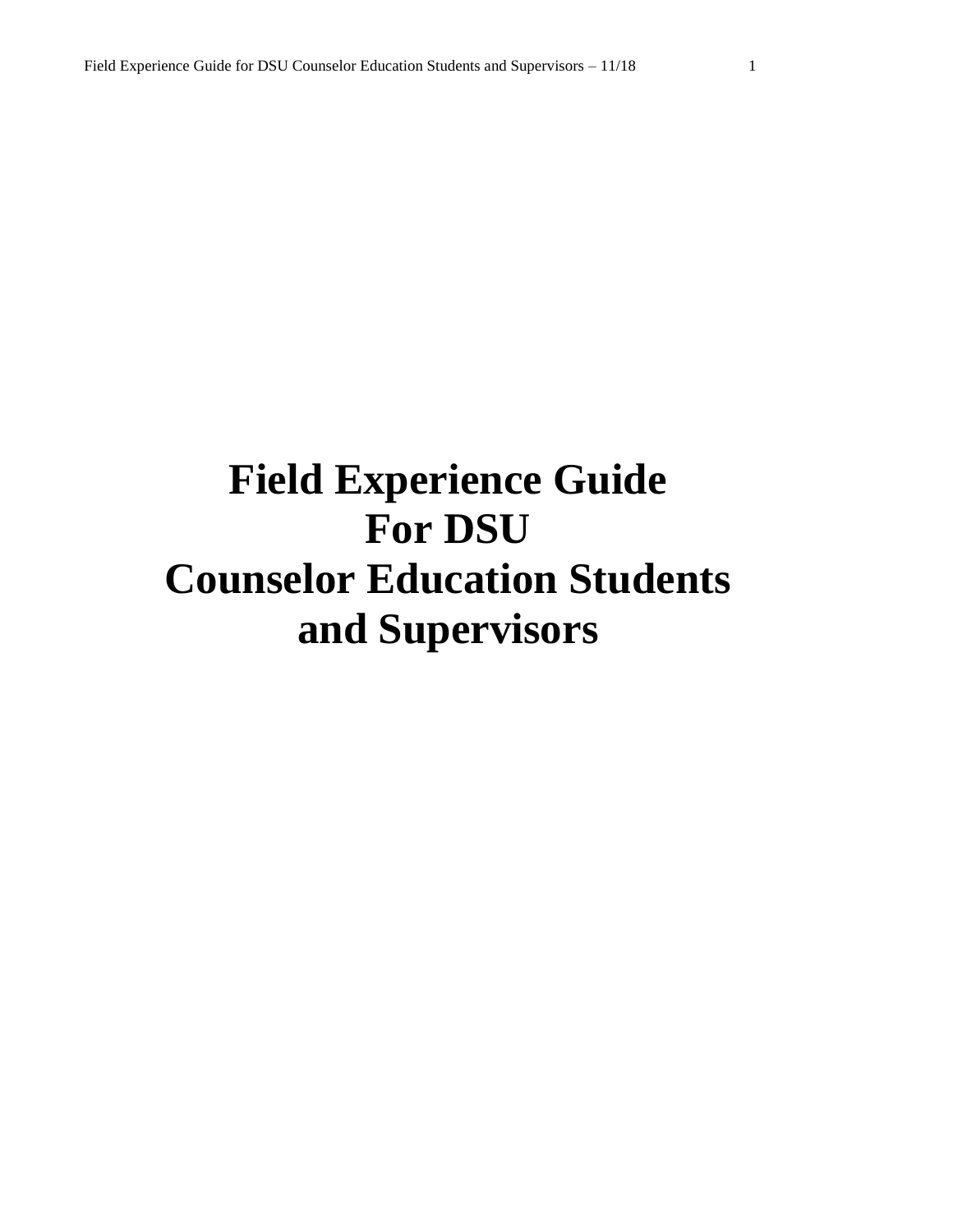# **Field Experience Guide for DSU Counselor Education Students and Supervisors**

#### Table of Contents

- 1. Introduction / Program Faculty
- 2. Program Overview & Mission Statement
- 3. Training Counselors
	- a. The Educational Process
		- i. Program of Study: Clinical Mental Health Counseling
		- ii. Program of Study: School Counseling
		- iii. Program Electives
	- b. The Experiential Process
- 4. Field Experiences Overview
	- a. Four Developmental Field Experiences
	- b. Field Experiences Goals
	- c. Field Experiences Eligibility
	- d. Field Experiences Requirements
		- i. Important Notes Regarding Accrual of Hours
	- e. Internship Site Criteria: Clinical Mental Health Counseling
	- f. Internship Site Criteria: School Counseling
	- g. Beginning Field Placement
	- h. Field Placement During Semester Breaks
	- i. Field Placement File
	- j. Professional Liability Insurance Requirement
- 5. Roles and Responsibilities
	- a. On-Site Supervisors (Schools Sites and Clinical Sites)
		- i. Overview
		- ii. Training Opportunities
		- iii. How Site Supervisors Assist in Training Counselors
		- iv. Responsibilities of the On-Site Supervisor and Site
		- b. University Supervisors
		- c. Graduate Counseling Practicum/Intern Students
- 6. Getting a Field Experience Site
	- a. Steps to Choosing a Practicum/Internship Site
- 7. Required Documentation (Attachments)
	- A: Practicum Agreement
	- B: Clinical Mental Health Counseling Internship Agreement
	- C: School Internship Agreement
	- D: Internship Services Distribution
	- E: Weekly Activities Log
	- F: Live Observation Summary Sheet
	- G: Summary of Clinical Hours
	- H: Case Study Rubric
	- I: Consent for Audio/Visual Recording
	- J: Self-Evaluation of Counseling Intern
	- K: Student Evaluation of Counseling Program
	- L: Intern Evaluation of Site and Site Supervisor
	- M: Supervisor Evaluation of the Counseling Intern
	- N: Confidentiality Agreement
	- O: Ethics Agreement
	- P: Distance Field Experience Form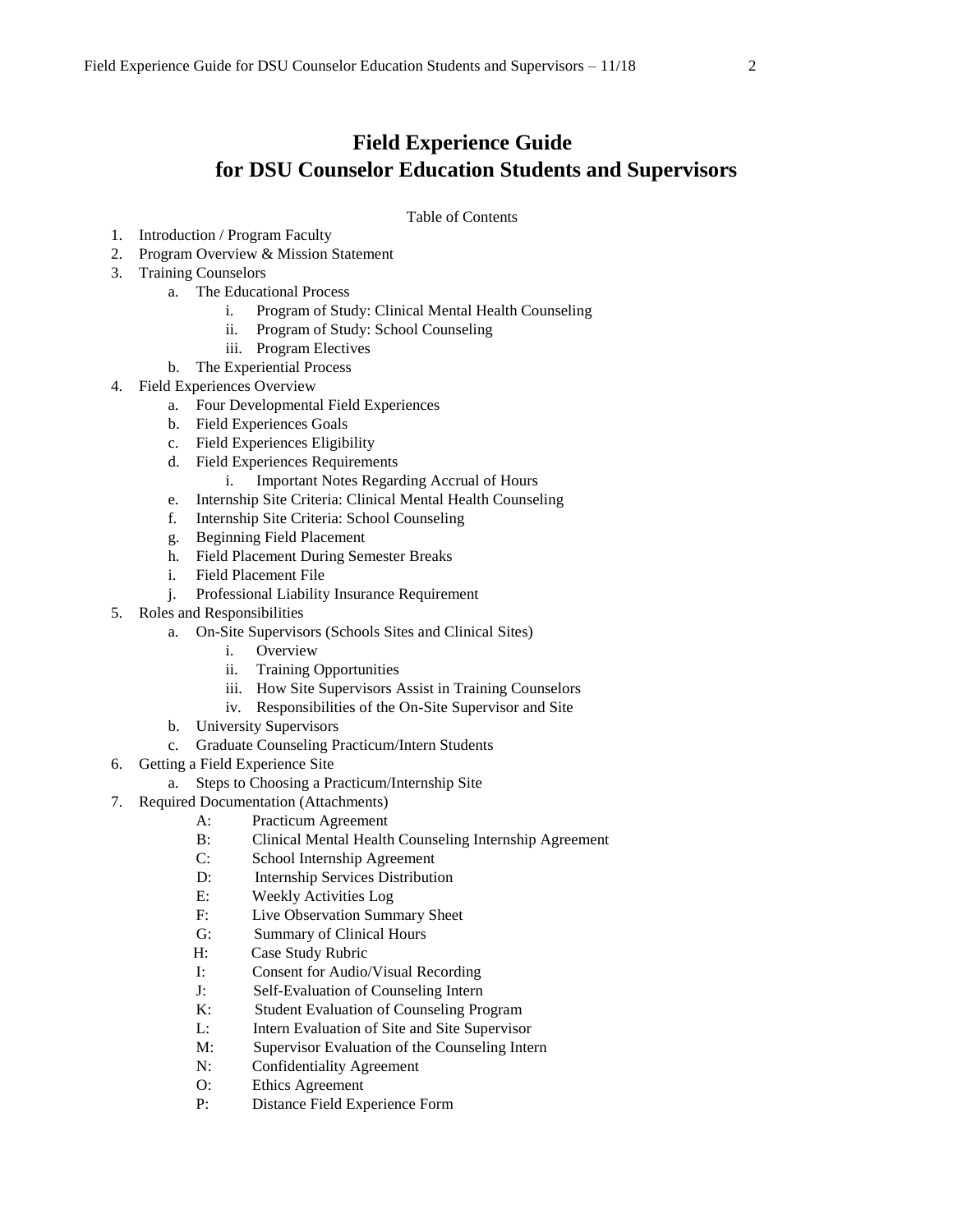#### INTRODUCTION

The goal of this manual is to provide Practicum / Internship students and site supervisors with relevant information about the Counseling Programs at Delta State University and to clarify the policies, procedures, requirements, and expectations of the field experience. The term field experience(s) will be used interchangeably with Practicum and/or Internship throughout the manual when the context applies to both experiences.

| <b>Counselor Education Faculty</b>                                                                                                                                                             | <b>Associated Faculty/Staff</b>                                                                                                     |
|------------------------------------------------------------------------------------------------------------------------------------------------------------------------------------------------|-------------------------------------------------------------------------------------------------------------------------------------|
| Natasha Barnes, Ed.D.<br><b>Assistant Professor of Counselor Education</b><br>662-846- / Ewing 342<br>nbarnes@deltastate.edu                                                                   | Sally Zengaro, PhD<br><b>Assistant Professor of Psychology</b><br><b>Division Chair</b><br>662-846-4357 / Ewing 337                 |
| George Beals, PhD, NCC, DCC, LPC-S<br><b>Counselor Education Program Coordinator</b><br><b>Assistant Professor of Counselor Education</b><br>662-846-4362 / Ewing 343<br>gbeals@deltastate.edu | szengaro@deltastate.edu<br><b>Becky Steed</b><br><b>Departmental Secretary</b><br>662-846-4355 / Ewing 335<br>bsteed@deltastate.edu |
| Stephanie C. Bell, Ph.D., P-LPC, NCC, ACS<br><b>Assistant Professor of Counselor Education</b><br>662-846-4363 / Ewing 344<br>sbell@deltastate.edu                                             |                                                                                                                                     |
| Mary Bess Pannel, Ph.D., LPC, NCC<br><b>Assistant Professor of Counselor Education</b><br>662-846-4392 / Ewing 340<br>mpannel@deltastate.edu                                                   |                                                                                                                                     |
| Catherine Bishop Vincent, Ed.D., NCC, LPC<br><b>Assistant Professor</b><br>662-846-4360 / Ewing 341 /<br>cvincent@deltastate.edu                                                               |                                                                                                                                     |
| Charlotte Brunetti McCain, Ed.S., LPC, NCC<br><b>Counseling Lab Director</b><br>662-846-4364 / Ewing 338<br>cbrunetti@deltastate.edu                                                           |                                                                                                                                     |

#### **PROGRAM FACULTY**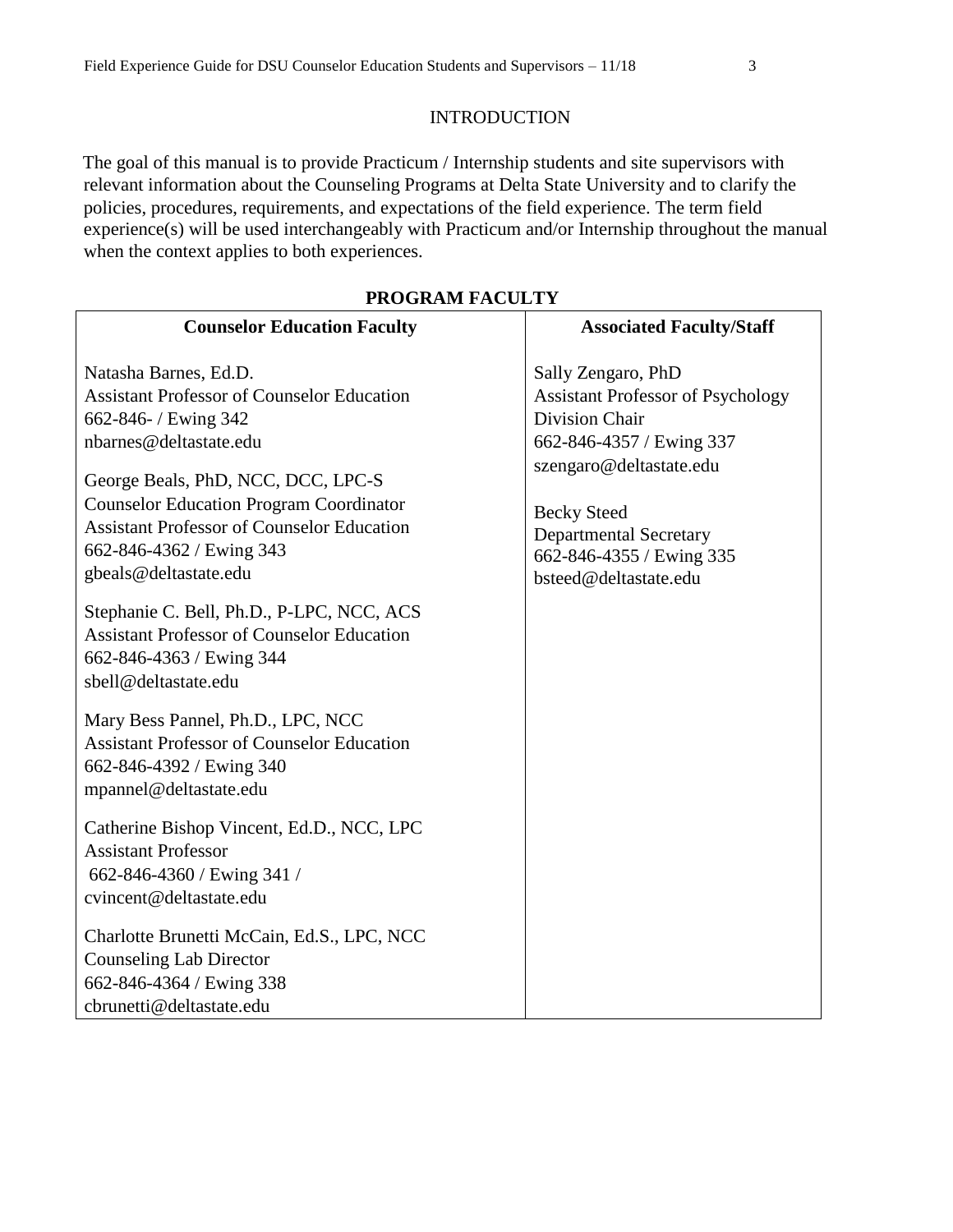#### **The Counselor Education Program at Delta State University Program Overview**

#### **DSU Counselor Education Mission Statement**

*The faculty and staff of the Delta State University Counselor Education Program through teaching, training, supervision, and experiential activity develop ethical, competent, and culturally sensitive counselors who are prepared to work in school or community settings. Program faculty seek to strengthen the profession by modeling for students the professional expectation of continued growth and learning, interpersonal awareness, and practical application of sound principles and practices in their work as professional counselors. (Adopted by Counselor Education faculty: 1/21/04, Reviewed: Fall 2018)* 

Housed on the third floor of Ewing Hall on the Delta State University's campus in Cleveland, Mississippi, the Division of Counselor Education and Psychology in the College of Education and Human Sciences provides a Master's of Education (MEd) degree in Counseling. There are two tracks available in the 60-hour Master's degree – Clinical Mental Health Counseling and School Counseling. Both of these tracks are accredited by the Council for Accreditation of Counseling and Related Education Programs (CACREP). The Counselor Education Program also offers an Educational Specialist (EdS) degree in School Counseling.

 The Clinical Mental Health Counseling track prepares students for employment in a community or agency setting. This program provides the students with the academic requirements for licensure as a Provisional Licensed Professional Counselor (PLPC) in the State of Mississippi.

The School Counseling program prepares students for employment in a school system. This program is designed to provide the student with the academic preparation necessary to receive the AA certification in School Counseling through the Mississippi State Department of Education.

All faculty members in the program hold doctoral degrees and are active in professional organizations. A small student-professor ratio encourages close interaction between faculty and students. Faculty members are dedicated to maintaining a psychologically safe and secure atmosphere; wherein all students can experience personal growth and development, intellectual stimulation, and development of professional knowledge and skills.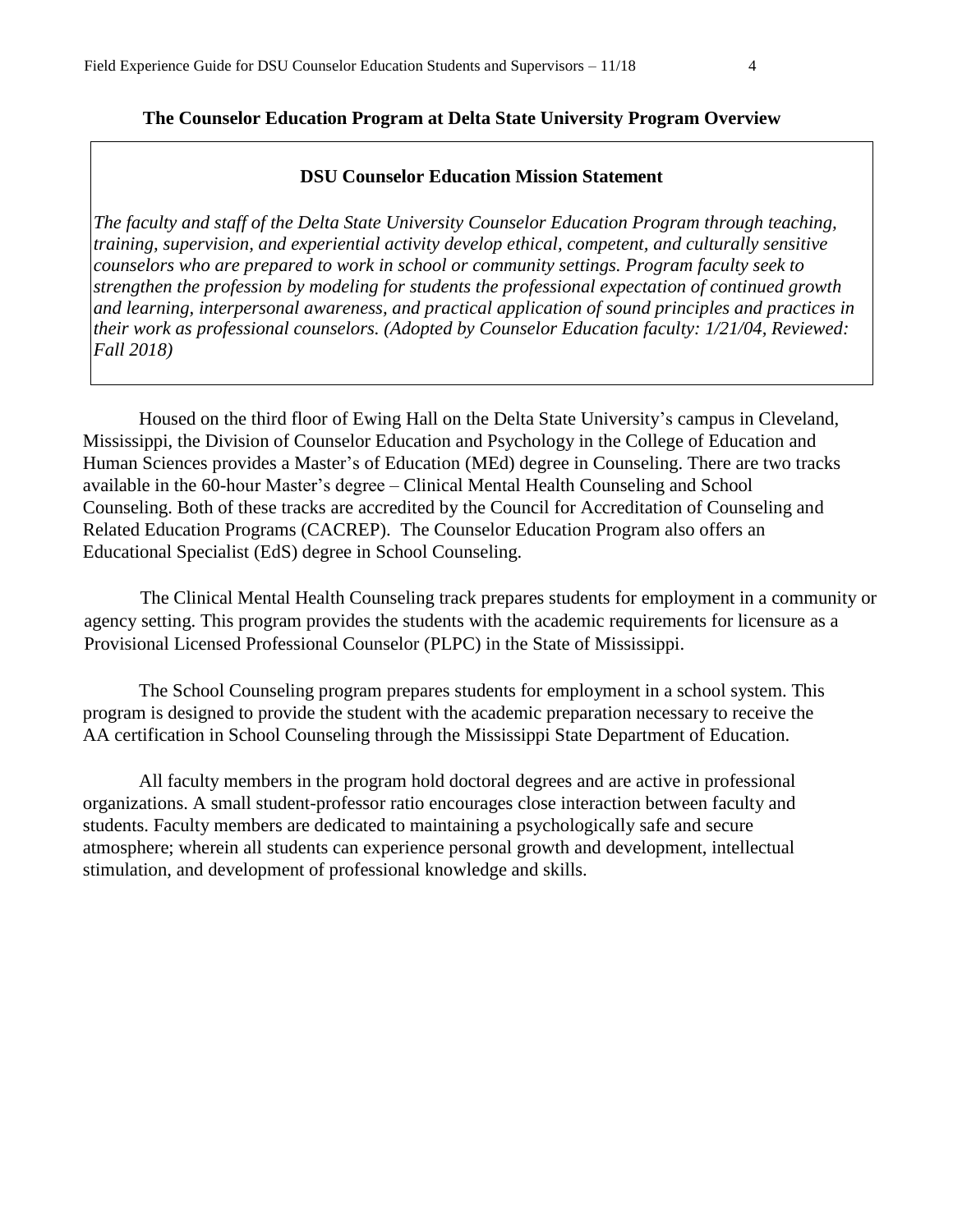#### **Training Counselors**

# **The Educational Process in Training Counselors**

Program faculty train students within the following eight CACREP (2016) core curriculum areas:

| <b>CACREP Competency Area</b>      |
|------------------------------------|
| 1. Professional Identity           |
| 2. Social and Cultural Diversity   |
| 3. Human Growth and Development    |
| 4. Career Development              |
| 5. Helping Relationships           |
| 6. Group Work                      |
| 7. Assessment                      |
| 8. Research and Program Evaluation |

In addition to the core CACREP Competency Areas, students choose to pursue a either a School Counseling track or Clinical Mental Health Counseling track. With additional coursework and an additional internship, students may choose to matriculate in both tracks.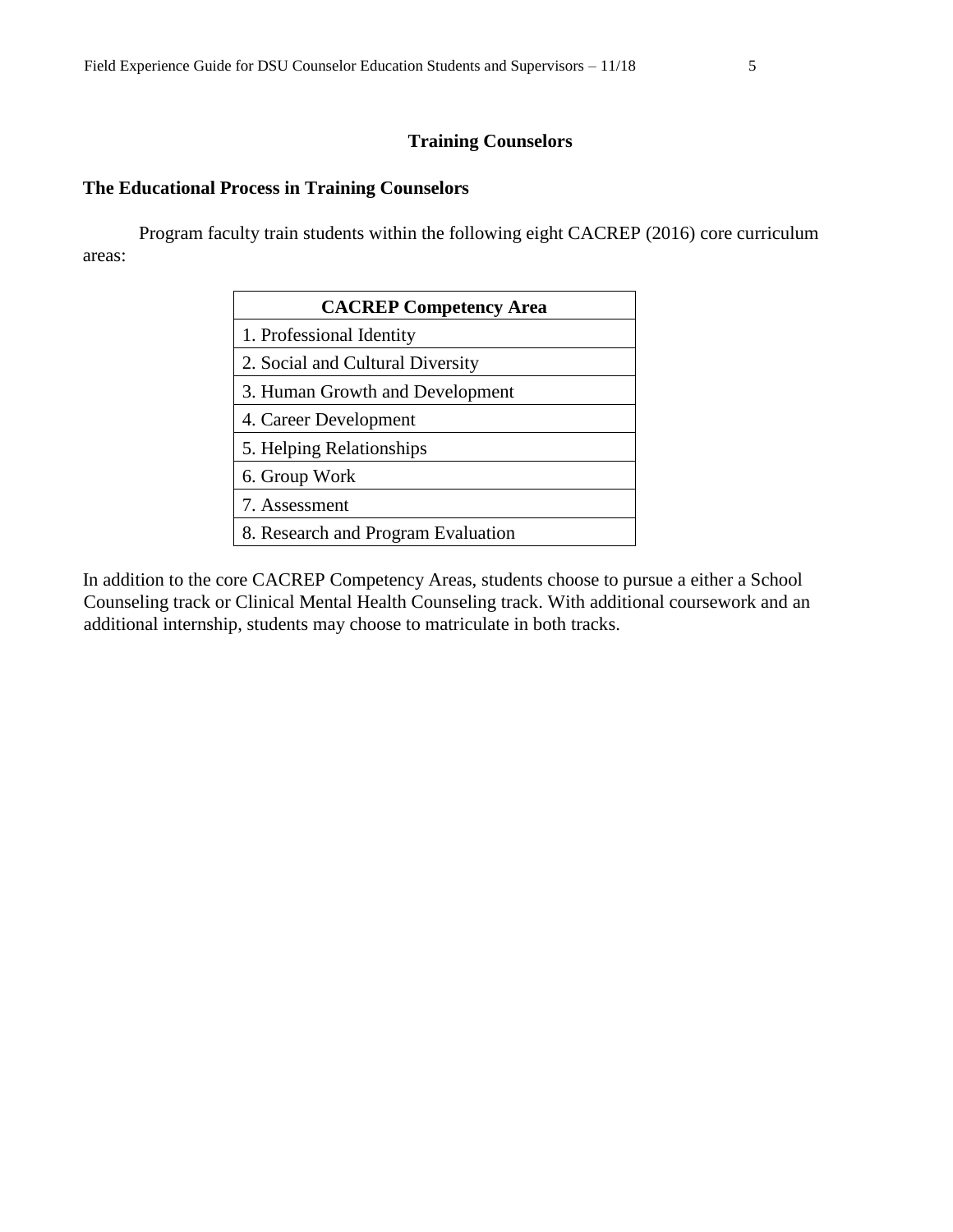#### **DELTA STATE UNIVERSITY**

#### **Program of Study: Masters Degree (M.Ed.) in Counselor Education**

#### **Major: Clinical Mental Health Counseling**

(rev. November 2018)

**Name: \_\_\_\_\_\_\_\_\_\_\_\_\_\_\_\_\_\_\_\_\_\_\_\_\_\_\_\_\_\_\_\_\_\_\_\_\_\_\_\_\_\_\_ 900 # \_\_\_\_\_\_\_\_\_\_\_\_\_\_\_\_\_\_\_\_\_\_\_\_\_\_\_\_\_\_\_\_\_\_\_\_\_\_** 

| <b>Major Core Courses (Counselor Education)</b>           | <b>Credit</b><br><b>Hours</b> | Semester to be<br>taken | <b>Semester</b><br>completed | Grade |
|-----------------------------------------------------------|-------------------------------|-------------------------|------------------------------|-------|
| CED 600: Introduction to Counseling                       | 3                             |                         |                              |       |
| CED 601: Counseling Theory                                | 3                             |                         |                              |       |
| CED 602: Assessment Techniques in Counseling              | 3                             |                         |                              |       |
| CED 604: Pre-practicum                                    | 3                             |                         |                              |       |
| CED 605: Group Counseling                                 | 3                             |                         |                              |       |
| CED 606: Career Development and Placement                 | 3                             |                         |                              |       |
| CED 609: Practicum                                        | 3                             |                         |                              |       |
| CED 610: Clinical Mental Health Counseling Internship     | 6                             |                         |                              |       |
| CED 616: Social and Cultural Foundations                  | 3                             |                         |                              |       |
| CED 620: Human Growth and Development                     | 3                             |                         |                              |       |
| CED 627: Foundations of Clinical Mental Health Counseling | 3                             |                         |                              |       |
| CED 630: Counseling Skills                                | 3                             |                         |                              |       |
| CED 635: Methods of Counseling Research and Statistics    | 3                             |                         |                              |       |
| CED 703: Psychodiagnostics in Counseling                  | 3                             |                         |                              |       |
| CED 711: Crisis Intervention Techniques                   | 3                             |                         |                              |       |
| CED 712: Counseling Children and Adolescents              | 3                             |                         |                              |       |
| CED 715: Marriage and Family Counseling                   | 3                             |                         |                              |       |
| <b>Total Hours</b>                                        | 54                            |                         |                              |       |

| <b>Electives (Clinical Mental Health)</b> | Credit<br><b>Hours</b> | Semester to be<br>taken | <b>Semester</b><br>completed | Grade |
|-------------------------------------------|------------------------|-------------------------|------------------------------|-------|
|                                           |                        |                         |                              |       |
|                                           |                        |                         |                              |       |
| <b>Total Hours</b>                        | o                      |                         |                              |       |

| Transfer courses to be considered for degree<br>requirement | Credit<br><b>Hours</b> | <b>Course Substitution For Which</b><br>Course?<br><b>From Which Institution?</b> | Grade | Date Authorized |
|-------------------------------------------------------------|------------------------|-----------------------------------------------------------------------------------|-------|-----------------|
|                                                             |                        |                                                                                   |       |                 |
|                                                             |                        |                                                                                   |       |                 |
|                                                             | ◠                      |                                                                                   |       |                 |
| <b>Total Hours</b>                                          | q                      |                                                                                   |       |                 |

 **Total Hours in Program: \_\_\_\_\_\_\_\_\_\_\_\_ (60 minimum)** 

**Division Chair \_\_\_\_\_\_\_\_\_\_\_\_\_\_\_\_\_\_\_\_\_\_\_\_\_\_\_\_\_\_\_\_\_\_\_\_ Date: \_\_\_\_\_\_\_\_\_\_\_\_\_\_\_\_\_\_\_\_\_\_\_\_\_\_\_\_\_\_\_\_\_\_** 

**(3 copies: Student, Advisor, File)**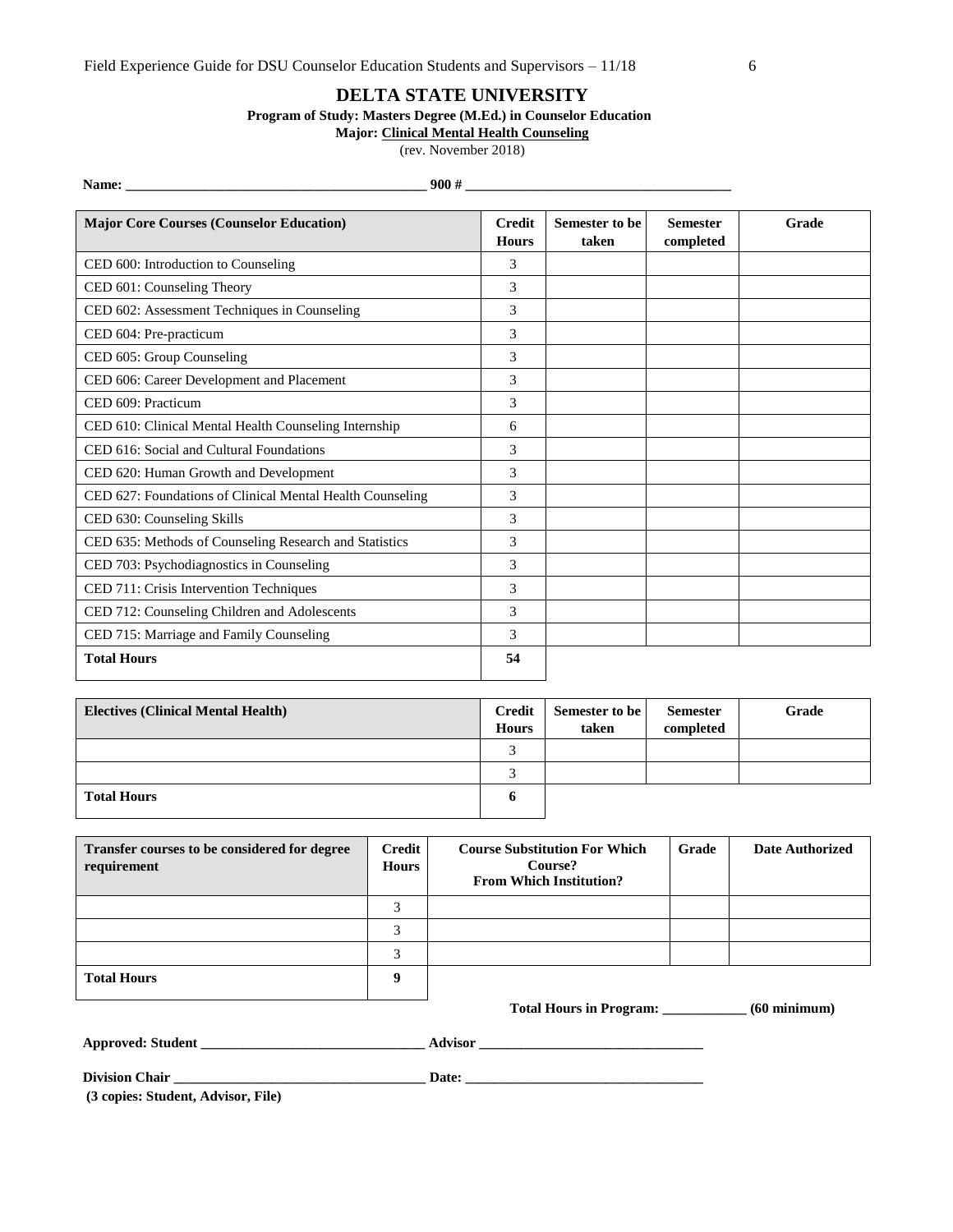#### **DELTA STATE UNIVERSITY**

#### **Program of Study: Masters Degree (M.Ed.) in Counselor Education**

**Major: School Counseling**

(rev. November 2018)

**Name: \_\_\_\_\_\_\_\_\_\_\_\_\_\_\_\_\_\_\_\_\_\_\_\_\_\_\_\_\_\_\_\_\_\_\_\_\_\_\_\_\_\_\_ 900 # \_\_\_\_\_\_\_\_\_\_\_\_\_\_\_\_\_\_\_\_\_\_\_\_\_\_\_\_\_\_\_\_\_\_\_\_\_\_** 

| <b>Major Core Courses (Counselor Education)</b>             | <b>Credit</b><br><b>Hours</b> | Semester to be<br>taken | <b>Semester</b><br>completed | Grade |
|-------------------------------------------------------------|-------------------------------|-------------------------|------------------------------|-------|
| CED 600: Introduction to Counseling                         | 3                             |                         |                              |       |
| CED 601: Counseling Theory                                  | 3                             |                         |                              |       |
| CED 602: Assessment Techniques in Counseling                | 3                             |                         |                              |       |
| CED 604: Pre-practicum                                      | 3                             |                         |                              |       |
| CED 605: Group Counseling                                   | 3                             |                         |                              |       |
| CED 606: Career Development and Placement                   | 3                             |                         |                              |       |
| CED 609: Counseling Practicum                               | 3                             |                         |                              |       |
| CED 616: Social and Cultural Foundations                    | 3                             |                         |                              |       |
| CED 617: Foundations of School Counseling                   | 3                             |                         |                              |       |
| CED 619: School Counseling Internship                       | 6                             |                         |                              |       |
| CED 620: Human Growth and Development                       | 3                             |                         |                              |       |
| CED 630: Counseling Skills                                  | 3                             |                         |                              |       |
| CED 635: Methods of Counseling Research and Statistics      | 3                             |                         |                              |       |
| CED 707: Consultation and Counseling of Diverse Populations | 3                             |                         |                              |       |
| CED 711: Crisis Intervention Techniques                     | 3                             |                         |                              |       |
| CED 712: Counseling Children and Adolescents                | 3                             |                         |                              |       |
| CED 715: Marriage and Family Counseling                     | 3                             |                         |                              |       |
| <b>Total Hours</b>                                          | 54                            |                         |                              |       |

| Elective           | <b>Credit</b><br><b>Hours</b> | Semester to be<br>taken | <b>Semester</b><br>completed | Grade |
|--------------------|-------------------------------|-------------------------|------------------------------|-------|
|                    |                               |                         |                              |       |
|                    |                               |                         |                              |       |
| <b>Total Hours</b> | o                             |                         |                              |       |

| Transfer courses to be considered for degree<br>requirement | Credit<br><b>Hours</b> | <b>Course Substitution For Which</b><br>Course?<br><b>From Which Institution?</b> | Grade | Date<br><b>Authorized</b> |
|-------------------------------------------------------------|------------------------|-----------------------------------------------------------------------------------|-------|---------------------------|
|                                                             |                        |                                                                                   |       |                           |
|                                                             | 2                      |                                                                                   |       |                           |
|                                                             |                        |                                                                                   |       |                           |
| <b>Total Hours</b>                                          |                        |                                                                                   |       |                           |

**Total Hours in Program: \_\_\_\_\_\_\_\_\_\_\_\_ (60 minimum)** 

**Approved: Student \_\_\_\_\_\_\_\_\_\_\_\_\_\_\_\_\_\_\_\_\_\_\_\_\_\_\_\_\_\_\_\_\_ Advisor \_\_\_\_\_\_\_\_\_\_\_\_\_\_\_\_\_\_\_\_\_\_\_\_\_\_\_\_\_\_\_\_** 

**Division Chair \_\_\_\_\_\_\_\_\_\_\_\_\_\_\_\_\_\_\_\_\_\_\_\_\_\_\_\_\_\_\_\_\_\_\_\_\_ Date: \_\_\_\_\_\_\_\_\_\_\_\_\_\_\_\_\_\_\_\_\_\_\_\_\_\_\_\_\_\_\_\_\_\_ (3 copies:** 

**Student, Advisor, File)**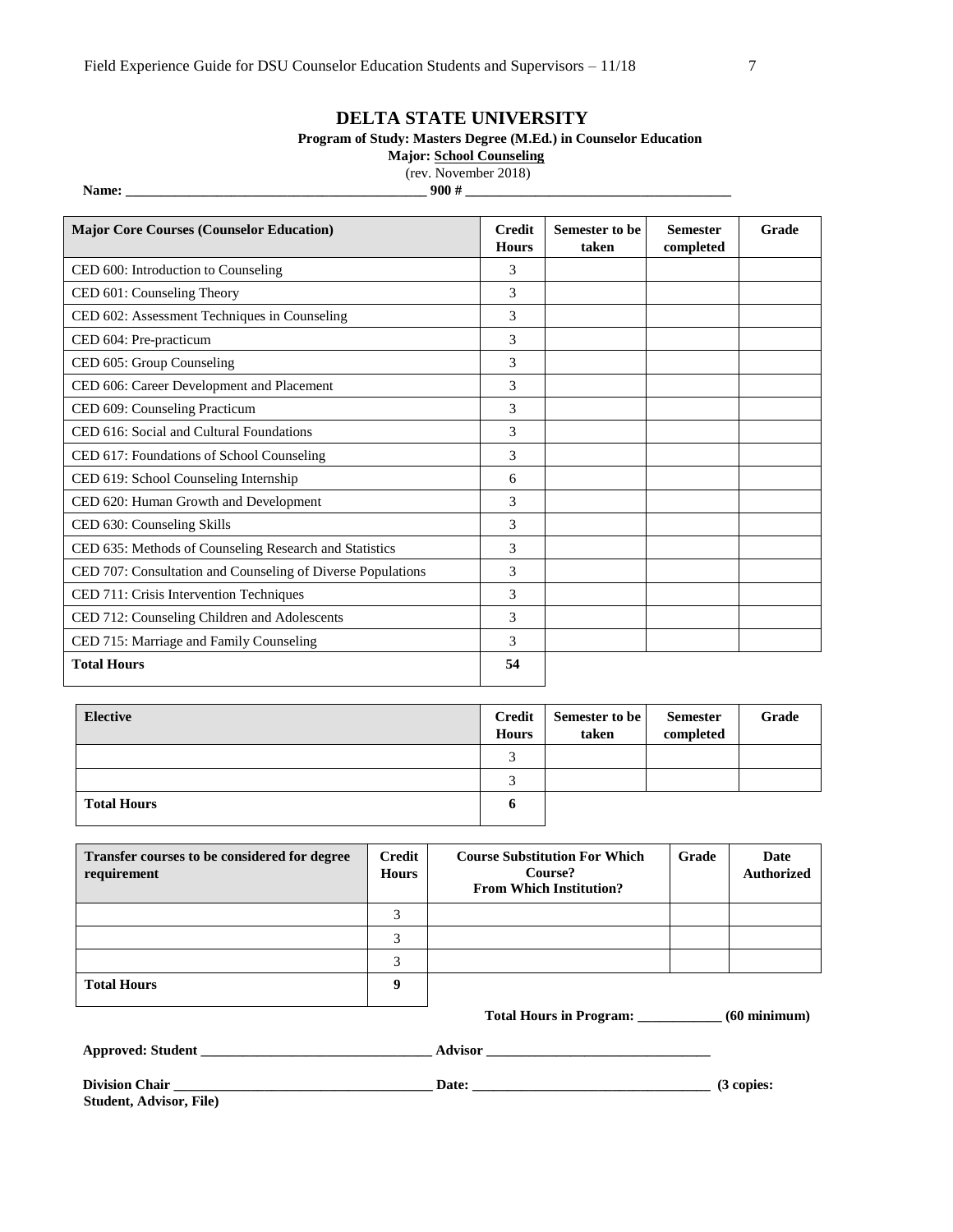**Program Electives.** Students may choose electives from the courses listed below or select from those courses on the other program track.

CED 400 INTRODUCTION TO THE COUNSELING PROFESSION. Provides an overview of the field of counseling, specializations, theoretical approaches, techniques, and ethics. Study will incorporate facilitative skills and interpersonal learning. It will be of interest to those considering a career in counseling as well as to those in health care, human services, criminal justice, pastoral care, education, human resources, and anyone interested in improving their interpersonal relationships. 3. (Not available for graduate credit).

- CED 431/631 BEREAVEMENT IN CHILDREN AND ADOLESCENTS. This course examines the understanding and emotional response of death and bereavement by children and adolescents across multiple situations. Emphasis will include bereavement within the family and bereavement within the school and world. Additional emphasis will include assessment and interventions with bereaved children. 3.
- CED 704 PSYCHOPHARMACOLOGY An overview of the psychopharmacological medications as they relate to mental health practice. The basic classification, indications, contraindications, and side-effects of psychotropic drugs will be provided. The goal of this course is to introduce students to the basic terminology as it relates to clinical mental health counseling and pharmacological treatment. 3
- CED 713 SEXUALITY ISSUES IN COUNSELING. Examines sexual development across the lifespan including physiological, psychological and sociocultural variables associated with various stages of development. Special emphasis will be placed on counseling issues related to sex and sexuality including sexual abuse, sexual development, sexual dysfunction, sexual orientation and sexual addictions. 3
- CED 714 SUBSTANCE AND PROCESS ADDICTION COUNSELING. Study and application of theory and techniques of counseling to include assessment and treatment of substance use disorders and process addiction from an individual and systemic perspective. 3
- CED 718 COUNSELING AND SPIRITUALITY. This course examines the intersection and interaction of spirituality, religiosity, and counseling focusing on the impact of this intersection on the counseling relationship. Using the latest theories and research, students will examine developmental models of spirituality and how to address spiritual and religious issues with clients. Prerequisite: CED 600. 3
- CED 722 PLAY THERAPY. Study of play therapy as a counseling intervention for children in schools and community settings. Covers the history and theories of play therapy, play as it relates to child development, and techniques of play therapy. Prerequisites: CED 604. Lab fee. 3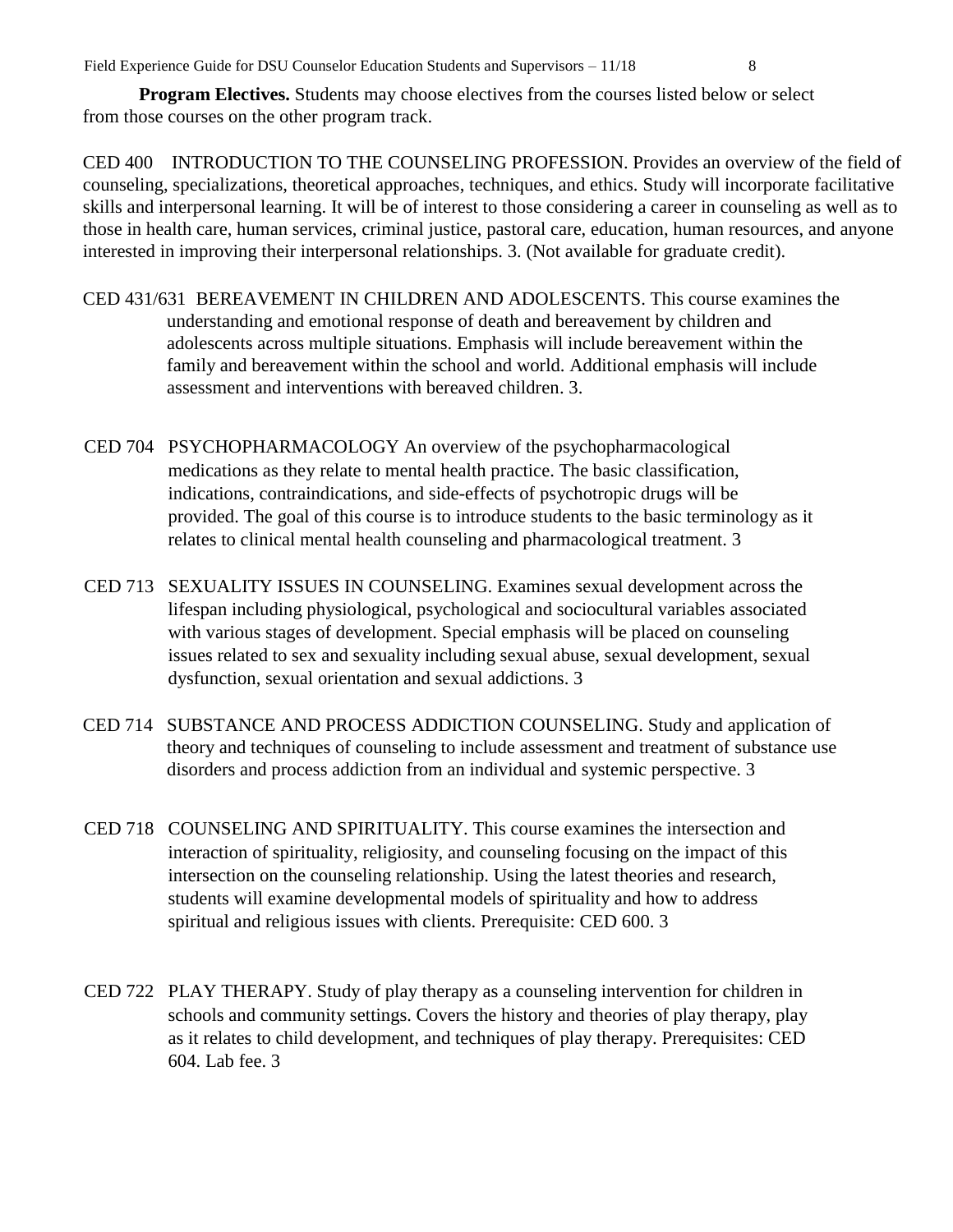- CED 723 ADVANCED PLAY THERAPY. This course will provide an overview and exploration of complex play therapy subjects, skills, and challenges beyond the basics of play therapy. Prerequisite: CED 722. 3
- CED 770 SPECIAL TOPICS IN COUNSELING. Research and applied analysis of special topics related to counseling. 1-6 (May be repeated for a maximum of 6 hours credit)

#### **The Experiential Process in Training Counselors**

An *essential* aspect of the Counselor Education program is the field experience students participate in as part of their professional development. Without the participation and support of site supervisors, students would have a very limited perspective of what it means to be a counselor. Academic training combined with field experience makes for a well-rounded professional. Program faculty members work closely with site supervisors throughout the practicum and internship experience to ensure that students are progressing adequately and appropriately in their professional development.

#### **Use of Technology in the Field Experiences**

During your pre-practicum experience you will be introduced to Supervision Assist, an online, HIPAA compliant platform where you will keep notes, log hours, upload videos, and use to contact your site supervisor. All of the documentation explained below will be read and electronically signed or filled out in Supervision Assist.

## **Field Experiences Overview**

Field experiences are the culmination of the educational process. The field experience is a time when advanced students in the program apply their knowledge and skills in clinical and school counseling venues. *On-site supervisors* are volunteer experienced counselors who have agreed to host students at their site for practicum and internship experiences. The instructor for the practicum or internship class is the *university supervisor*. This manual contains the necessary paperwork that details the expectations of the student (trainee), the site supervisor, and the university supervisor. Additionally, the counselor education program coordinator remains as general coordinator for all practicum and internship agreements and functions.

Conditions that apply to all levels of field experiences:

- Field Experiences courses are cumulative in nature. Students are required to pass each field experience course they attempt with a grade of "B" or better. If a student does not demonstrate competency, they do not pass on to the next field experience. Students cannot graduate without the satisfactory completion of all four field experiences.
- All students are **required** to have liability insurance prior to beginning the second field experience, CED 604 Pre-practicum. Students may not work with clients without providing proof of liability insurance. Insurance is available at discounted student rates through many professional counseling organizations.
- Many field placement sites require background checks, drug screening, client de-escalation training, and agency orientation. Therefore, it is imperative that students be proactive in their planning of 'when' they will complete field experience and where it will be completed.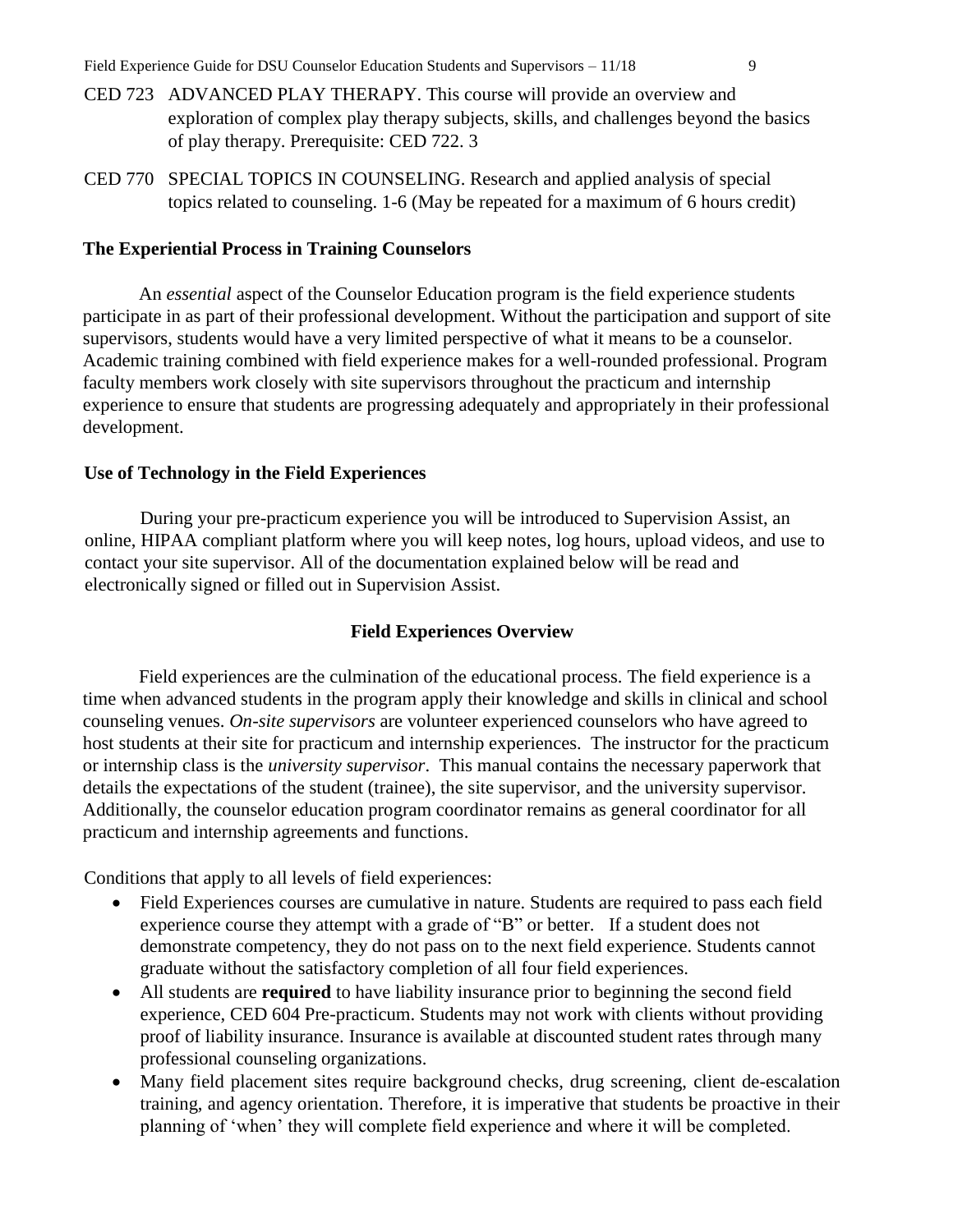## **Four Developmental Field Experiences**

Each student will participate in 4 Developmental 'Steps'/Field Experiences

- Counseling Skills (CED 630): Work with your classmates as clients. Observe sessions in the counseling lab.
- Pre-Practicum (CED 604): Work in the counseling lab. Complete a minimum of 15 hours with 5 non-help seeking volunteer clients (3 sessions each). Complete recorded video reviews with faculty. Observe sessions in the counseling lab.

Practicum (CED 609): 100 hours required at a field placement site.

Internship CED 610 (CMHC) or CED 619 (School): 600 hours required at a field placement site.

## **Field Placement Goals**

The goal of a field placement experience is to have an opportunity to practice and expand upon counseling skills. Supervisors on-site and at the University will work collaboratively to monitor counseling work, provide appropriate feedback, and encourage ongoing professional development and growth.

Students in field placements will:

- Exhibit professionalism in all interactions, including dress, emails, conversation, an meeting professional expectations and obligations;
- Engage in continuing professional development and education;
- Develop a collegial working relationship with colleagues and supervisors;
- Maintain membership in a professional state or national counseling organization;
- Exhibit the ability and willingness to 'hear' and incorporate feedback and supervision;
- Demonstrate appropriate general counseling skills while developing new skills including those skills germane to the specific site; and,
- Exhibit enthusiasm for and a commitment to the profession of counseling.

## **Field Placement Eligibility**

Once students have successfully completed CED 604 and have provided evidence of six (6) hours of personal counseling, they are considered eligible for field experience.

## **Field Placement Requirements**

All counseling students participate in two field placement experiences - practicum and internship. Students accumulate a minimum of 100 service hours of supervised counseling experience in their practicum experience and 600 service hours of supervised counseling experience in their internship experiences.

Upon successful completion of Practicum, students are eligible to register for their final field experience in a clinical (Clinical Mental Health Counseling track) or a K-12 school (School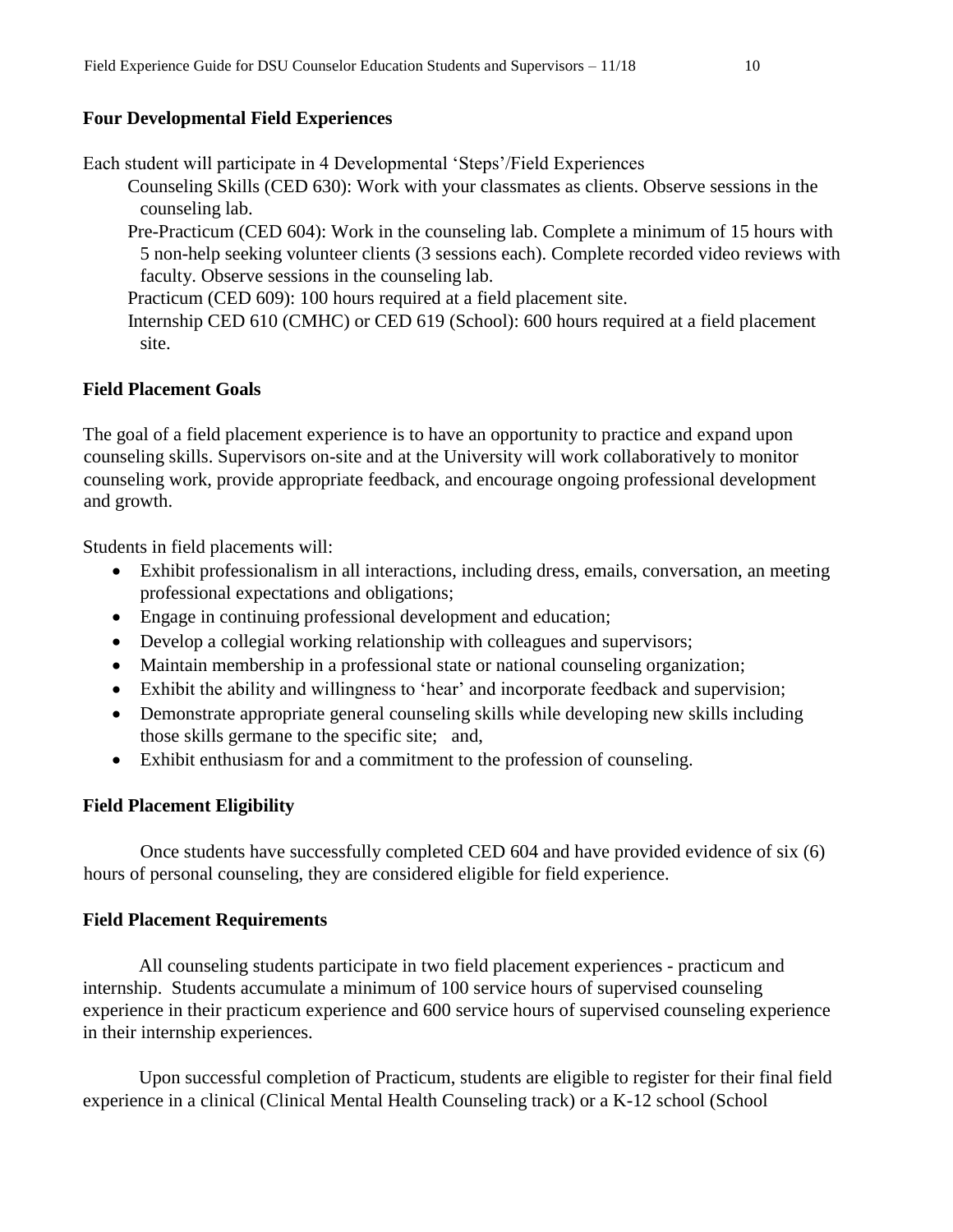Counseling track) setting. The breakdown of minimum required hours for each of the field experience settings, including specific course designations are as follows:

| Course                          | Minimum<br><b>Hours</b><br>of Direct Client<br>Contact | Total<br><b>Hours</b> | Minimum<br>Individual or<br>Triadic<br><b>Supervision Hours</b><br>by Site Supervisor | Minimum<br>Group<br>Supervision Hours by<br>University Supervisor |
|---------------------------------|--------------------------------------------------------|-----------------------|---------------------------------------------------------------------------------------|-------------------------------------------------------------------|
| CED 609: Practicum              | 40                                                     | 100                   | 1 hour per week                                                                       | 1.5 hours per week                                                |
| CED 610: Clinical<br>Internship | 240                                                    | 600                   | 1 hour per week                                                                       | 1.5 hours per week                                                |
| CED 619: School<br>Internship   | 240                                                    | 600                   | 1 hour per week                                                                       | 1.5 hours per week                                                |

# **Important Notes Regarding Accrual of Hours.**

- The 600 hours of Internship may be completed in one or two semesters. For students who wish to complete their Internship in one semester the following conditions apply:
	- o You cannot work a full-time job during your Internship;
	- o You must schedule a meeting with your advisor to get approval;
	- o You must get approval from your site supervisor;
	- o You must complete and submit and Internship Plan to the Program Coordinator and the University Supervisor prior to the beginning of the Internship.
- Students must lead or co-lead a group at least one time as part of their field experience.
- Students may NOT carry any hours from Practicum into Internship. You may work at your practicum site more than 100 hours; however, the hours will not count toward internship.
- Students are required to provide a minimum of two video or audio recordings of live sessions each semester they are enrolled in field experience class. If this is not an option on their site, it is up to the student to coordinate with the On-Site Supervisor to conduct and document live observation supervision, or to set up a live stream of a session with their university supervisor via Supervision Assist.
- Please see Hours Distribution form for more information on Direct v. Indirect Hours

# **Internship Site Criteria: Clinical Mental Health Counseling**

In order to maintain CACREP accreditation standard compliance and to ensure our counselors-intraining receive the highest quality internship and educational experiences, please follow the below listed criteria when exploring field experience sites. Discuss the following criteria with potential site supervisors to ensure compliance prior to signing site agreements. Field experience sites must meet CACREP standards, as well as receive approval from the program coordinator and the university supervisor. Should a field experience site NOT meet these criteria, a request must be made in writing to the program coordinator and the faculty member instructing CED 610: Clinical Mental Health Internship.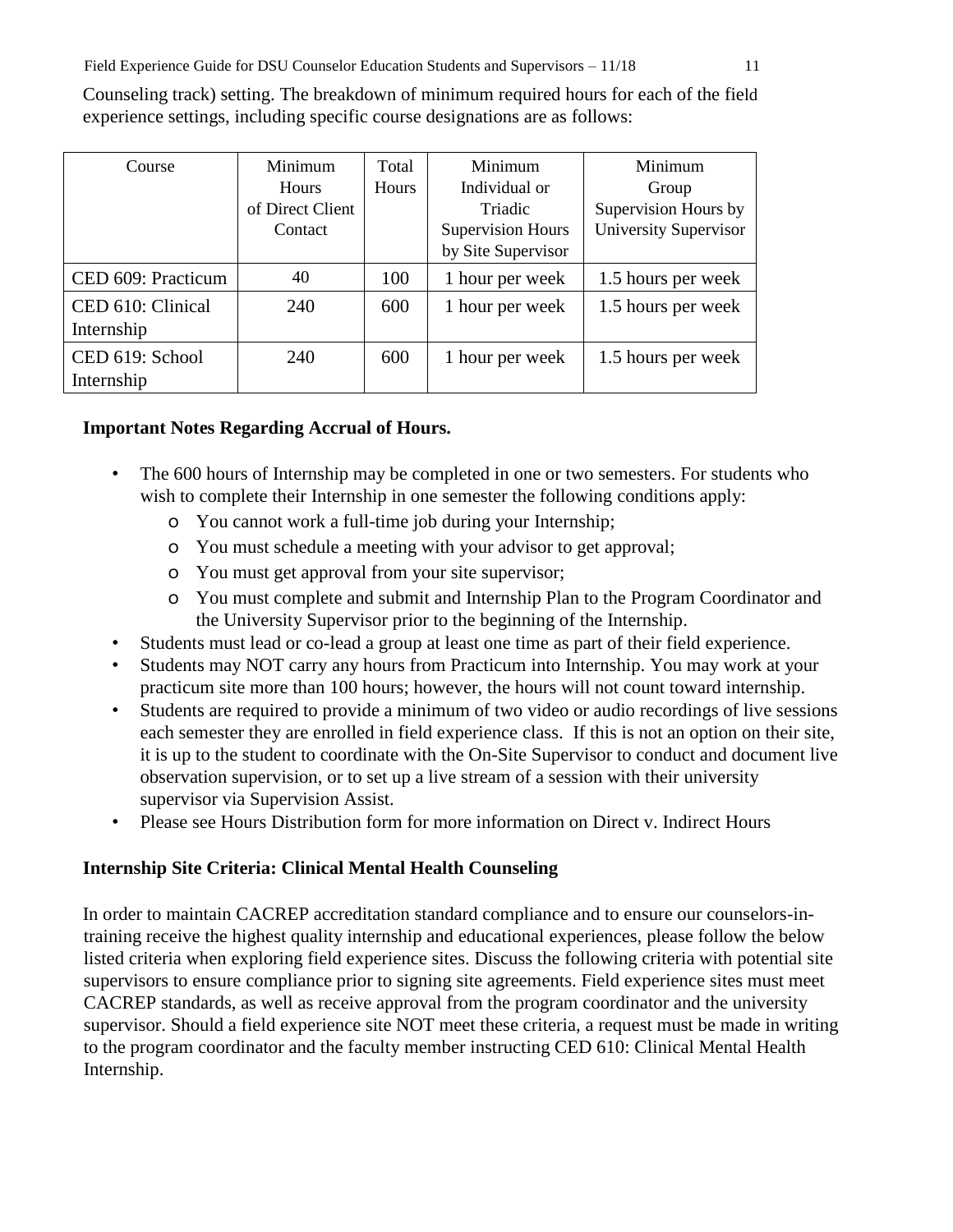All requests and site agreements must be submitted the semester PRIOR to the scheduled start of field experience and approval granted by full program faculty.

Site Supervisor Requirements (CACREP [2016] Section 3, P)

- 1. Have a Master's degree, preferably in counseling, or a related profession;
- 2. Have relevant certifications and/or licenses;
- 3. Have a minimum of two years of pertinent professional counseling experience in the specialty area in which the student is enrolled;
- 4. Have knowledge of the program's expectations, requirements, and evaluation procedures for students.
- 5. Have relevant training in counseling supervision
- 6. Supervisors must submit a copy of their current resume/vitae and a copy of their current state license and/or certifications before beginning supervisory duties. **Hours may not be accrued before these documents are obtained.**

# Clinical Internship Requirements (CACREP [2016] Standard III, J-M)

- 1. 600 clock hours in a Clinical Mental Health placement.
- 2. 240 clock hours of direct service.
- 3. 1 hour of weekly individual or triadic on-site supervision.
- 4. Opportunity to become familiar with a variety of professional activities and resources, in addition to direct services (e.g., record keeping, assessment instruments, supervision, information and referral, in-service and staff meetings).
- 5. An average of 1 ½ hours per week of group supervision performed by a program faculty member (CED 610).

# **Internship Site Criteria: School Counseling**

Students in the school-Counseling track are required to do all 600 hours of Internship in a school setting under the supervision of a certified school counselor. Internship may be completed in one or two semesters. Internship students who are teachers or working in other capacities in schools may not do their internship experience in one semester or in their normal roles, they must fill counseling duties during the hours being counted toward internship. This internship is built upon the four quadrants of the ASCA National Model (See American School Counselor Association @ www.schoolcounselor.org.) and requires that students are able to demonstrate the ability to execute all of the roles and functions of a professional school counselor in a school setting under the supervision of a licensed school counselor who has a minimum of two years' experience as a certified school counselor in a school setting (K-12).

The intern will complete a minimum of 600 hours, with 240 hours of direct service to students (implementing developmental classroom counseling activities linked to the academic curriculum), running groups to enhance resilience and prevent risk factors pertaining to learning, career, and social-emotional development, and providing direct service (student academic-career planning, and responsive services).

# Site Supervisor Requirements (CACREP [2016] Section 3, P)

- 1. Have a Master's degree, preferably in counseling, or a related profession;
- 2. Have relevant certifications and/or licenses;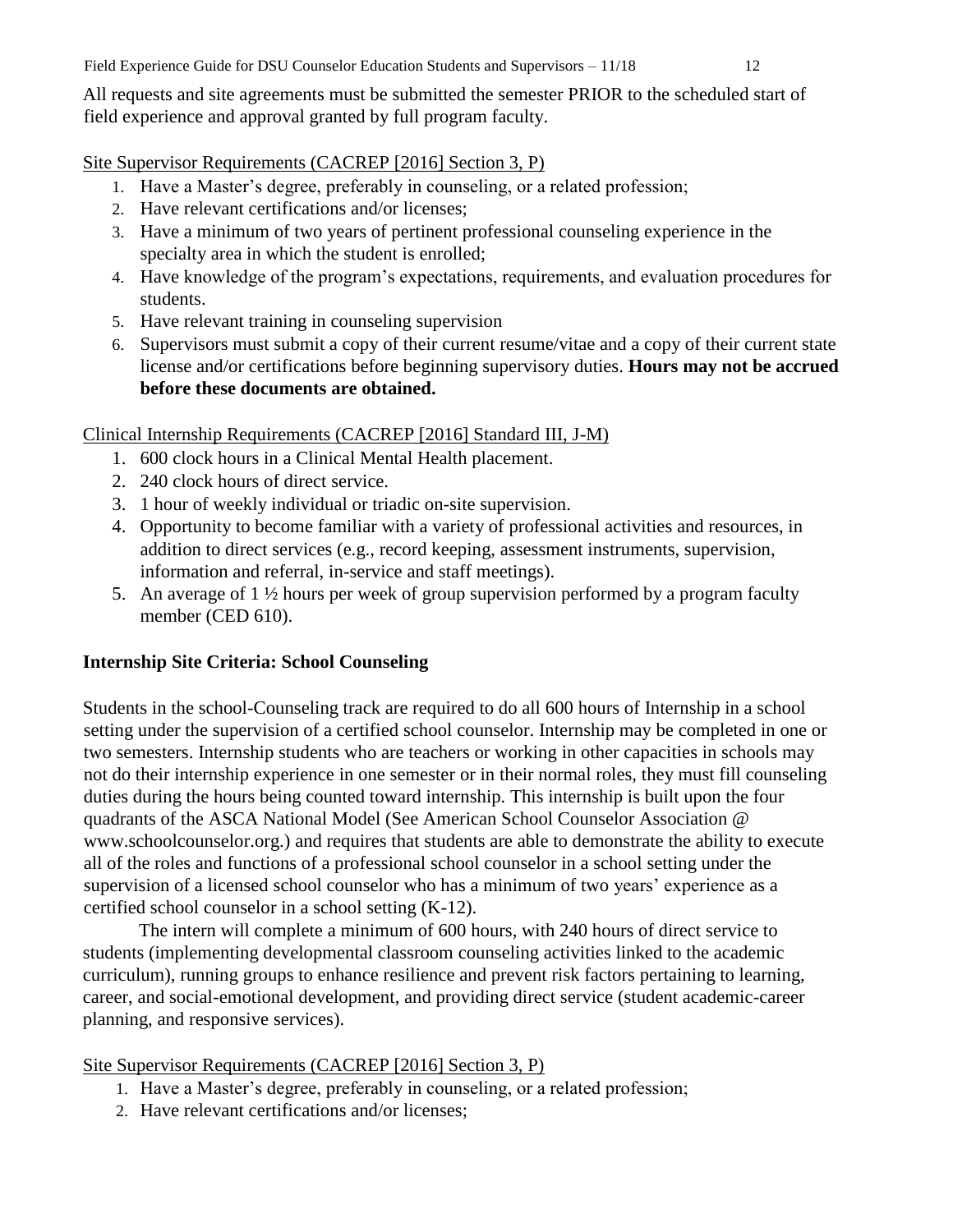Field Experience Guide for DSU Counselor Education Students and Supervisors – 11/18 13

3. Have a minimum of two years of pertinent professional experience in the specialty area in which the student is enrolled;

4. Have knowledge of the program's expectations, requirements, and evaluation procedures for students;

5. Have relevant training in counseling supervision;

6. Supervisors must submit a copy of their current resume/vitae and a copy of their current state license before beginning supervisory duties. **Hours may not be accrued before these documents are obtained.** 

School Internship Requirements (CACREP [2016] Standard 3, J-M)

- 600 clock hours in a K-12 school placement
- 240 clock hours of direct service.
- 1 hour of weekly individual or triadic on-site supervision.
- Opportunity to become familiar with a variety of professional activities and resources, in addition to direct services (e.g., record keeping, assessment instruments, supervision, information and referral, in-service and staff meetings).
- An average of 1 ½ hours per week of group supervision performed by a program faculty member (CED 619).

# **Beginning Field Placement**

Practicum placement and hours may not start until after the conclusion of the Pre-Practicum semester. Internship placement and hours may not begin until after the conclusion of the Practicum semester. If your site requires you to begin before courses begin for the semester, please speak to your track coordinator.

# **Field Placement During Semester Breaks**

Students maintaining a field placement site from one semester to another may continue to work with clients/students at the request of the host field placement site. They may do so only under the supervision of the field placement site supervisor. Hours accrued during this time will NOT count toward their internship.

# **Professional Liability Insurance Requirement**

*Professional liability insurance is required for participation in pre-practicum, practicum, and internship.* Clinical supervisors for field placements, including faculty, will require proof of insurance coverage. In arranging for field placements, students should determine from their clinical supervisor the agency's policy regarding professional liability insurance. You must upload your professional liability insurance to Supervision Assist prior to accumulating hours in your field experience courses.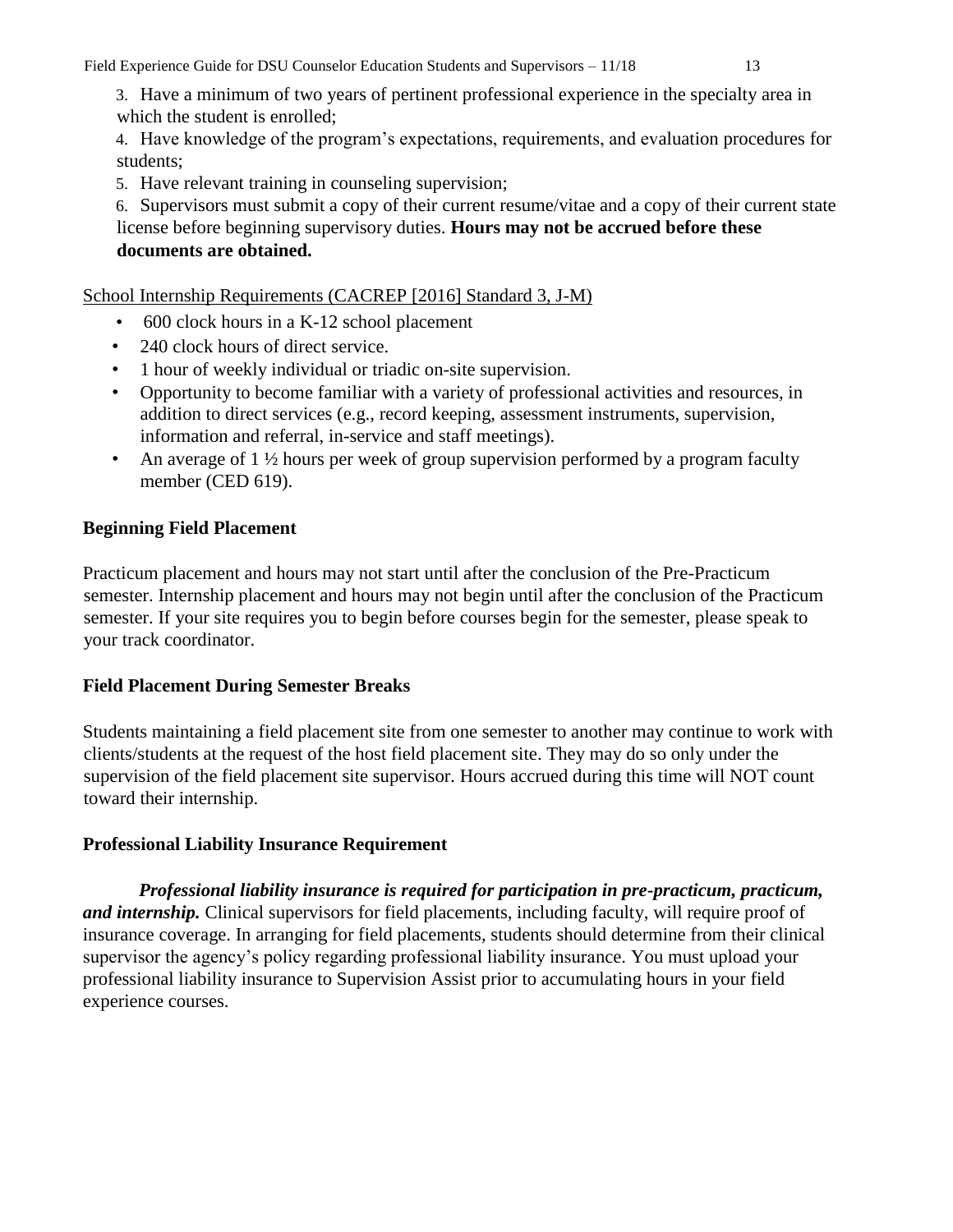#### **Distance Field Experience**

Counseling interns may complete their internships at a distance site. A distance site is defined as any site located a minimum of 100 miles away from the Delta State University campus. To establish a distance site internship, the student must make preliminary contact with a qualifying supervisor and then obtain approval from the program faculty members. Approvals must be collected in the following order: (1) the university supervisor; (2) the student's advisor; and, (3) the program coordinator. If completing a field experience at a distance site, counselors in training will have the option of 1) meeting face-to-face with their classmates during regularly scheduled field experience meetings or 2) meeting via a videoconferencing program with their classmates during regularly scheduled field experience meetings. If choosing to meet via a video conferencing program, it is the responsibility of the counselor in training to provide the necessary technology and quiet, confidential space during the meeting. You may not be driving during a class meeting if you are attending class with videoconferencing technology.

Approval must be obtained BEFORE accepting a distance site.

#### **Roles and Responsibilities**

#### **On-Site Supervisor**

**Overview.** The on-site supervisor will serve as consultant and supervisor for the Practicum and Internship student. Regular, face-to-face planning, evaluation, and/or consultation sessions between the on-site supervisor and the Internship student are essential and required (a minimum of 1 hour per week is required). Additionally, the on-site supervisor will be required to participate in the final evaluation of the Internship student.

The clinical supervision for the Practicum and Internship student is conducted collaboratively by the university and the on-site supervisor. This process requires the Practicum and Internship student regularly present samples of their counseling for review in the form of an audio or videotape of a counseling session. The tapes submitted are reviewed by the university and site supervisor only for the purpose of assessing the student's counseling skill level. Problems concerning the taping of counseling sessions should be addressed to the university supervisor prior to entering into the practicum/internship agreement.

**Training Opportunities.** Training opportunities are made available to our site supervisors through continuing education events sponsored by the Counselor Education Program. Each spring semester, on the second Wednesday in April, the F.E. Woodall Annual Spring Conference for the Helping Professions is held in Ewing Hall on the Delta State University campus. Current and past site supervisors are invited to attend the conference and current supervisors have the conference fee waived. The conference provides an opportunity for counseling students and professionals to make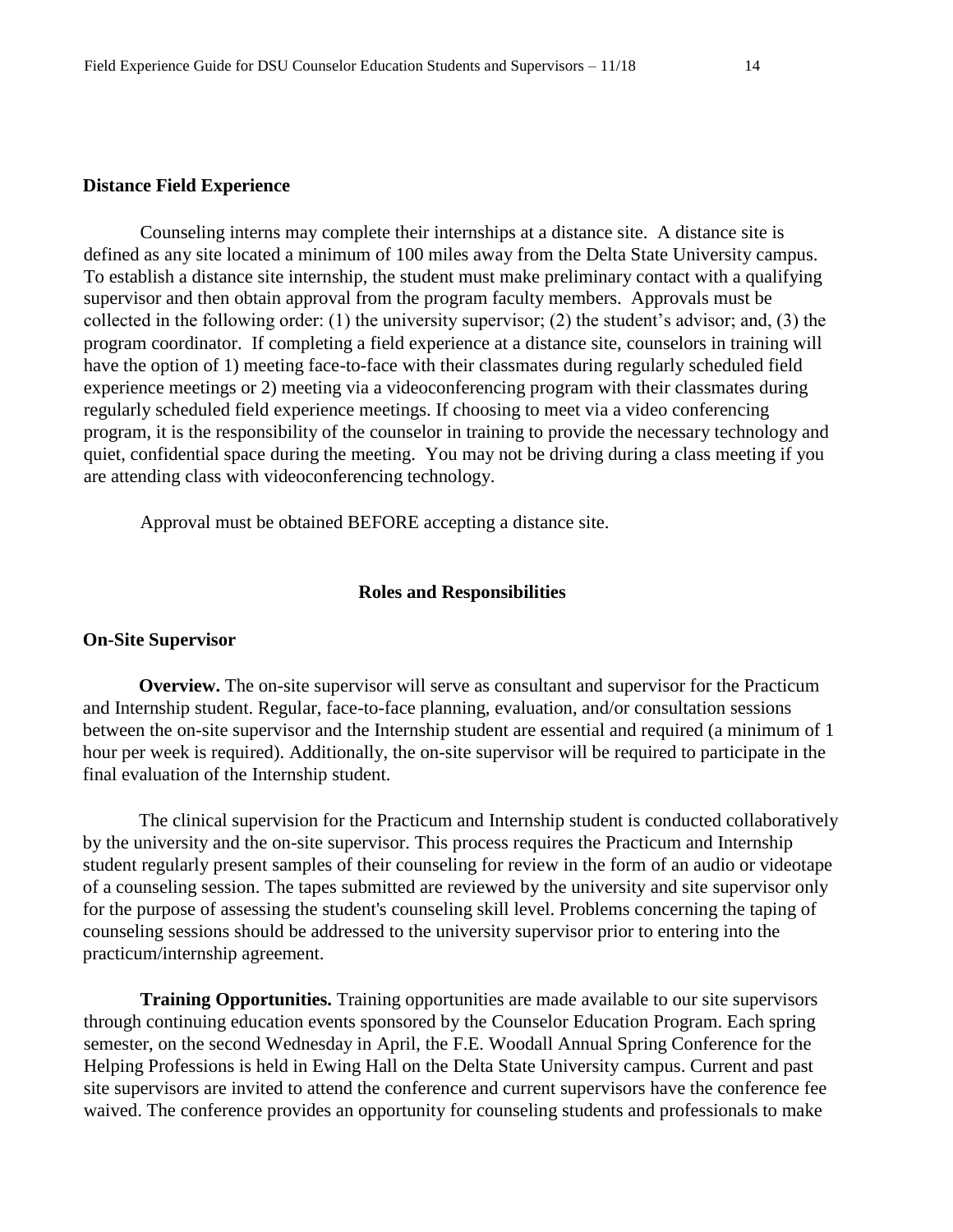Field Experience Guide for DSU Counselor Education Students and Supervisors – 11/18 15

professional presentations on a wide range of important topics. Additional opportunities for training in supervision and ethics are offered throughout the year.

Opportunities for continuing education are also offered through the regular courses taught by program faculty. Program faculty also frequently provide in-service training for site staff on important topics such as crisis intervention, working with special populations, program development and much more.

**How Site Supervisors Assist in Training Counselors.** University supervisors will visit site supervisors at least once a semester to evaluate the progress of practicum students and interns' during the field experience. As requested by the site supervisor, the university supervisor will visit more frequently and/or can establish phone or email consults as necessary. The objectives during these visits are

- 1. to assess practicum student and intern progress;
- 2. to be introduced into the working environment of the practicum student/intern and learn more about the field experience site;
- 3. to act as a support for the practicum student/intern and the site supervisor; and
- 4. to update the site supervisor on essential aspects of the counseling program and upcoming events.

# **Responsibilities of the On-Site Supervisor and Site.**

- 1. Complete and sign the Practicum/Internship Agreement between the University and the Site before the start of the Field Experience in Supervision Assist.
- 2. Provide supervision for the Practicum/Internship student for a minimum of 1 hour per week.
- 3. Provide an opportunity to have counseling sessions/experiences video-recorded in Supervision Assist as required by the Counselor Education program at Delta State University. If the site is unable to accommodate this requirement, the site will arrange for one live supervision session to be completed by the University supervisor at the Practicum/Internship Site.
- 4. Share in the evaluation of the Practicum/Internship student's professional growth by completing evaluation forms at the end of each semester of Practicum and/or Internship by the deadline requested by the University Supervisor.

# **University Supervisor**

# **Responsibilities of the University Supervisor.**

- 1. Provide supervision and consultation for the Practicum/Internship student and meet in group seminar to average 1 ½ hours per week;
- 2. On request, provide the site school and/or agency with consultation services from the Counselor Education faculty;
- 3. Share in the evaluation of the Practicum/Internship student's professional growth.

# **Graduate Counseling Practicum/Intern Students**

Prior to placement in field experience (practicum/internship), the student explores choices in placement locations. School counselors must complete their School Internship field placements in a K-12 school setting in an approved school district.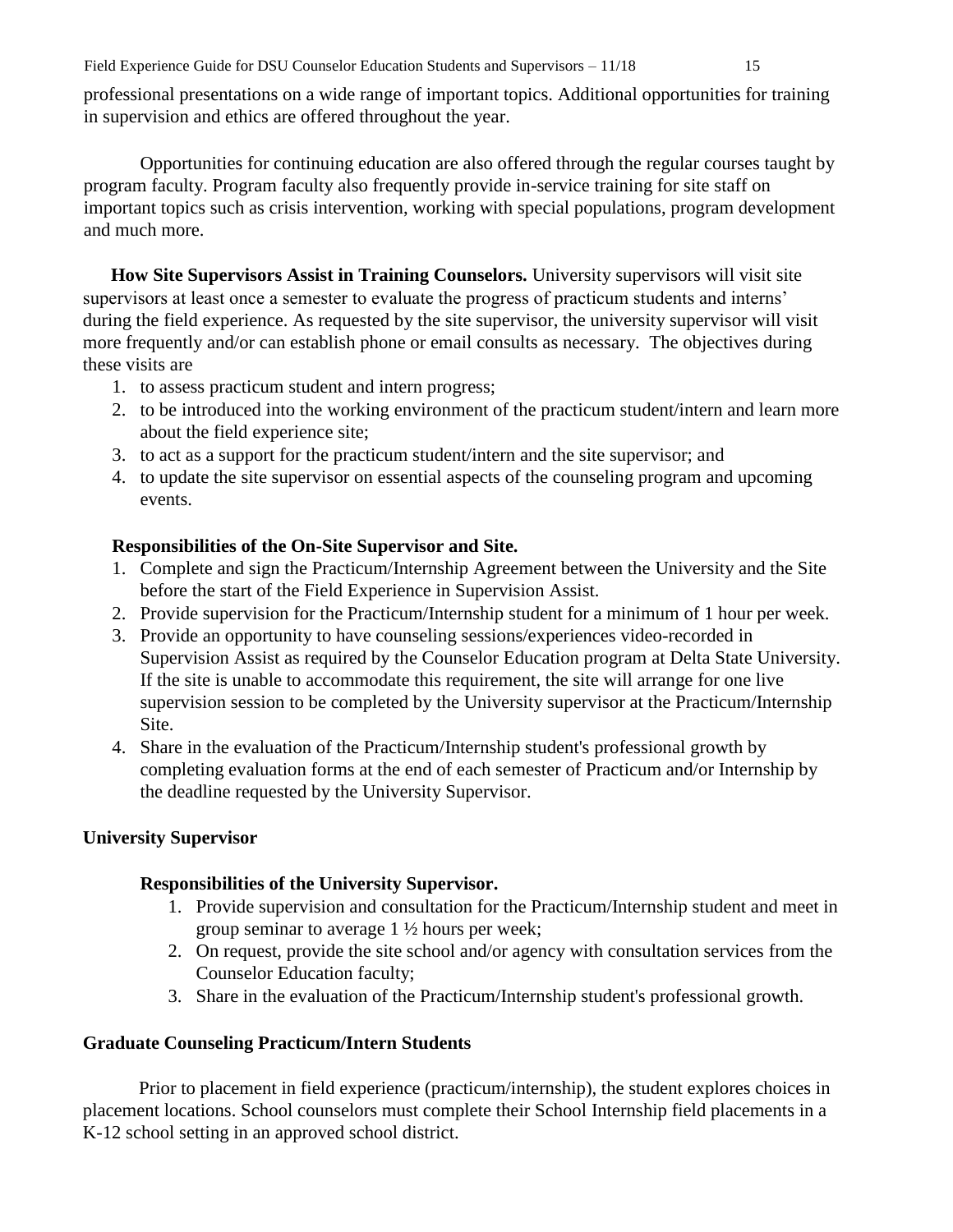Placement in field based experiences is usually made on the basis of available locations and the agreement of the student and faculty advisor. *Some sites may not be allowable sites to complete the field experience*. While some paid clinical and school internships are occasionally available, *students are encouraged to select sites based upon the quality of the internship experience rather than on monetary reimbursement*.

# **While On-Site, the Practicum and Internship student shall be responsible for:**

- 1. Functioning as a full-time staff member for the required minimum contact hours and participating in all various aspects of the program of services;
- 2. Participating in staff meetings, workshops, and in-service meetings;
- 3. Leading or co-leading counseling groups;
- 4. Providing counseling to individual clients;
- 5. Participating in and possibly conducting various community and/or educational programs;
- 6. Assisting in the design, data collection, and evaluation of research in areas of concern to the agency;
- 7. Maintaining a daily log of activities for evaluation by supervisors;
- 8. Keeping accurate case notes concerning on-going individual and group clients;
- 9. Organizing activities (groups or individual counseling sessions) for observation by the University supervisor, and on request, for the on-site supervisor;
- 10. Maintaining client files and related paperwork of acceptable quality in a timely manner.
- 11. Meet group seminar to average 1 ½ hours per week.
- 12. Providing taped counseling sessions as assigned by the university and/or on-site supervisor.
- 13. Have valid liability insurance. Proof must be provided to the University and/or site supervisor by end of first week of the semester.

# **All counseling Pre-Practicum, Practicum, and Internship students are required to carry professional liability insurance for participation in field placements.**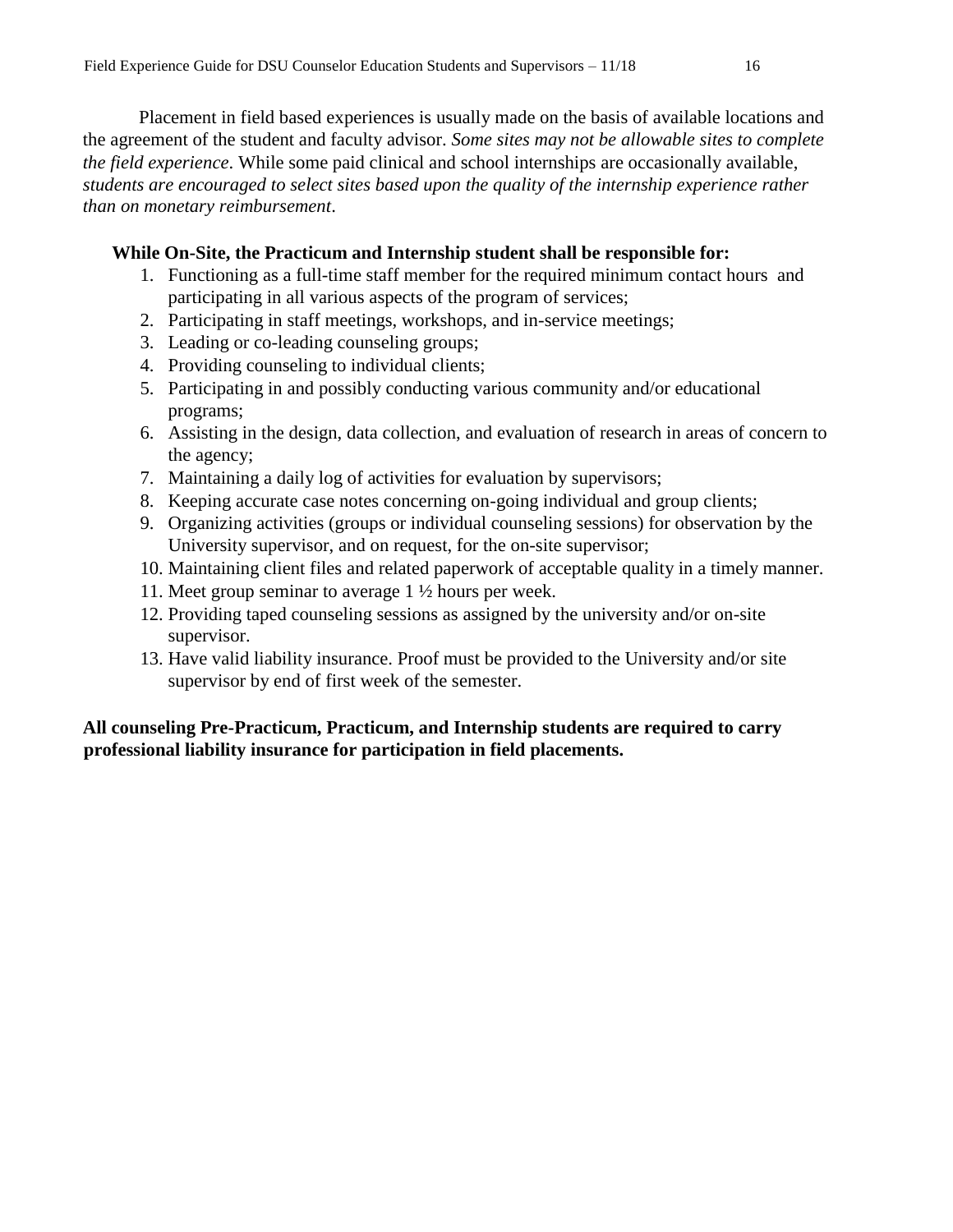# **Getting a Field Experience Site**

Obtaining a field experience placement site (ie. Practicum and/or Internship site) is an important step in your educational process. It is as important as locating a job site. You must start early, you must plan, and you want to choose a site that will help further your education. Therefore, there are several steps and requirements that must be met. Remember, this experience is not a 'hoop' for you to jump through to get a degree – it is a training experience that will prepare you for working with your future clients.

# **Steps to Choosing a Practicum/Internship Site**

- 1. The semester before you intend to begin Practicum/Internship, consider your potential Practicum/Internship sites (check out the site directory in Supervision Assist to get you started).
- 2. Choose your top three (3) choices for a Practicum/Internship Site.
- 3. Discuss potential site choices with your faculty advisor during your advising meeting. Discuss your sites. Choose the one most appropriate to suit your needs and attain approval from your Faculty Advisor BEFORE approaching your potential field experience site.
- 4. Prepare for this meeting by gathering information about each site, including why you would choose a particular site, your professional goals, etc. Do not show up to this meeting with no sites chosen, no information for the sites, etc. You will be asked to come back later.
- 5. Upon receiving approval from your Faculty Advisor, contact your potential site supervisor to arrange a formal interview. The student should request to speak to the Human Resources Director, Clinical Supervisor, or the individual in charge of interns for the school/agency.
- 6. During the interview, in which the student is expected to present themselves as a professional, if agreeable to both the site supervisor and the student, the student complete a "Practicum/Internship Application" and will ask the site supervisor to fill out an agreement form between the site supervisor (as the representative of the organization or agency) and the Counselor Education program as a formal contract for the internship. Please note: Some sites may not make an immediate decision/offer of placement. This is normal and to be expected.
- 7. The advisor will tentatively approve students for field experience enrollment, and will then submit the application and site agreements to the professor teaching the field experience.
- 8. Provide proof of liability insurance to the Practicum/Internship in Supervision Assist by the end of the first week of the semester in which the field experience is being completed. It is the responsibility of the student to provide this documentation.

NOTE: Each student, before beginning Practicum/Internship must complete the following forms in Supervision Assist:

- Return a Site Agreement/Site Survey
- Practicum/Internship Application
- Obtain Liability Insurance
- •

# Note: **Important Dates**

• Meet with Faculty Advisor for Approval of Site: **during advising**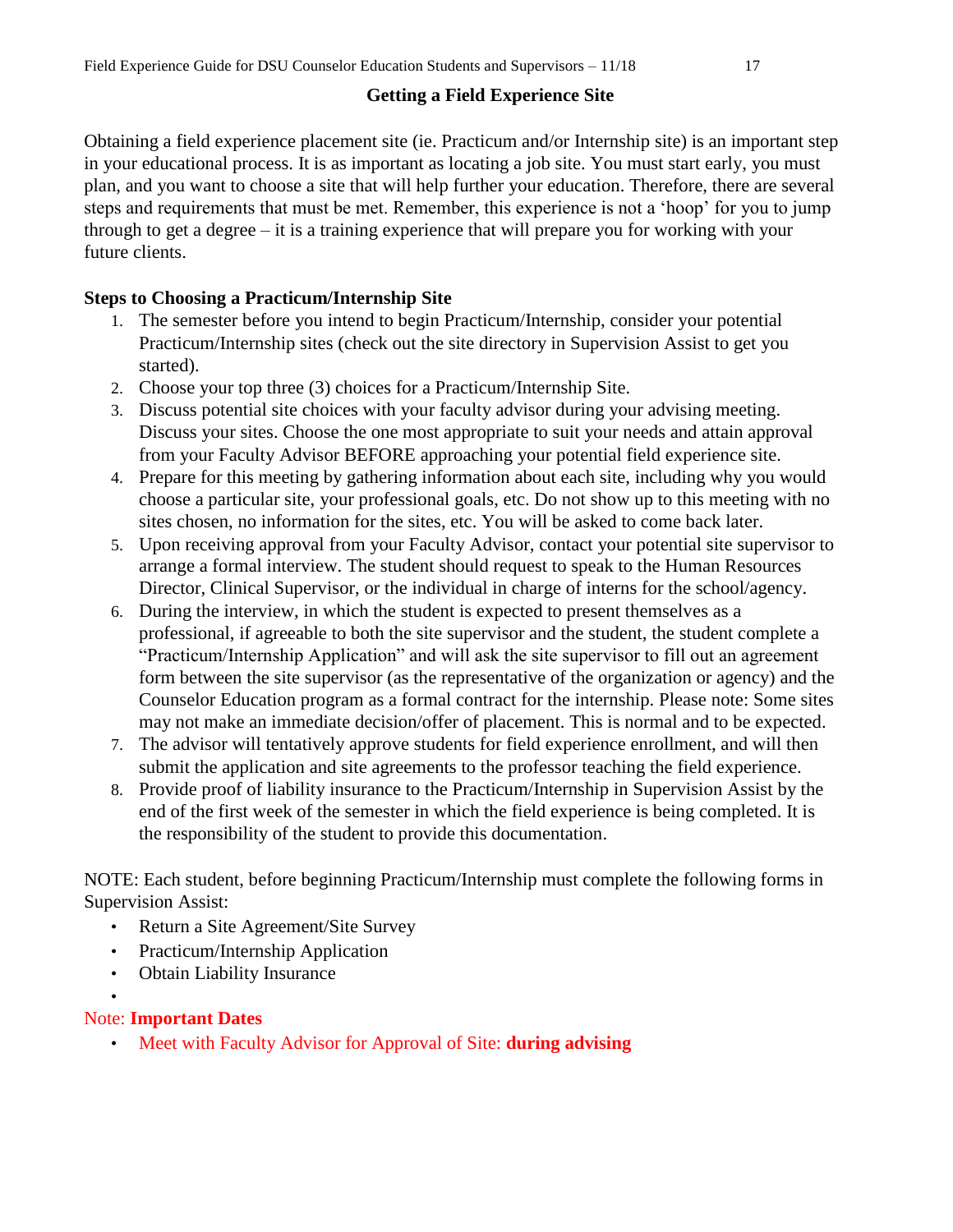# **Required Field Experience Agreements and When are they Due?**

# **Note: No agreements, no passing the class. You will not be given credit until all required agreements are completed and submitted. All agreements are electronically signed in Supervision Assist.**

## **Due Before Class Starts**

- 1. Site Supervisor Resume/
- 2. Site Supervisor License/Credentials
- 3. Site Agreement

# **Due the Day Class Starts (Or Before)**

- 1. Student Information Form
- 2. Confidentiality Agreement
- 3. Ethics Agreement
- 4. Consent for Audio/ Visual Recording (Blank Copy, Supervisor Signature. Completed Copy when Sessions Begin)

OR

- 5. Live Observation Summary Sheet
- 6. Verification of Liability Insurance (Documentation Required)
- 7. Distance Field Experience Form (if site is more than 100 miles from campus and you are requesting to utilize videoconferencing)

## **Due at the End of the Semester**

- 1. Weekly Activities Log
- 2. Record of Clinical Hours
- 3. Self-Evaluation
- 4. Evaluation of Program
- 5. Evaluation of Site and Site Supervisor
- 6. Evaluation of Intern (by site supervisor)
- 7. INTERNSHIP SITE EVALUATION

## **Throughout the Semester**

- 1. Case Presentation Form 1
- 2. Case Presentation Form 2
- 3. Resume
- 4. Site Issues Presentation
- 5. Site Presentation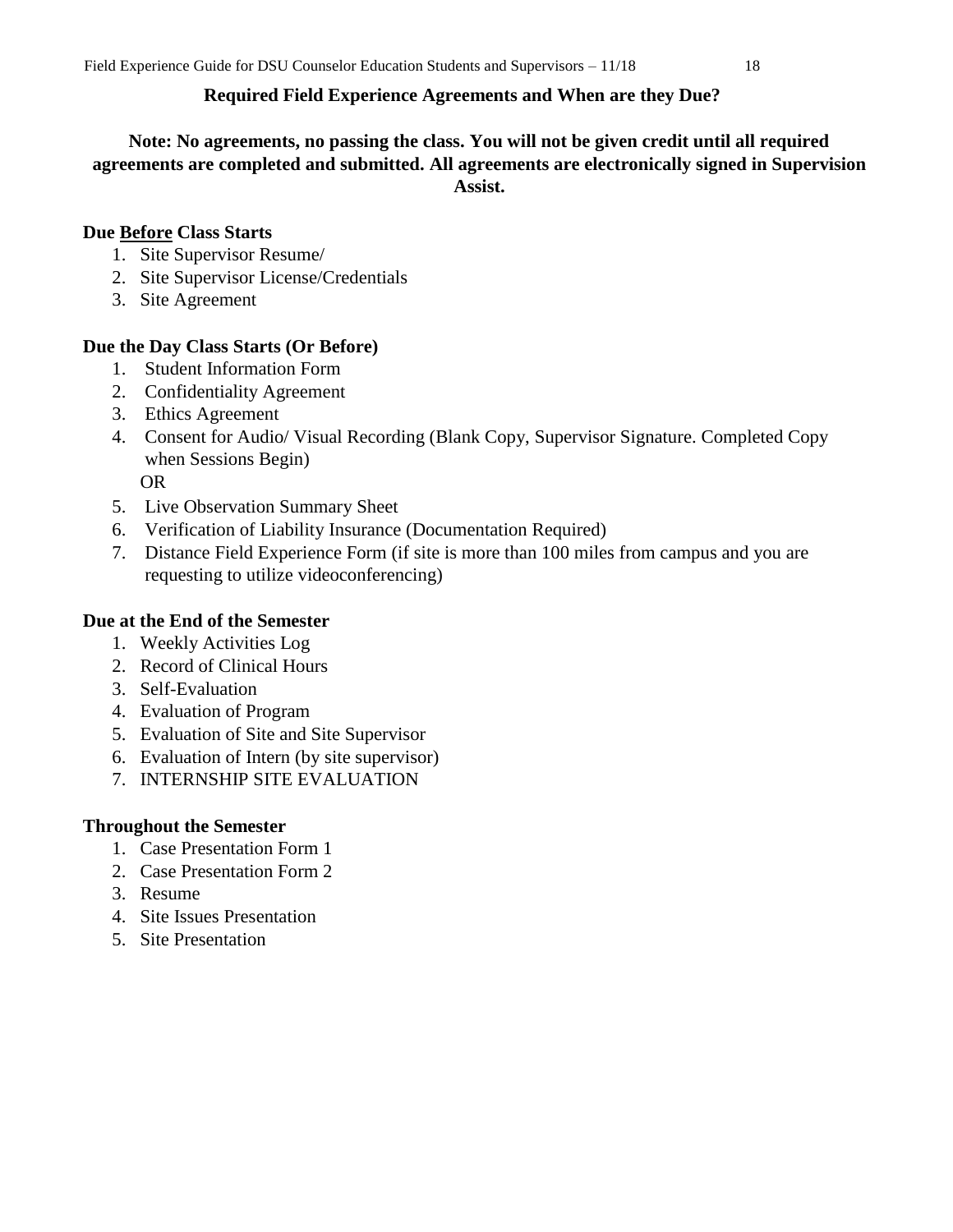**Please note that each of the attachments below are now documents you, your site supervisor, or your faculty supervisor must complete and sign in Supervision Assist.**  Attachment A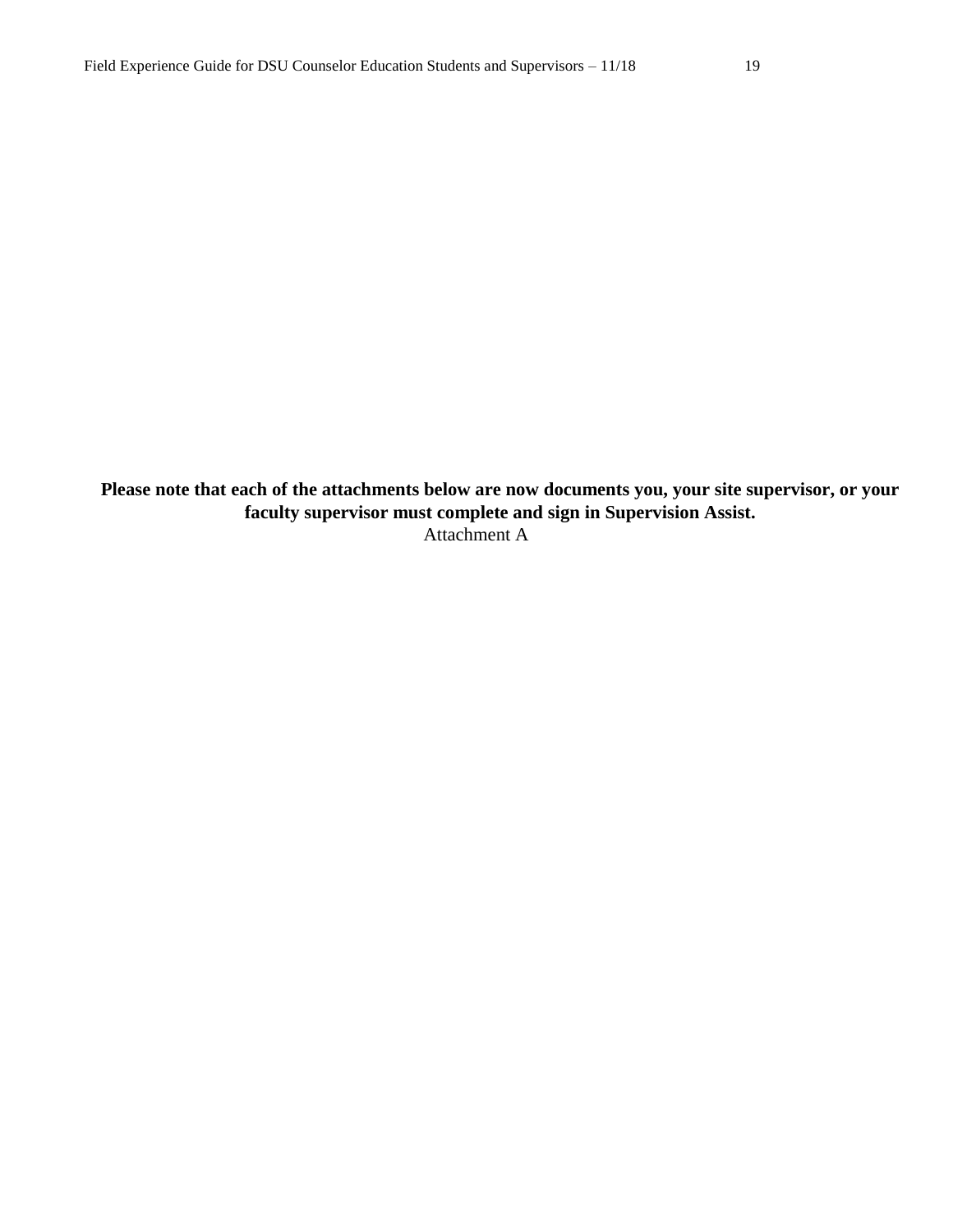## **PRACTICUM AGREEMENT**

| Outlined below are the terms of the agreement, which will exist between the Counselor Education   |                       |
|---------------------------------------------------------------------------------------------------|-----------------------|
| Program (Clinical/School Counseling tracks), Division of Counselor Education and Psychology,      |                       |
|                                                                                                   |                       |
| the agreement are subject to amendment and/or modification if all parties involved are in accord. |                       |
| This agreement will exist between, (Practicum student);                                           |                       |
|                                                                                                   |                       |
|                                                                                                   | (On-Site Supervisor); |

and\_\_\_\_\_\_\_\_\_\_\_\_\_\_\_\_\_\_\_\_\_\_\_\_\_\_\_\_\_\_\_\_\_\_\_\_\_\_\_\_\_\_\_\_\_\_\_\_\_\_\_\_\_\_\_(University Supervisor).

# **Responsibilities of the Practicum Student**

The Practicum student shall be responsible for:

- 1. Functioning as a part-time staff member (for a minimum of 100 clock hours, 40 of which must be spent in direct service to clients), participating in all various aspects of the program of services.
- 2. Participating in staff meetings, workshops, and in-service meetings;
- 3. Leading or co-leading counseling groups;
- 4. Providing counseling to individual clients;
- 5. Participating in and possibly conducting various community and/or educational programs;
- 6. Assisting in the design, data collection, and evaluation of research in areas of concern to the agency;
- 7. Maintaining an activity log in Supervision Assist for evaluation by supervisors;
- 8. Keeping accurate case notes concerning on-going individual and group clients;
- 9. Organizing activities (groups or individual counseling sessions) for observation by the University supervisor, and on request, for the on-site supervisor;
- 10. Maintaining client files and related paperwork of acceptable quality in a timely manner.
- 11. Meet group seminar to average 1 ½ hours per week.
- 12. Providing taped/streamed counseling sessions as assigned by the university and/or on-site supervisor via Supervision Assist.
- 13. Have valid liability insurance. Proof must be uploaded to Supervision Assist by end of first week of the semester.

## **Responsibilities of the On-site Supervisor**

The on-site supervisor will serve as consultant and supervisor for the Practicum and Internship student. Regular, face-to-face planning, evaluation, and/or consultation sessions between the on-site supervisor and the Internship student are essential and required (a minimum of 1 hour per week is required). Additionally, the on-site supervisor will be required to participate in the final evaluation of the Internship student.

The clinical supervision for the Practicum and Internship student is conducted collaboratively by the university and the on-site supervisor. This process requires the Practicum and Internship student regularly present samples of their counseling for review in the form of an audio or videotape of a counseling session. The recordings submitted are reviewed by the university and site supervisor only for the purpose of assessing the student's counseling skill level. Problems concerning the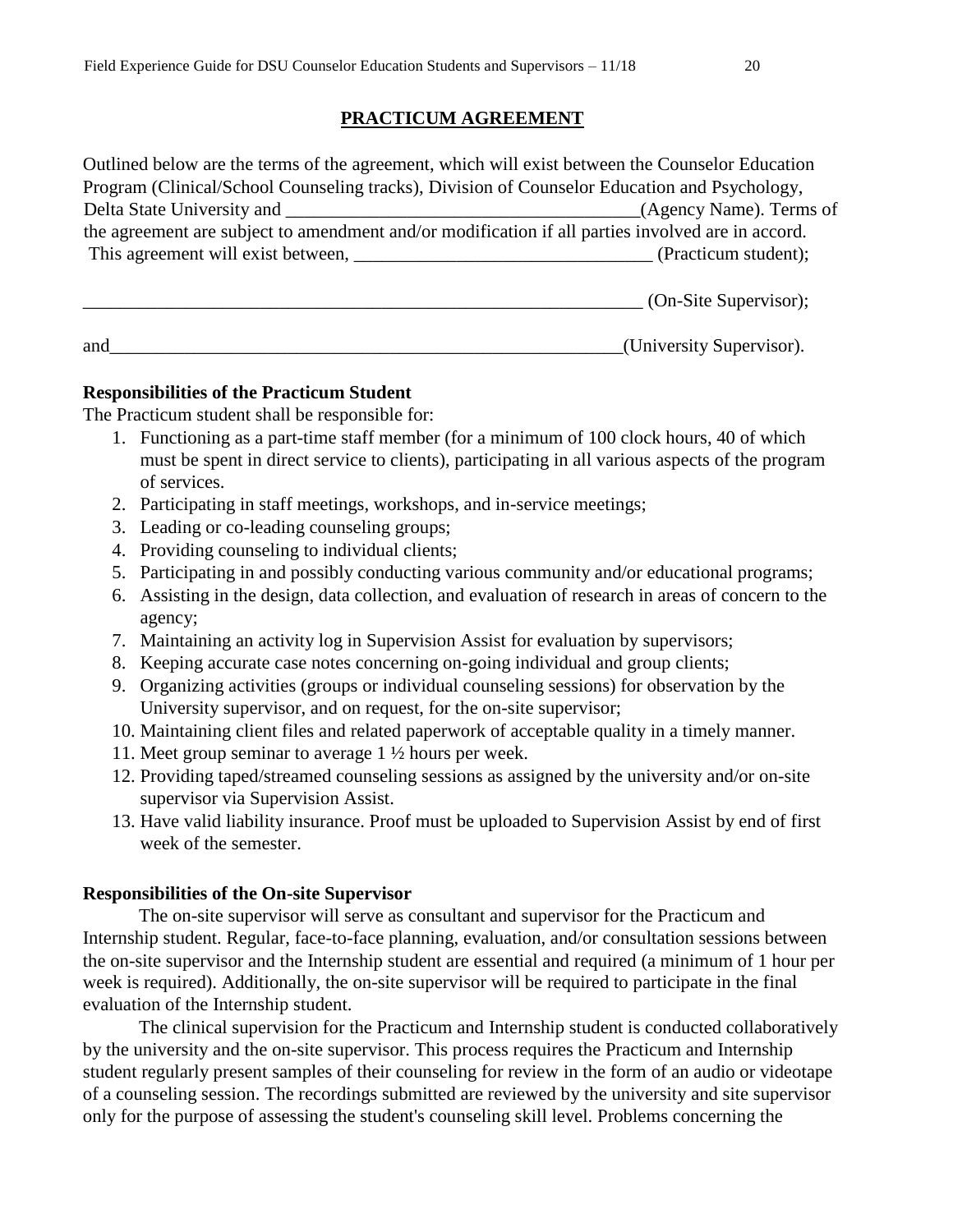Field Experience Guide for DSU Counselor Education Students and Supervisors – 11/18 21

recording or streaming of counseling sessions should be addressed to the university supervisor prior to entering into the practicum/internship agreement.

# **Responsibilities of the On-Site Supervisor and Site.**

- 1. Complete and sign the Practicum Agreement between the University and the Site before the start of the Field Experience in Supervision Assist.
- 2. Provide supervision for the Practicum student for a minimum of 1 hour per week.
- 3. Provide an opportunity to have counseling sessions/experiences video-taped or live-streamed as required by the Counselor Education program at Delta State University. If the site is unable to accommodate this requirement, the site will arrange for one live supervision session to be completed by the On-Site supervisor at the Practicum Site.
- 4. Share in the evaluation of the Practicum student's professional growth by completing evaluation forms at the end of each semester of Practicum and/or Internship by the deadline requested by the University Supervisor.

# **Responsibilities of the University Supervisor**

The university supervisor will:

- 1. Provide supervision and consultation for the practicum student and meet in group supervision to average 1 ½ hours per week;
- 2. On request, provide the cooperating agency with consultation services from the Counselor Education faculty;
- 3. Share in the evaluation of the practicum student's professional growth.

| <b>Practicum Student</b>     | Date |
|------------------------------|------|
| <b>On-site Supervisor</b>    | Date |
| <b>University Supervisor</b> | Date |
| Academic Advisor             | Date |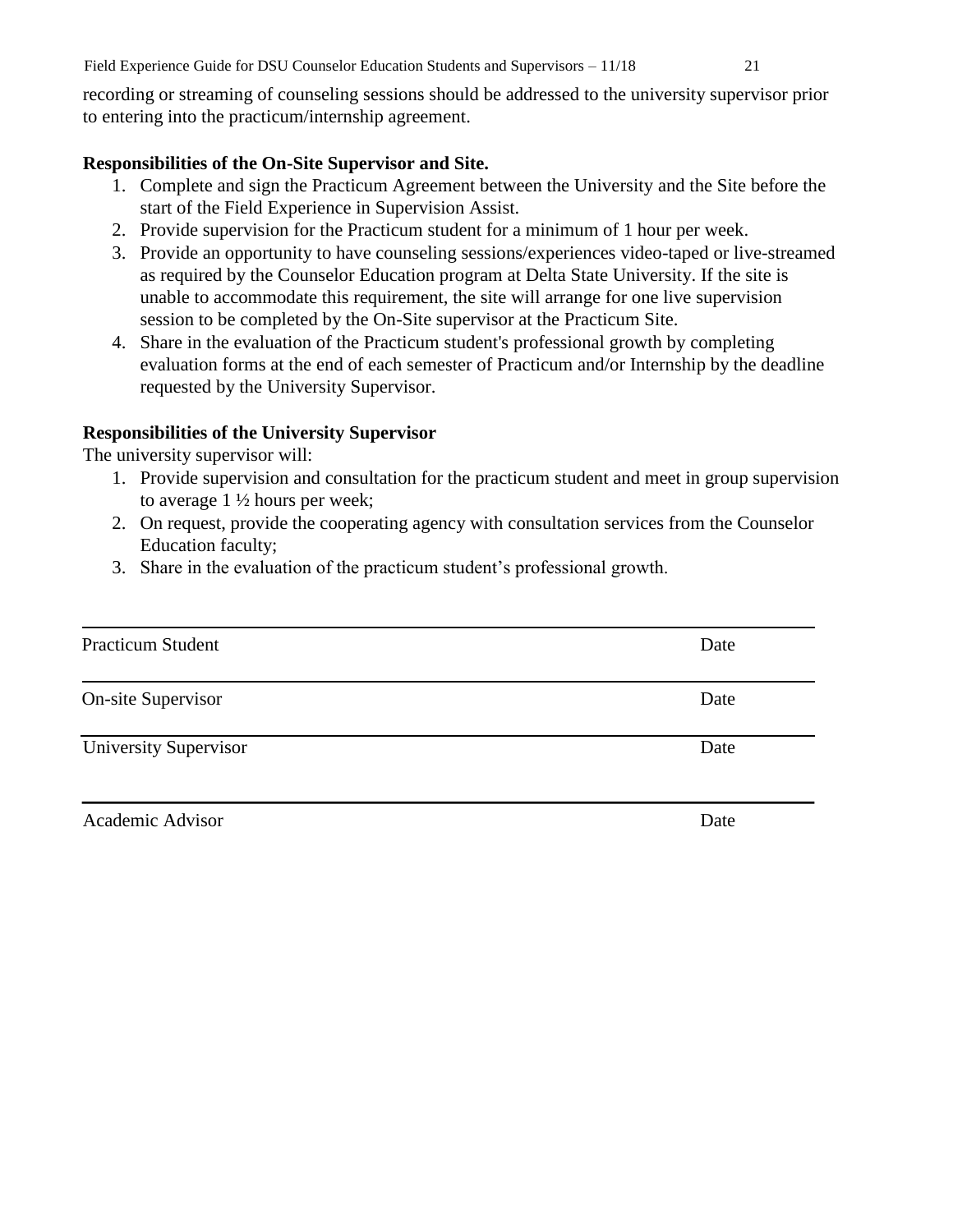Attachment B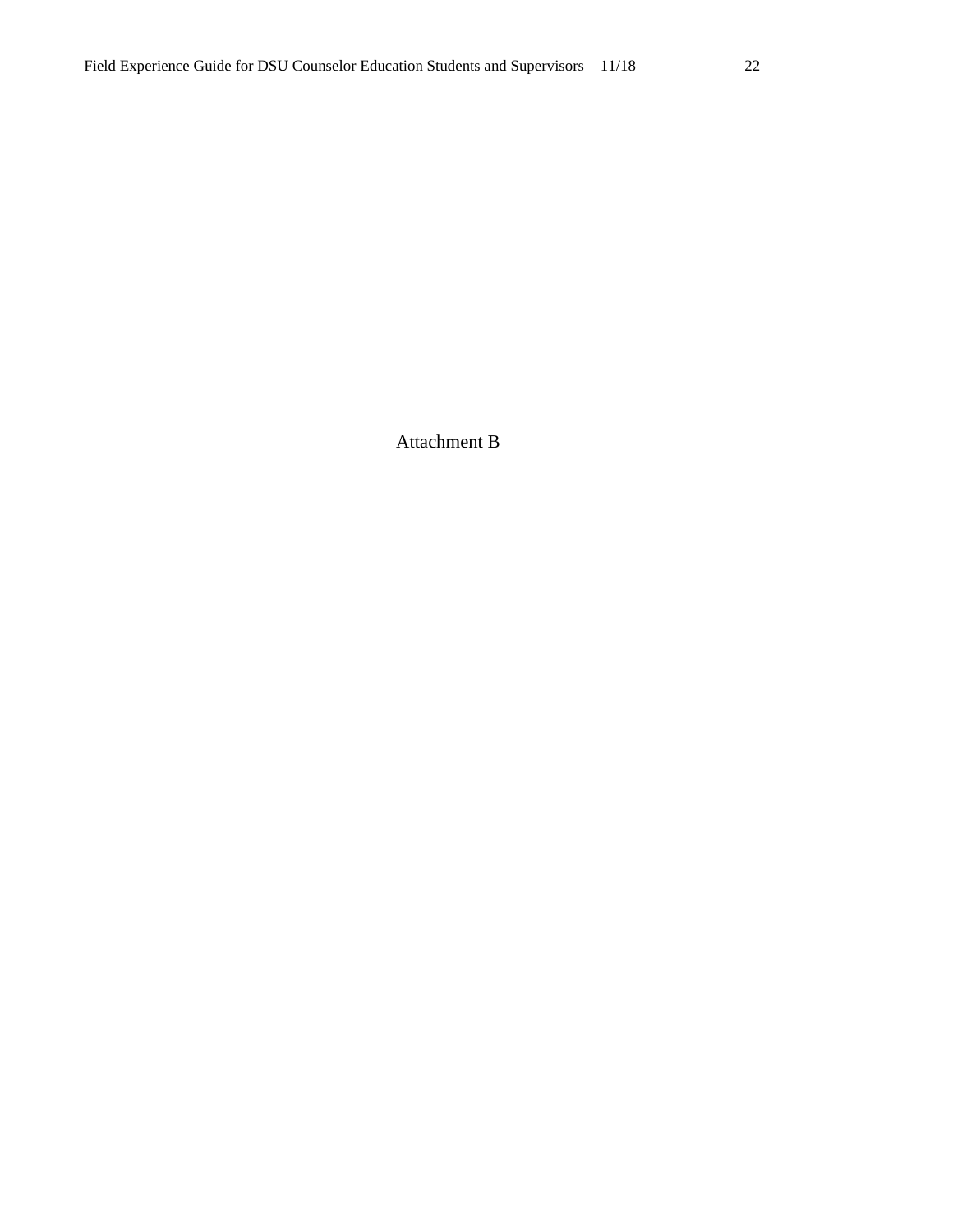## **CLINICAL MENTAL HEALTH COUNSELING INTERNSHIP AGREEMENT**

Outlined below are the terms of the agreement which will exist between the Counselor Education Program (Clinical Mental Health Counseling track), Division of Counselor Education and Psychology, Delta State University and \_\_\_\_\_\_\_\_\_\_\_\_\_\_\_\_\_\_\_\_\_\_\_\_\_\_\_\_\_\_\_\_\_\_\_\_\_\_(Agency Name). Terms of the agreement are subject to amendment and/or modification if all parties involved are in accord. This agreement will exist between, \_\_\_\_\_\_\_\_\_\_\_\_\_\_\_\_\_\_\_\_\_\_\_\_\_\_\_\_\_\_\_\_\_\_\_\_\_\_\_\_\_\_ (Intern); \_\_\_\_\_\_\_\_\_\_\_\_\_\_\_\_\_\_\_\_\_\_\_\_\_\_\_\_\_\_\_\_\_\_\_\_\_\_\_\_\_\_\_\_\_\_\_\_\_\_\_\_\_\_\_\_\_\_\_\_ (On-Site Supervisor);

and\_\_\_\_\_\_\_\_\_\_\_\_\_\_\_\_\_\_\_\_\_\_\_\_\_\_\_\_\_\_\_\_\_\_\_\_\_\_\_\_\_\_\_\_\_\_\_\_\_\_\_\_\_\_\_(University Supervisor).

# **Responsibilities of the Clinical Mental Health Counseling Student**

The Clinical Mental Health Counseling Internship student shall be responsible for:

- 1. Functioning as a full-time staff member for a minimum of 600 contact hours, 240 of which must be spent in direct service, and participating in all various aspects of the program of services;
- 2. Participating in staff meetings, workshops, and in-service meetings;
- 3. Leading or co-leading counseling groups;
- 4. Providing counseling to individual clients;
- 5. Participating in and possibly conducting various community and/or educational programs;
- 6. Assisting in the design, data collection, and evaluation of research in areas of concern to the agency;
- 7. Maintaining a daily log of activities for evaluation by supervisors;
- 8. Keeping accurate case notes concerning on-going individual and group clients;
- 9. Organizing activities (groups or individual counseling sessions) for observation by the University supervisor, and on request, for the on-site supervisor;
- 10. Maintaining client files and related paperwork of acceptable quality in a timely manner.
- 11. Meet group seminar to average 1 ½ hours per week.
- 12. Providing recorded or live-streamed counseling sessions as assigned by the university and/or on-site supervisor.
- 13. Have valid liability insurance. Proof must be provided in Supervision Assist by end of first week of the semester.

# **Responsibilities of the On-Site Supervisor and Site.**

- 1. Complete and Sign the Internship Agreement between the University and the Site before the start of the Field Experience in Supervision Assist.
- 2. Provide supervision for the Internship student for a minimum of 1 hour per week.
- 3. Provide an opportunity to have counseling sessions/experiences video-taped or live-streamed as required by the Counselor Education program at Delta State University. If the site is unable to accommodate this requirement, the site will arrange for one live supervision session to be completed by the On-Site supervisor at the Internship Site.
- 4. Share in the evaluation of the Internship student's professional growth by completing evaluation forms at the end of each semester of Practicum and/or Internship by the deadline requested by the University Supervisor.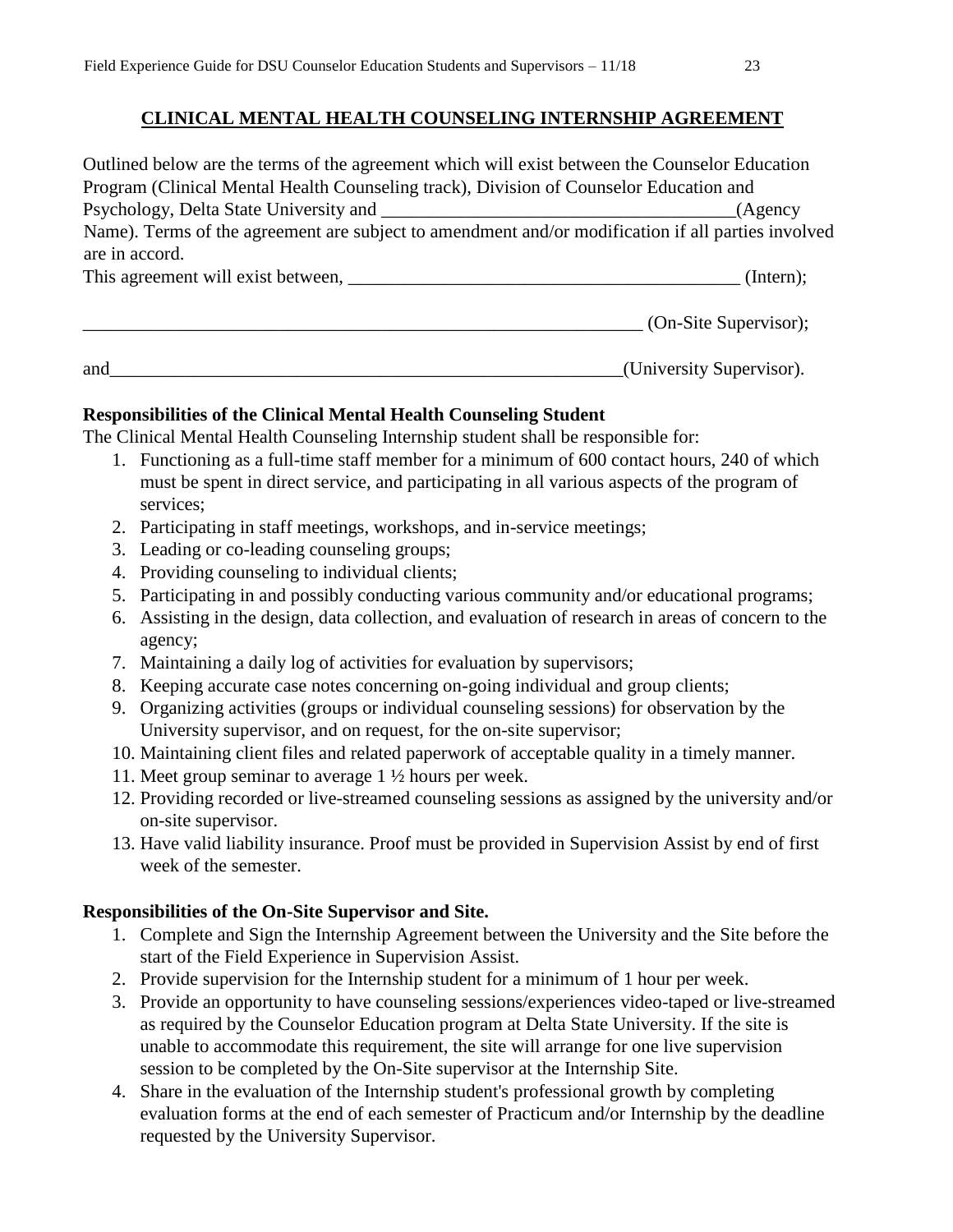#### **Responsibilities of the University Supervisor**

The university supervisor will:

- 1. Provide supervision and consultation for the Clinical Mental Health Counseling Internship student and meet in group supervision to average 1 ½ hours per week;
- 2. On request, provide the cooperating school and/or agency with consultation services from the Counselor Education faculty;
- 3. Share in the evaluation of the Clinical Mental Health Counseling Internship student's professional growth.

| Clinical Mental Health Counseling Internship Student<br>Date |      |  |  |  |
|--------------------------------------------------------------|------|--|--|--|
|                                                              |      |  |  |  |
|                                                              |      |  |  |  |
| <b>On-site Supervisor</b>                                    | Date |  |  |  |
|                                                              |      |  |  |  |
| University Supervisor                                        | Date |  |  |  |
|                                                              |      |  |  |  |
|                                                              |      |  |  |  |
| Academic Advisor                                             | Date |  |  |  |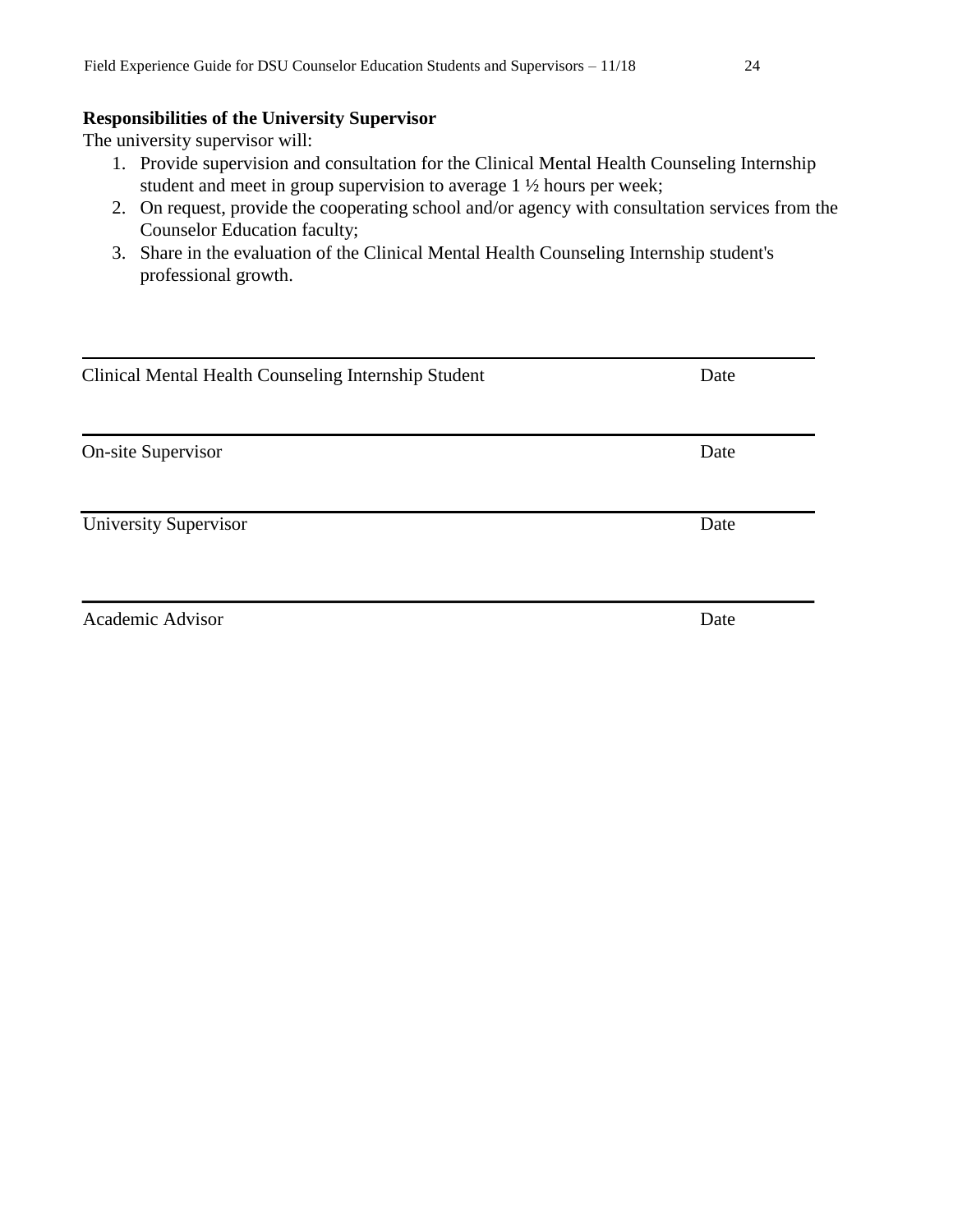Attachment C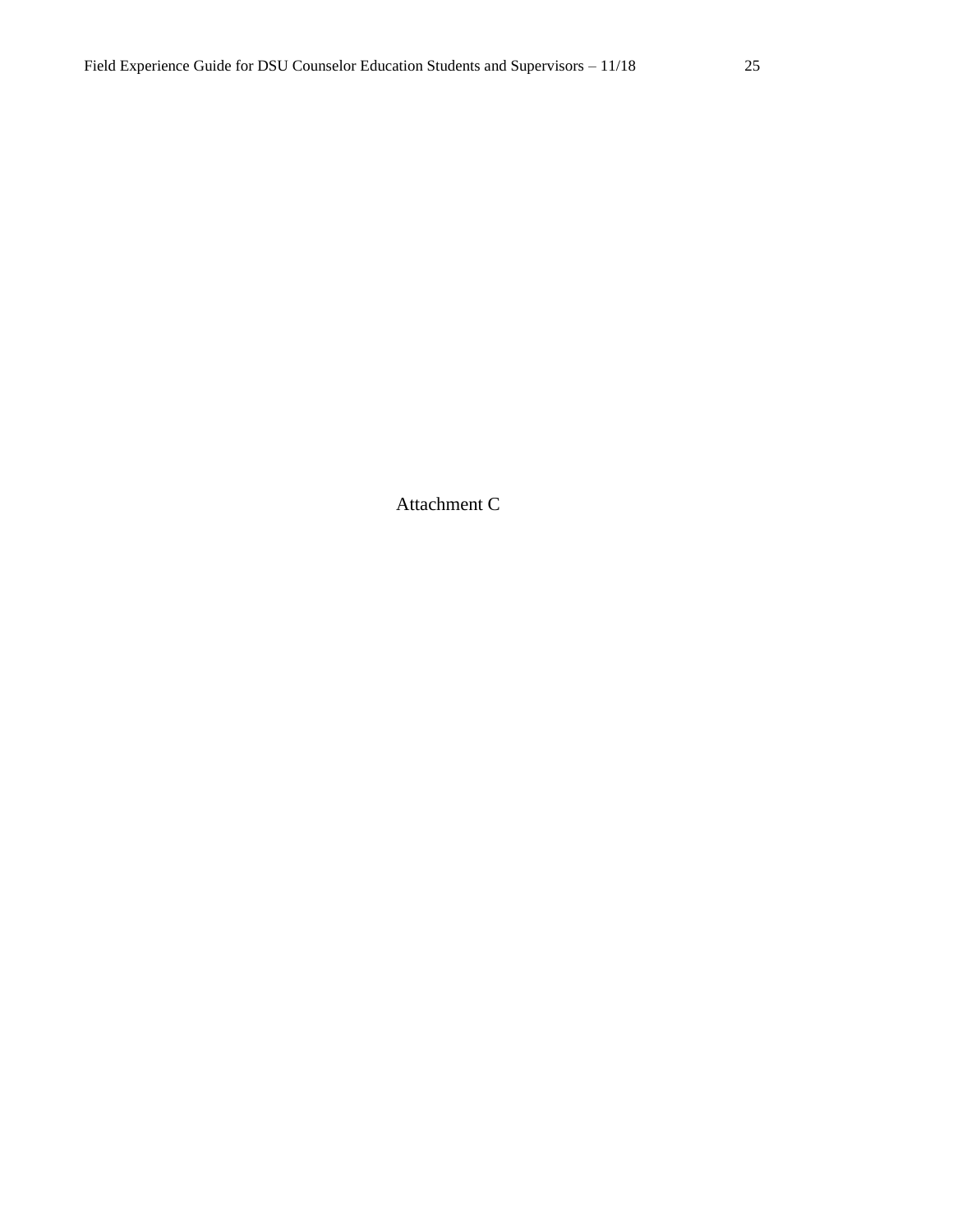## **SCHOOL INTERNSHIP AGREEMENT**

Outlined below are the terms of the agreement which will exist between the Counselor Education Program (School Counseling track), Division of Counselor Education and Psychology, Delta

| State University and                                                                          | (School Name). Terms of the |
|-----------------------------------------------------------------------------------------------|-----------------------------|
| agreement are subject to amendment and/or modification if all parties involved are in accord. |                             |

| This agreement will exist between, |  | (School Intern); |
|------------------------------------|--|------------------|
|------------------------------------|--|------------------|

\_\_\_\_\_\_\_\_\_\_\_\_\_\_\_\_\_\_\_\_\_\_\_\_\_\_\_\_\_\_\_\_\_\_\_\_\_\_\_\_\_\_\_\_\_\_\_\_\_\_\_\_\_\_\_\_\_\_\_\_ (On-Site Supervisor);

and\_\_\_\_\_\_\_\_\_\_\_\_\_\_\_\_\_\_\_\_\_\_\_\_\_\_\_\_\_\_\_\_\_\_\_\_\_\_\_\_\_\_\_\_\_\_\_\_\_\_\_\_\_\_\_(University Supervisor).

# **Responsibilities of the School Internship Student** The

School Internship student shall be responsible for:

- 1. Functioning as a full-time staff member with a minimum of 600 contact hours, 240 of which must be spent in direct service, and participating in all various aspects of the program of services;
- 2. Participating in staff meetings, workshops, and in-service meetings;
- 3. Leading or co-leading counseling groups;
- 4. Providing counseling to individual clients;
- 5. Participating in and possibly conducting various community and/or educational programs;
- 6. Assisting in the design, data collection, and evaluation of research in areas of concern to the school and/or related agency;
- 7. Maintaining a daily log of activities for evaluation by supervisors;
- 8. Keeping accurate case notes concerning on-going individual and group clients;
- 9. Organizing activities (groups or individual counseling sessions) for observation by the University supervisor, and on request, for the on-site supervisor;
- 10. Maintaining client files and related paperwork of acceptable quality in a timely manner.
- 11. Meet group seminar to average 1 ½ hours per week.
- 12. Providing recorded or live-streamed counseling sessions as assigned by the university and/or onsite supervisor.
- 13. Have valid liability insurance. Proof must be uploaded in Supervision Assist by the end of first week of the semester.

## **Responsibilities of the On-Site Supervisor and Site.**

- 1. Complete and Sign the Practicum/Internship Agreement between the University and the Site before the start of the Field Experience in Supervision Assist.
- 2. Provide supervision for the Internship student for a minimum of 1 hour per week.
- 3. Provide an opportunity to have counseling sessions/experiences video-taped as required by the Counselor Education program at Delta State University. If the site is unable to accommodate this requirement, the site will arrange for one live supervision session to be completed by the On-Site supervisor at the Internship Site.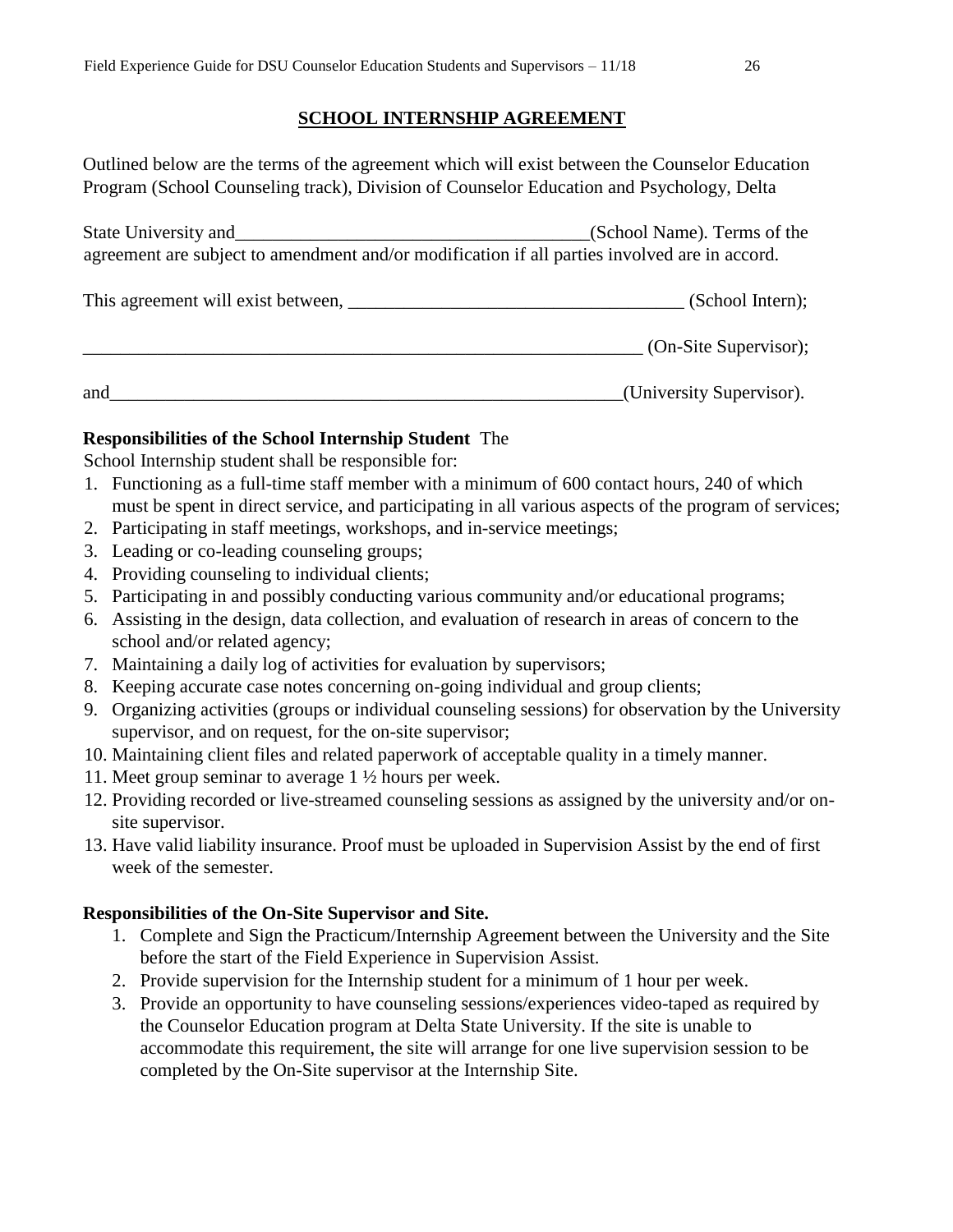Field Experience Guide for DSU Counselor Education Students and Supervisors – 11/18 27

4. Share in the evaluation of the Practicum/Internship student's professional growth by completing evaluation forms at the end of each semester of Internship by the deadline requested by the University Supervisor.

# **Responsibilities of the University Supervisor** The

university supervisor will:

- 1. Provide supervision and consultation for the School Internship student and meet in group supervision to average  $1\frac{1}{2}$  hours per week;
- 2. On request, provide the cooperating school and/or agency with consultation services from the Counselor Education faculty;
- 3. Share in the evaluation of the School Internship student's professional growth.

| School Internship Student    | Date |
|------------------------------|------|
|                              |      |
| <b>On-site Supervisor</b>    | Date |
|                              |      |
| <b>University Supervisor</b> | Date |
|                              |      |
| Academic Advisor             | Date |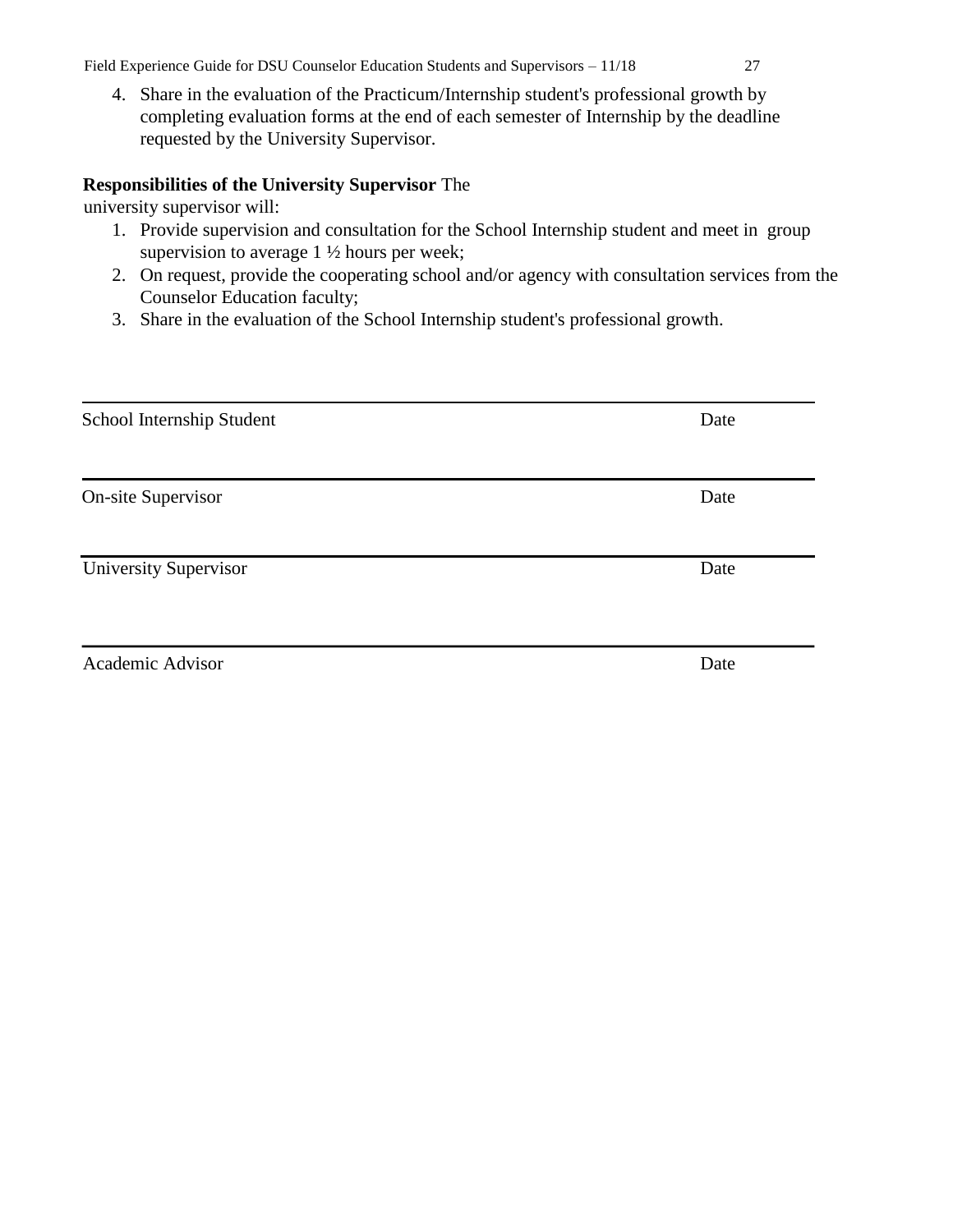Attachment D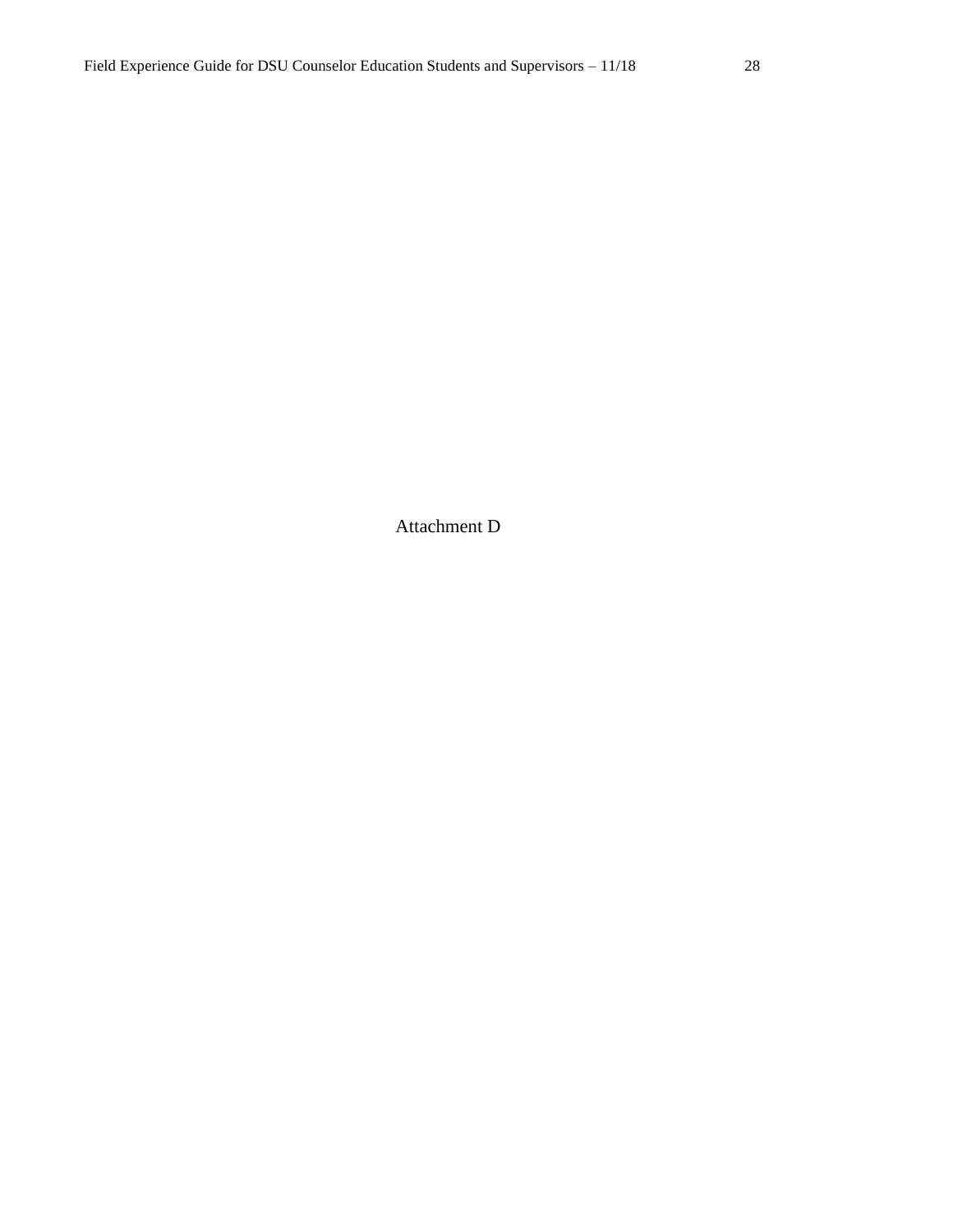# **Internship Services Distribution**

#### **Direct Services**

Direct hours are comprised of time spent in direct contact with clients in a counseling situation. This includes family sessions, group sessions, individual sessions, etc. Specific examples of direct hours include face-to-face:

- Case consultation with a client or approved individuals (ie. for whom a release form has been signed) when related to the review of or progress towards goal achievement
- Testing/Assessment suicide assessment, career testing, personality or other risk assessments as applicable
- Group Counseling counseling with two or more clients with specific goals or a mutual direction
- Marriage, Family, Couples Counseling
- Individual Counseling
- Intake/Interviews with clients intake interview, psychosocial history, etc. with client and/or family
- Career Counseling
- Co-counseling
- Crisis/Hotline Counseling
- Face-to-face student scheduling
- Classroom guidance/psychoeducation
- Other activities as approved by your University supervisor prior to the activity taking place

#### **Indirect Services**

Indirect hours consist of time spent preparing for or processing after delivery of clinical services, as well as supervision. Indirect contact includes:

- Case Notes Preparation of case notes for client files
- Staffing Staffing cases with other staff at your on-site facility
- Session Preparation Session preparation may include creating activities for clients, locating credible resources, preparing homework assignments, etc.
- Workshops/trainings related to clinical work
- Phone contact with a client or related to client services
- On the job training
- Research and readings as it relates to internship duties
- On-site, individual, and group supervision
- **Presentations**
- Travel from one site location to another (travel between your site and home is not considered indirect hours)
- Other activities related to client services that are relevant to internship duties
- Other activities as approved by your University supervisor prior to the activity taking place
- Shadowing and Observing

Remember: These hours not only count towards your practicum and internship, these hours count towards your licensure as a professional counselor. Therefore, only time that is spent engaging in work typical of a professional counselor while 'on the clock' is considered allowable. As professionals, you are expected to be honest and up hold a strong philosophy of integrity when including your hours of service delivery.

#### **Non-Allowable Contact**

While potentially related to your educational experience and preparation as a counselor, these activities are not directly related to your practicum and/or internship duties, and therefore do not count as direct or indirect services, nor towards your 100/600 required hours.

- Drive-by supervision a few minutes 'here and there' of contact with a supervisor
- Travel to and from your site
- Time spent engaged in class work
- Time spent in any class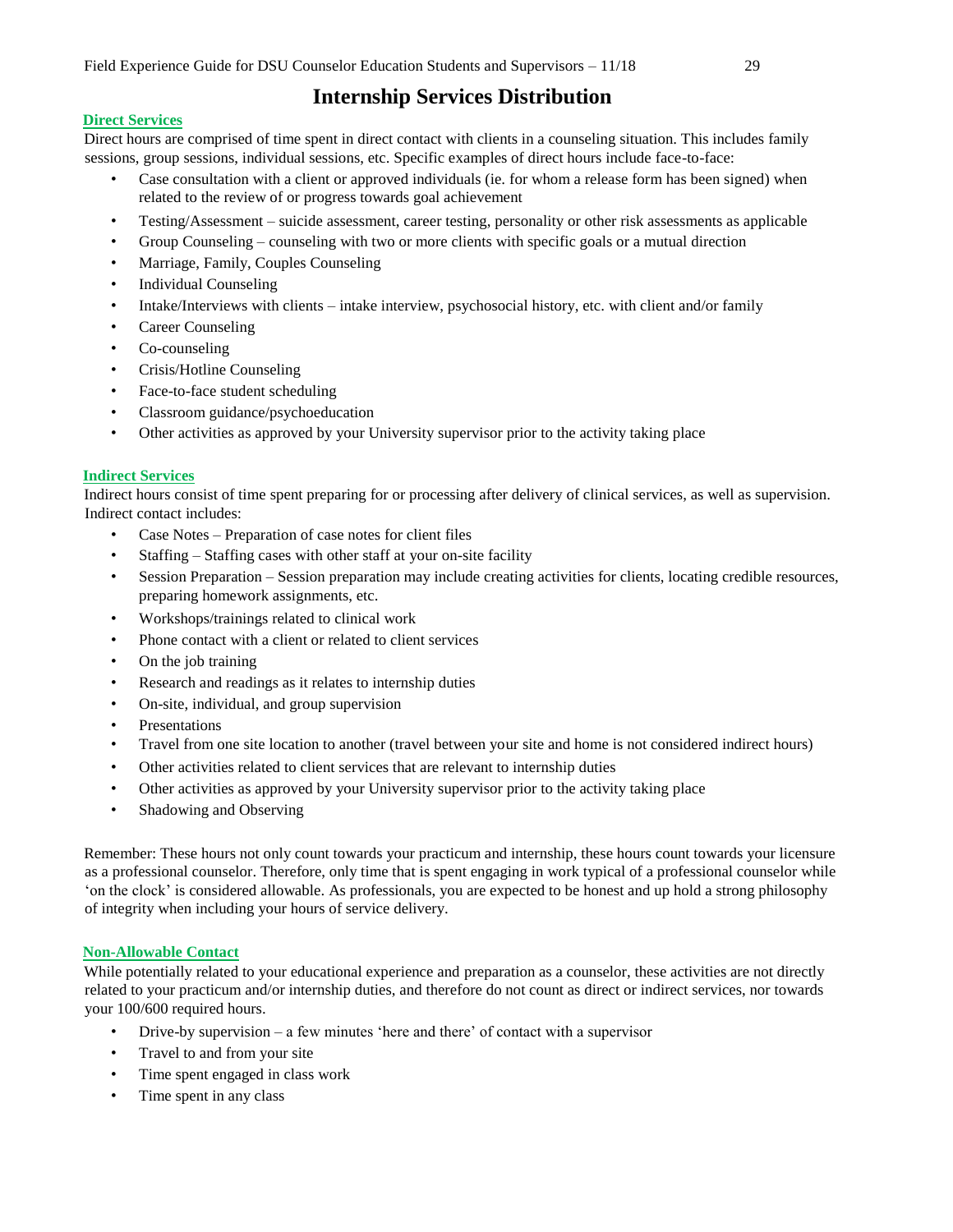Attachment E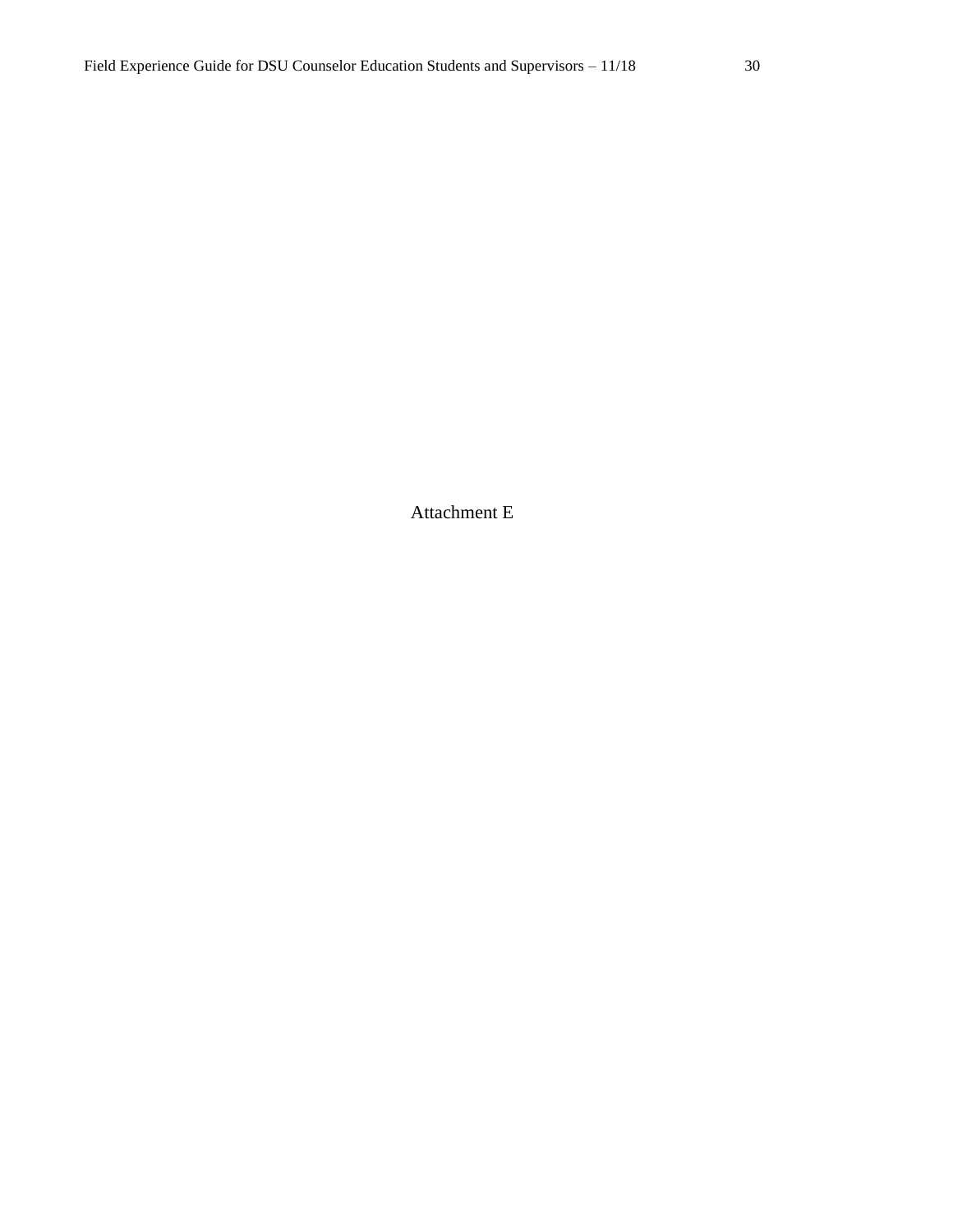# **CED \_\_\_\_\_: Weekly Activities Log**

Delta State University<br>
900#:

Student: \_\_\_\_\_\_\_\_\_\_\_\_\_\_\_\_\_\_\_\_\_\_\_\_\_\_\_\_\_ 900 #: \_\_\_\_\_\_\_\_\_\_\_\_\_\_\_\_\_\_\_\_\_\_\_\_\_

Semester: Fall Spring Summer Year: \_\_\_\_\_\_\_ Site: \_\_\_\_\_\_\_\_\_\_\_\_\_\_\_\_\_\_\_\_\_\_\_\_\_\_\_\_\_\_\_

| Date | Hrs Type | Activities (What You Did) |
|------|----------|---------------------------|
|      |          |                           |
|      |          |                           |
|      |          |                           |
|      |          |                           |
|      |          |                           |
|      |          |                           |
|      |          |                           |
|      |          |                           |
|      |          |                           |
|      |          |                           |
|      |          |                           |
|      |          |                           |
|      |          |                           |
|      |          |                           |
|      |          |                           |
|      |          |                           |
|      |          |                           |
|      |          |                           |
|      |          |                           |
|      |          |                           |
|      |          |                           |
|      |          |                           |
|      |          |                           |
|      |          |                           |

| <b>DIRECT</b> |                                     |                      | $GRP = Group   IND = Individual   GG = Group Guidance   CON = Consulting$ |               |
|---------------|-------------------------------------|----------------------|---------------------------------------------------------------------------|---------------|
|               | <b>INDIRECT</b> $\vert$ SSPV = Site | $\big $ GSPV = Group | $I$ ISPV = Individual                                                     | $MISC =$      |
|               | Supervision                         | Supervision          | Supervision                                                               | Miscellaneous |

\_\_\_\_\_\_\_\_\_\_\_\_\_\_\_\_\_\_\_\_\_\_\_\_\_\_ \_\_\_\_\_\_\_\_\_\_\_\_\_\_\_\_\_\_\_\_\_\_\_\_ \_\_\_\_\_\_\_\_\_\_\_\_\_\_\_\_\_\_\_\_\_\_\_\_\_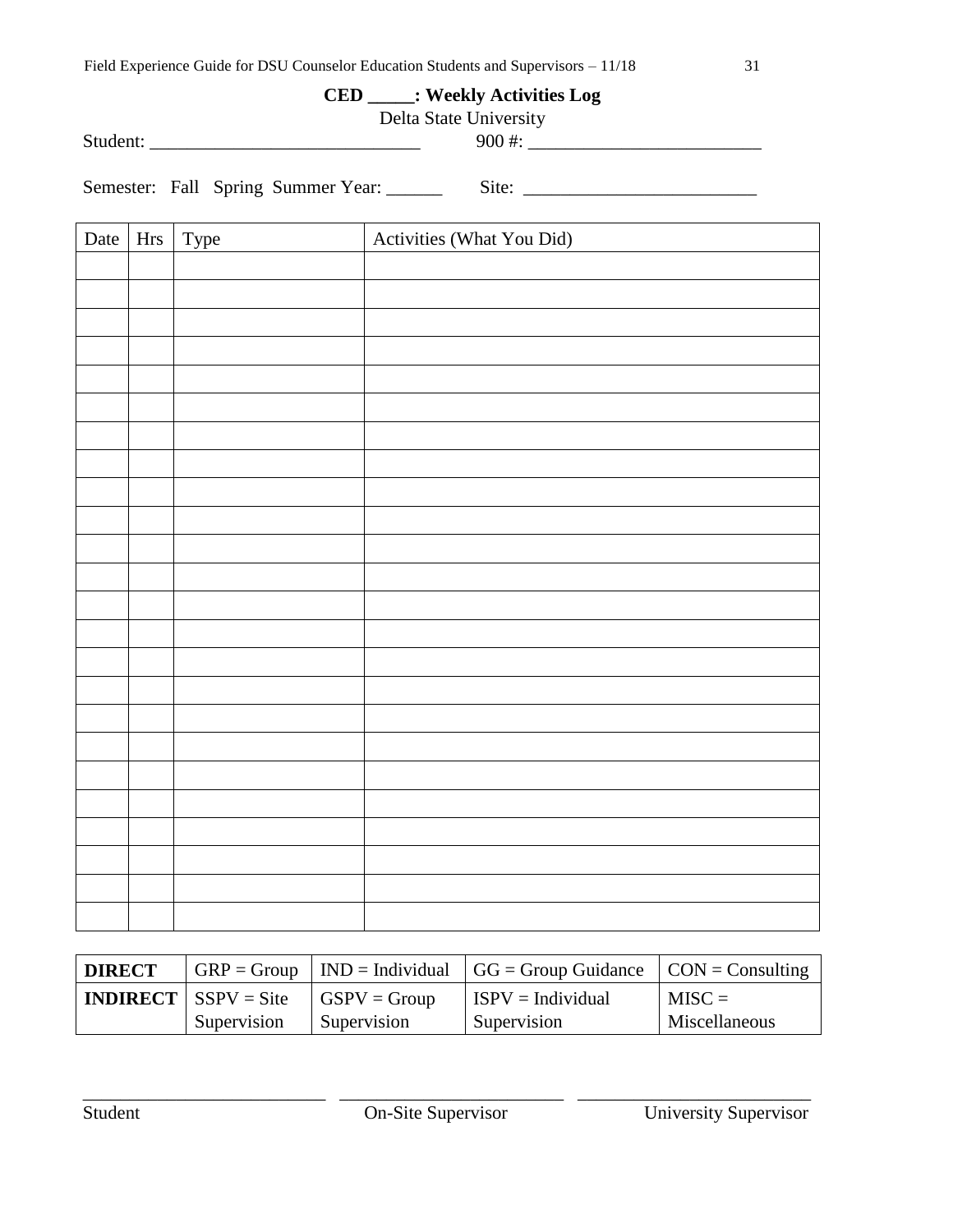Attachment F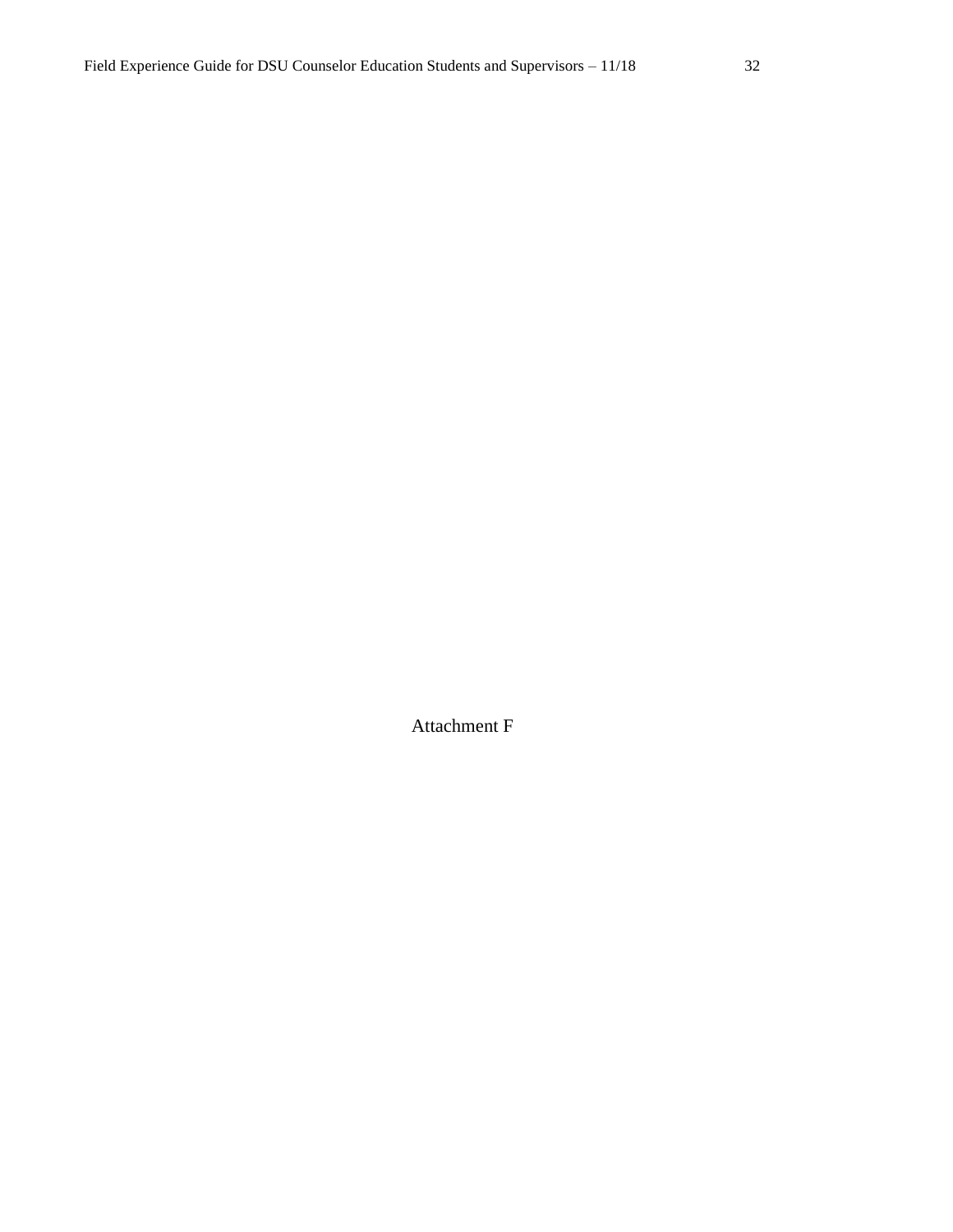#### Delta State University

#### Live Observation Summary Sheet

This form is designed to assist you with processing the information you receive from your Site Supervisor or University Supervisor after a live observation of your clinical work. Additionally, if you are unable to utilize audio/video recording on-site, this observation/sheet will take the place of the audio/video recording. The information received from the live observation should be used to assist with the development of your clinical skills as well as your professional development (e.g. goals and objectives identified in regard to your Internship experience). The completed form should be submitted to your Delta State University Supervisor.

Note: Be sure to protect the identity of your client(s) when filling out all sections of this form.

Student's Name:

Student's Theoretical Orientation:

Client's First or Last Initial, or Type of Group Facilitated:

Date of Session: Date of Form Completion:

Presenting Concern of the Client or focus of the group (e.g. note clinical presentation, group member characteristics, stages of the group, dynamics in the counseling session, etc.)

Interventions implemented and responses to clinical interventions:

Student's perception of the session: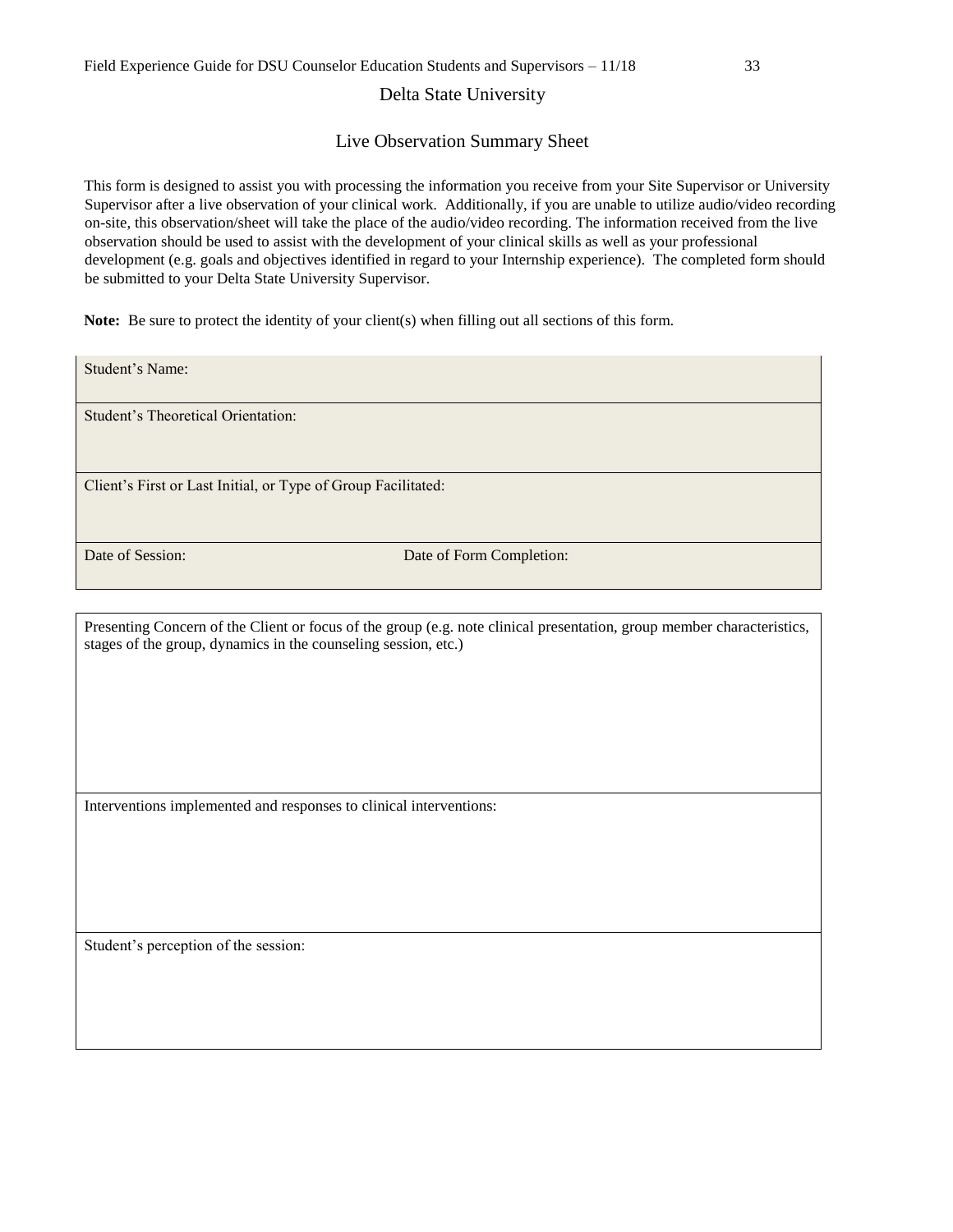| Site Supervisor comments:            |       |
|--------------------------------------|-------|
| Plans for the next session or group: |       |
|                                      |       |
| Site Supervisor:                     | Date: |
| Student:                             | Date: |
| Delta State University Supervisor:   | Date: |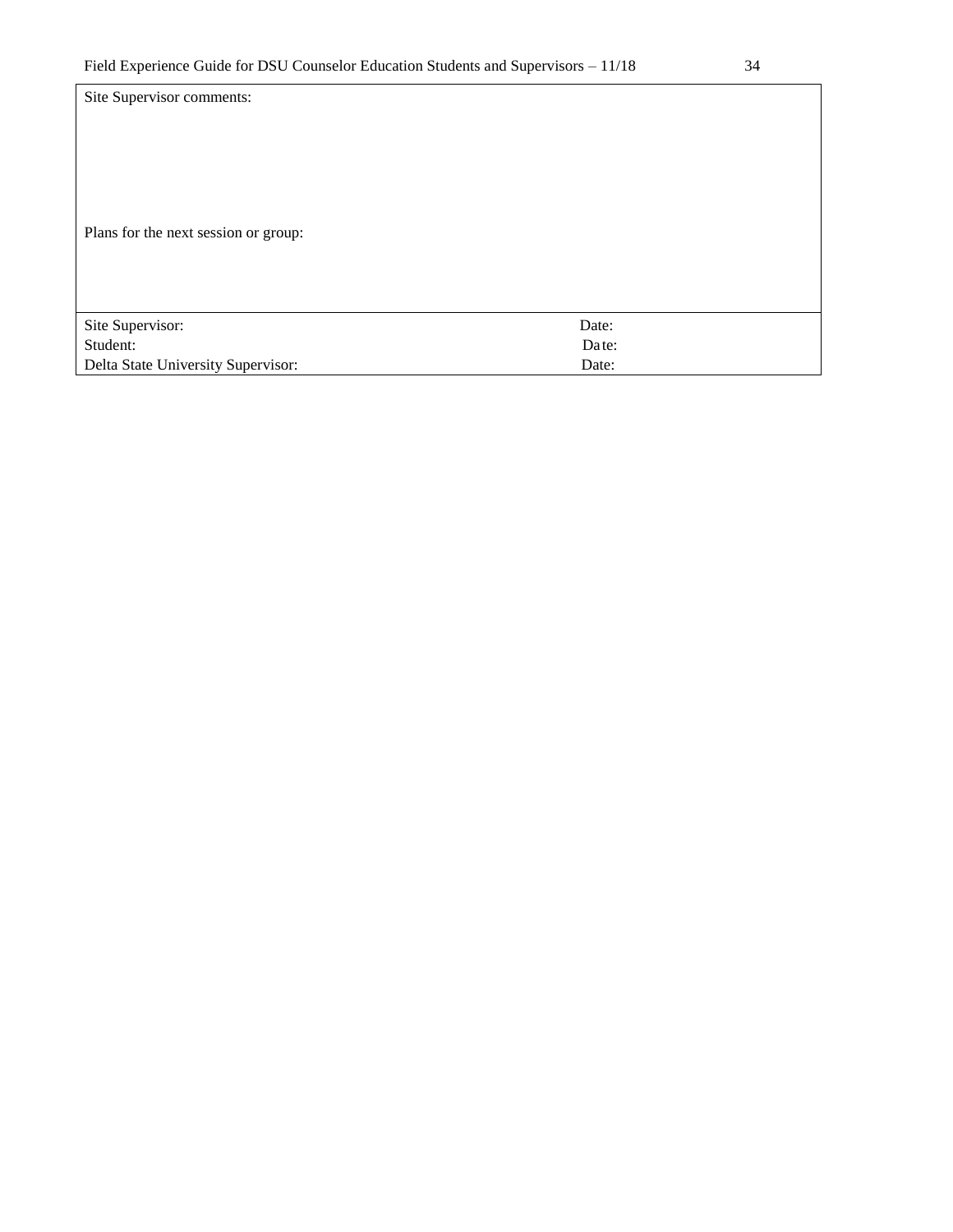Attachment G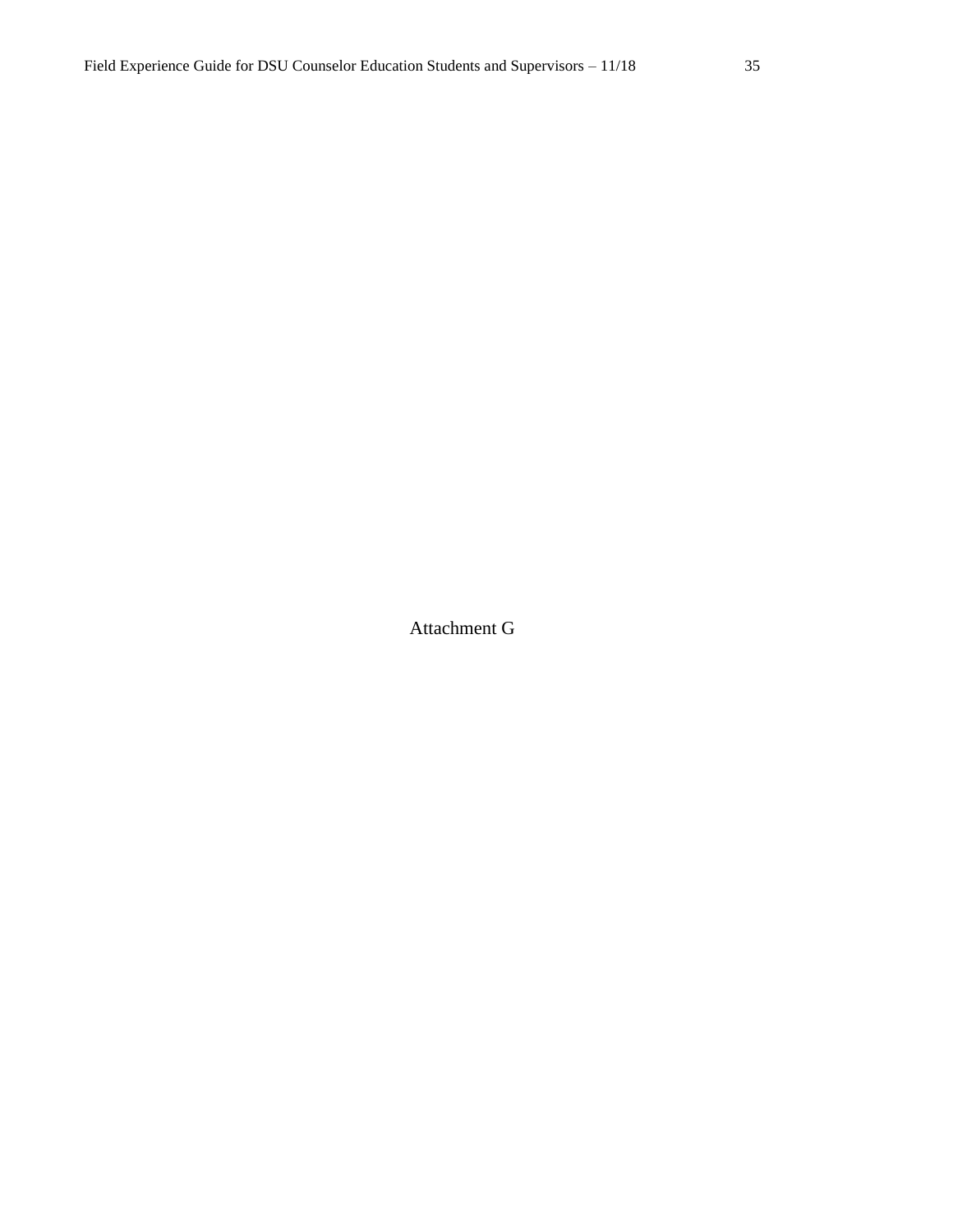# **Summary Record of Clinical Hours**

| Delta State University        |       |                        |               |                         |       |  |
|-------------------------------|-------|------------------------|---------------|-------------------------|-------|--|
| Name:                         |       |                        | <b>CED</b>    | Semester:               | Year: |  |
|                               |       |                        |               |                         |       |  |
|                               |       |                        | Site Address: |                         |       |  |
| $900$ #:                      | Site: |                        |               |                         |       |  |
| Total Direct Contact Hrs (1): |       | Total Indirect $(2)$ : |               | Total Hours $(1 + 2)$ : |       |  |

| Week             | Dates     | $\operatorname{Group}$<br>SV         | Individual | Group | Other<br>Direct | Misc.      | Site SV                            |
|------------------|-----------|--------------------------------------|------------|-------|-----------------|------------|------------------------------------|
|                  | $Mon-Sun$ | ${\geq}1.5$ hr/wk<br>(Hours/Initial) |            |       | Client          | Activities | ${\geq}1$ hr/wk<br>(Hours/Initial) |
| $\,1\,$          |           |                                      |            |       |                 |            |                                    |
| $\sqrt{2}$       |           |                                      |            |       |                 |            |                                    |
| 3                |           |                                      |            |       |                 |            |                                    |
| $\overline{4}$   |           |                                      |            |       |                 |            |                                    |
| 5                |           |                                      |            |       |                 |            |                                    |
| $\sqrt{6}$       |           |                                      |            |       |                 |            |                                    |
| $\boldsymbol{7}$ |           |                                      |            |       |                 |            |                                    |
| $8\,$            |           |                                      |            |       |                 |            |                                    |
| $\mathbf{9}$     |           |                                      |            |       |                 |            |                                    |
| $10\,$           |           |                                      |            |       |                 |            |                                    |
| $11\,$           |           |                                      |            |       |                 |            |                                    |
| $12\,$           |           |                                      |            |       |                 |            |                                    |
| $\overline{13}$  |           |                                      |            |       |                 |            |                                    |
|                  |           |                                      |            |       |                 |            |                                    |
| $14\,$           |           |                                      |            |       |                 |            |                                    |
| 15               |           |                                      |            |       |                 |            |                                    |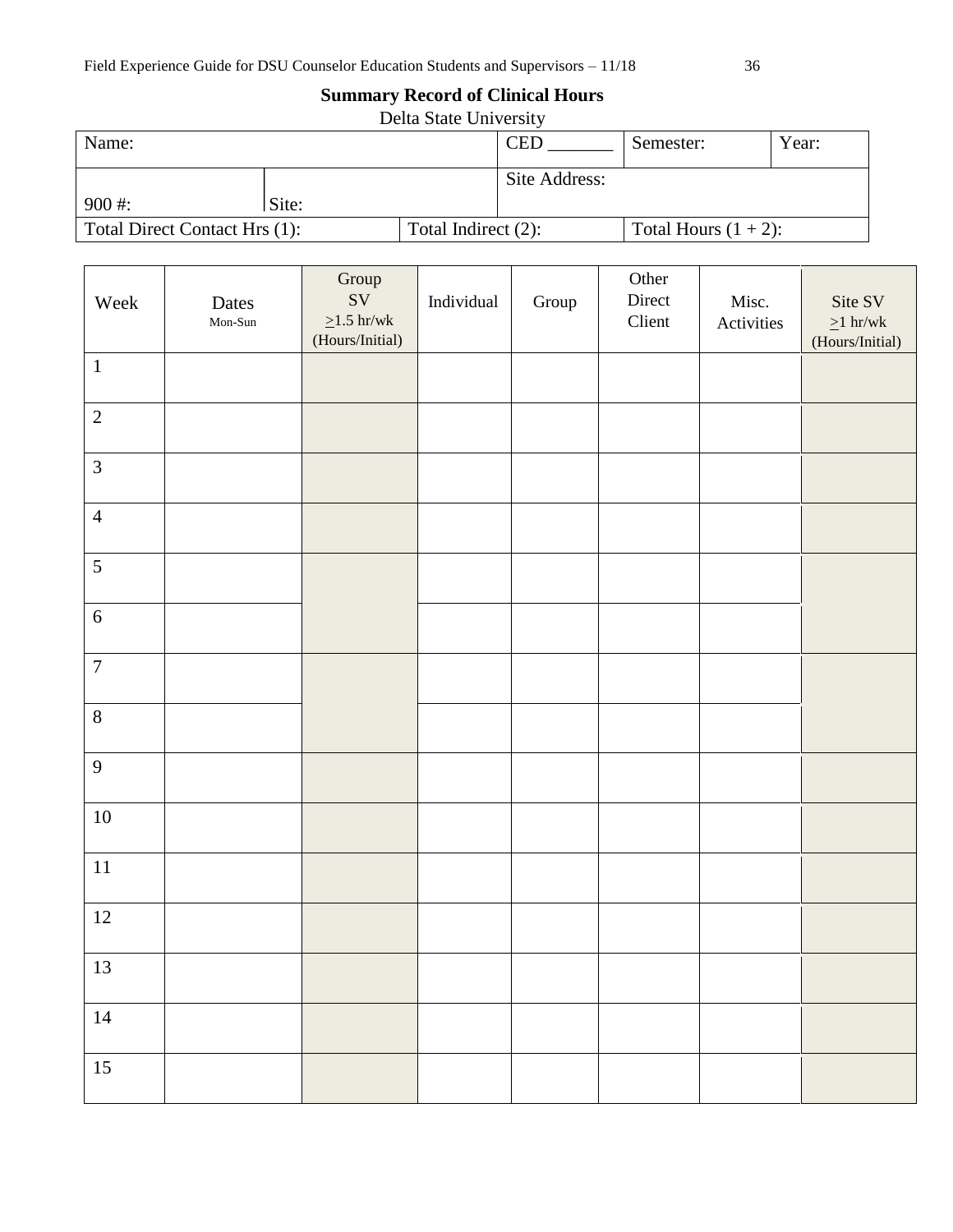| 16 |     |     |     |                       |     |
|----|-----|-----|-----|-----------------------|-----|
|    | (2) | (1) | (1) | (1)<br>$\blacksquare$ | (2) |

\_\_\_\_\_\_\_\_\_\_\_\_\_\_\_\_\_\_\_\_\_\_\_\_\_\_ \_\_\_\_\_\_\_\_\_\_\_\_\_\_\_\_\_\_\_\_\_\_\_\_ \_\_\_\_\_\_\_\_\_\_\_\_\_\_\_\_\_\_\_\_\_\_\_\_\_

Student On-Site Supervisor University Supervisor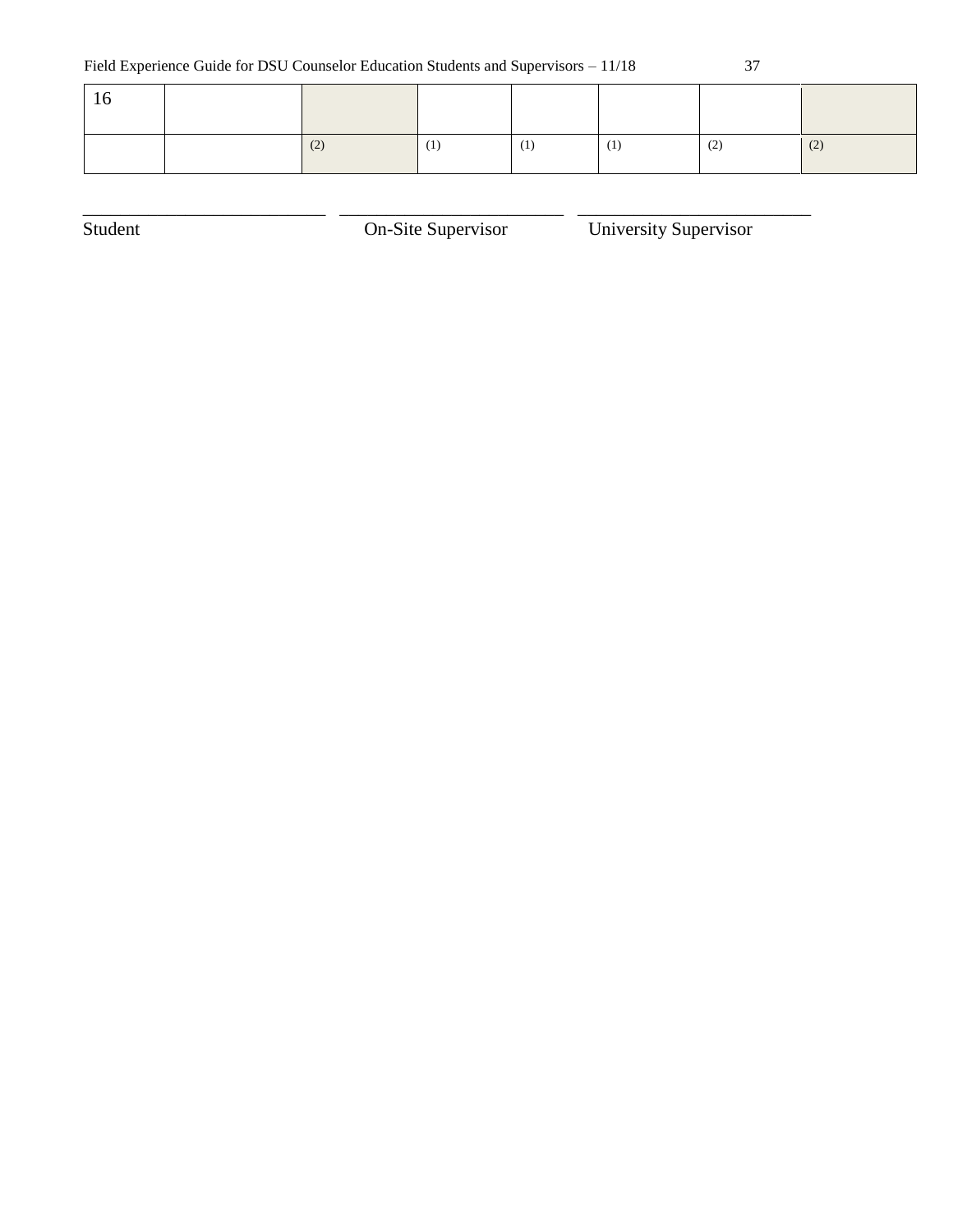Attachment H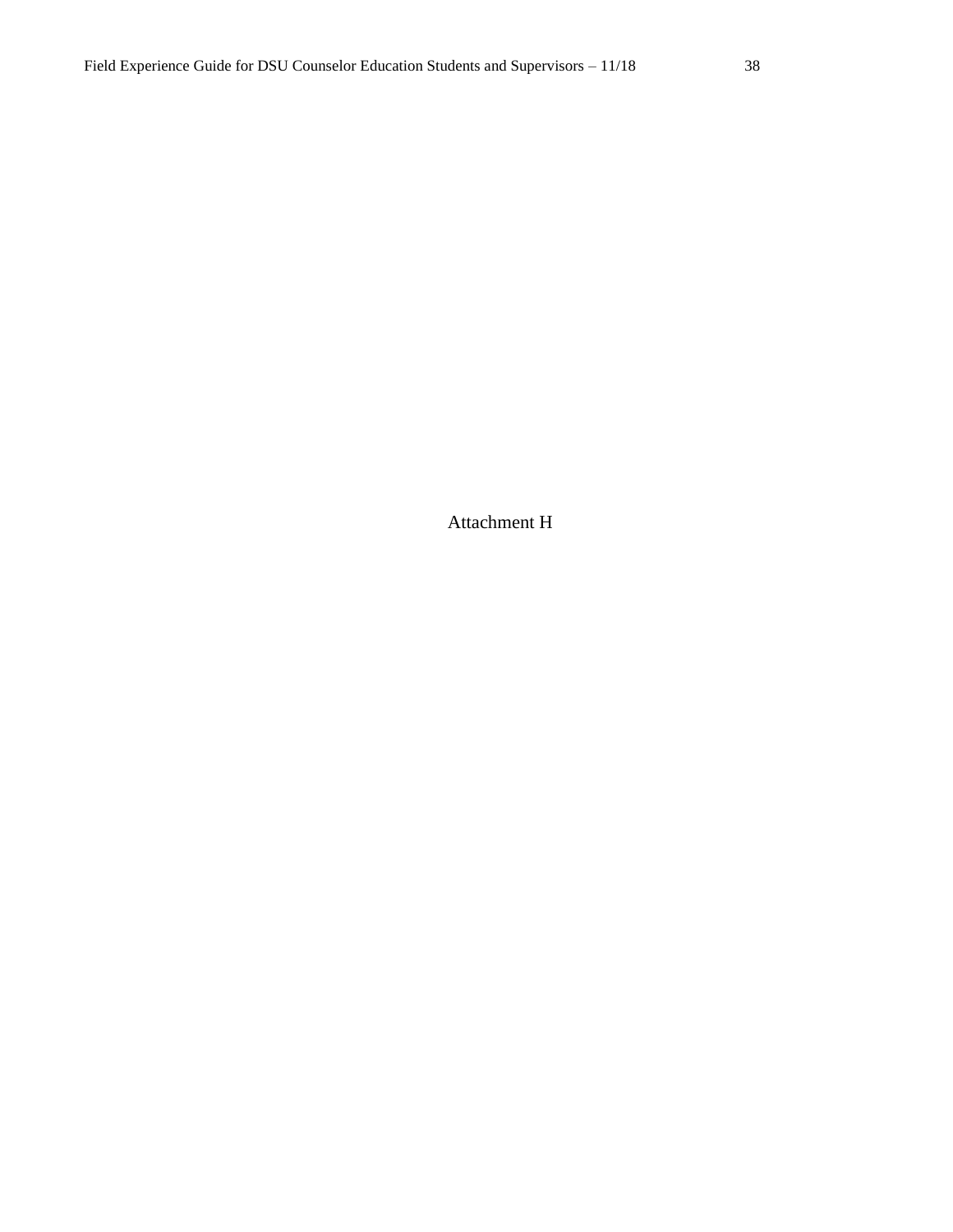| <b>Criteria</b>                               | <b>Description</b>                                                                                                                                                                                                                                                                                                                                                                                                                                                                                                                                                                                                                                                                                                    | <b>Assessment</b> |
|-----------------------------------------------|-----------------------------------------------------------------------------------------------------------------------------------------------------------------------------------------------------------------------------------------------------------------------------------------------------------------------------------------------------------------------------------------------------------------------------------------------------------------------------------------------------------------------------------------------------------------------------------------------------------------------------------------------------------------------------------------------------------------------|-------------------|
| Demographics                                  | Client: ("name")<br>Session #:<br><b>Anticipated Sessions:</b><br>Age:<br>Gender:<br>Race:                                                                                                                                                                                                                                                                                                                                                                                                                                                                                                                                                                                                                            | /5pts             |
| Presenting<br>Problem                         | Describe why the client is seeking or referred for counseling. Briefly<br>describe your initial assessment including client presentation (affect,<br>mood, level of functioning, etc.), complaints, and clinical impressions.<br>This should include symptoms (what they are, frequency, and<br>duration). Is the client currently taking medication; if so, what is it and<br>what is it for? Be sure and address level of intellectual functioning or<br>alcohol and drug history if applicable.                                                                                                                                                                                                                    | $/10$ pts         |
| <b>Family History</b><br>Social &<br>Cultural | Describe family of origin and family of creation (where appropriate)<br>including current living situation. Describe client resources and support<br>systems.                                                                                                                                                                                                                                                                                                                                                                                                                                                                                                                                                         | $/10$ pts         |
| Contexts                                      | Explore the social and cultural contexts that are considerations and/or<br>potential factors in the individual's presenting condition.                                                                                                                                                                                                                                                                                                                                                                                                                                                                                                                                                                                |                   |
| Assessment<br>Instruments                     | Include a list (3 minimum) of assessment instruments that you would<br>like to use with this client or the clients family. Remember you can use<br>the Mental Measurements Yearbook to help you decide on<br>assessments. Describe why you might consider this assessment, are<br>there any cultural considerations around this assessment, and what<br>impressions that you may confirm or discard as a result of using the<br>assessment. If you have an opportunity to use an assessment with the<br>permission and supervision of your site supervisor, include the<br>assessment and your interpretation of it. Remember that you cannot ask<br>a client to do an assessment without giving the client feedback. | $/10$ pts         |
| Diagnostic<br>Impression                      | What is this client's diagnosis or what is your impression of a<br>diagnosis that is appropriate for this client? Why is this diagnosis<br>appropriate? If more than one diagnosis should be ruled in or out<br>explain what they are and how you will know if the criteria are met.                                                                                                                                                                                                                                                                                                                                                                                                                                  | $/10$ pts         |
| <b>Clinical Focus</b>                         | Describe your focus of clinical attention, what will you treat first,<br>including specific interventions and rationale. Will this client be on any<br>psychotropic medications? If so, what are they? What are your<br>treatment goals? Use your theoretical orientation to case conceptualize.<br>How do the needs of this client fit your theoretical orientation? Will<br>you need to use a different theoretical approach?                                                                                                                                                                                                                                                                                       | $/10$ pts         |
| Professional<br>Consultation                  | Discuss this case with at least TWO professionals outside of your<br>faculty and on-site supervisor. Describe who you consulted with and<br>how these consults have affected your treatment plan. What were the<br>suggestions and why are you choosing to implement them?                                                                                                                                                                                                                                                                                                                                                                                                                                            | $/10$ pts         |

## Grading Rubric for Case Studies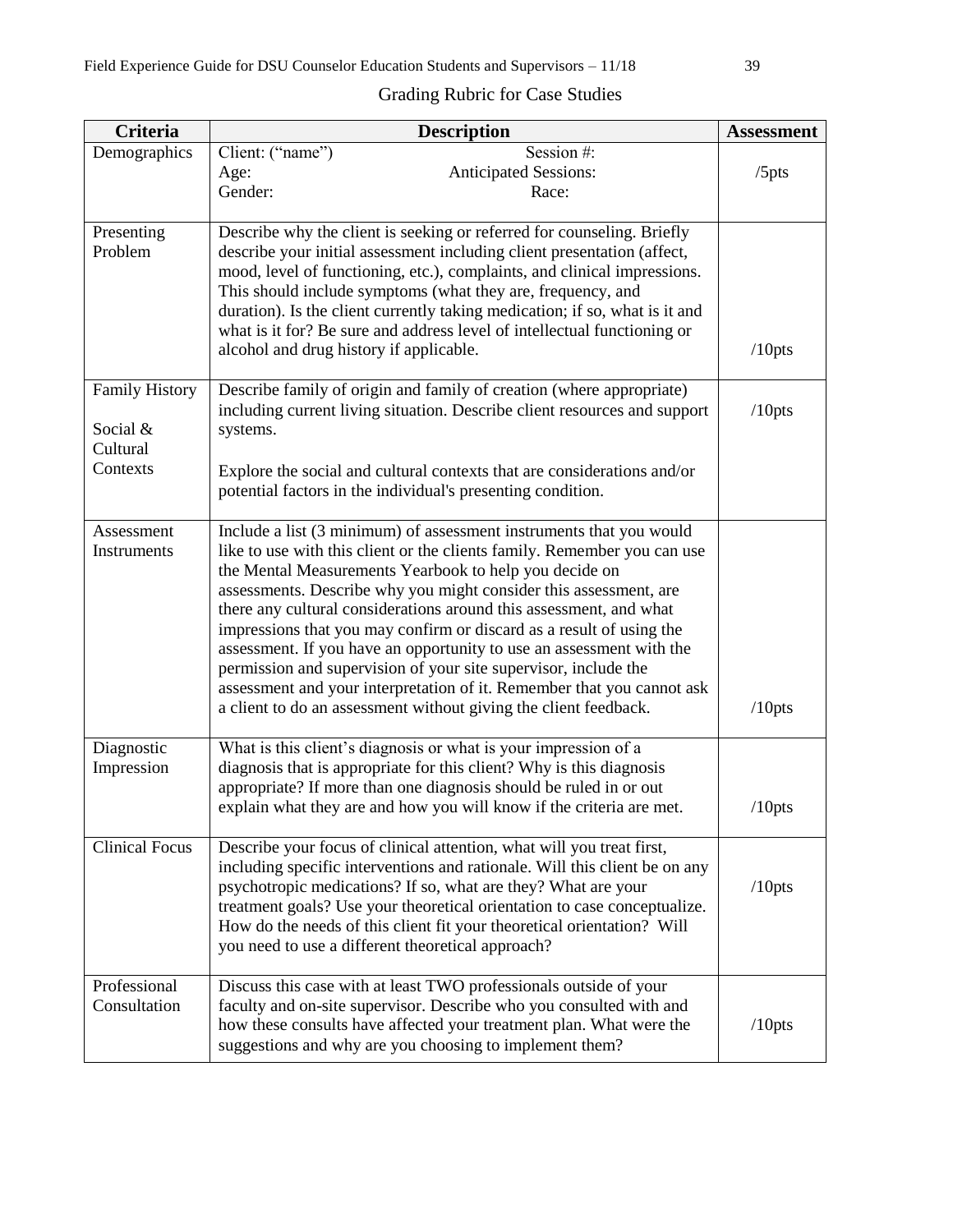| Research               | Use at least one counseling research article from the last 10 years to<br>support and/or enhance your comprehension, conceptualization, and/or<br>treatment. You are demonstrating your ability to use counseling<br>research to enhance your practice. You may select research that is out<br>of your current scope of practice (ex. specialization methods) and<br>exhibit your aspirational training and supervision goals. You may use<br>more than one article to help build your competence in working with<br>this client. You may use a book as a second reference. Use an in text<br>citation and include a References page at the end of the document. | $/10$ pts |
|------------------------|------------------------------------------------------------------------------------------------------------------------------------------------------------------------------------------------------------------------------------------------------------------------------------------------------------------------------------------------------------------------------------------------------------------------------------------------------------------------------------------------------------------------------------------------------------------------------------------------------------------------------------------------------------------|-----------|
| Anticipated<br>Results | Describe what you <i>reasonably</i> expect from your treatment<br>interventions. What are you looking for to know if this client is<br>improving?                                                                                                                                                                                                                                                                                                                                                                                                                                                                                                                | /5pts     |
| Formatting             | Followed formatting directions and had a minimum of a paragraph (4-6)<br>sentences) per section. Added a References page.                                                                                                                                                                                                                                                                                                                                                                                                                                                                                                                                        | $/5$ pts  |
| Class<br>Presentation  | Display readiness and consideration of the material (not reading from<br>the paper). Printed a copy for each classmate and the professor. Openly<br>receive new perspectives from classmates.                                                                                                                                                                                                                                                                                                                                                                                                                                                                    | $/15$ pts |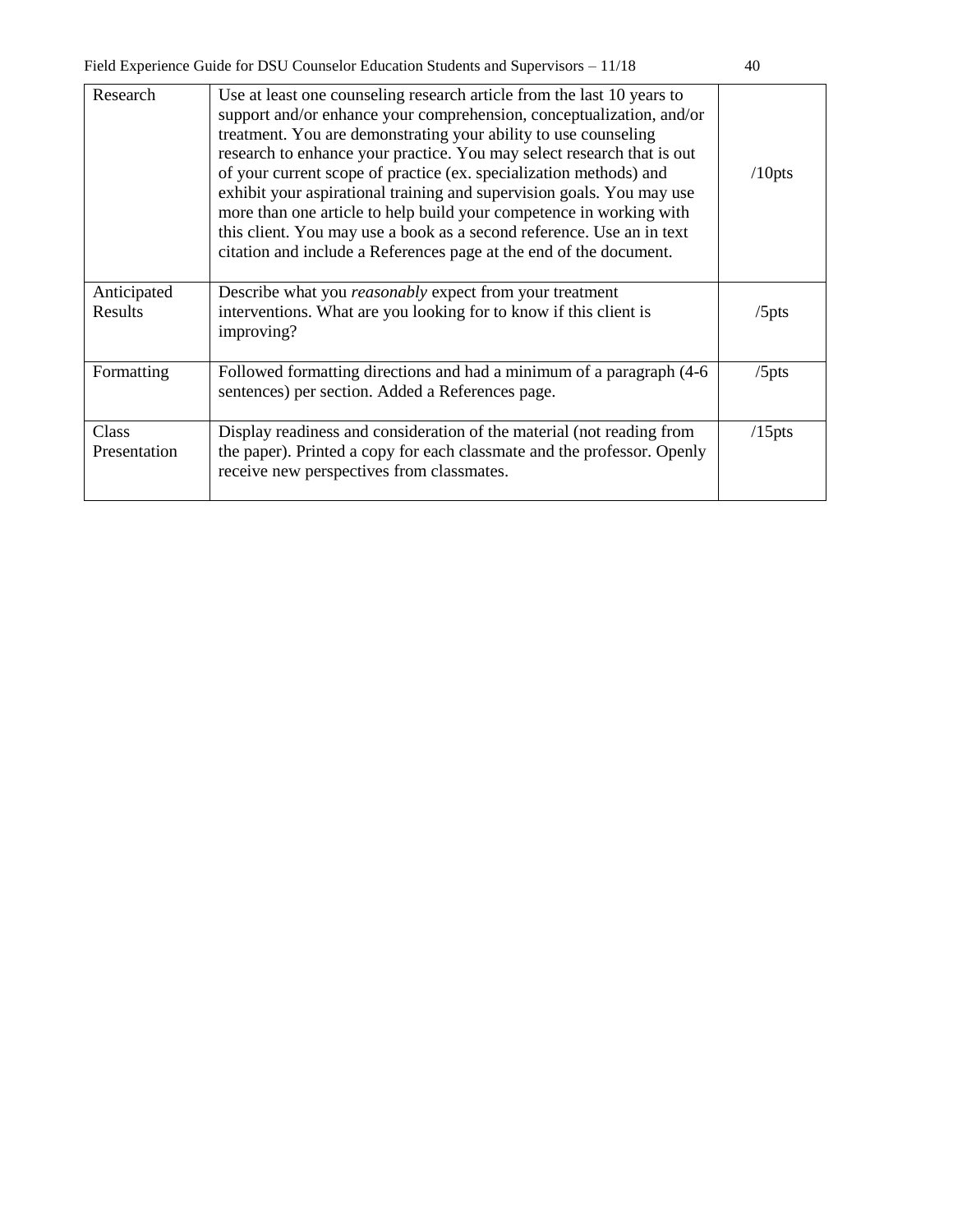Attachment I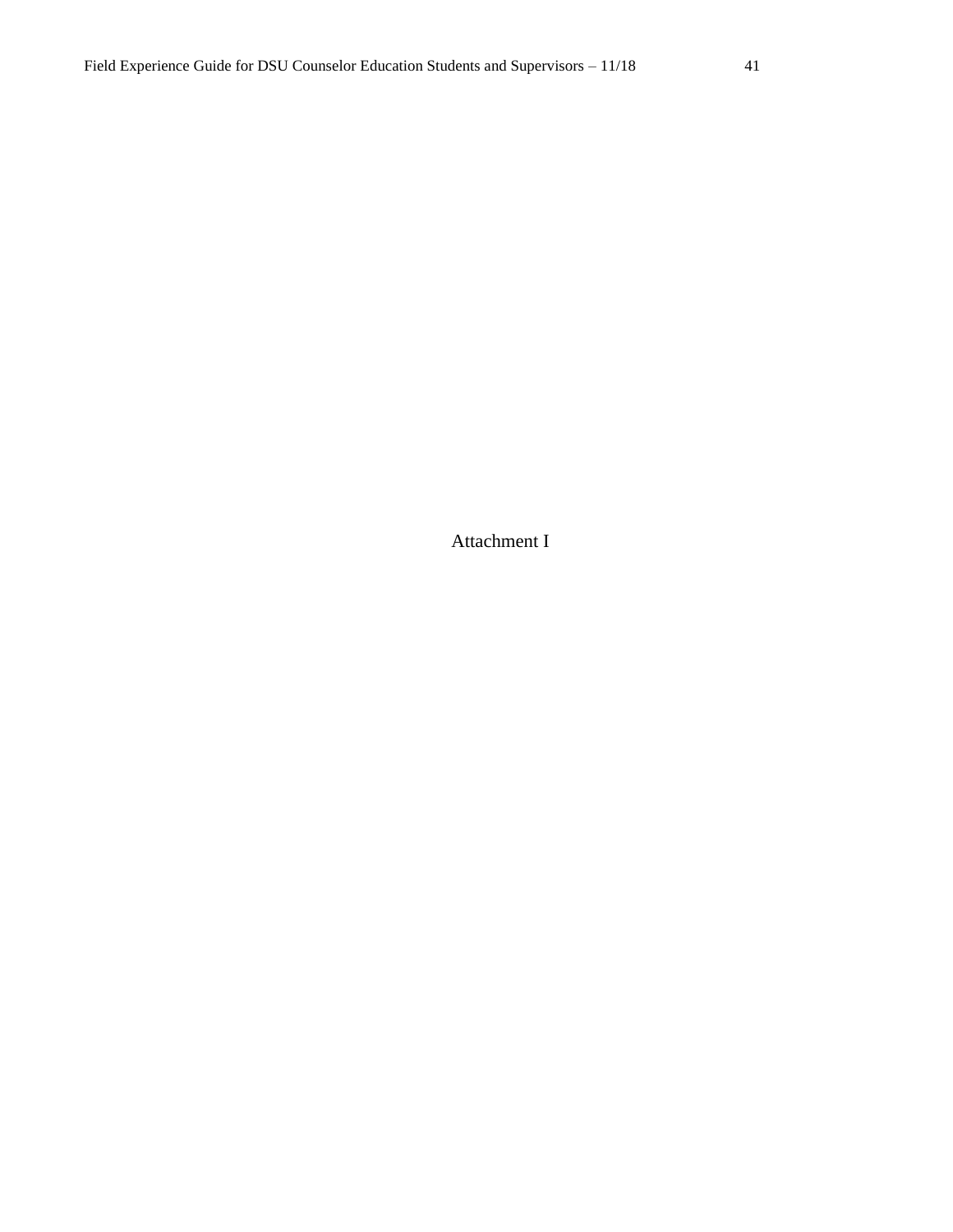#### Division of Counselor Education and Psychology

 *Delta State University*

Practicum/Internship

#### **Consent for Audio-Visual Recording or Live-Streaming**

I hereby agree to allow taping of my (or my child's) session with

This recording will take place at

semester of 20 .

This agreement will remain in effect until

(month, day, year)

I understand that these tapes are reviewed during in-class group supervision directed by my counselor's instructor. I understand that counselor trainee responses may be used for purposes of research; however, under no circumstances will my (or my child's) responses or information be used for research or any other purpose except supervision without specific written permission from me. These recordings will be treated with professional respect and courtesy, and they will be destroyed at the end of the semester.

SIGNATURES:

**Client (or Parent/guardian if client is under 18 years of age) Date** 

#### **Practicum Student/Intern Community Community Date**

**Note:** A copy must be signed by each person participating for the counseling session to be recorded. The parent or legal guardian must sign a copy for each participating minor. Form is to be used if supervision site does not have release form. **Completed form should be placed in client's file at the supervision site.**

(name of counselor)

(location) during the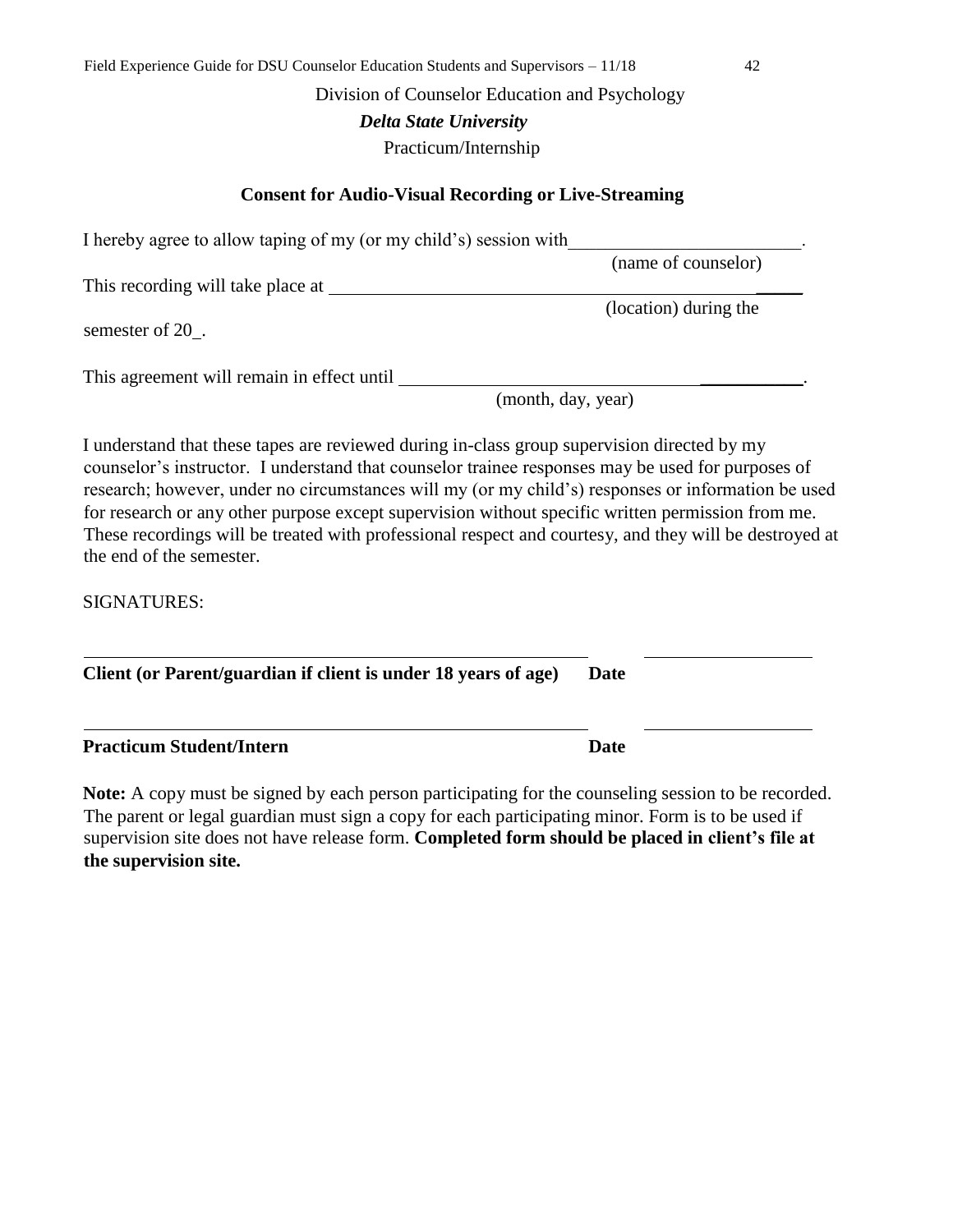Attachment J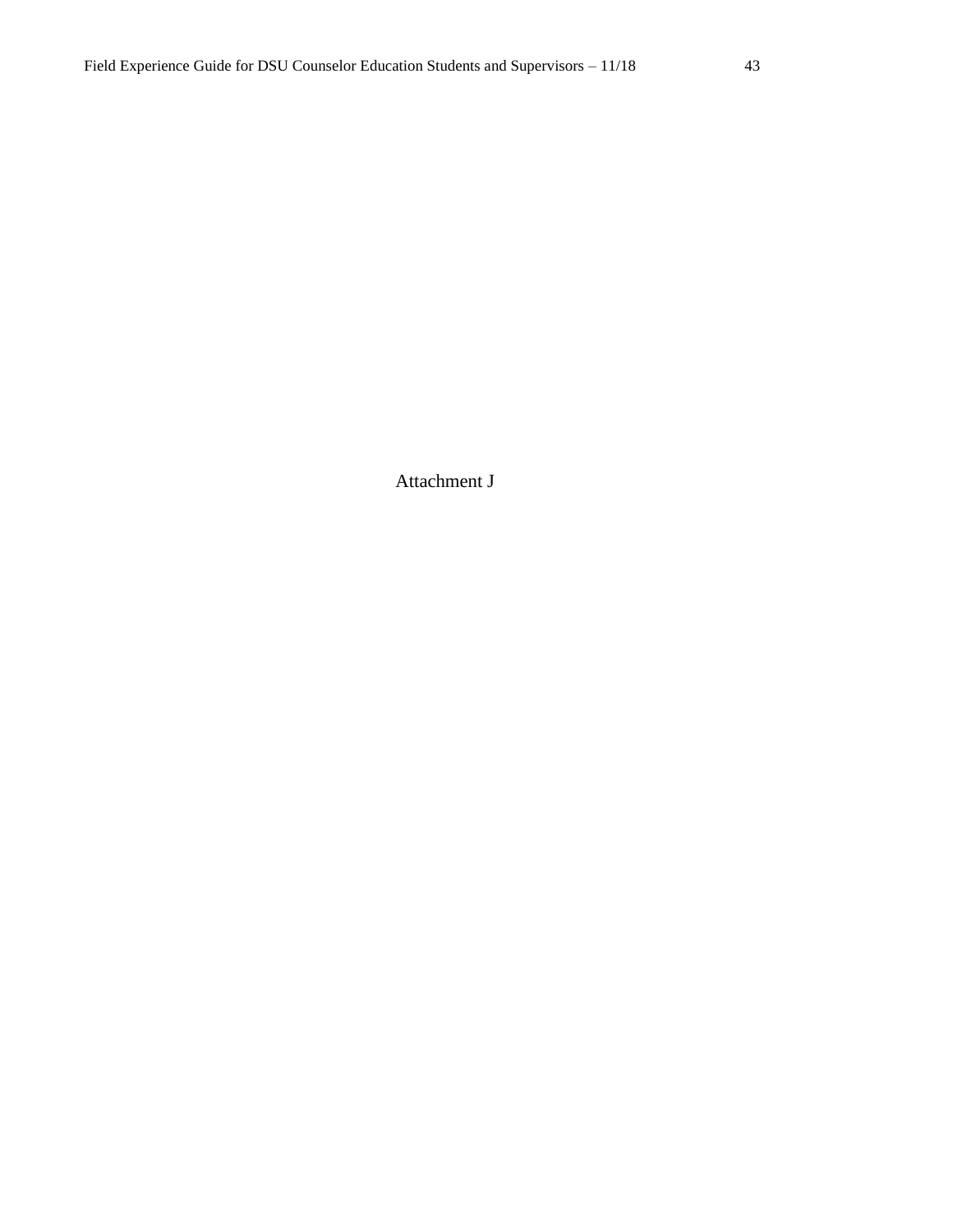# **Delta State University Counseling Program SELF-EVALUATION OF COUNSELING INTERN**

| Name            | Date of Evaluation |                           | CED:<br><b>Field Experience Class</b> |
|-----------------|--------------------|---------------------------|---------------------------------------|
| Semester/Year   |                    | <b>Faculty Supervisor</b> |                                       |
| Internship Site |                    | Site Supervisor           |                                       |

#### **Instructions**

This form is designed to help you evaluate your own performance as a practicum or internship student. It is essentially identical to the one given to your supervisor and consists of two sections. The first section is an assessment of your professional performance. The second section looks at specific skills and practices required by graduates of all Council for Accreditation of Counseling and Related Educational Programs (CACREP) accredited programs. All items are rated on a scale of 1-4, and some provide specific examples for guidance. Please note that while practicum students may not have an opportunity to demonstrate all the criteria listed, interns should. This form will become part of your record for this course and may be considered when assigning grades. Additional space is provided for specific comments. Thank you for completing this form.

#### **Answer Code for Evaluation Items**

N/O Not observed or candidate did not have opportunity to develop these skills

- 1. Unsatisfactory– candidate consistently fails to demonstrate this component
- 2. Developing- candidate begins to address this component but not consistently
- 3. Competent candidate consistently demonstrates this component
- 4. Exemplary candidate consistently performs well above average for this component

\_\_\_\_\_\_\_\_\_\_\_\_\_\_\_\_\_\_\_\_\_\_\_\_\_\_\_\_\_\_\_\_\_\_\_\_\_\_\_\_\_\_\_\_\_\_\_\_\_\_\_\_\_\_\_\_\_\_\_\_\_\_\_\_\_\_\_\_\_\_\_\_\_\_\_\_\_\_ \_\_\_\_\_\_\_\_\_\_\_\_\_\_\_\_\_\_\_\_\_\_\_\_\_\_\_\_\_\_\_\_\_\_\_\_\_\_\_\_\_\_\_\_\_\_\_\_\_\_\_\_\_\_\_\_\_\_\_\_\_\_\_\_\_\_\_\_\_\_\_\_\_\_\_\_\_\_ \_\_\_\_\_\_\_\_\_\_\_\_\_\_\_\_\_\_\_\_\_\_\_\_\_\_\_\_\_\_\_\_\_\_\_\_\_\_\_\_\_\_\_\_\_\_\_\_\_\_\_\_\_\_\_\_\_\_\_\_\_\_\_\_\_\_\_\_\_\_\_\_\_\_\_\_\_\_ \_\_\_\_\_\_\_\_\_\_\_\_\_\_\_\_\_\_\_\_\_\_\_\_\_\_\_\_\_\_\_\_\_\_\_\_\_\_\_\_\_\_\_\_\_\_\_\_\_\_\_\_\_\_\_\_\_\_\_\_\_\_\_\_\_\_\_\_\_\_\_\_\_\_\_\_\_\_ \_\_\_\_\_\_\_\_\_\_\_\_\_\_\_\_\_\_\_\_\_\_\_\_\_\_\_\_\_\_\_\_\_\_\_\_\_\_\_\_\_\_\_\_\_\_\_\_\_\_\_\_\_\_\_\_\_\_\_\_\_\_\_\_\_\_\_\_\_\_\_\_\_\_\_\_\_\_

Initial Comments:

## **Professional Performance Evaluation I. Basic Work Requirements**

| I arrive on time consistently                                         | N/O        |  |  |
|-----------------------------------------------------------------------|------------|--|--|
| I use time effectively                                                | N/O        |  |  |
| I inform my supervisor and make arrangement for absences              | N/O        |  |  |
| I reliably completes requested or assigned tasks on time              | $N/\Omega$ |  |  |
| I complete required total number of hours or days on site             | $N/\Omega$ |  |  |
| I am responsive to norms about clothing, language, and so on, on site |            |  |  |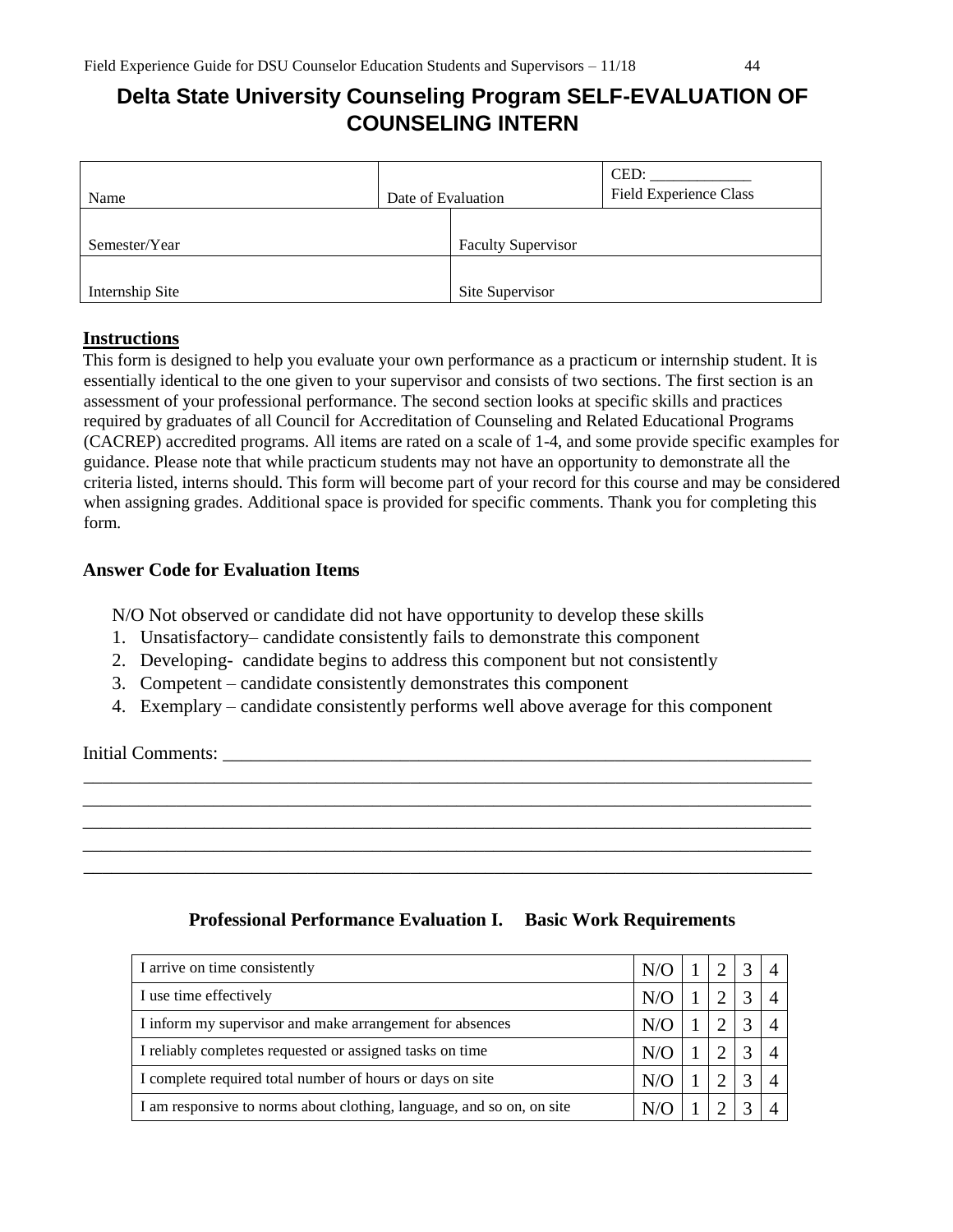| Suggested areas for further study: |  |
|------------------------------------|--|
| <b>Interactions with Clients</b>   |  |

| I am comfortable interacting with clients       | N/O |  | $\overline{4}$ |
|-------------------------------------------------|-----|--|----------------|
| I initiate interactions with clients            | N/O |  |                |
| I communicate effectively with clients          | N/O |  |                |
| I build rapport and respect with clients        | N/O |  | 4              |
| I am sensitive and responsive to clients' needs | N/O |  |                |
| I am sensitive to cultural differences          | N/O |  |                |
| I am sensitive to issues of gender differences  |     |  |                |

\_\_\_\_\_\_\_\_\_\_\_\_\_\_\_\_\_\_\_\_\_\_\_\_\_\_\_\_\_\_\_\_\_\_\_\_\_\_\_\_\_\_\_\_\_\_\_\_\_\_\_\_\_\_\_\_\_\_\_\_\_\_\_\_\_\_\_\_\_\_\_\_\_\_\_\_\_\_ \_\_\_\_\_\_\_\_\_\_\_\_\_\_\_\_\_\_\_\_\_\_\_\_\_\_\_\_\_\_\_\_\_\_\_\_\_\_\_\_\_\_\_\_\_\_\_\_\_\_\_\_\_\_\_\_\_\_\_\_\_\_\_\_\_\_\_\_\_\_\_\_\_\_\_\_\_\_

\_\_\_\_\_\_\_\_\_\_\_\_\_\_\_\_\_\_\_\_\_\_\_\_\_\_\_\_\_\_\_\_\_\_\_\_\_\_\_\_\_\_\_\_\_\_\_\_\_\_\_\_\_\_\_\_\_\_\_\_\_\_\_\_\_\_\_\_\_\_\_\_\_\_\_\_\_\_

Comments: \_\_\_\_\_\_\_\_\_\_\_\_\_\_\_\_\_\_\_\_\_\_\_\_\_\_\_\_\_\_\_\_\_\_\_\_\_\_\_\_\_\_\_\_\_\_\_\_\_\_\_\_\_\_\_\_\_\_\_\_\_\_\_\_\_\_\_\_

Suggested areas for further study:\_\_\_\_\_\_\_\_\_\_\_\_\_\_\_\_\_\_\_\_\_\_\_\_\_\_\_\_\_\_\_\_\_\_\_\_\_\_\_\_\_\_\_\_\_\_\_\_\_\_\_

#### **III. Work Products**

| I am reliable and accurate in keeping records                     | $N/O$ 1 2 3 4         |                                       |  |  |
|-------------------------------------------------------------------|-----------------------|---------------------------------------|--|--|
| My written or verbal reports are accurate and factually correct   | $N/O$ $1$ $2$ $3$ $4$ |                                       |  |  |
| My written or verbal reports are presented in professional manner | N/O                   | $\vert \vert$ 1 $\vert \vert$ $\vert$ |  |  |
| My reports are clinically or administratively useful              | N/O                   |                                       |  |  |

\_\_\_\_\_\_\_\_\_\_\_\_\_\_\_\_\_\_\_\_\_\_\_\_\_\_\_\_\_\_\_\_\_\_\_\_\_\_\_\_\_\_\_\_\_\_\_\_\_\_\_\_\_\_\_\_\_\_\_\_\_\_\_\_\_\_\_\_\_\_\_\_\_\_\_\_\_\_ \_\_\_\_\_\_\_\_\_\_\_\_\_\_\_\_\_\_\_\_\_\_\_\_\_\_\_\_\_\_\_\_\_\_\_\_\_\_\_\_\_\_\_\_\_\_\_\_\_\_\_\_\_\_\_\_\_\_\_\_\_\_\_\_\_\_\_\_\_\_\_\_\_\_\_\_\_\_

\_\_\_\_\_\_\_\_\_\_\_\_\_\_\_\_\_\_\_\_\_\_\_\_\_\_\_\_\_\_\_\_\_\_\_\_\_\_\_\_\_\_\_\_\_\_\_\_\_\_\_\_\_\_\_\_\_\_\_\_\_\_\_\_\_\_\_\_\_\_\_\_\_\_\_\_\_\_

\_\_\_\_\_\_\_\_\_\_\_\_\_\_\_\_\_\_\_\_\_\_\_\_\_\_\_\_\_\_\_\_\_\_\_\_\_\_\_\_\_\_\_\_\_\_\_\_\_\_\_\_\_\_\_\_\_\_\_\_\_\_\_\_\_\_\_\_\_\_\_\_\_\_\_\_\_\_

Comments: \_\_\_\_\_\_\_\_\_\_\_\_\_\_\_\_\_\_\_\_\_\_\_\_\_\_\_\_\_\_\_\_\_\_\_\_\_\_\_\_\_\_\_\_\_\_\_\_\_\_\_\_\_\_\_\_\_\_\_\_\_\_\_\_\_\_\_\_

Suggested areas for further study:\_\_\_\_\_\_\_\_\_\_\_\_\_\_\_\_\_\_\_\_\_\_\_\_\_\_\_\_\_\_\_\_\_\_\_\_\_\_\_\_\_\_\_\_\_\_\_\_\_\_\_

Suggested areas for further study:\_\_\_\_\_\_\_\_\_\_\_\_\_\_\_\_\_\_\_\_\_\_\_\_\_\_\_\_\_\_\_\_\_\_\_\_\_\_\_\_\_\_\_\_\_\_\_\_\_\_\_ **II.**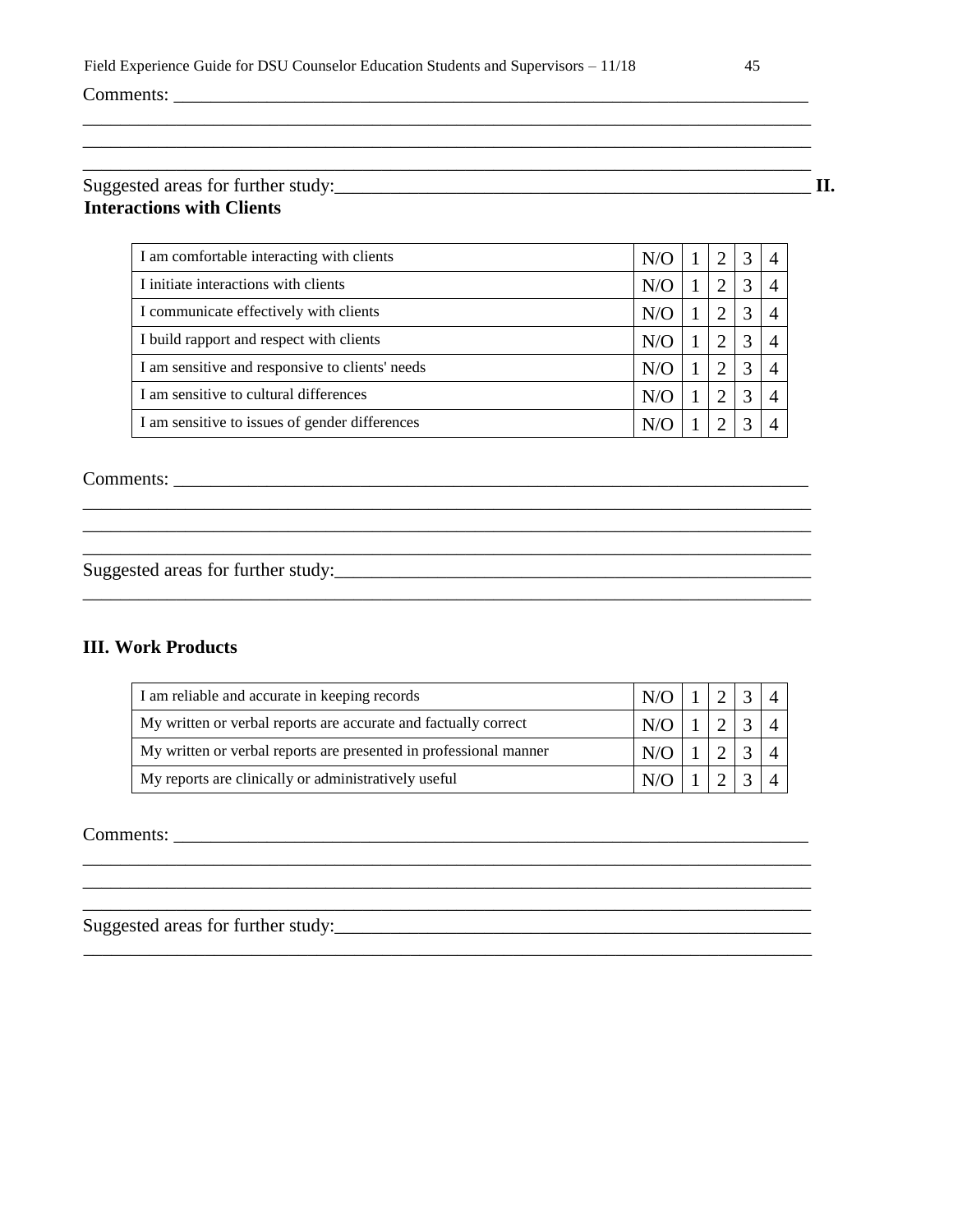## **IV. Openness to New Ideas**

(rated from Closed [0] to Open [4])

| - I was dogmatic about own<br>perspective and ideas.                                                              | - I was amenable to discussion of<br>perspectives other than own.                                  | - I solicited others' opinions and<br>perspectives about own work.                             |
|-------------------------------------------------------------------------------------------------------------------|----------------------------------------------------------------------------------------------------|------------------------------------------------------------------------------------------------|
| - I ignored or was defensive about<br>constructive feedback.                                                      | - I accepted constructive feedback<br>without defensiveness.<br>- I showed some evidence of effort | - I invited constructive feedback<br>and demonstrated interest in<br>others' perspectives.     |
| - I showed little or no evidence of<br>incorporating constructive<br>feedback received to change own<br>behavior. | to incorporate relevant feedback<br>received to change own behavior.                               | - I showed strong evidence of<br>incorporation of feedback received<br>to change own behavior. |

## **V. Flexibility**

(rated from Inflexible [0] to Flexible [4])

| $-$ I showed little or no effort to<br>recognize changing demands in<br>the professional & interpersonal<br>environment.            | - My effort to recognize changing<br>demands in the professional $\&$<br>interpersonal environment was<br>evident but sometimes inaccurate. | - I showed accurate effort to<br>recognize changing demands in<br>the professional & interpersonal<br>environment. |
|-------------------------------------------------------------------------------------------------------------------------------------|---------------------------------------------------------------------------------------------------------------------------------------------|--------------------------------------------------------------------------------------------------------------------|
| - I showed little or no effort to flex<br>own response to changing<br>environmental demands.<br>- I refused to flex own response to | - My effort to flex my own response<br>to new environmental demands<br>was evident but sometimes<br>inaccurate.                             | - I showed accurate effort to flex<br>own response to changing<br>environmental demands as<br>needed.              |
| changing environmental demands<br>despite knowledge of the need for<br>change.                                                      | - I flexed own response to changing<br>environmental demands when<br>directed to do so.                                                     | - I independently monitored the<br>environment for changing<br>demands and flexed own response<br>accordingly.     |
| $-$ I was intolerant of unforeseeable<br>or necessary changes in<br>established schedule or protocol.                               | - I accepted necessary changes in<br>established schedule or protocol<br>but without effort to understand<br>the reason for them.           | - I attempted to understand needs<br>for change in established schedule<br>or protocol to avoid resentment.        |
|                                                                                                                                     |                                                                                                                                             | - I accepted necessary changes in<br>established schedule and<br>attempted to discover the reasons<br>for them.    |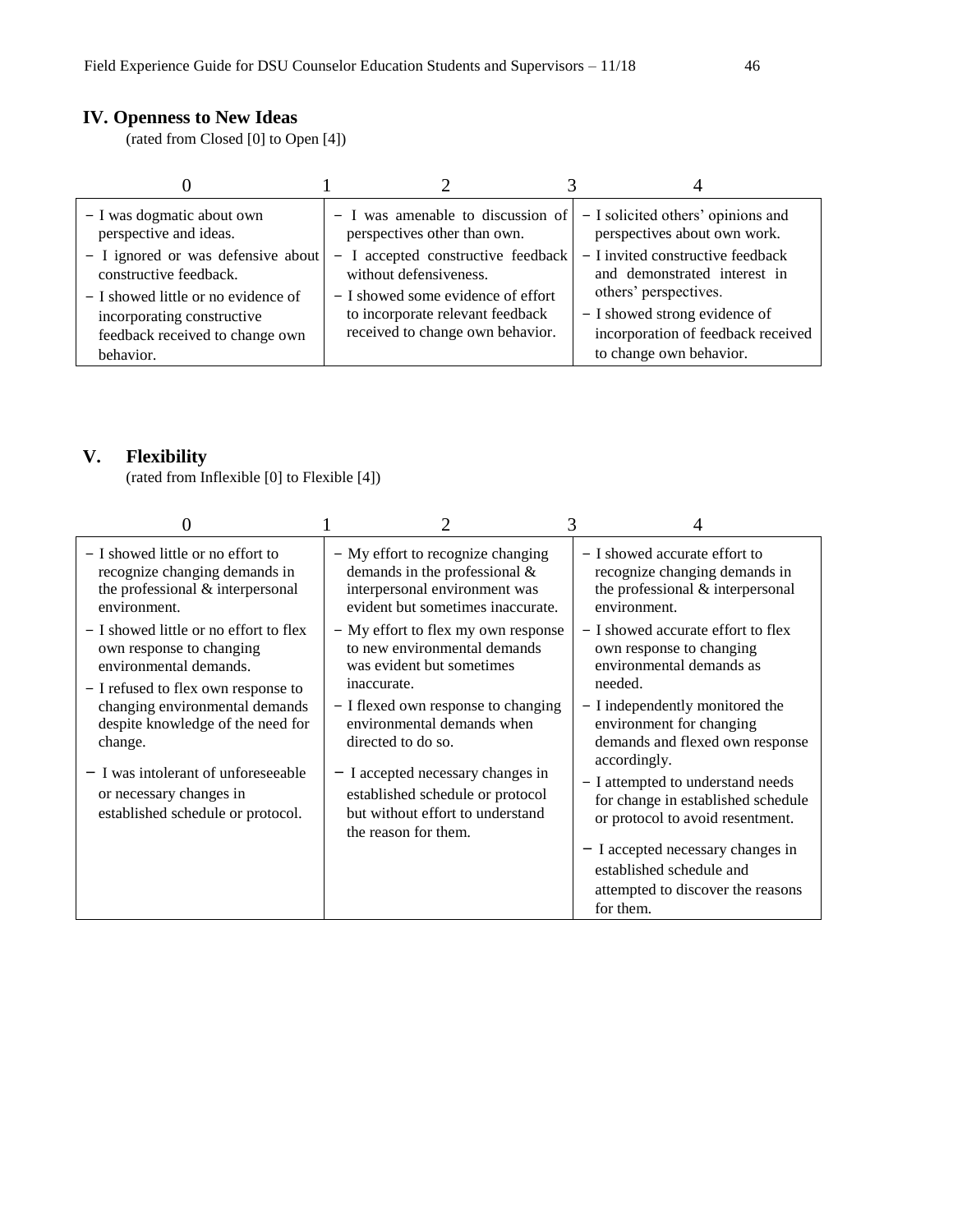#### **VI. Cooperativeness with Others**

(rated from Uncooperative [0] to Cooperative [4])

| - I showed little or no engagement   | - I engaged in collaborative                                           | - I worked actively toward reaching                                                         |
|--------------------------------------|------------------------------------------------------------------------|---------------------------------------------------------------------------------------------|
| in collaborative activities.         | activities but with minimum                                            | consensus in collaborative                                                                  |
| - I undermined goal achievement in   | allowable input.                                                       | activities.                                                                                 |
| collaborative activities.            | - I accepted but rarely initiated                                      | $- I$ was willing to initiate                                                               |
| $- I$ was unwilling to compromise in | compromise in collaborative                                            | compromise in order to reach                                                                |
| collaborative activities.            | activities.                                                            | group consensus.                                                                            |
|                                      | - I was concerned mainly with own<br>part in collaborative activities. | - I showed concern for group as<br>well as individual goals in<br>collaborative activities. |

## **VII. Willingness to Accept and Use Feedback**

(rated from Unwilling [0] to Willing [4])

| - I discouraged feedback from<br>others through defensiveness and<br>anger.<br>$-$ I showed little or no evidence of<br>incorporation of feedback of<br>supervisory feedback received. | - I was generally receptive<br>to<br>supervisory feedback.<br>$-$ I showed some evidence of<br>incorporating supervisory<br>feedback into own views and<br>behaviors.                     | - I invited feedback by direct<br>request and positive<br>acknowledgement when received.<br>- I showed evidence of active<br>incorporation of supervisory<br>feedback received into own views |
|----------------------------------------------------------------------------------------------------------------------------------------------------------------------------------------|-------------------------------------------------------------------------------------------------------------------------------------------------------------------------------------------|-----------------------------------------------------------------------------------------------------------------------------------------------------------------------------------------------|
| - I took feedback contrary to own<br>position as a personal affront.<br>- I demonstrated greater willingness<br>to give feedback than receive it.                                      | - I showed some defensiveness to<br>critique through over-explanation<br>of own actions but without anger<br>- I demonstrated greater willingness<br>to receive feedback than to give it. | and behaviors.<br>I demonstrated a balanced<br>willingness to give and receive<br>supervisory feedback.                                                                                       |

## **VIII. Awareness of Own Impact on Others**

(rated from Unaware [0] to Aware [4])

| - My words and actions reflected<br>little or no concern for how others<br>were impacted by them.<br>- I ignored supervisory feedback<br>about how words and actions were<br>negatively impacting others. | - My effort to determine how own<br>words and actions impacted others<br>was evident but sometimes<br>inaccurate.<br>- I responded as necessary to<br>feedback regarding negative<br>impact of own words and actions<br>on others but with resentment at<br>times. | - My efforts toward recognition of<br>how own words and actions<br>impacted others.<br>- I initiated feedback from others<br>regarding impact of own words<br>and behaviors.<br>- I regularly incorporated feedback<br>regarding impact of own words<br>and behaviors to effect positive<br>change. |
|-----------------------------------------------------------------------------------------------------------------------------------------------------------------------------------------------------------|--------------------------------------------------------------------------------------------------------------------------------------------------------------------------------------------------------------------------------------------------------------------|-----------------------------------------------------------------------------------------------------------------------------------------------------------------------------------------------------------------------------------------------------------------------------------------------------|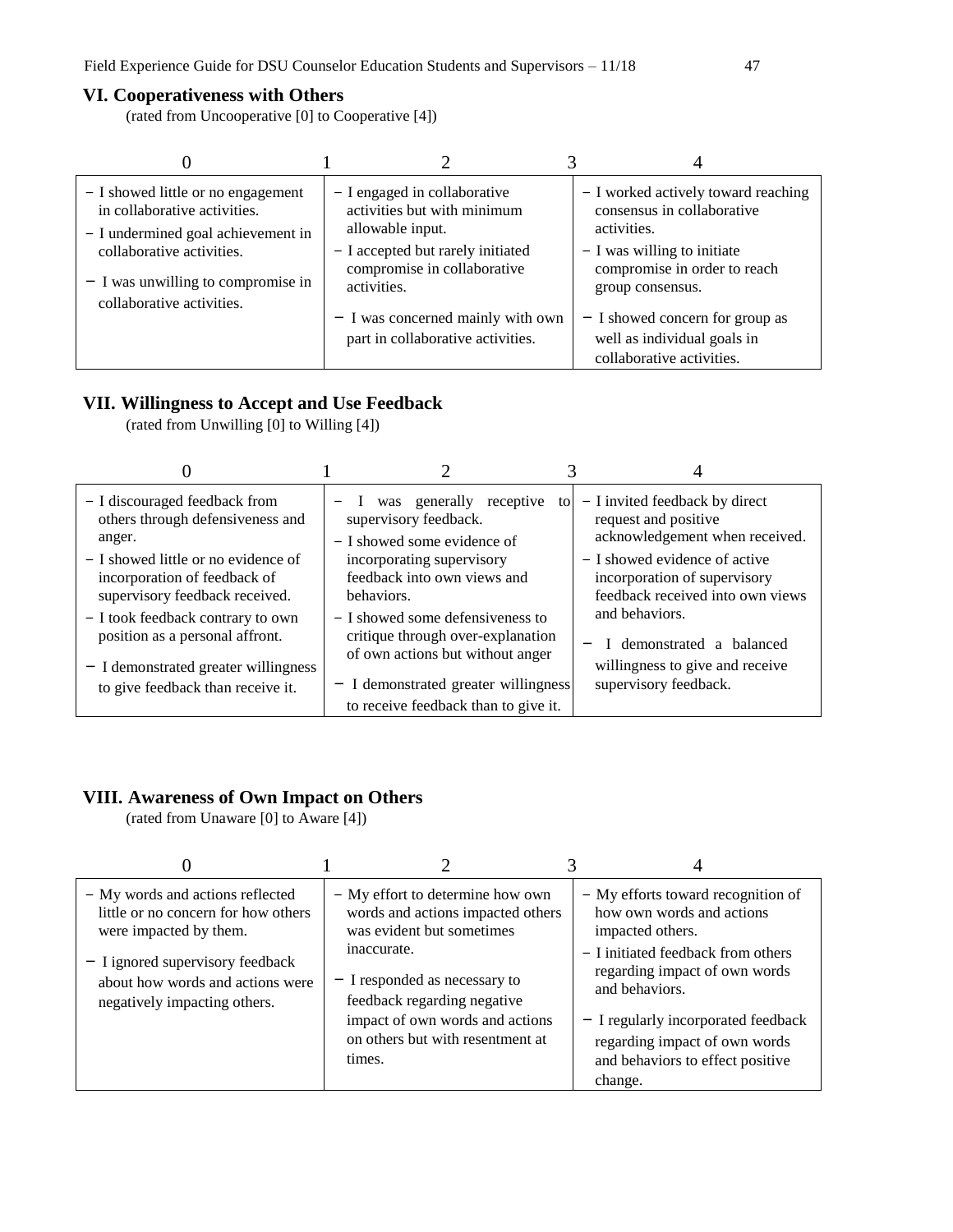#### **IX. Ability to Deal with Conflict**

(rated from Unable [0] to Able [4])

| - I was unable or unwilling to<br>consider others' points of view.<br>- I showed no willingness to<br>examine own role in a conflict.<br>- I ignored supervisory advisement<br>if not in agreement with own<br>position.<br>- I showed no effort at problem | - I attempted to grasp conflicting<br>points of view but sometimes had<br>difficulty.<br>$-$ I examined own role in a conflict<br>when directed to do so.<br>- I was responsive to supervision in<br>a conflict if it was offered.<br>- I participated in problem solving | - I was always willing and able to<br>consider others' points of view.<br>- I was almost always willing to<br>examine own role in a conflict.<br>- I was consistently open to<br>supervisory critique about own<br>role in a conflict.<br>- I initiated problem solving efforts |
|-------------------------------------------------------------------------------------------------------------------------------------------------------------------------------------------------------------------------------------------------------------|---------------------------------------------------------------------------------------------------------------------------------------------------------------------------------------------------------------------------------------------------------------------------|---------------------------------------------------------------------------------------------------------------------------------------------------------------------------------------------------------------------------------------------------------------------------------|
| solving.<br>- I displayed hostility when<br>conflicts were addressed.                                                                                                                                                                                       | when directed.                                                                                                                                                                                                                                                            | in conflicts.<br>- I actively participated in problem<br>solving efforts.                                                                                                                                                                                                       |

## **X. Ability to Accept Personal Responsibility**

(rated from Unable [0] to Able [4])

| - I refused to admit mistakes or<br>examine own contribution to<br>problems.         | - I was willing to examine own role<br>in problems when informed of the<br>need to do so.      | - I monitored own level of<br>responsibility in professional<br>performance.                   |
|--------------------------------------------------------------------------------------|------------------------------------------------------------------------------------------------|------------------------------------------------------------------------------------------------|
| - I lied, minimized, or embellished<br>the truth to extricate self from<br>problems. | $-$ I was accurate and honest in<br>describing own and others' roles<br>in problems.           | - I invited constructive critique<br>from others and applied it toward<br>professional growth. |
| - I consistently blamed others for<br>problems without selfexamination.              | $-$ I might blame initially but was<br>open to self-examination about<br>own role in problems. | - I accepted own mistakes and<br>responded to them as opportunity<br>for self-improvement.     |
|                                                                                      |                                                                                                | $-$ I avoided blame in favor of<br>selfexamination.                                            |

#### **XI. Ability to Express Feelings Effectively and Appropriately**

(rated from Unable [0] to Able [4])

| $\mathbf 0$ |
|-------------|
|-------------|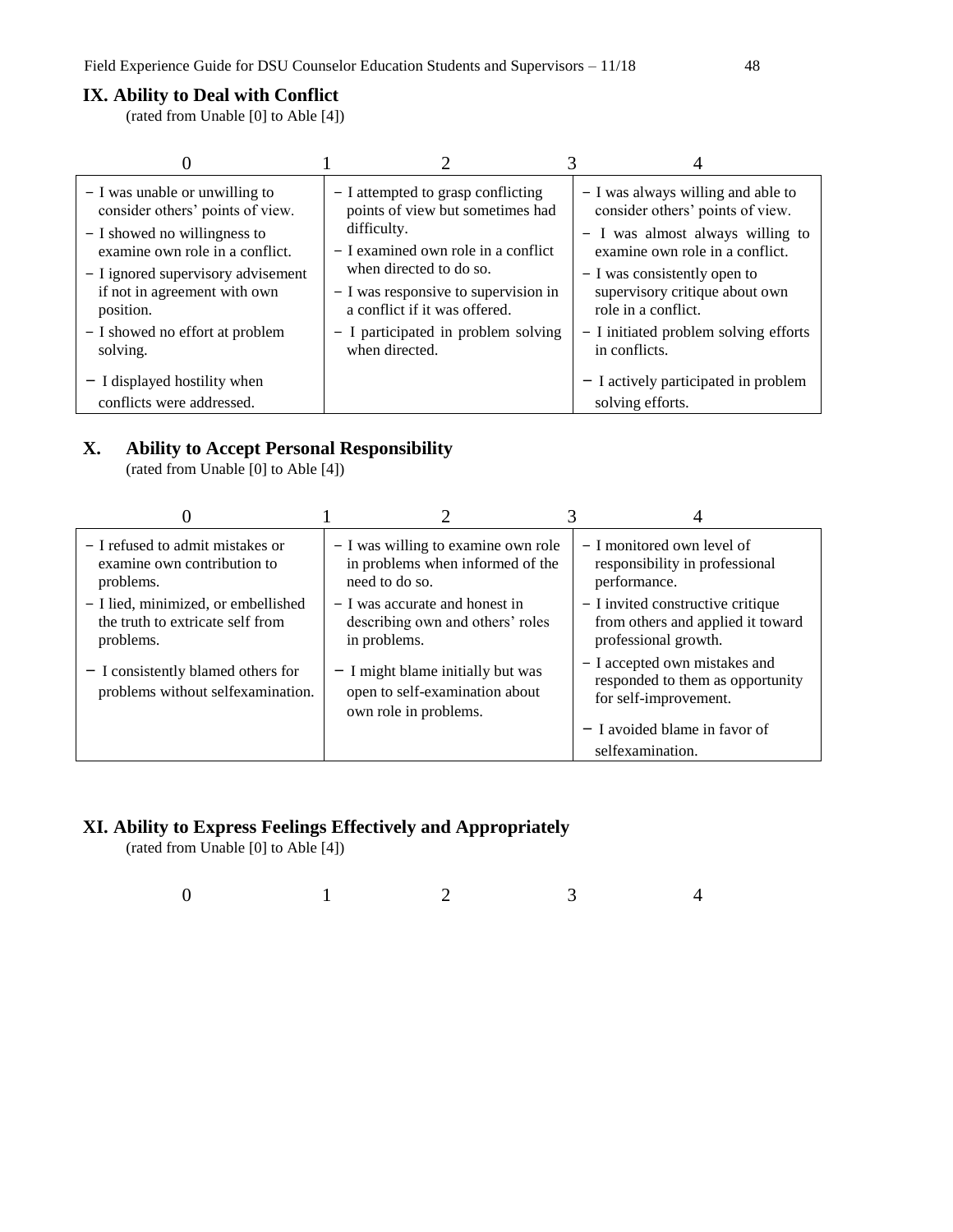| $-$ I showed no evidence of<br>willingness and ability to<br>articulate own feelings.<br>$-$ I showed no evidence of<br>willingness and ability to<br>recognize and acknowledge the<br>feelings of others.<br>- I acted out negative feelings<br>through negative behaviors rather<br>than articulating them.<br>- My expression of feelings were<br>inappropriate to the setting. | - I showed some evidence of<br>willingness and ability to<br>articulate own feelings but with<br>limited range.<br>$-$ I showed some evidence of<br>willingness and ability to<br>acknowledge others' feelings but<br>was sometimes inaccurate.<br>- My expressions of feelings were<br>usually appropriate to the setting;<br>was responsive to supervision<br>when not. | - I was consistently willing and able<br>to articulate the full range of own<br>feelings.<br>- I showed evidence of willingness<br>and accurate ability to<br>acknowledge others' feelings.<br>- My expression of own feelings<br>was consistently appropriate to the<br>setting.<br>I initiated discussion of own<br>feelings in supervision. |
|------------------------------------------------------------------------------------------------------------------------------------------------------------------------------------------------------------------------------------------------------------------------------------------------------------------------------------------------------------------------------------|---------------------------------------------------------------------------------------------------------------------------------------------------------------------------------------------------------------------------------------------------------------------------------------------------------------------------------------------------------------------------|------------------------------------------------------------------------------------------------------------------------------------------------------------------------------------------------------------------------------------------------------------------------------------------------------------------------------------------------|
| $-$ I was resistant to discussion of<br>feelings in supervision.                                                                                                                                                                                                                                                                                                                   | - I was willing to discuss own<br>feelings in supervision when<br>directed.                                                                                                                                                                                                                                                                                               |                                                                                                                                                                                                                                                                                                                                                |

## **XII. Attention to Ethical and Legal Considerations**

(rated from Inattentive [0] to Attentive [4])

| - I engaged in dual relationships with<br>clients.<br>- I acted with prejudice toward<br>those of different race, culture,<br>gender, age, ability, or sexual<br>orientation than self.<br>- I endangered the safety and the<br>well-being of clients.<br>$-$ I breached established rules for<br>protecting client confidentiality. | - I was responsive to supervision for<br>occasional personal-professional<br>boundary confusion in verbal<br>interactions with clients.<br>- I was responsive to supervision for<br>occasional insensitivity to<br>diversity in professional<br>interactions.<br>- I used judgment that could have<br>put client safety and well-being at<br>risk.<br>- I used judgment that could have<br>put client confidentiality at risk. | - I maintained clear<br>personal professional boundaries<br>with clients.<br>- I demonstrated consistent<br>sensitivity to diversity.<br>- I satisfactorily ensured client safety<br>and well-being.<br>appropriately safeguarded the<br>confidentiality of clients. |
|--------------------------------------------------------------------------------------------------------------------------------------------------------------------------------------------------------------------------------------------------------------------------------------------------------------------------------------|--------------------------------------------------------------------------------------------------------------------------------------------------------------------------------------------------------------------------------------------------------------------------------------------------------------------------------------------------------------------------------------------------------------------------------|----------------------------------------------------------------------------------------------------------------------------------------------------------------------------------------------------------------------------------------------------------------------|

### **XIII. Initiative and Motivation**

(rated from Poor Initiative and Motivation [0] to Good Initiative and Motivation [4])

| - I missed maximum allowable            | - I often missed deadlines and    | - I met all attendance requirements     |
|-----------------------------------------|-----------------------------------|-----------------------------------------|
| classes and deadlines.                  | classes.                          | and deadlines.                          |
| - I rarely participated in class        | - I usually participated in class | - I regularly participated in class     |
| activities.                             | activities.                       | activities.                             |
| - I often failed to meet minimal        | $- I$ met only the minimal        | - I met or exceeded expectations in     |
| expectation in assignments.             | expectations in assigned work.    | assigned work.                          |
| $-$ I displayed little or no initiative | $-$ I showed some initiative and  | $-$ I consistently displayed initiative |
| and creativity in assignments.          | creativity in assignments.        | and creativity in assigned work.        |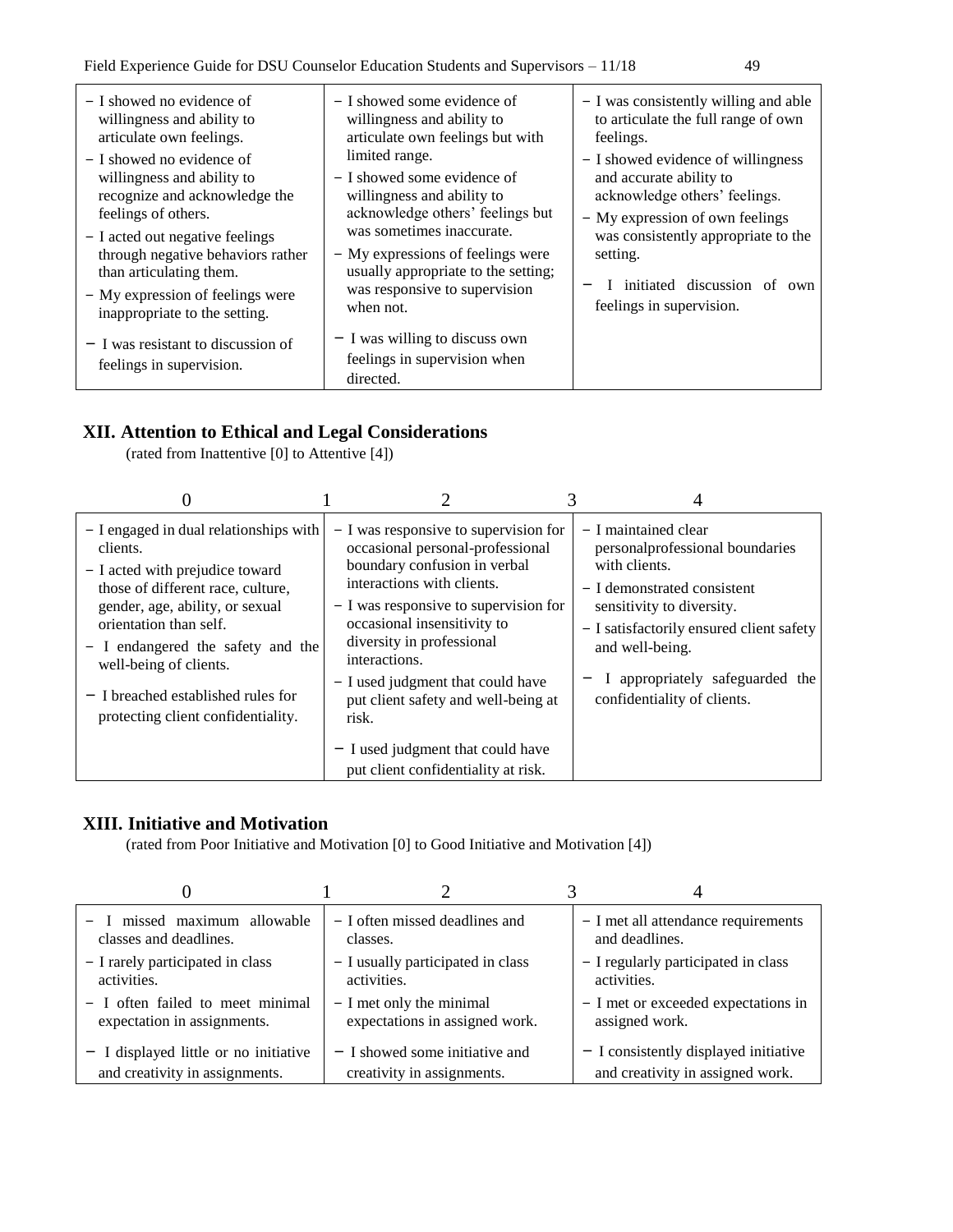#### **Skills and Practices (School Settings ONLY) XIV.**

## **Counseling Foundations**

| I demonstrate the ability to apply and adhere to ethical and legal $\left  N/O \right  1 \left  2 \left  3 \right  4 \right $<br>standards in school counseling. |                       |  |  |
|------------------------------------------------------------------------------------------------------------------------------------------------------------------|-----------------------|--|--|
| I demonstrate the ability to articulate, model, and advocate for<br>an appropriate school counselor identity and program.                                        | $N/O$ $1$ $2$ $3$ $4$ |  |  |

## **XV. Counseling, Prevention, and Intervention**

| I demonstrate self-awareness, sensitivity to others, and the skills<br>needed to relate to diverse individuals, groups, and classrooms.                                                                                                                                                    | N/O | $\overline{2}$              | 3 |  |
|--------------------------------------------------------------------------------------------------------------------------------------------------------------------------------------------------------------------------------------------------------------------------------------------|-----|-----------------------------|---|--|
| I provide individual and group counseling and classroom<br>guidance to promote the academic, career, and personal/social<br>development of students.                                                                                                                                       | N/O | $\mathcal{D}_{\mathcal{A}}$ | 3 |  |
| I design and implement prevention and intervention plans<br>related to the effects of (a) atypical growth and development, (b)<br>health and wellness, (c) language, (d) ability level, (e)<br>multicultural issues, and (f) factors of resiliency on student<br>learning and development. | N/O | $\mathcal{D}_{\mathcal{A}}$ | 3 |  |
| I demonstrate the ability to use procedures for assessing and<br>managing suicide risk.                                                                                                                                                                                                    | N/O | $\mathcal{D}$               | 3 |  |
| I demonstrate the ability to recognize his or her limitations as a<br>school counselor and to seek supervision or refer clients when<br>appropriate.                                                                                                                                       | N/O | $\mathcal{D}_{\mathcal{L}}$ | 3 |  |

### **XVI. Diversity and Advocacy**

| I demonstrate multicultural competencies in relation to diversity,<br>equity, and opportunity in student learning and development.                                         | N/O |  |  |
|----------------------------------------------------------------------------------------------------------------------------------------------------------------------------|-----|--|--|
| I advocate for the learning and academic experiences necessary<br>to promote the academic, career, and personal/social<br>development of students.                         |     |  |  |
| I advocate for school policies, programs, and services that<br>enhance a positive school climate and are equitable and<br>responsive to multicultural student populations. | N/O |  |  |
| I engage parents, guardians, and families to promote the<br>academic, career, and personal/social development of students.                                                 | N/O |  |  |

### **XVII. Assessment**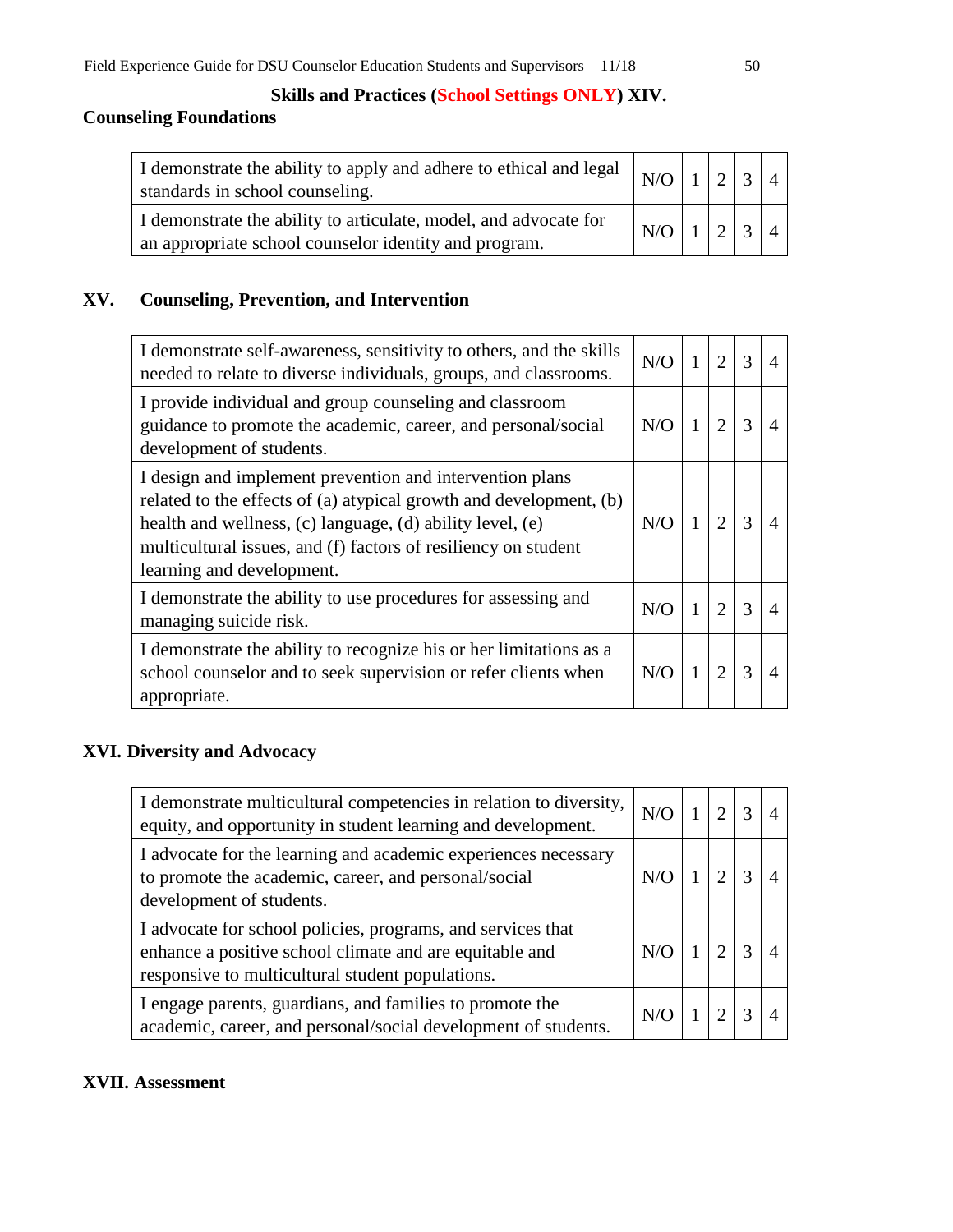| I assess and interpret students' strengths and needs, recognizing<br>uniqueness in cultures, languages, values, backgrounds, and<br>abilities.                                                 | N/O | $\mathbf{1}$ | $\overline{2}$              | 3             | 4 |
|------------------------------------------------------------------------------------------------------------------------------------------------------------------------------------------------|-----|--------------|-----------------------------|---------------|---|
| I select appropriate assessment strategies that can be used to<br>evaluate a student's academic, career, and personal/social<br>development.                                                   | N/O |              | $\mathcal{D}_{\mathcal{A}}$ | $\mathcal{R}$ | 4 |
| I analyze assessment information in a manner that produces<br>valid inferences when evaluating the needs of individual<br>students and assessing the effectiveness of educational<br>programs. | N/O |              | $\mathcal{D}_{\mathcal{L}}$ | $\mathcal{R}$ |   |
| I make appropriate referrals to school and/or community<br>resources.                                                                                                                          | N/O | 1            | $\overline{2}$              | 3             |   |
| I assess barriers that impede students' academic, career, and<br>personal/social development.                                                                                                  | N/O |              |                             | 3             | 4 |

## **XVIII. Research and Evaluation**

| I apply relevant research findings to inform the practice of<br>school counseling.                           | $N/O$   1   2   3 |  |  |
|--------------------------------------------------------------------------------------------------------------|-------------------|--|--|
| I develop measurable outcomes for school counseling<br>programs, activities, interventions, and experiences. | $N/O$   1         |  |  |
| I analyze and use data to enhance school counseling<br>programs.                                             | $N/O$   1         |  |  |

## **XIX. Academic Development**

| I conduct programs designed to enhance student academic<br>development.                                                                                            |     |  |  |
|--------------------------------------------------------------------------------------------------------------------------------------------------------------------|-----|--|--|
| I implement strategies and activities to prepare students for a<br>full range of postsecondary options and opportunities.                                          |     |  |  |
| I implement differentiated instructional strategies that draw on<br>subject matter and pedagogical content knowledge and skills to<br>promote student achievement. | N/O |  |  |

## **XX. Collaboration and Consultation**

| I work with parents, guardians, and families to act on behalf of<br>their children to address problems that affect student success in<br>school. |     |  |  |
|--------------------------------------------------------------------------------------------------------------------------------------------------|-----|--|--|
| I locate resources in the community that can be used in the<br>school to improve student achievement and success.                                | N/O |  |  |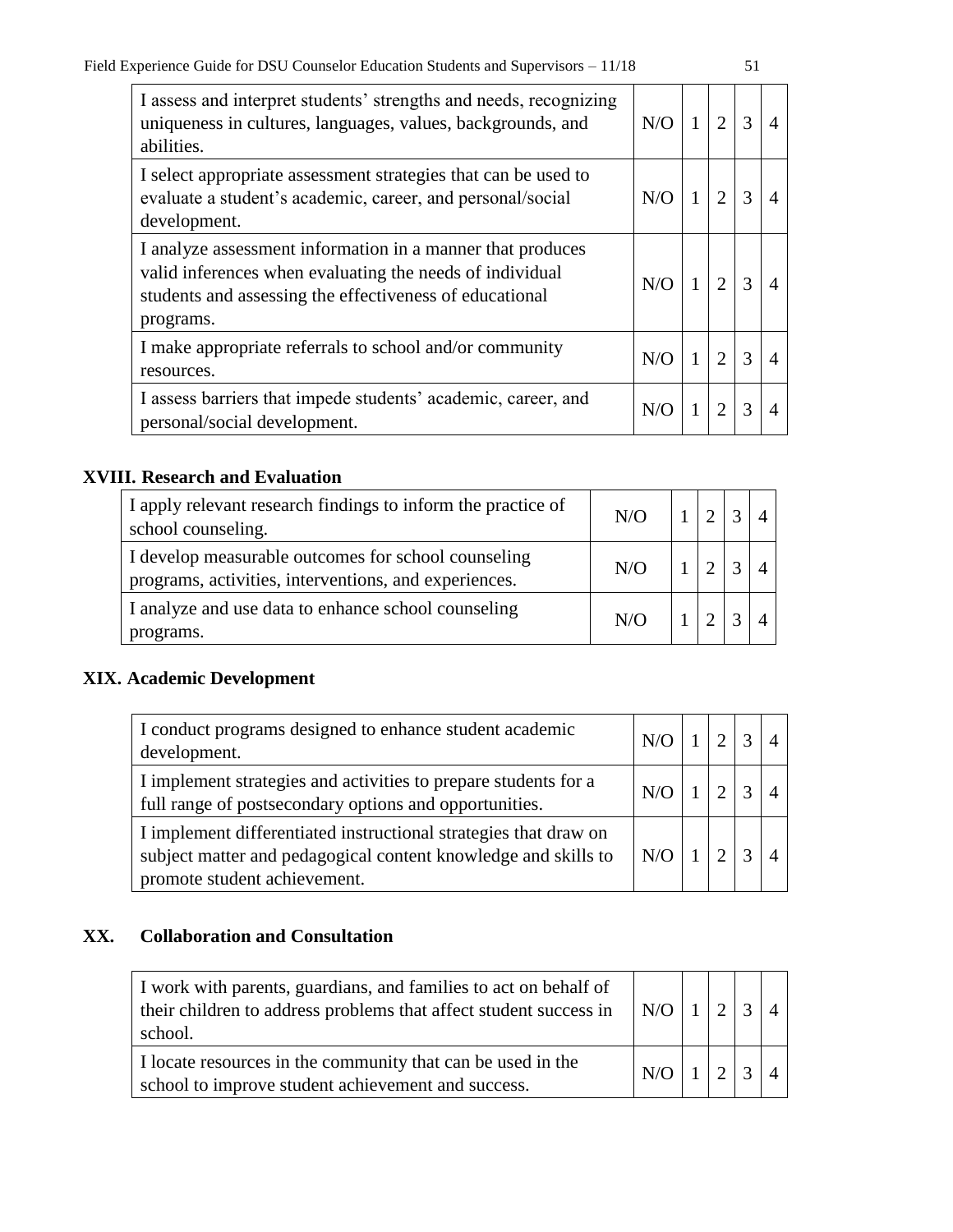\_\_\_\_\_\_\_\_\_\_\_\_\_\_\_\_\_\_\_\_\_\_\_\_\_\_\_\_\_\_\_\_\_\_\_\_\_\_\_\_\_\_\_\_\_\_\_\_\_\_\_\_\_\_\_\_\_\_\_\_\_\_\_\_\_\_\_\_\_\_\_\_\_\_\_\_\_\_

| I consult with teachers, staff, and community-based<br>organizations to promote student academic, career, and<br>personal/social development. | $N/\Omega$ |  |  |
|-----------------------------------------------------------------------------------------------------------------------------------------------|------------|--|--|
| I use peer helping strategies in the school counseling program.                                                                               | $N/\Omega$ |  |  |

### **XXI. Leadership**

| I participate in the design, implementation, management, and<br>evaluation of a comprehensive developmental school counseling   N/O  <br>program.                                                                               |     | $\sqrt{2}$ |  |
|---------------------------------------------------------------------------------------------------------------------------------------------------------------------------------------------------------------------------------|-----|------------|--|
| I plan and present school-counseling-related educational<br>programs for use with parents and teachers (e.g., parent<br>education programs, materials used in classroom guidance and<br>advisor/advisee programs for teachers). | N/O |            |  |

\_\_\_\_\_\_\_\_\_\_\_\_\_\_\_\_\_\_\_\_\_\_\_\_\_\_\_\_\_\_\_\_\_\_\_\_\_\_\_\_\_\_\_\_\_\_\_\_\_\_\_\_\_\_\_\_\_\_\_\_\_\_\_\_\_\_\_\_\_\_\_\_\_\_\_\_\_\_ \_\_\_\_\_\_\_\_\_\_\_\_\_\_\_\_\_\_\_\_\_\_\_\_\_\_\_\_\_\_\_\_\_\_\_\_\_\_\_\_\_\_\_\_\_\_\_\_\_\_\_\_\_\_\_\_\_\_\_\_\_\_\_\_\_\_\_\_\_\_\_\_\_\_\_\_\_\_ \_\_\_\_\_\_\_\_\_\_\_\_\_\_\_\_\_\_\_\_\_\_\_\_\_\_\_\_\_\_\_\_\_\_\_\_\_\_\_\_\_\_\_\_\_\_\_\_\_\_\_\_\_\_\_\_\_\_\_\_\_\_\_\_\_\_\_\_\_\_\_\_\_\_\_\_\_\_ \_\_\_\_\_\_\_\_\_\_\_\_\_\_\_\_\_\_\_\_\_\_\_\_\_\_\_\_\_\_\_\_\_\_\_\_\_\_\_\_\_\_\_\_\_\_\_\_\_\_\_\_\_\_\_\_\_\_\_\_\_\_\_\_\_\_\_\_\_\_\_\_\_\_\_\_\_\_

\_\_\_\_\_\_\_\_\_\_\_\_\_\_\_\_\_\_\_\_\_\_\_\_\_\_\_\_\_\_\_\_\_\_\_\_\_\_\_\_\_\_\_\_\_\_\_\_\_\_\_\_\_\_\_\_\_\_\_\_\_\_\_\_\_\_\_\_\_\_\_\_\_\_\_\_\_\_ \_\_\_\_\_\_\_\_\_\_\_\_\_\_\_\_\_\_\_\_\_\_\_\_\_\_\_\_\_\_\_\_\_\_\_\_\_\_\_\_\_\_\_\_\_\_\_\_\_\_\_\_\_\_\_\_\_\_\_\_\_\_\_\_\_\_\_\_\_\_\_\_\_\_\_\_\_\_ \_\_\_\_\_\_\_\_\_\_\_\_\_\_\_\_\_\_\_\_\_\_\_\_\_\_\_\_\_\_\_\_\_\_\_\_\_\_\_\_\_\_\_\_\_\_\_\_\_\_\_\_\_\_\_\_\_\_\_\_\_\_\_\_\_\_\_\_\_\_\_\_\_\_\_\_\_\_ \_\_\_\_\_\_\_\_\_\_\_\_\_\_\_\_\_\_\_\_\_\_\_\_\_\_\_\_\_\_\_\_\_\_\_\_\_\_\_\_\_\_\_\_\_\_\_\_\_\_\_\_\_\_\_\_\_\_\_\_\_\_\_\_\_\_\_\_\_\_\_\_\_\_\_\_\_\_

Overall, what do you identify as your strong points? \_\_\_\_\_\_\_\_\_\_\_\_\_\_\_\_\_\_\_\_\_\_\_\_\_\_\_\_\_\_\_\_\_\_\_\_

What do you identify as areas for improvement? \_\_\_\_\_\_\_\_\_\_\_\_\_\_\_\_\_\_\_\_\_\_\_\_\_\_\_\_\_\_\_\_\_

Do you believe you are prepared for employment at your present level? Please explain: \_\_\_\_\_\_\_\_

\_\_\_\_\_\_\_\_\_\_\_\_\_\_\_\_\_\_\_\_\_\_\_\_\_\_\_\_\_\_\_\_\_\_\_\_\_\_\_\_\_\_\_\_\_\_\_\_\_\_\_\_\_\_\_\_\_\_\_\_\_\_\_\_\_\_\_\_\_\_\_\_\_\_\_\_\_\_ \_\_\_\_\_\_\_\_\_\_\_\_\_\_\_\_\_\_\_\_\_\_\_\_\_\_\_\_\_\_\_\_\_\_\_\_\_\_\_\_\_\_\_\_\_\_\_\_\_\_\_\_\_\_\_\_\_\_\_\_\_\_\_\_\_\_\_\_\_\_\_\_\_\_\_\_\_\_ \_\_\_\_\_\_\_\_\_\_\_\_\_\_\_\_\_\_\_\_\_\_\_\_\_\_\_\_\_\_\_\_\_\_\_\_\_\_\_\_\_\_\_\_\_\_\_\_\_\_\_\_\_\_\_\_\_\_\_\_\_\_\_\_\_\_\_\_\_\_\_\_\_\_\_\_\_\_ \_\_\_\_\_\_\_\_\_\_\_\_\_\_\_\_\_\_\_\_\_\_\_\_\_\_\_\_\_\_\_\_\_\_\_\_\_\_\_\_\_\_\_\_\_\_\_\_\_\_\_\_\_\_\_\_\_\_\_\_\_\_\_\_\_\_\_\_\_\_\_\_\_\_\_\_\_\_ \_\_\_\_\_\_\_\_\_\_\_\_\_\_\_\_\_\_\_\_\_\_\_\_\_\_\_\_\_\_\_\_\_\_\_\_\_\_\_\_\_\_\_\_\_\_\_\_\_\_\_\_\_\_\_\_\_\_\_\_\_\_\_\_\_\_\_\_\_\_\_\_\_\_\_\_\_\_

\_\_\_\_\_\_\_\_\_\_\_\_\_\_\_\_\_\_\_\_\_\_\_\_\_\_\_\_\_\_\_\_\_\_\_\_\_\_\_\_\_\_\_\_\_\_\_\_\_\_\_\_\_\_\_\_\_\_\_\_\_\_\_\_\_\_\_\_\_\_\_\_\_\_\_\_\_\_ \_\_\_\_\_\_\_\_\_\_\_\_\_\_\_\_\_\_\_\_\_\_\_\_\_\_\_\_\_\_\_\_\_\_\_\_\_\_\_\_\_\_\_\_\_\_\_\_\_\_\_\_\_\_\_\_\_\_\_\_\_\_\_\_\_\_\_\_\_\_\_\_\_\_\_\_\_\_

Do you believe you are ready for continued graduate studies? Please explain: \_\_\_\_\_\_\_\_\_\_\_\_\_\_\_\_\_\_\_\_\_\_\_

Student's Signature:\_\_\_\_\_\_\_\_\_\_\_\_\_\_\_\_\_\_\_\_\_\_\_\_\_\_\_\_\_ Date:\_\_\_\_\_\_\_\_\_\_\_\_\_\_\_\_\_\_\_\_\_\_\_\_\_

Thank you for taking time to complete this self-evaluation.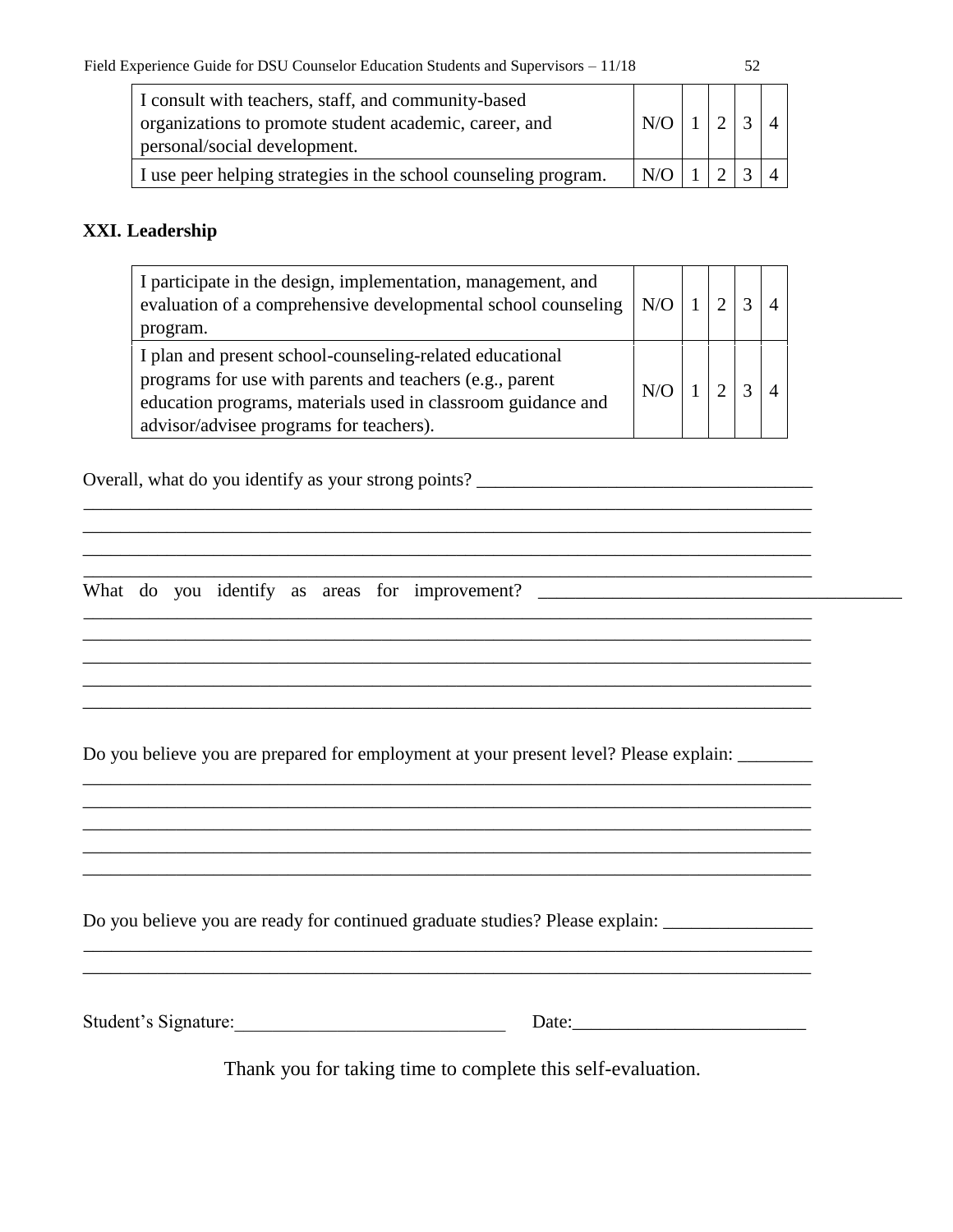## **Skills and Practices (Clinical Mental Health Settings ONLY) XIV. Counseling Foundations**

| I demonstrate the ability to apply and adhere to ethical and legal $\left  N/O \right  1 \left  2 \right  3 \left  4 \right $<br>standards in clinical mental health counseling.          |  |  |  |
|-------------------------------------------------------------------------------------------------------------------------------------------------------------------------------------------|--|--|--|
| I apply knowledge of public mental health policy, financing, and<br>regulatory processes to improve service delivery opportunities in $ N/O 1 2 $ :<br>clinical mental health counseling. |  |  |  |

## **XV. Counseling, Prevention, and Intervention**

| I use the principles and practices of diagnosis, treatment,<br>referral, and prevention of mental and emotional disorders to<br>initiate, maintain, and terminate counseling.                        | N/O | $\mathbf{1}$ | $\overline{2}$ | 3 | $\overline{4}$ |
|------------------------------------------------------------------------------------------------------------------------------------------------------------------------------------------------------|-----|--------------|----------------|---|----------------|
| I apply multicultural competencies to clinical mental health<br>counseling involving case conceptualization, diagnosis,<br>treatment, referral, and prevention of mental and emotional<br>disorders. | N/O | $\mathbf{1}$ | $\overline{2}$ | 3 | $\overline{4}$ |
| I promote optimal human development, wellness, and mental<br>health through prevention, education, and advocacy activities.                                                                          | N/O | $\mathbf{1}$ | $\overline{2}$ | 3 | 4              |
| I apply effective strategies to promote client understanding of<br>and access to a variety of community resources.                                                                                   | N/O | 1            | $\overline{2}$ | 3 | 4              |
| I demonstrate appropriate use of culturally responsive individual,<br>couple, family, group, and systems modalities for initiating,<br>maintaining, and terminating counseling.                      | N/O | $\mathbf{1}$ | $\overline{2}$ | 3 | $\overline{4}$ |
| I demonstrate the ability to use procedures for assessing and<br>managing suicide risk.                                                                                                              | N/O | 1            | $\overline{2}$ | 3 | 4              |
| I apply current record-keeping standards related to clinical<br>mental health counseling.                                                                                                            | N/O | $\mathbf{1}$ | $\overline{2}$ | 3 | 4              |
| I provide appropriate counseling strategies when working with<br>clients with addiction and co-occurring disorders.                                                                                  | N/O | 1            | $\overline{2}$ | 3 | 4              |
| I demonstrate the ability to recognize his or her own limitations<br>as a clinical mental health counselor and to seek supervision or<br>refer clients when appropriate.                             | N/O | 1            | $\overline{2}$ | 3 | 4              |

## **XVI. Diversity and Advocacy**

| I maintain information regarding community resources to make<br>appropriate referrals.                                                                  | $\mid N/O \mid$ . | $\sqrt{2}$ |  |
|---------------------------------------------------------------------------------------------------------------------------------------------------------|-------------------|------------|--|
| $\sqrt{1}$ advocate for policies, programs, and services that are equitable $\sqrt{N/O}$   $\sqrt{1}$<br>and responsive to the unique needs of clients. |                   |            |  |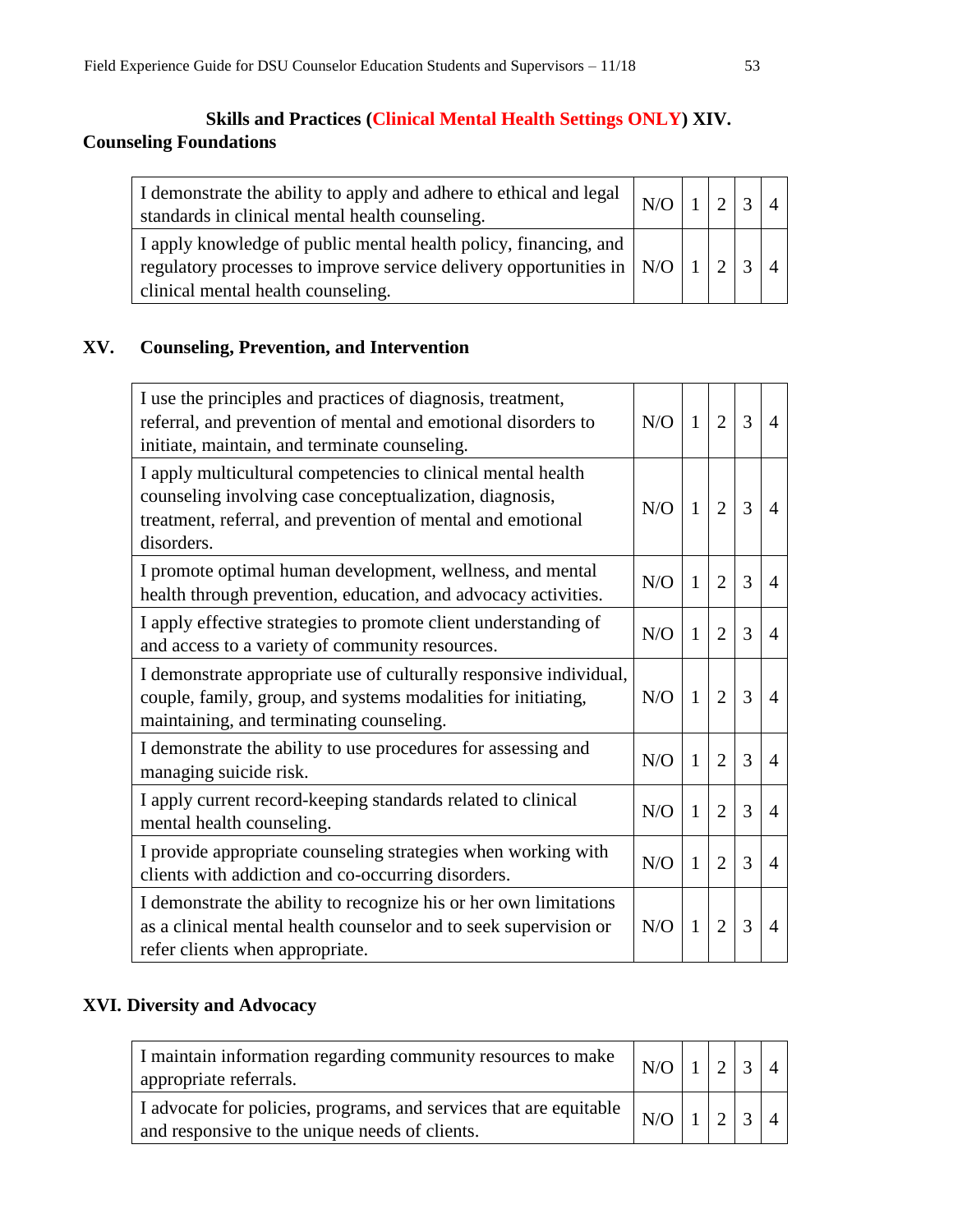| ۰.     |
|--------|
| ٠<br>i |

| I demonstrate the ability to modify counseling systems, theories, |               |  |  |
|-------------------------------------------------------------------|---------------|--|--|
| techniques, and interventions to make them culturally             | $N/O$ 1 2 3 4 |  |  |
| appropriate for diverse populations.                              |               |  |  |

## **XVII. Assessment**

| I select appropriate comprehensive assessment interventions to<br>assist in diagnosis and treatment planning, with an awareness of<br>cultural bias in the implementation and interpretation of<br>assessment protocols.       | N/O |   | $\mathfrak{D}$              | 3 |  |
|--------------------------------------------------------------------------------------------------------------------------------------------------------------------------------------------------------------------------------|-----|---|-----------------------------|---|--|
| I demonstrate skill in conducting an intake interview, a mental<br>status evaluation, a biopsychosocial history, a mental health<br>history, and a psychological assessment for treatment planning<br>and caseload management. | N/O |   | $\mathcal{D}_{\mathcal{A}}$ |   |  |
| I screen for addiction, aggression, and danger to self and/or<br>others, as well as co-occurring mental disorders.                                                                                                             | N/O |   | 2                           |   |  |
| I apply the assessment of a client's stage of dependence, change,<br>or recovery to determine the appropriate treatment modality and<br>placement criteria within the continuum of care.                                       | N/O | 1 | $\mathcal{D}$               | 3 |  |

## **XVIII. Research and Evaluation**

| I apply relevant research findings to inform the practice of<br>clinical mental health counseling.                        | N/O |  |  |
|---------------------------------------------------------------------------------------------------------------------------|-----|--|--|
| I develop measurable outcomes for clinical mental health<br>counseling programs, interventions, and treatments.           | N/O |  |  |
| I analyze and uses data to increase the effectiveness of clinical<br>mental health counseling interventions and programs. |     |  |  |

## **XIX. Diagnosis**

| I demonstrate appropriate use of diagnostic tools, including the<br>current edition of the DSM, to describe the symptoms and<br>clinical presentation of clients with mental and emotional<br>impairments. | N/O |  |  |
|------------------------------------------------------------------------------------------------------------------------------------------------------------------------------------------------------------|-----|--|--|
| I am able to conceptualize an accurate multi-axial diagnosis of<br>disorders presented by a client and discuss the differential<br>diagnosis with collaborating professionals.                             | N/O |  |  |
| I differentiate between diagnosis and developmentally<br>appropriate reactions during crises, disasters, and other<br>traumacausing events.                                                                |     |  |  |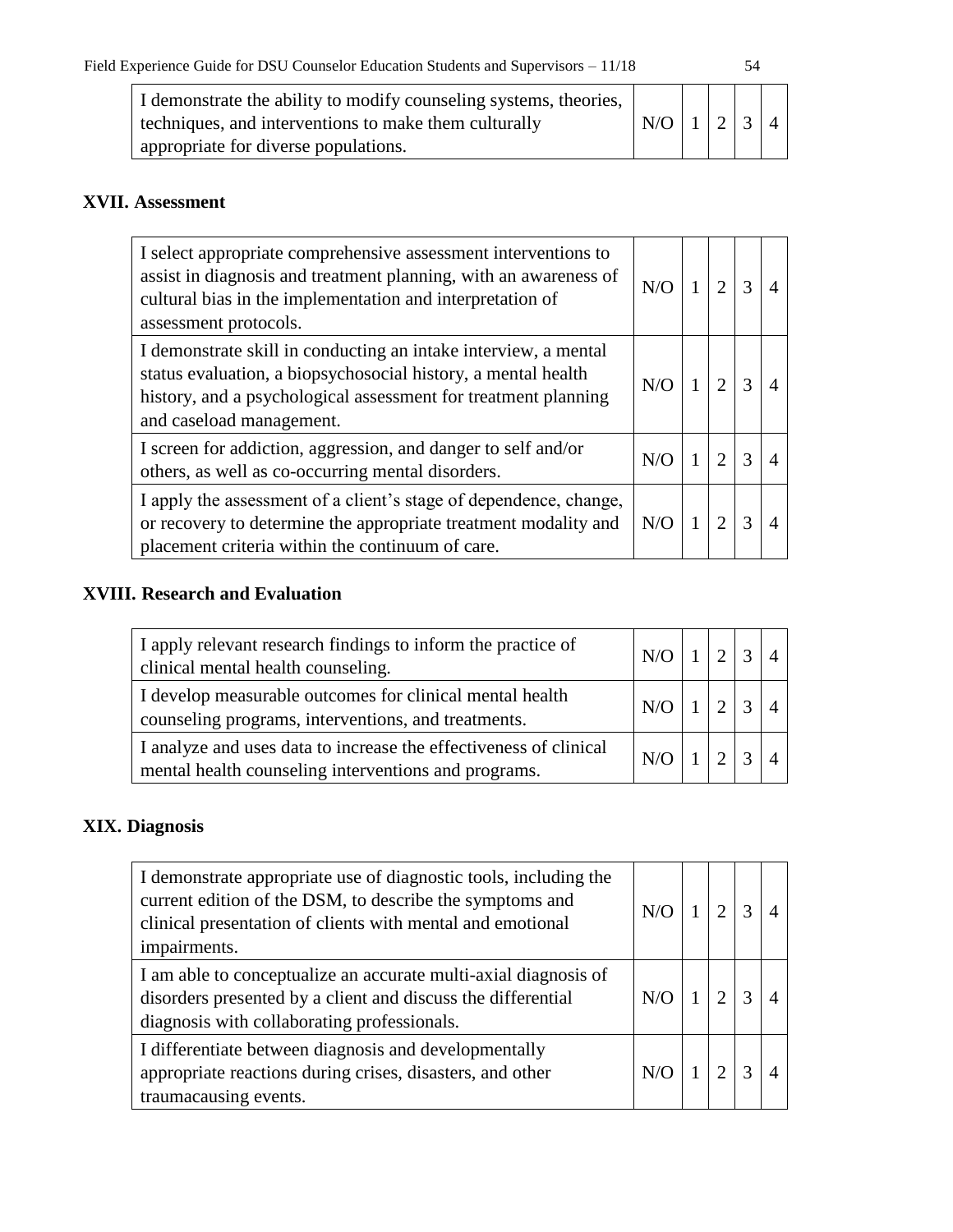|  |  |  | Field Experience Guide for DSU Counselor Education Students and Supervisors - 11/18           |       | 55 |
|--|--|--|-----------------------------------------------------------------------------------------------|-------|----|
|  |  |  |                                                                                               |       |    |
|  |  |  |                                                                                               |       |    |
|  |  |  |                                                                                               |       |    |
|  |  |  | ,我们也不会有什么。""我们的人,我们也不会有什么?""我们的人,我们也不会有什么?""我们的人,我们也不会有什么?""我们的人,我们也不会有什么?""我们的人              |       |    |
|  |  |  | What do you identify as areas for improvement? __________________________________             |       |    |
|  |  |  |                                                                                               |       |    |
|  |  |  |                                                                                               |       |    |
|  |  |  |                                                                                               |       |    |
|  |  |  | Do you believe you are prepared for employment at your present level? Please explain: _______ |       |    |
|  |  |  |                                                                                               |       |    |
|  |  |  | Do you believe you are ready for continued graduate studies? Please explain:                  |       |    |
|  |  |  |                                                                                               |       |    |
|  |  |  | Student's Signature:                                                                          | Date: |    |

Thank you for taking time to complete this self-evaluation.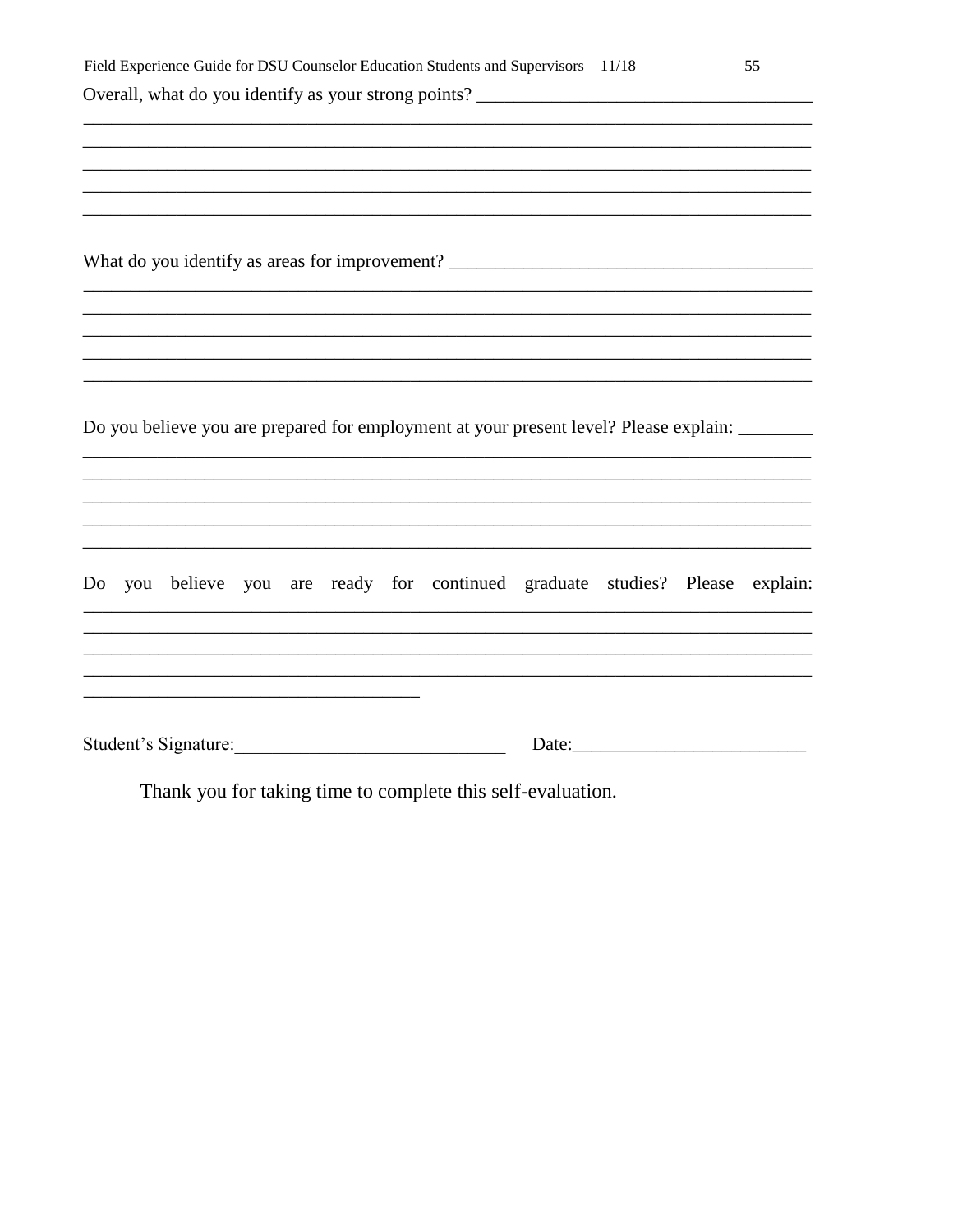Attachment K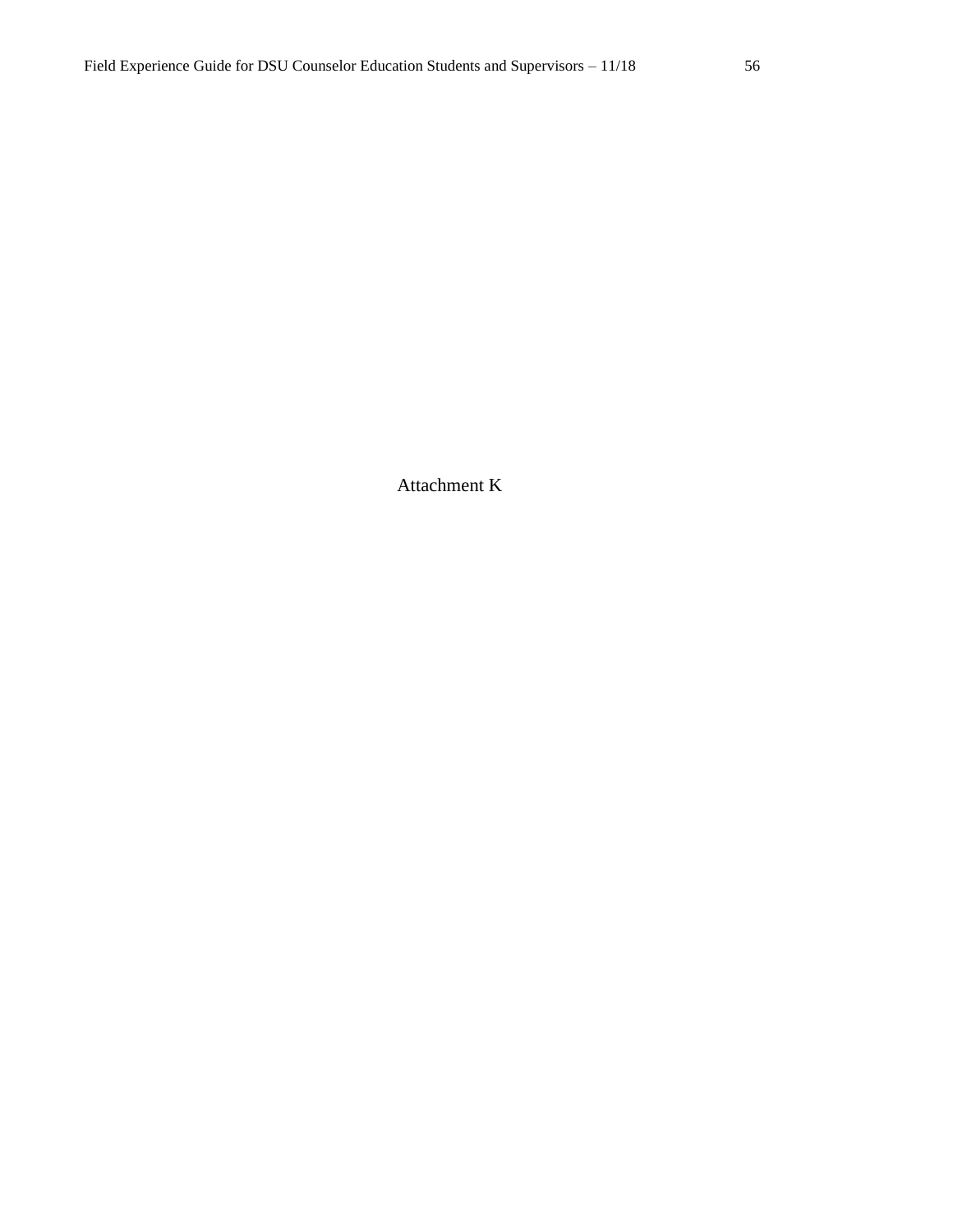# **Student Evaluation of Counseling Program Delta State University**

As a student completing your internship and preparing to graduate, we are interested in what you think about your experiences while in the training program. Please take your time and be honest in your responses to the questions contained in this survey.

Demographics:

 $Age$ 

Gender: Male\_Female\_

Race/Ethnicity \_\_\_\_\_\_\_\_\_\_

Program: Clinical \_\_\_\_\_\_ School

Number of Semesters in the Program (including this semester) \_\_\_\_\_

### **A. SECTION I**

Fill in the circle, which corresponds to your answer using the following scale:

|                |                                                                                                          | <b>NEVER</b> | INFREQUENTLY   | <b>FREQUENTLY</b> | <b>SAVMTN</b><br>LSOMTN | TddV<br>ICABLE |
|----------------|----------------------------------------------------------------------------------------------------------|--------------|----------------|-------------------|-------------------------|----------------|
|                | Information regarding changes in the program that affected me was<br>shared with me in a timely fashion. | 1            | 2              | 3                 | 4                       |                |
| $\overline{2}$ | The program challenged me to maximize my potential.                                                      | 1            | $\mathfrak{p}$ | 3                 | 4                       | $\Omega$       |
| 3              | The program exemplifies the developmental nature of counselor<br>preparation.                            | 1            | 2              | 3                 | 4                       | n              |
| $\overline{4}$ | The Lab staff was attentive to my needs.                                                                 | 1            | 2              | 3                 | 4                       | $\Omega$       |
| 5              | The program involves students in modifications in the program.                                           | 1            | 2              | 3                 | 4                       | $\Omega$       |
| 6              | The faculty was involved with my practicum/internship site.                                              | 1            | 2              | 3                 | 4                       | 0              |

### **B.** S**ection II – General Aspects of the Program**

To indicate your evaluation of each of the following general aspects of the program from which you graduated as they relate to you personally, please use the following scale: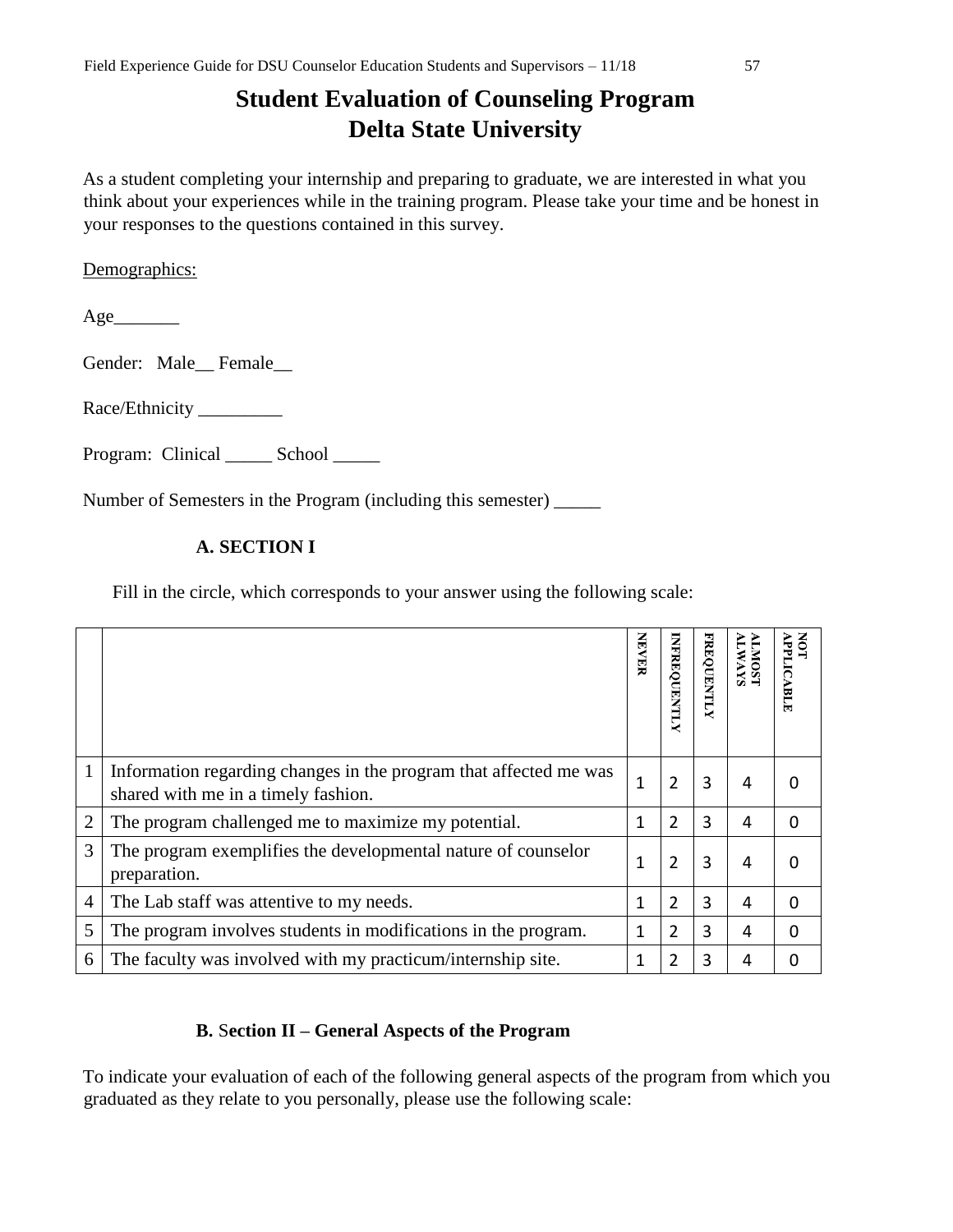|                |                                                                              | POOR         | INADEQUATE     | ADEQUATE | 0000 | <b>APPLICABLE</b><br>LON |
|----------------|------------------------------------------------------------------------------|--------------|----------------|----------|------|--------------------------|
| $\mathbf{1}$   | The professional competence of the program faculty.                          | 1            | $\overline{2}$ | 3        | 4    | 0                        |
| $\overline{2}$ | The academic/professional knowledge taught in class.                         | 1            | $\overline{2}$ | 3        | 4    | $\Omega$                 |
| 3              | The professional skills taught.                                              | 1            | $\overline{2}$ | 3        | 4    | 0                        |
| 4              | The delivery of information by the instructor.                               | $\mathbf{1}$ | $\overline{2}$ | 3        | 4    | 0                        |
| 5              | The information in my classes was currently relevant to the<br>profession.   | $\mathbf{1}$ | $\overline{2}$ | 3        | 4    | 0                        |
| 6              | The in-program student evaluation procedures (i.e., exams,<br>observations). | $\mathbf{1}$ | $\overline{2}$ | 3        | 4    | 0                        |
| 7              | The on-campus supervised practicum experiences (Lab).                        | 1            | $\overline{2}$ | 3        | 4    | 0                        |
| 8              | The facilities and resources available for the program(s).                   | $\mathbf{1}$ | $\overline{2}$ | 3        | 4    | $\overline{0}$           |
| 9              | The program's use of technology in my classes.                               | $\mathbf{1}$ | $\overline{2}$ | 3        | 4    | $\overline{0}$           |
| 10             | The accessibility/availability of the program faculty.                       | 1            | $\overline{2}$ | 3        | 4    | 0                        |
| 11             | The faculty as mentors.                                                      | 1            | $\overline{2}$ | 3        | 4    | 0                        |
| 12             | The academic advisement received.                                            | 1            | $\overline{2}$ | 3        | 4    | $\mathbf 0$              |
| 13             | The sites available for supervised, field-based experiences.                 | 1            | $\overline{2}$ | 3        | 4    | 0                        |
| 14             | The overall supervised, field-based experiences<br>(practicum/internships).  | $\mathbf{1}$ | $\overline{2}$ | 3        | 4    | 0                        |
| 15             | The site host supervisors for supervised, field-based experiences.           | $\mathbf{1}$ | $\overline{2}$ | 3        | 4    | 0                        |
| 16             | The faculty supervisor for field-based experiences.                          | 1            | $\overline{2}$ | 3        | 4    | 0                        |
| 17             | The seminar for field-based experiences.                                     | $\mathbf{1}$ | $\overline{2}$ | 3        | 4    | $\mathbf 0$              |

#### **Section III– General Aspects of the Program**

The following section asks that you rate your **level of understanding** of the areas listed, please use the following scale to indicate your **level of understanding:**

| My level of understanding of:                                    | <b>POOR</b> | E | <b>DEQU</b><br>ATE | COOL | ᇃ<br>BLE |
|------------------------------------------------------------------|-------------|---|--------------------|------|----------|
| The nature and needs of individuals at all developmental levels. |             |   | 3                  | 4    | 0        |
| Issues and trends in a multicultural and diverse society.        |             |   | 3                  | 4    | 0        |
| Counseling and consultation processes.                           |             |   | 3                  | 4    |          |

 $\overline{\phantom{a}}$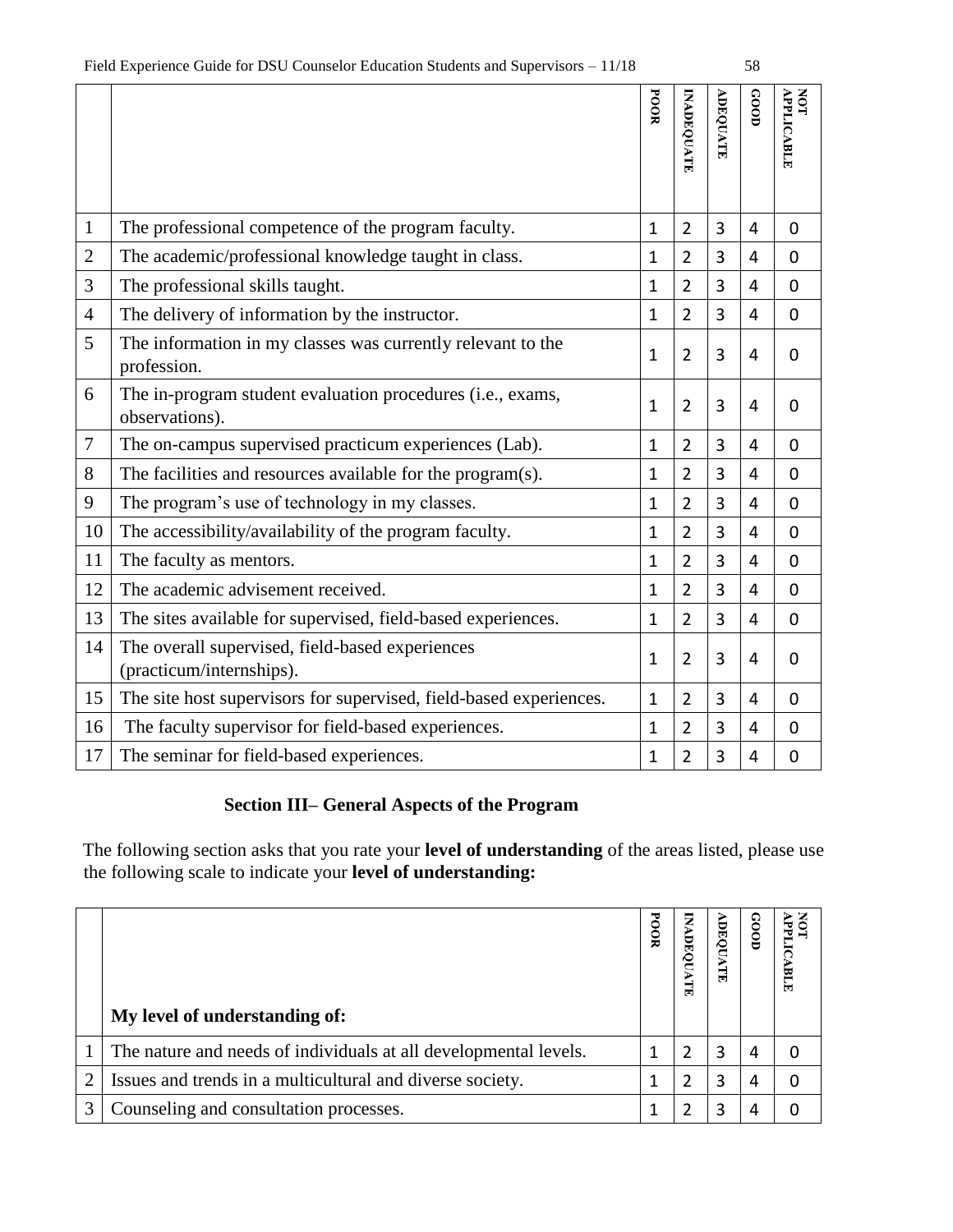| ۰.<br>×<br>٧ | ×<br>۰.<br>۰.<br>٠<br>v |
|--------------|-------------------------|

| 4 | Group development, dynamics, counseling theories, group<br>counseling methods and skills, and other group work approaches.             |  |  |  |
|---|----------------------------------------------------------------------------------------------------------------------------------------|--|--|--|
|   | Career development and related life factors.                                                                                           |  |  |  |
| 6 | Individual and group approaches to assessment and evaluation.                                                                          |  |  |  |
|   | Types of research methods, basic statistics, and ethical and legal<br>considerations in research.                                      |  |  |  |
| 8 | All aspects of professional functioning, including history, roles,<br>organizational structures, ethics, standards, and credentialing. |  |  |  |

**C. Section IV– Ability to Apply Knowledge** 

The following section asks that you rate your **ability to apply your knowledge** of the areas listed, please use the following scale to indicate your application ability:

|                | My Ability to Apply My Knowledge of:                                                                                                   | <b>POOR</b>  | INADEQUATE     | <b>ADEQUAT</b> | 0000 | APPLICABLE<br>Š |
|----------------|----------------------------------------------------------------------------------------------------------------------------------------|--------------|----------------|----------------|------|-----------------|
| $\mathbf{1}$   | The nature and needs of individuals at all developmental levels.                                                                       | $\mathbf{1}$ | $\overline{2}$ | 3              | 4    | 0               |
| $\overline{2}$ | Issues and trends in a multicultural and diverse society.                                                                              | 1            | 2              | 3              | 4    | 0               |
| 3              | Counseling and consultation processes.                                                                                                 | 1            | 2              | 3              | 4    | 0               |
| $\overline{4}$ | Group development, dynamics, counseling theories, group<br>counseling methods and skills, and other group work approaches.             | 1            | $\overline{2}$ | 3              | 4    | 0               |
| 5              | Career development and related life factors.                                                                                           | 1            | 2              | 3              | 4    | $\Omega$        |
| 6              | Individual and group approaches to assessment and evaluation.                                                                          | 1            | 2              | 3              | 4    | 0               |
| 7              | Types of research methods, basic statistics, and ethical and legal<br>considerations in research.                                      | 1            | 2              | 3              | 4    | 0               |
| 8              | All aspects of professional functioning, including history, roles,<br>organizational structures, ethics, standards, and credentialing. | 1            | 2              | 3              | 4    |                 |

## **D. Section V**

The program would appreciate you taking time to consider each of the following questions and write your response for consideration in evaluation of the program.

\_\_\_\_\_\_\_\_\_\_\_\_\_\_\_\_\_\_\_\_\_\_\_\_\_\_\_\_\_\_\_\_\_\_\_\_\_\_\_\_\_\_\_\_\_\_\_\_\_\_\_\_\_\_\_\_\_\_\_\_\_\_\_\_\_\_\_\_\_\_\_\_\_\_\_\_\_\_ \_\_\_\_\_\_\_\_\_\_\_\_\_\_\_\_\_\_\_\_\_\_\_\_\_\_\_\_\_\_\_\_\_\_\_\_\_\_\_\_\_\_\_\_\_\_\_\_\_\_\_\_\_\_\_\_\_\_\_\_\_\_\_\_\_\_\_\_\_\_\_\_\_\_\_\_\_\_

\_\_\_\_\_\_\_\_\_\_\_\_\_\_\_\_\_\_\_\_\_\_\_\_\_\_\_\_\_\_\_\_\_\_\_\_\_\_\_\_\_\_\_\_\_\_\_\_\_\_\_\_\_\_\_\_\_\_\_\_\_\_\_\_\_\_\_\_\_\_\_\_\_\_\_\_\_\_

1. What would you consider to be the strengths of the counseling program at DSU?

What would you consider to be the weaknesses of the counseling program at DSU?

 $\overline{\phantom{a}}$  2.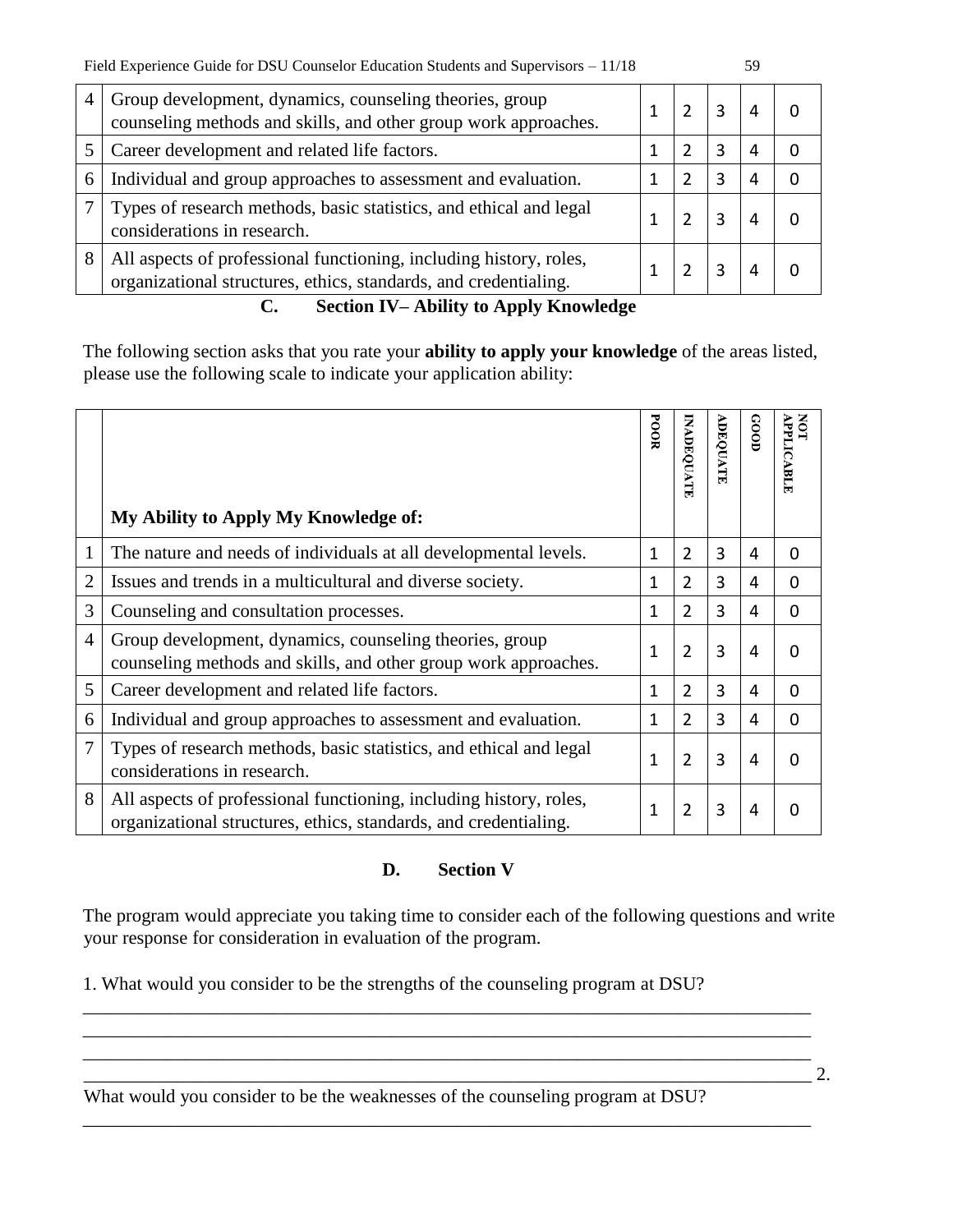What suggestions do you have for improving the counseling program at DSU?

<u> 23. marca - American American American American (d. 2005)</u>

<u> 1989 - Johann Stoff, amerikansk politiker (\* 1908)</u>

4. Other Comments

#### THANK YOU FOR YOUR COOPERATION !!!!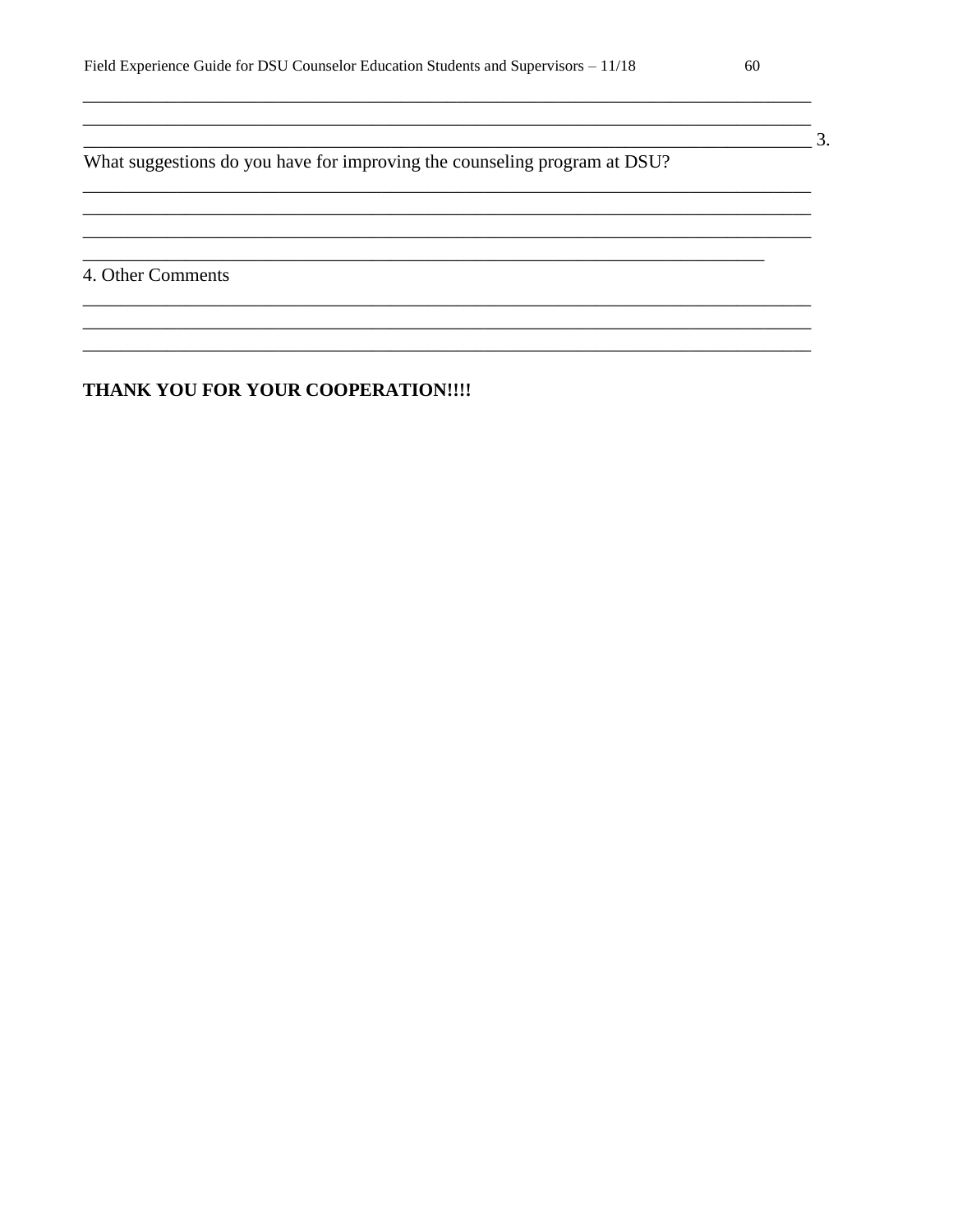Attachment L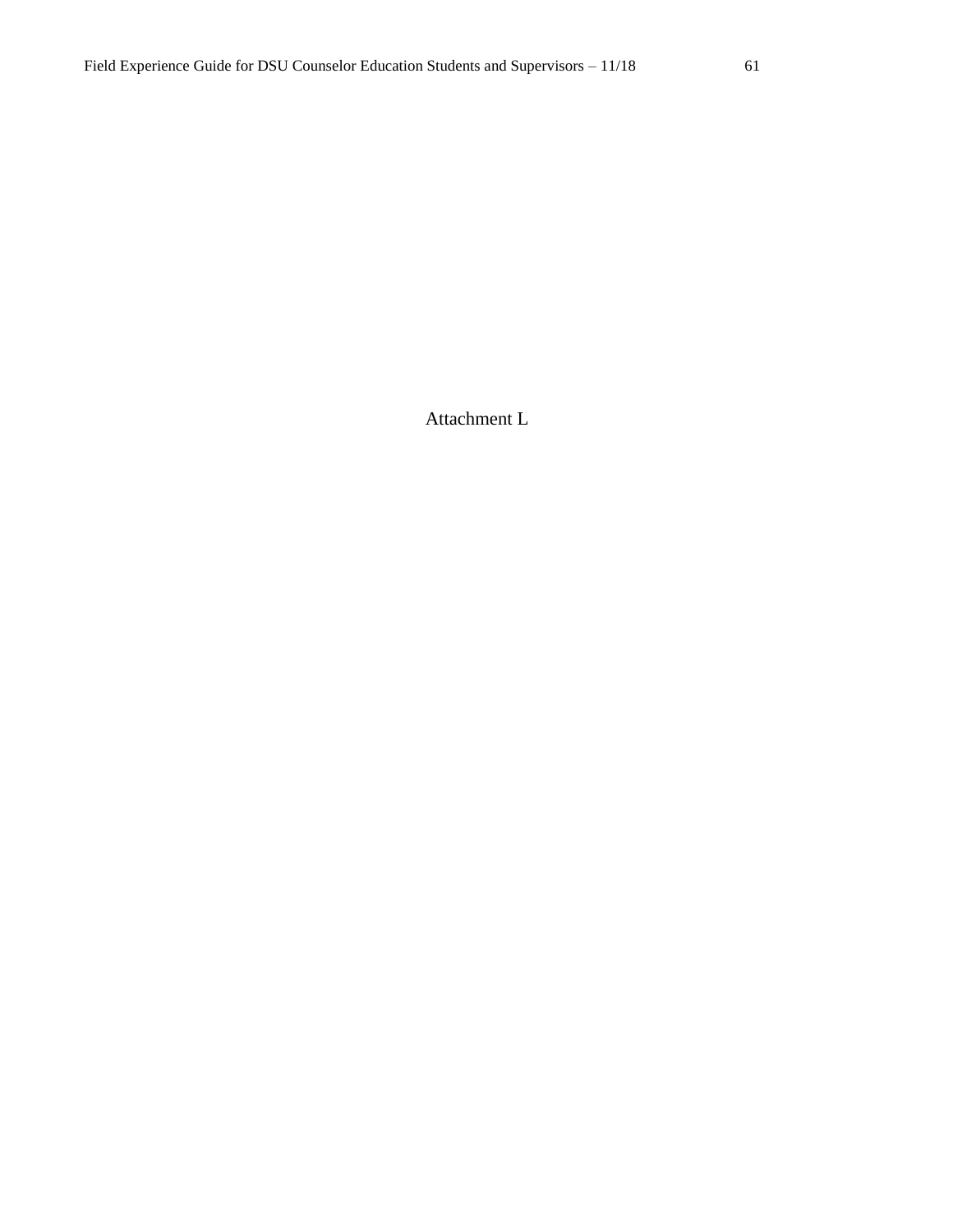## **Delta State University Counseling Program INTERN EVALUATION OF INTERNSHIP SITE AND SITE SUPERVISOR**

(Adapted from Baird. B.N. (2002). The internship, practicum, and field placement handbook: A guide for the helping professions. (3rd ed.). Upper Saddle River, New Jersey: Prentice Hall.)

| Name            | Date of Evaluation |                           | CED:<br>Field Experience Class |
|-----------------|--------------------|---------------------------|--------------------------------|
| Semester/Year   |                    | <b>Faculty Supervisor</b> |                                |
| Internship Site |                    | Site Supervisor           |                                |

This form is designed to give interns the opportunity to provide feedback about the supervision they receive during their internship. This information will be useful in discussions with supervisors and will help your faculty instructor evaluate the learning opportunities at various internship sites.

#### **INSTRUCTIONS**

Each item that follows asks you to indicate the frequency with which activities of supervision occurred, your satisfaction with the activities, or both frequency and satisfaction. Please rate frequency based on percentage from 0 to 100 with 0 meaning that something never happened, and 100 indicating that the activity happened each time there was an opportunity as described in the item. Please rate satisfaction on a rating scale from 0 to 100 with 0 indicating that you were completely dissatisfied and 100 signifying that you were completely satisfied. Frequency and satisfaction ratings need not be the same. For example, if you met for fewer than the agreed upon times for supervision, you might rate the frequency at 75 percent. Your satisfaction might be anywhere from 0 to 100 depending on what you felt about this issue. Please try to evaluate each item separately from other items. Space is provided at the end for general comments.

#### **PRELIMINARY REMARKS**

If you think it will be useful to preface your responses with any introductory comments, please feel free to do so here. Additional space is available at the end of this form for general evaluative comments

#### **SCHEDULE AND AVAILABILITY**

| Frequency ______<br>Satisfaction | Overall during the internship, approximately how closely did the actual<br>supervision contacts match the agreed upon plan? |  |
|----------------------------------|-----------------------------------------------------------------------------------------------------------------------------|--|
| Frequency                        | Apart from scheduled meetings, how available was your supervisor if you                                                     |  |

abie was your supervisor if yo Satisfaction **requested additional contact?** 

#### **INTRODUCTION TO SETTING**

3. Yes \_\_\_\_ No \_\_\_\_ Did your supervisor give you a tour or arrange for a tour of the internship site? Satisfaction \_\_\_\_\_

4. Yes \_\_\_\_\_ No \_\_\_\_ Satisfaction Did your supervisor introduce you to other staff when you began the internship?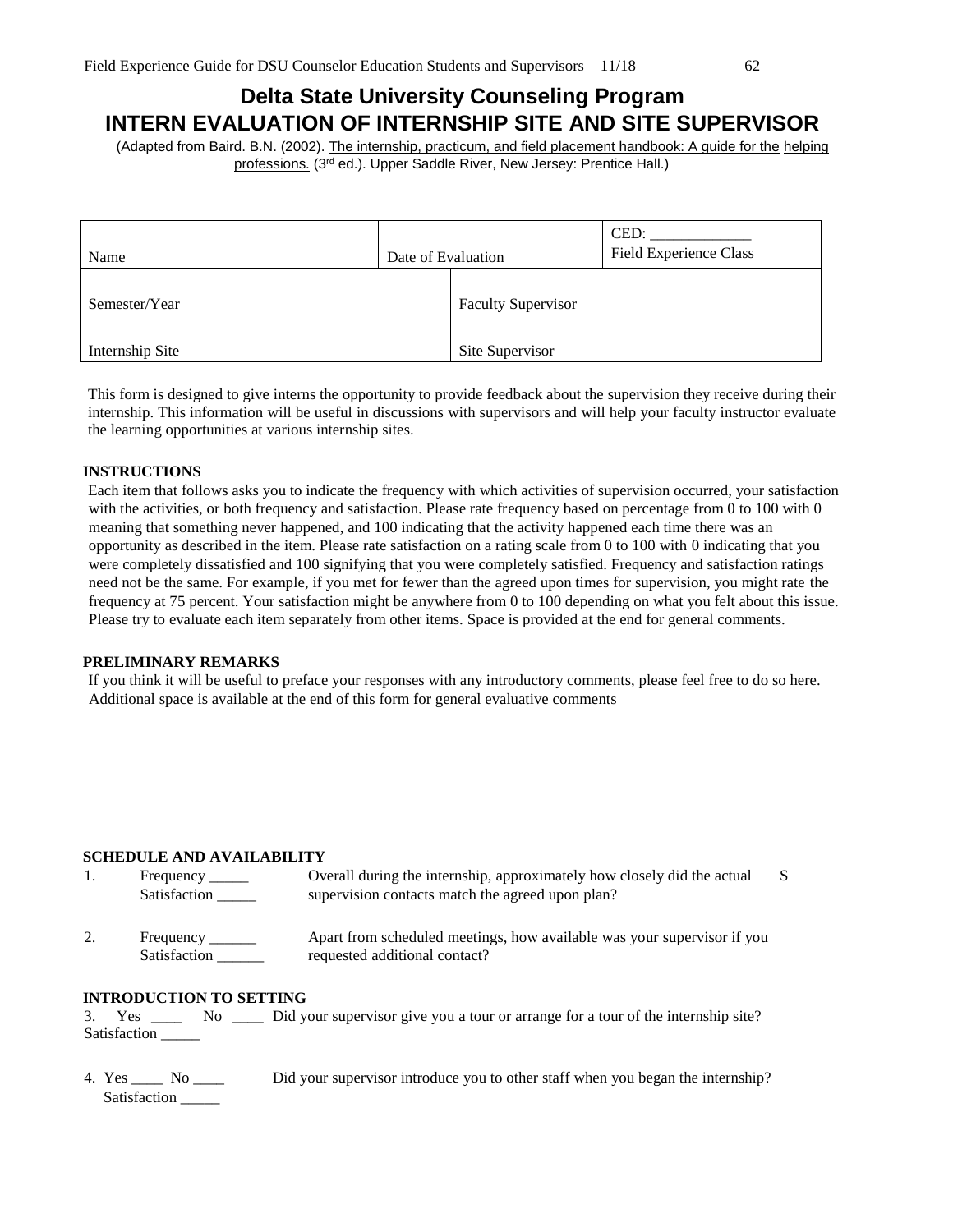Field Experience Guide for DSU Counselor Education Students and Supervisors – 11/18 63 5. Yes \_\_\_\_ No \_\_\_\_ Did your supervisor discuss procedural matters, agency policy, etc., when you began Satisfaction \_\_\_\_\_\_ the internship?

6. Yes \_\_\_\_ No \_\_\_\_ Did your supervisor discuss ethical and legal issues when you began the internship? Satisfaction

#### **ACTIVITIES AT THE INTERNSHIP**

Approximately what percentage of your time at the internship was spent in each of the following activities?

- 7. Frequency \_\_\_\_\_ Observing the milieu of your setting or interacting informally with clients, but not Satisfaction \_\_\_\_\_ directly observing or participating in treatment or other services 8. Frequency \_\_\_\_\_ Satisfaction \_\_\_\_\_ Interacting informally with staff members 9. Frequency \_\_\_\_\_\_ Satisfaction \_\_\_\_\_ Observing treatment, assessment, or other direct service with clients 10. Frequency \_\_\_\_\_ Satisfaction \_\_\_\_\_ Participating in or providing treatment, assessment, or other direct service with clients 11. Frequency Satisfaction  $\_\_$ Attending meetings other than supervision or informal conversation 12. Frequency \_\_\_\_\_ Satisfaction \_\_\_\_\_ Reading records, reports, etc. 13. Frequency \_\_\_\_\_ Writing case notes, assessments, reports, correspondence, etc. Satisfaction In the space below describe and evaluate any other activities you participated in during your internship. 14. Frequency \_\_\_\_\_ \_\_\_\_\_\_\_\_\_\_\_\_\_\_\_\_\_\_\_\_\_\_\_\_\_\_\_\_\_\_\_\_\_\_\_\_\_\_\_\_\_\_\_\_\_\_\_\_\_\_\_\_\_\_\_\_\_\_\_\_\_\_\_\_\_\_\_\_\_\_\_
- 15. Frequency \_\_\_\_\_ \_\_\_\_\_\_\_\_\_\_\_\_\_\_\_\_\_\_\_\_\_\_\_\_\_\_\_\_\_\_\_\_\_\_\_\_\_\_\_\_\_\_\_\_\_\_\_\_\_\_\_\_\_\_\_\_\_\_\_\_\_\_\_\_\_\_\_\_\_\_\_ Satisfaction \_\_\_\_\_\_ 16. Frequency \_\_\_\_\_ \_\_\_\_\_\_\_\_\_\_\_\_\_\_\_\_\_\_\_\_\_\_\_\_\_\_\_\_\_\_\_\_\_\_\_\_\_\_\_\_\_\_\_\_\_\_\_\_\_\_\_\_\_\_\_\_\_\_\_\_\_\_\_\_\_\_\_\_\_\_\_ Satisfaction \_\_\_\_\_

17. Frequency \_\_\_\_\_\_ Overall, were you able to participate in the activities you had hoped to in the Satisfaction \_\_\_\_\_\_ internship?

18. What additional activities would have been useful to you during the internship?

#### **ACTIVITIES OF SUPERVISION**

Satisfaction \_\_\_\_\_

Approximately what portion of supervision time was spent in the following activities?

19. Frequency \_\_\_\_\_\_ Using case notes or material to review your interactions with clients Satisfaction \_\_\_\_\_\_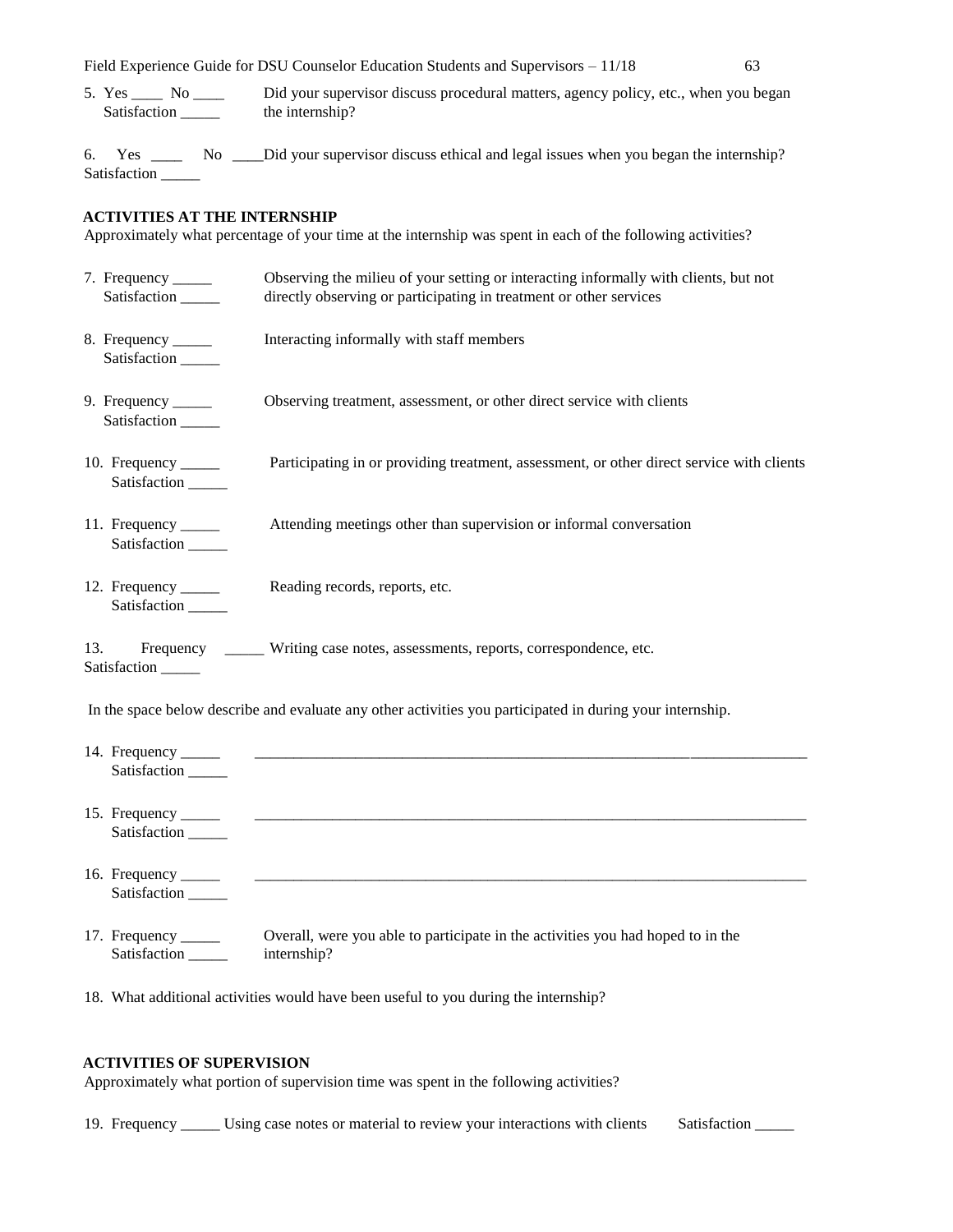- 20. Frequency \_\_\_\_\_ Observing the supervisor providing treatment, assessments, or other services to clients Satisfaction \_\_\_\_\_
- 21. Frequency \_\_\_\_\_ Providing services yourself under the direct observation of your supervisor Satisfaction \_\_\_\_\_
- 22. Frequency \_\_\_\_\_ Satisfaction \_\_\_\_\_ Discussing institutional issues
- 23. Frequency \_\_\_\_\_\_ Satisfaction Didactic instruction in specific topics or skills
- 24. Frequency \_\_\_\_\_ Reviewing assessments or other reports you have written Satisfaction \_\_\_\_\_
- 25. Frequency \_\_\_\_\_ Satisfaction Reviewing case notes or other records you have written
- 26. Frequency \_\_\_\_\_ Satisfaction \_\_\_\_\_ Reviewing assessments or other reports written by your supervisor or other professionals
- 27. Frequency \_\_\_\_\_ Satisfaction \_\_\_\_\_ Reviewing case notes or other records written by your supervisor or other professionals
- 28. Frequency \_\_\_\_\_ Satisfaction Discussing your personal impressions, reactions and adjustment to the internship
- 29. Frequency \_\_\_\_\_ Discussing your relationship with your supervisor Satisfaction \_\_\_\_\_

In the space below please describe and evaluate any other activities of supervision in which you participated.

- 30. Frequency \_\_\_\_\_ \_\_\_\_\_\_\_\_\_\_\_\_\_\_\_\_\_\_\_\_\_\_\_\_\_\_\_\_\_\_\_\_\_\_\_\_\_\_\_\_\_\_\_\_\_\_\_\_\_\_\_\_\_\_\_\_\_\_\_\_\_\_\_\_\_\_\_\_\_\_\_ Satisfaction \_\_\_\_\_\_
- 31. Frequency \_\_\_\_\_ \_\_\_\_\_\_\_\_\_\_\_\_\_\_\_\_\_\_\_\_\_\_\_\_\_\_\_\_\_\_\_\_\_\_\_\_\_\_\_\_\_\_\_\_\_\_\_\_\_\_\_\_\_\_\_\_\_\_\_\_\_\_\_\_\_\_\_\_\_\_\_ Satisfaction \_\_\_\_\_
- 32. What additional activities would have been useful to you in supervision?

#### **INTERPERSONAL ISSUES AND FEEDBACK FROM YOUR SUPERVISOR**

The items below refer to how you were given feedback by your supervisor and to the quality of your relationship to one another. Please comment on your supervisor's performance in each of the following areas: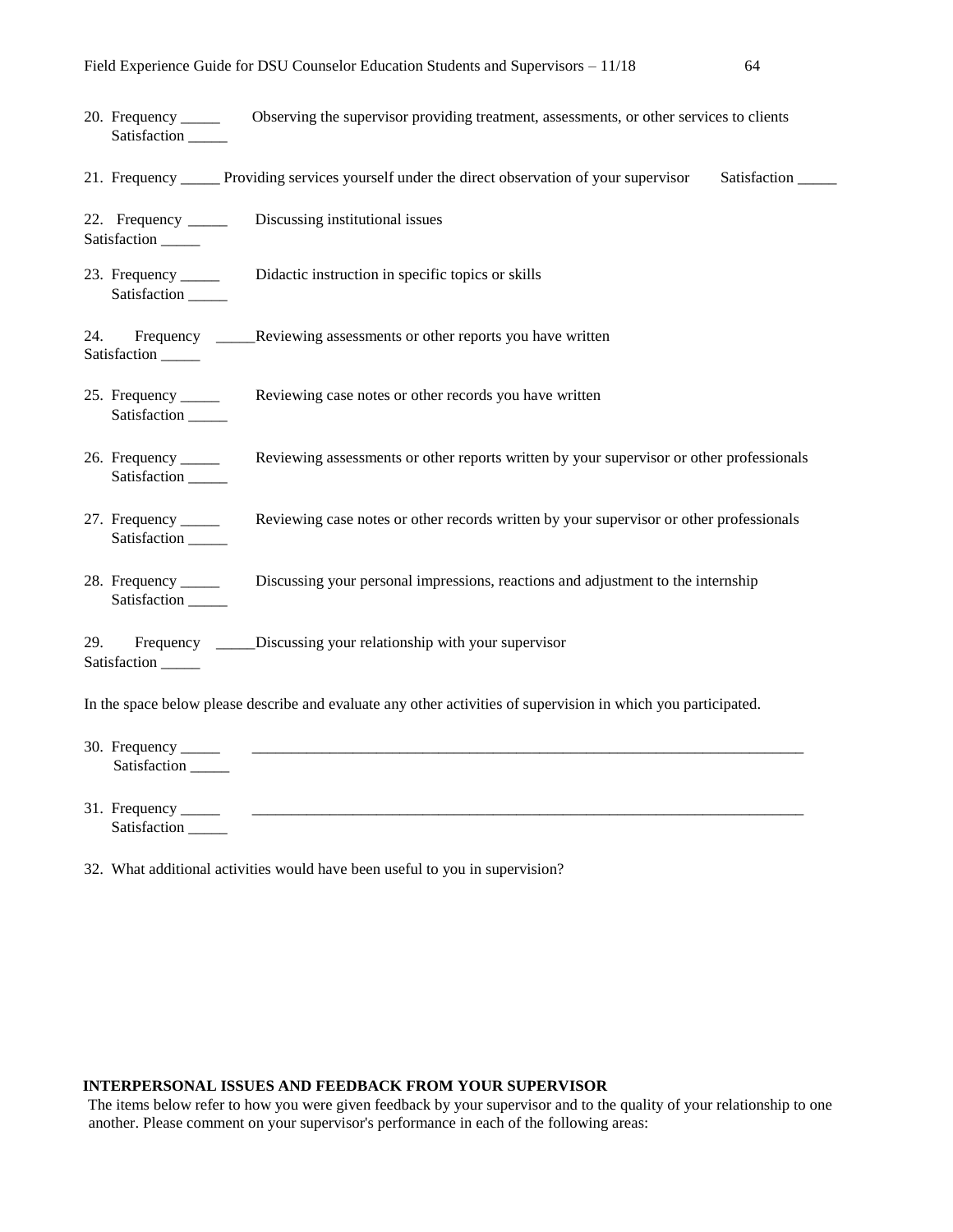| 33. Frequency ______<br>Satisfaction               | Recognizing areas in which your skills or knowledge are relatively strong                                |
|----------------------------------------------------|----------------------------------------------------------------------------------------------------------|
| 34. Frequency ______<br>Satisfaction               | Recognizing areas in which your skills or knowledge need improvement                                     |
| 35. Frequency ______<br>Satisfaction               | Recognizing and complimenting you for accomplishments or things you have done<br>well at your internship |
| 36.<br>Satisfaction ______                         | Frequency ______Letting you know when your performance has not been good in certain areas                |
| 37. Frequency $\frac{1}{\sqrt{2}}$<br>Satisfaction | Providing emotional support                                                                              |
| 38. Frequency ______<br>Satisfaction               | Dealing with differences between you                                                                     |
| 39.<br>Satisfaction                                |                                                                                                          |

40. Based on your experience, briefly describe the ways in which you feel supervision was most helpful to you during your internship.

41. If there was anything about supervision that was not helpful, please explain.

42. In what ways do you think supervision could have been more beneficial to you?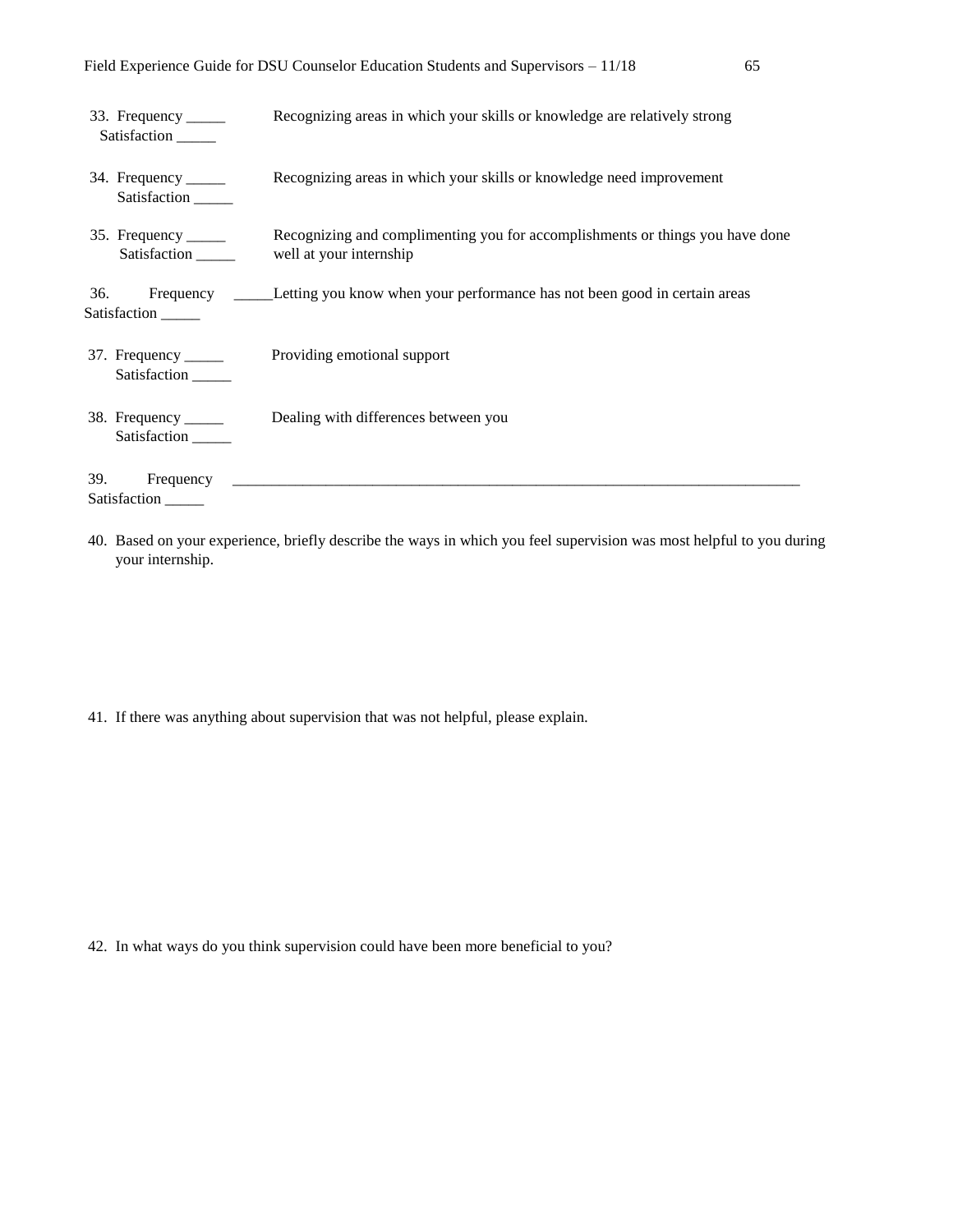Attachment M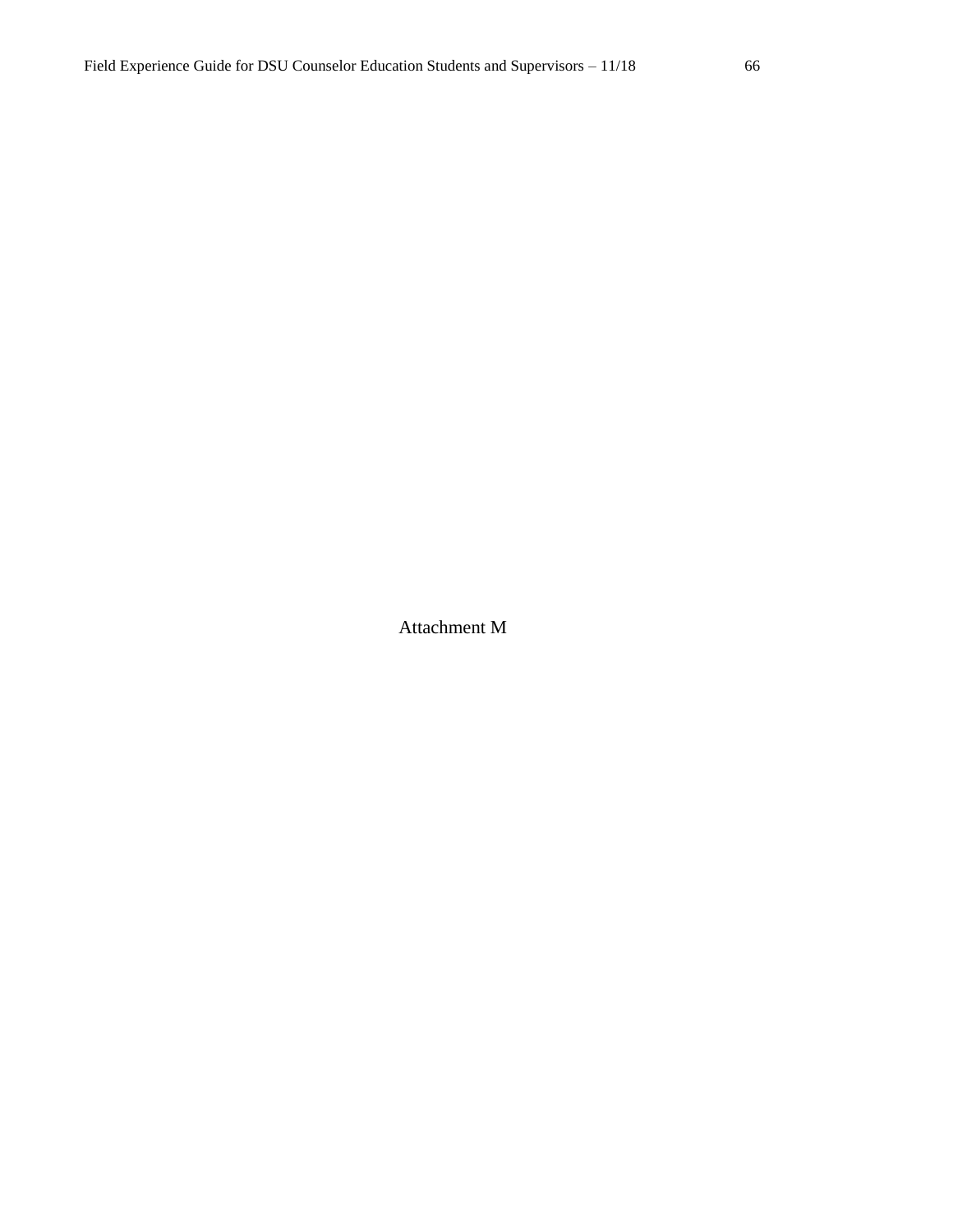# **Delta State University Counseling Program SUPERVISOR EVALUATION OF COUNSELING INTERN**

| Name            | Date of Evaluation |                           | CED:<br><b>Field Experience Class</b> |
|-----------------|--------------------|---------------------------|---------------------------------------|
| Semester/Year   |                    | <b>Faculty Supervisor</b> |                                       |
| Internship Site |                    | Site Supervisor           |                                       |

#### **Instructions**

This form is designed to help supervisors provide feedback about the performance of practicum and internship students. The evaluation consists of two sections. The first section is an assessment of the student's professional performance. The second section looks at specific skills and practices required by graduates of all Council for Accreditation of Counseling and Related Educational Programs (CACREP) accredited programs. All items are rated on a scale of 1-4, and some provide specific examples for guidance. Please note that while practicum students may not have an opportunity to demonstrate all the criteria listed, interns should. This form will become part of the student's record for this course and may be considered when assigning grades. Additional space is provided for specific comments. Thank you for your work with our student this semester.

### **Answer Code for Evaluation Items**

N/O Not observed or candidate did not have opportunity to develop these skills

- 1. Unsatisfactory– candidate consistently fails to demonstrate this component
- 2. Developing- candidate begins to address this component but not consistently
- 3. Competent candidate consistently demonstrates this component
- 4. Exemplary candidate consistently performs well above average for this component

\_\_\_\_\_\_\_\_\_\_\_\_\_\_\_\_\_\_\_\_\_\_\_\_\_\_\_\_\_\_\_\_\_\_\_\_\_\_\_\_\_\_\_\_\_\_\_\_\_\_\_\_\_\_\_\_\_\_\_\_\_\_\_\_\_\_\_\_\_\_\_\_\_\_\_\_\_\_ \_\_\_\_\_\_\_\_\_\_\_\_\_\_\_\_\_\_\_\_\_\_\_\_\_\_\_\_\_\_\_\_\_\_\_\_\_\_\_\_\_\_\_\_\_\_\_\_\_\_\_\_\_\_\_\_\_\_\_\_\_\_\_\_\_\_\_\_\_\_\_\_\_\_\_\_\_\_ \_\_\_\_\_\_\_\_\_\_\_\_\_\_\_\_\_\_\_\_\_\_\_\_\_\_\_\_\_\_\_\_\_\_\_\_\_\_\_\_\_\_\_\_\_\_\_\_\_\_\_\_\_\_\_\_\_\_\_\_\_\_\_\_\_\_\_\_\_\_\_\_\_\_\_\_\_\_ \_\_\_\_\_\_\_\_\_\_\_\_\_\_\_\_\_\_\_\_\_\_\_\_\_\_\_\_\_\_\_\_\_\_\_\_\_\_\_\_\_\_\_\_\_\_\_\_\_\_\_\_\_\_\_\_\_\_\_\_\_\_\_\_\_\_\_\_\_\_\_\_\_\_\_\_\_\_ \_\_\_\_\_\_\_\_\_\_\_\_\_\_\_\_\_\_\_\_\_\_\_\_\_\_\_\_\_\_\_\_\_\_\_\_\_\_\_\_\_\_\_\_\_\_\_\_\_\_\_\_\_\_\_\_\_\_\_\_\_\_\_\_\_\_\_\_\_\_\_\_\_\_\_\_\_\_

Initial Comments: \_\_\_\_\_\_\_\_\_\_\_\_\_\_\_\_\_\_\_\_\_\_\_\_\_\_\_\_\_\_\_\_\_\_\_\_\_\_\_\_\_\_\_\_\_\_\_\_\_\_\_\_\_\_\_\_\_\_\_\_\_\_\_

### **Professional Performance Evaluation XXII.**

#### **Basic Work Requirements**

| Arrives on time consistently                                        | N/O |  |  |
|---------------------------------------------------------------------|-----|--|--|
| Uses time effectively                                               |     |  |  |
| Informs supervisor and make arrangement for absences                |     |  |  |
| Reliably completes requested or assigned tasks on time              |     |  |  |
| Completes required total number of hours or days on site            |     |  |  |
| Is responsive to norms about clothing, language, and so on, on site |     |  |  |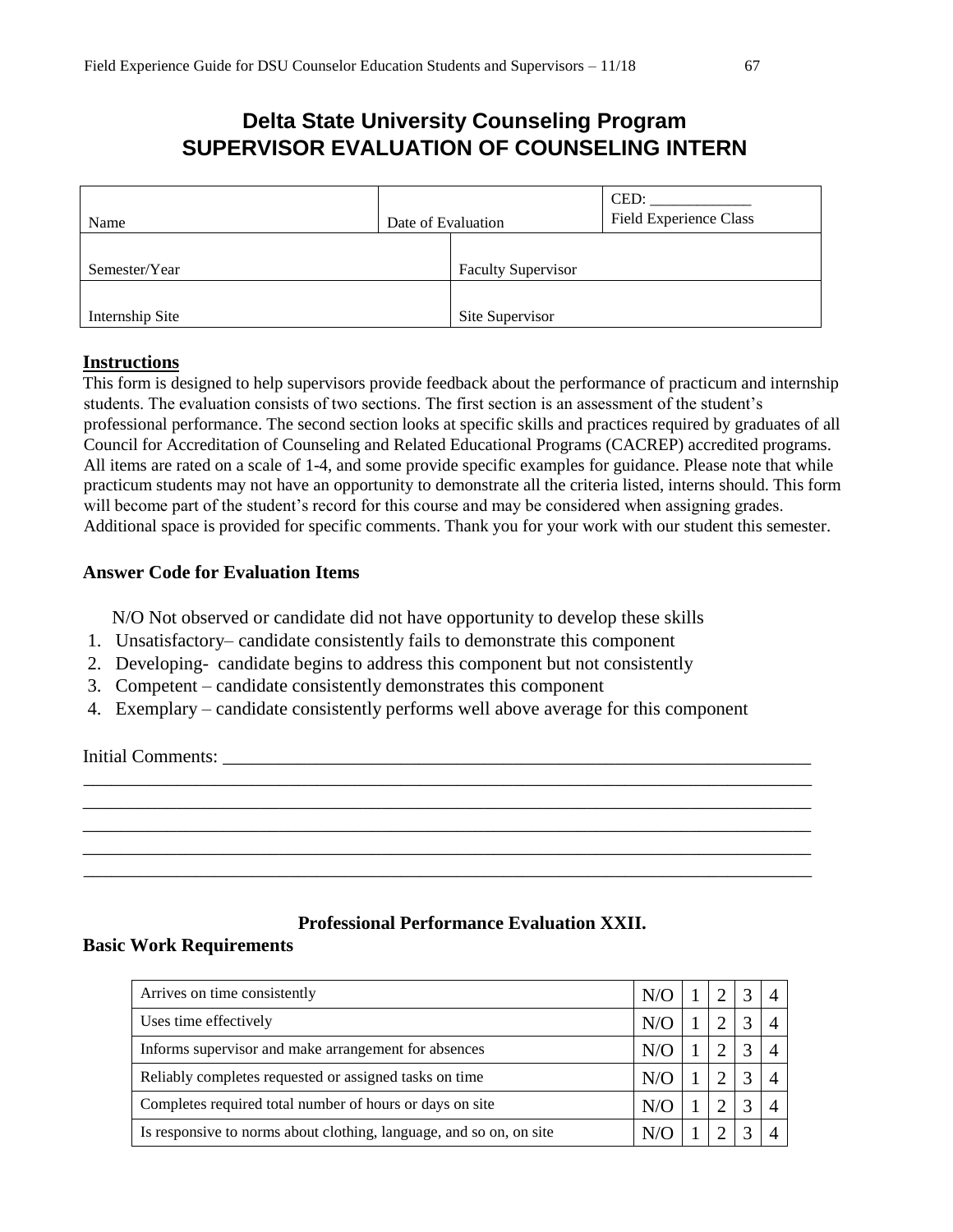Comments: \_\_\_\_\_\_\_\_\_\_\_\_\_\_\_\_\_\_\_\_\_\_\_\_\_\_\_\_\_\_\_\_\_\_\_\_\_\_\_\_\_\_\_\_\_\_\_\_\_\_\_\_\_\_\_\_\_\_\_\_\_\_\_\_\_\_\_\_

## Suggested areas for further study:\_\_\_\_\_\_\_\_\_\_\_\_\_\_\_\_\_\_\_\_\_\_\_\_\_\_\_\_\_\_\_\_\_\_\_\_\_\_\_\_\_\_\_\_\_\_\_\_\_\_\_ **XXIII. Interactions with Clients**

| Appears comfortable interacting with clients  | N/O |  |  |
|-----------------------------------------------|-----|--|--|
| Initiates interactions with clients           | N/O |  |  |
| Communicates effectively with clients         | N/O |  |  |
| Builds rapport and respect with clients       | N/O |  |  |
| Is sensitive and responsive to clients' needs | N/O |  |  |
| Is sensitive to cultural differences          | N/O |  |  |
| Is sensitive to issues of gender differences  |     |  |  |

\_\_\_\_\_\_\_\_\_\_\_\_\_\_\_\_\_\_\_\_\_\_\_\_\_\_\_\_\_\_\_\_\_\_\_\_\_\_\_\_\_\_\_\_\_\_\_\_\_\_\_\_\_\_\_\_\_\_\_\_\_\_\_\_\_\_\_\_\_\_\_\_\_\_\_\_\_\_ \_\_\_\_\_\_\_\_\_\_\_\_\_\_\_\_\_\_\_\_\_\_\_\_\_\_\_\_\_\_\_\_\_\_\_\_\_\_\_\_\_\_\_\_\_\_\_\_\_\_\_\_\_\_\_\_\_\_\_\_\_\_\_\_\_\_\_\_\_\_\_\_\_\_\_\_\_\_ \_\_\_\_\_\_\_\_\_\_\_\_\_\_\_\_\_\_\_\_\_\_\_\_\_\_\_\_\_\_\_\_\_\_\_\_\_\_\_\_\_\_\_\_\_\_\_\_\_\_\_\_\_\_\_\_\_\_\_\_\_\_\_\_\_\_\_\_\_\_\_\_\_\_\_\_\_\_

\_\_\_\_\_\_\_\_\_\_\_\_\_\_\_\_\_\_\_\_\_\_\_\_\_\_\_\_\_\_\_\_\_\_\_\_\_\_\_\_\_\_\_\_\_\_\_\_\_\_\_\_\_\_\_\_\_\_\_\_\_\_\_\_\_\_\_\_\_\_\_\_\_\_\_\_\_\_

\_\_\_\_\_\_\_\_\_\_\_\_\_\_\_\_\_\_\_\_\_\_\_\_\_\_\_\_\_\_\_\_\_\_\_\_\_\_\_\_\_\_\_\_\_\_\_\_\_\_\_\_\_\_\_\_\_\_\_\_\_\_\_\_\_\_\_\_\_\_\_\_\_\_\_\_\_\_

\_\_\_\_\_\_\_\_\_\_\_\_\_\_\_\_\_\_\_\_\_\_\_\_\_\_\_\_\_\_\_\_\_\_\_\_\_\_\_\_\_\_\_\_\_\_\_\_\_\_\_\_\_\_\_\_\_\_\_\_\_\_\_\_\_\_\_\_\_\_\_\_\_\_\_\_\_\_

Comments: \_\_\_\_\_\_\_\_\_\_\_\_\_\_\_\_\_\_\_\_\_\_\_\_\_\_\_\_\_\_\_\_\_\_\_\_\_\_\_\_\_\_\_\_\_\_\_\_\_\_\_\_\_\_\_\_\_\_\_\_\_\_\_\_\_\_\_\_

Suggested areas for further study:

#### **XXIV. Work Products**

| Reliably and accurately keeps records                          | $N/O$   1   2   3   4 |  |  |
|----------------------------------------------------------------|-----------------------|--|--|
| Written or verbal reports are accurate and factually correct   | N/O 1 2 3 4           |  |  |
| Written or verbal reports are presented in professional manner | $N/O$ 1 2 3 4         |  |  |
| Reports are clinically or administratively useful              | $N/O$ 1 2 3 4         |  |  |

\_\_\_\_\_\_\_\_\_\_\_\_\_\_\_\_\_\_\_\_\_\_\_\_\_\_\_\_\_\_\_\_\_\_\_\_\_\_\_\_\_\_\_\_\_\_\_\_\_\_\_\_\_\_\_\_\_\_\_\_\_\_\_\_\_\_\_\_\_\_\_\_\_\_\_\_\_\_

\_\_\_\_\_\_\_\_\_\_\_\_\_\_\_\_\_\_\_\_\_\_\_\_\_\_\_\_\_\_\_\_\_\_\_\_\_\_\_\_\_\_\_\_\_\_\_\_\_\_\_\_\_\_\_\_\_\_\_\_\_\_\_\_\_\_\_\_\_\_\_\_\_\_\_\_\_\_

\_\_\_\_\_\_\_\_\_\_\_\_\_\_\_\_\_\_\_\_\_\_\_\_\_\_\_\_\_\_\_\_\_\_\_\_\_\_\_\_\_\_\_\_\_\_\_\_\_\_\_\_\_\_\_\_\_\_\_\_\_\_\_\_\_\_\_\_\_\_\_\_\_\_\_\_\_\_

 $\mathcal{L}_\mathcal{L} = \{ \mathcal{L}_\mathcal{L} = \{ \mathcal{L}_\mathcal{L} = \{ \mathcal{L}_\mathcal{L} = \{ \mathcal{L}_\mathcal{L} = \{ \mathcal{L}_\mathcal{L} = \{ \mathcal{L}_\mathcal{L} = \{ \mathcal{L}_\mathcal{L} = \{ \mathcal{L}_\mathcal{L} = \{ \mathcal{L}_\mathcal{L} = \{ \mathcal{L}_\mathcal{L} = \{ \mathcal{L}_\mathcal{L} = \{ \mathcal{L}_\mathcal{L} = \{ \mathcal{L}_\mathcal{L} = \{ \mathcal{L}_\mathcal{$ 

Comments:

Suggested areas for further study:\_\_\_\_\_\_\_\_\_\_\_\_\_\_\_\_\_\_\_\_\_\_\_\_\_\_\_\_\_\_\_\_\_\_\_\_\_\_\_\_\_\_\_\_\_\_\_\_\_\_\_

#### **XXV. Openness to New Ideas**

(rated from Closed [0] to Open [4])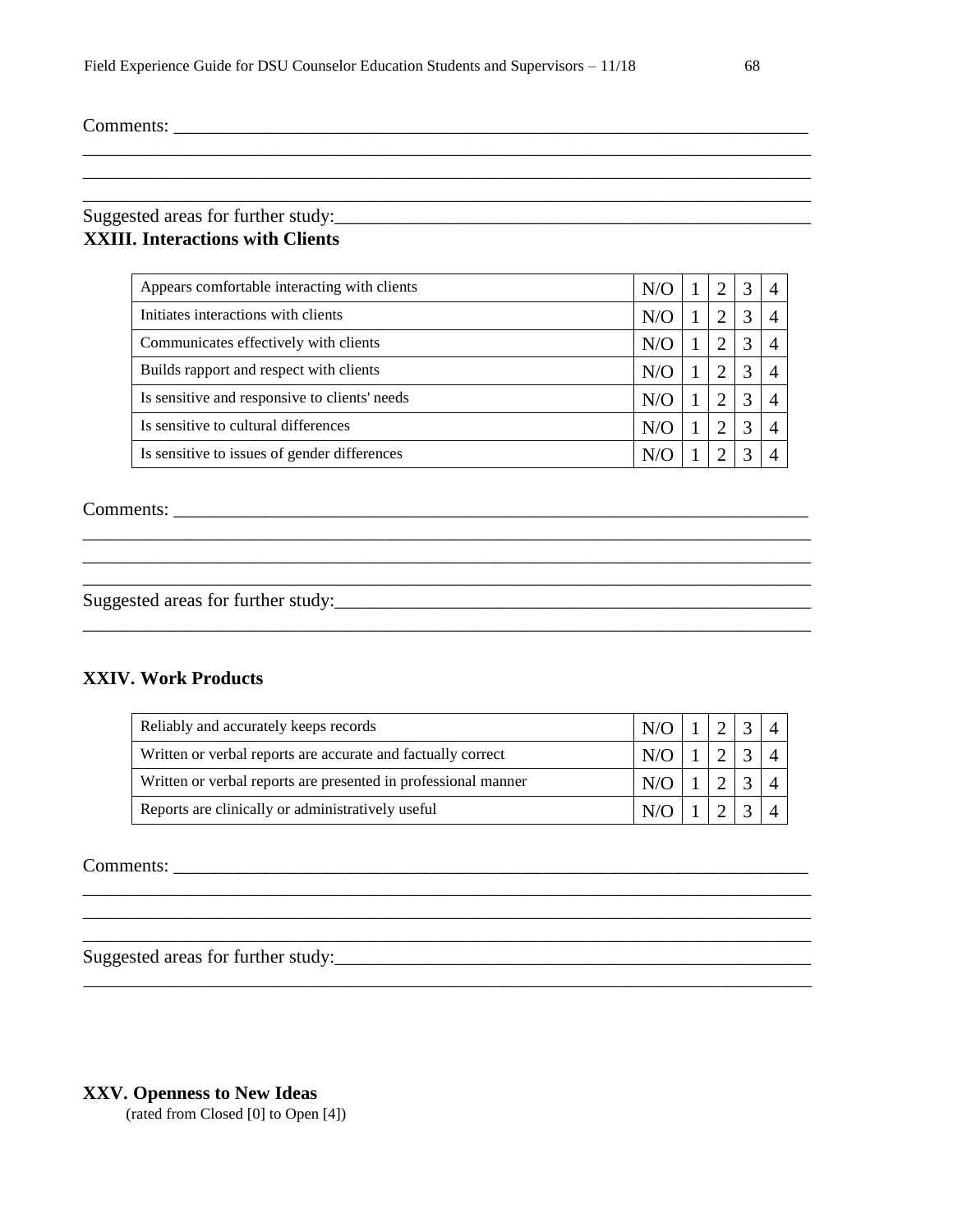Field Experience Guide for DSU Counselor Education Students and Supervisors – 11/18 69

| - Was dogmatic about own          | - Was amenable to discussion of  | - Solicited others' opinions and    |
|-----------------------------------|----------------------------------|-------------------------------------|
| perspective and ideas.            | perspectives other than own.     | perspectives about own work.        |
| - Ignored or was defensive about  | - Accepted constructive feedback | - Invited constructive feedback and |
| constructive feedback.            | without defensiveness.           | demonstrated interest in others'    |
| - Showed little or no evidence of | - Some evidence of effort to     | perspectives.                       |
| incorporating constructive        | incorporate relevant feedback    | - Showed strong evidence of         |
| feedback received to change own   | received to change own behavior. | incorporation of feedback received  |
| behavior.                         |                                  | to change own behavior.             |

## **XXVI. Flexibility**

(rated from Inflexible [0] to Flexible [4])

| - Showed little or no effort to<br>recognize changing demands in<br>the professional & interpersonal<br>environment.<br>- Showed little or no effort to flex                        | - Effort to recognize changing<br>demands in the professional $\&$<br>interpersonal environment was<br>evident but sometimes inaccurate.<br>- Effort to flex own response to new    | - Showed accurate effort to<br>recognize changing demands in<br>the professional & interpersonal<br>environment.<br>- Showed accurate effort to flex                                                                     |
|-------------------------------------------------------------------------------------------------------------------------------------------------------------------------------------|-------------------------------------------------------------------------------------------------------------------------------------------------------------------------------------|--------------------------------------------------------------------------------------------------------------------------------------------------------------------------------------------------------------------------|
| own response to changing<br>environmental demands.<br>- Refused to flex own response to                                                                                             | environmental demands was<br>evident but sometimes inaccurate.<br>- Flexed own response to changing                                                                                 | own response to changing<br>environmental demands as<br>needed.                                                                                                                                                          |
| changing environmental demands<br>despite knowledge of the need for<br>change.<br>- Was intolerant of unforeseeable or<br>necessary changes in established<br>schedule or protocol. | environmental demands when<br>directed to do so.<br>- Accepted necessary changes in<br>established schedule or protocol<br>but without effort to understand<br>the reason for them. | - Independently monitored the<br>environment for changing<br>demands and flexed own response<br>accordingly.<br>- Attempts to understand needs for<br>change in established schedule or<br>protocol to avoid resentment. |
|                                                                                                                                                                                     |                                                                                                                                                                                     | - Accepted necessary changes in<br>established schedule and<br>attempted to discover the reasons<br>for them.                                                                                                            |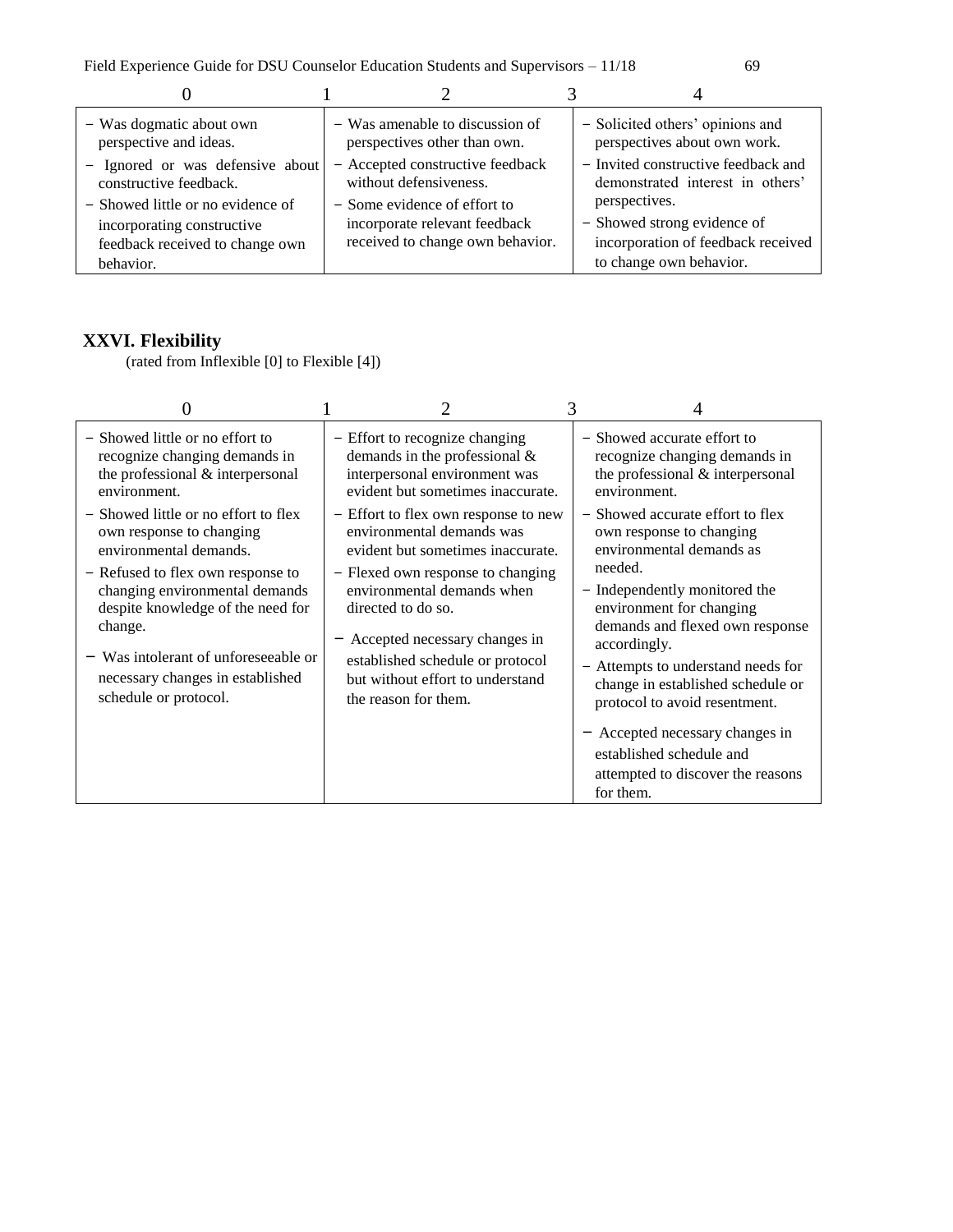#### **XXVII. Cooperativeness with Others**

(rated from Uncooperative [0] to Cooperative [4])

|                                                                                                                                                                                                    |                                                                                                                                                                | 4                                                                                                                                                               |
|----------------------------------------------------------------------------------------------------------------------------------------------------------------------------------------------------|----------------------------------------------------------------------------------------------------------------------------------------------------------------|-----------------------------------------------------------------------------------------------------------------------------------------------------------------|
| - Showed little or no engagement in<br>collaborative activities.<br>- Undermined goal achievement in<br>collaborative activities.<br>- Was unwilling to compromise in<br>collaborative activities. | - Engaged in collaborative activities<br>but with minimum allowable<br>input.<br>- Accepted but rarely initiated<br>compromise in collaborative<br>activities. | - Worked actively toward reaching<br>consensus in collaborative<br>activities.<br>- Was willing to initiate<br>compromise in order to reach<br>group consensus. |
|                                                                                                                                                                                                    | - Was concerned mainly with own<br>part in collaborative activities.                                                                                           | - Showed concern for group as well<br>as individual goals in<br>collaborative activities.                                                                       |

#### **XXVIII. Willingness to Accept and Use Feedback**

(rated from Unwilling [0] to Willing [4])

| - Discouraged feedback from others<br>through defensiveness and anger.                              | generally<br><b>Was</b><br>receptive<br>to<br>supervisory feedback.                   | - Invited feedback by direct request<br>and positive acknowledgement<br>when received. |
|-----------------------------------------------------------------------------------------------------|---------------------------------------------------------------------------------------|----------------------------------------------------------------------------------------|
| - Showed little or no evidence of<br>incorporation of feedback of<br>supervisory feedback received. | - Showed some evidence of<br>incorporating supervisory<br>feedback into own views and | - Showed evidence of active<br>incorporation of supervisory                            |
| - Took feedback contrary to own<br>position as a personal affront.                                  | behaviors.<br>- Showed some defensiveness to                                          | feedback received into own views<br>and behaviors.                                     |
| - Demonstrated greater willingness<br>to give feedback than receive it.                             | critique through over-explanation<br>of own actions but without anger                 | Demonstrated<br>a balanced<br>willingness to give and receive                          |
|                                                                                                     | - Demonstrated greater willingness<br>to receive feedback than to give it.            | supervisory feedback.                                                                  |

## **XXIX. Awareness of Own Impact on Others**

(rated from Unaware [0] to Aware [4])

| - Words and actions reflected little<br>or no concern for how others were<br>impacted by them.<br>- Ignored supervisory feedback<br>about how words and actions were<br>negatively impacting others. | - Effort to determine how own<br>words and actions impacted others<br>was evident but sometimes<br>inaccurate.<br>- Respond as necessary to feedback<br>regarding negative impact of own<br>words and actions on others but<br>with resentment at times. | - Effort toward recognition of how<br>own words and actions impacted<br>others.<br>- Initiated feedback from others<br>regarding impact of own words<br>and behaviors.<br>- Regularly incorporated feedback<br>regarding impact of own words<br>and behaviors to effect positive<br>change. |
|------------------------------------------------------------------------------------------------------------------------------------------------------------------------------------------------------|----------------------------------------------------------------------------------------------------------------------------------------------------------------------------------------------------------------------------------------------------------|---------------------------------------------------------------------------------------------------------------------------------------------------------------------------------------------------------------------------------------------------------------------------------------------|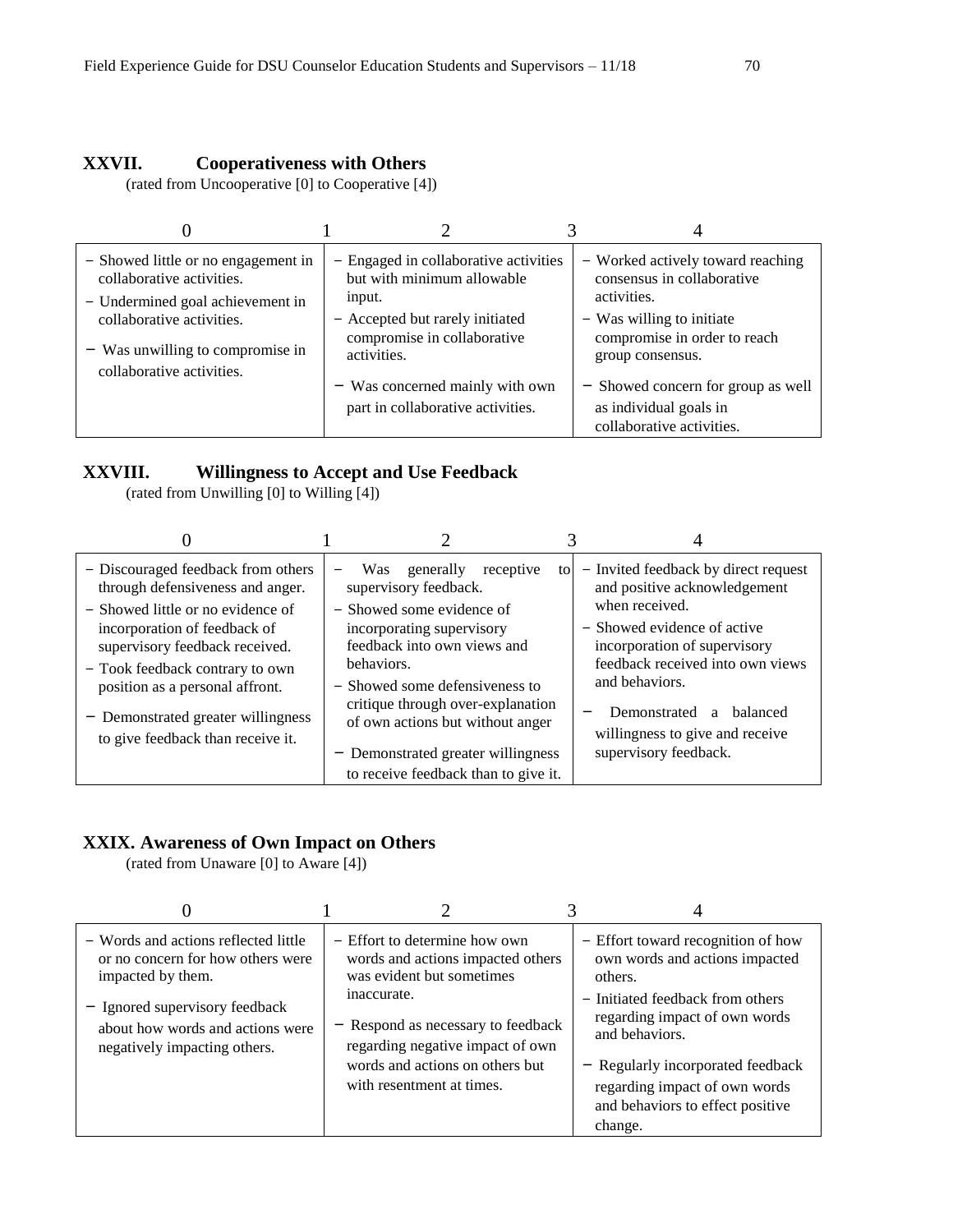#### **XXX. Ability to Deal with Conflict**

(rated from Unable [0] to Able [4])

| - Was unable or unwilling to<br>consider others' points of view.<br>- Showed no willingness to examine<br>own role in a conflict.<br>- Ignored supervisory advisement if<br>not in agreement with own<br>position.<br>- Showed no effort at problem<br>solving.<br>- Displayed hostility when conflicts | - Attempted to grasp conflicting<br>points of view but sometimes had<br>difficulty.<br>$-$ Examined own role in a conflict<br>when directed to do so.<br>- Was responsive to supervision in a<br>conflict if it was offered.<br>- Participated in problem solving<br>when directed. | - Always willing and able to<br>consider others' points of view.<br>- Almost always willing to examine<br>own role in a conflict.<br>- Was consistently open to<br>supervisory critique about own<br>role in a conflict.<br>- Initiated problem solving efforts in<br>conflicts.<br>- Actively participated in problem |
|---------------------------------------------------------------------------------------------------------------------------------------------------------------------------------------------------------------------------------------------------------------------------------------------------------|-------------------------------------------------------------------------------------------------------------------------------------------------------------------------------------------------------------------------------------------------------------------------------------|------------------------------------------------------------------------------------------------------------------------------------------------------------------------------------------------------------------------------------------------------------------------------------------------------------------------|
| were addressed.                                                                                                                                                                                                                                                                                         |                                                                                                                                                                                                                                                                                     | solving efforts.                                                                                                                                                                                                                                                                                                       |

## **XXXI. Ability to Accept Personal Responsibility**

(rated from Unable [0] to Able [4])

| - Refused to admit mistakes or    | - Was willing to examine own role | - Monitored own level of             |
|-----------------------------------|-----------------------------------|--------------------------------------|
| examine own contribution to       | in problems when informed of the  | responsibility in professional       |
| problems.                         | need to do so.                    | performance.                         |
| - Lied, minimized, or embellished | - Was accurate and honest in      | - Invited constructive critique from |
| the truth to extricate self from  | describing own and others' roles  | others and applied it toward         |
| problems.                         | in problems.                      | professional growth.                 |
| - Consistently blamed others for  | - Might blame initially but was   | - Accepted own mistakes and          |
| problems without                  | open to self-examination about    | responded to them as opportunity     |
| selfexamination.                  | own role in problems.             | for self-improvement.                |
|                                   |                                   | $-$ Avoided blame in favor of        |
|                                   |                                   | selfexamination.                     |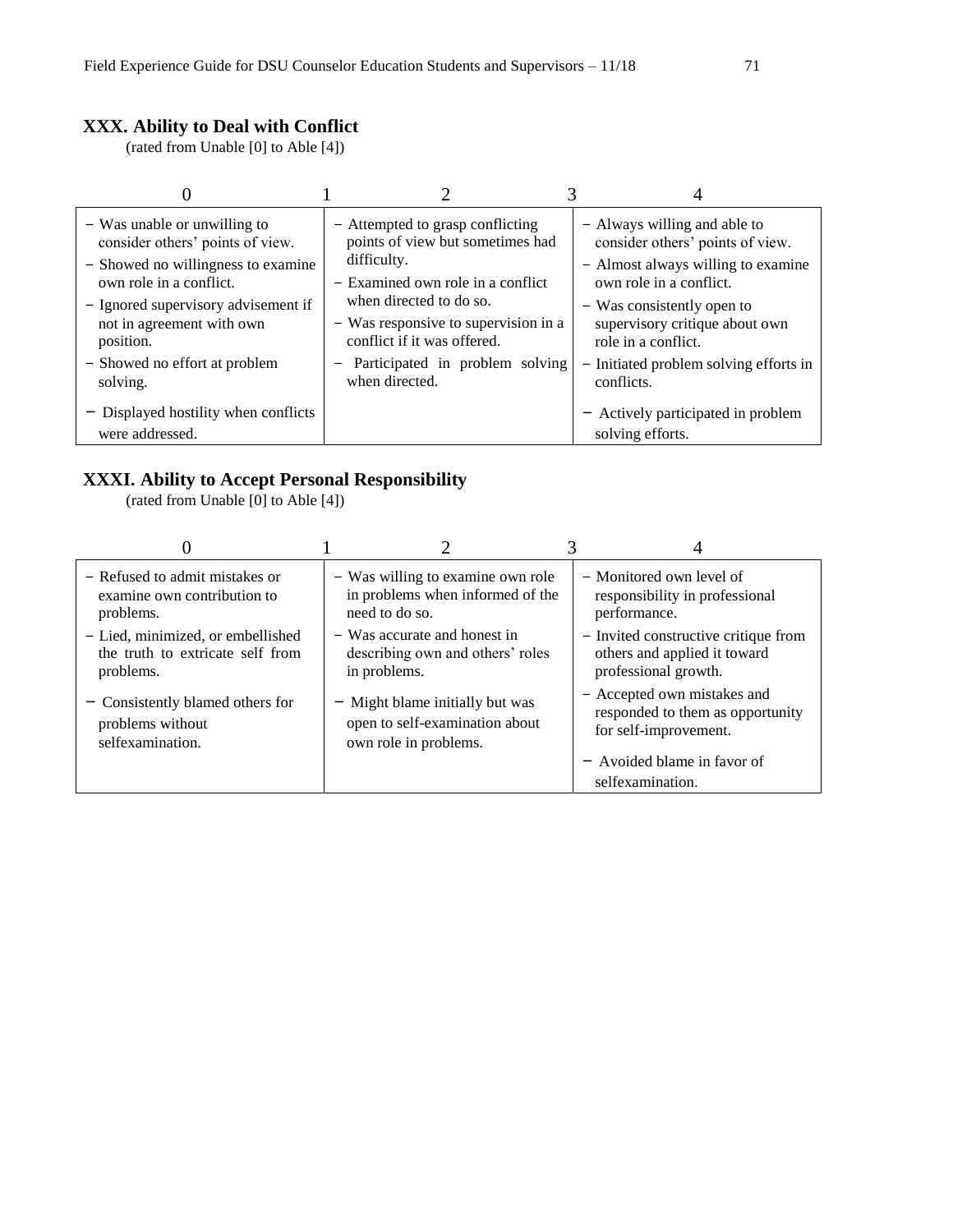#### **XXXII. Ability to Express Feelings Effectively and Appropriately**

(rated from Unable [0] to Able [4])

| - Showed no evidence of<br>willingness and ability to<br>articulate own feelings.<br>- Showed no evidence of<br>willingness and ability to<br>recognize and acknowledge the<br>feelings of others.<br>Acted out negative feelings<br>through negative behaviors rather<br>than articulating them.<br>- Expressions of feeling were<br>inappropriate to the setting. | - Showed some evidence of<br>willingness and ability to<br>articulate own feelings but with<br>limited range.<br>- Showed some evidence of<br>willingness and ability to<br>acknowledge others' feelings but<br>was sometimes inaccurate.<br>- Expressions of feeling were<br>usually appropriate to the setting;<br>was responsive to supervision<br>when not. | - Was consistently willing and able<br>to articulate the full range of own<br>feelings.<br>- Showed evidence of willingness<br>and accurate ability to<br>acknowledge others' feelings.<br>- Expression of own feelings was<br>consistently appropriate to the<br>setting.<br>Initiated discussion of<br>own<br>feelings in supervision. |
|---------------------------------------------------------------------------------------------------------------------------------------------------------------------------------------------------------------------------------------------------------------------------------------------------------------------------------------------------------------------|-----------------------------------------------------------------------------------------------------------------------------------------------------------------------------------------------------------------------------------------------------------------------------------------------------------------------------------------------------------------|------------------------------------------------------------------------------------------------------------------------------------------------------------------------------------------------------------------------------------------------------------------------------------------------------------------------------------------|
| Was resistant to discussion of<br>feelings in supervision.                                                                                                                                                                                                                                                                                                          | - Willing to discuss own feelings in<br>supervision when directed.                                                                                                                                                                                                                                                                                              |                                                                                                                                                                                                                                                                                                                                          |

## **XXXIII. Attention to Ethical and Legal Considerations**

(rated from Inattentive [0] to Attentive [4])

| - Engaged in dual relationships with<br>clients.<br>- Acted with prejudice toward those<br>of different race, culture, gender,<br>age, ability, or sexual orientation<br>than self.<br>- Endangered the safety and the well-<br>being of clients.<br>- Breached established rules for<br>protecting client confidentiality. | - Was responsive to supervision for<br>occasional personal-professional<br>boundary confusion in verbal<br>interactions with clients.<br>- Was responsive to supervision for<br>occasional insensitivity to<br>diversity in professional<br>interactions.<br>- Used judgment that could have<br>put client safety and well-being at<br>risk.<br>- Used judgment that could have<br>put client confidentiality at risk. | - Maintained clear<br>personalprofessional boundaries<br>with clients.<br>- Demonstrated consistent sensitivity<br>to diversity.<br>- Satisfactorily ensured client safety<br>and well-being.<br>- Appropriately safeguarded the<br>confidentiality of clients. |
|-----------------------------------------------------------------------------------------------------------------------------------------------------------------------------------------------------------------------------------------------------------------------------------------------------------------------------|------------------------------------------------------------------------------------------------------------------------------------------------------------------------------------------------------------------------------------------------------------------------------------------------------------------------------------------------------------------------------------------------------------------------|-----------------------------------------------------------------------------------------------------------------------------------------------------------------------------------------------------------------------------------------------------------------|

## **XXXIV. Initiative and Motivation**

(rated from Poor Initiative and Motivation [0] to Good Initiative and Motivation [4])

| - Missed maximum allowable classes | - Often missed deadlines and        | - Met all attendance requirements |
|------------------------------------|-------------------------------------|-----------------------------------|
| and deadlines.                     | classes.                            | and deadlines.                    |
| - Rarely participated in class     | - Usually participated in class     | - Regularly participated in class |
| activities.                        | activities.                         | activities.                       |
| Often failed to meet minimal       | - Met only the minimal expectations | - Met or exceeded expectations in |
| expectation in assignments.        | in assigned work.                   | assigned work.                    |
|                                    |                                     |                                   |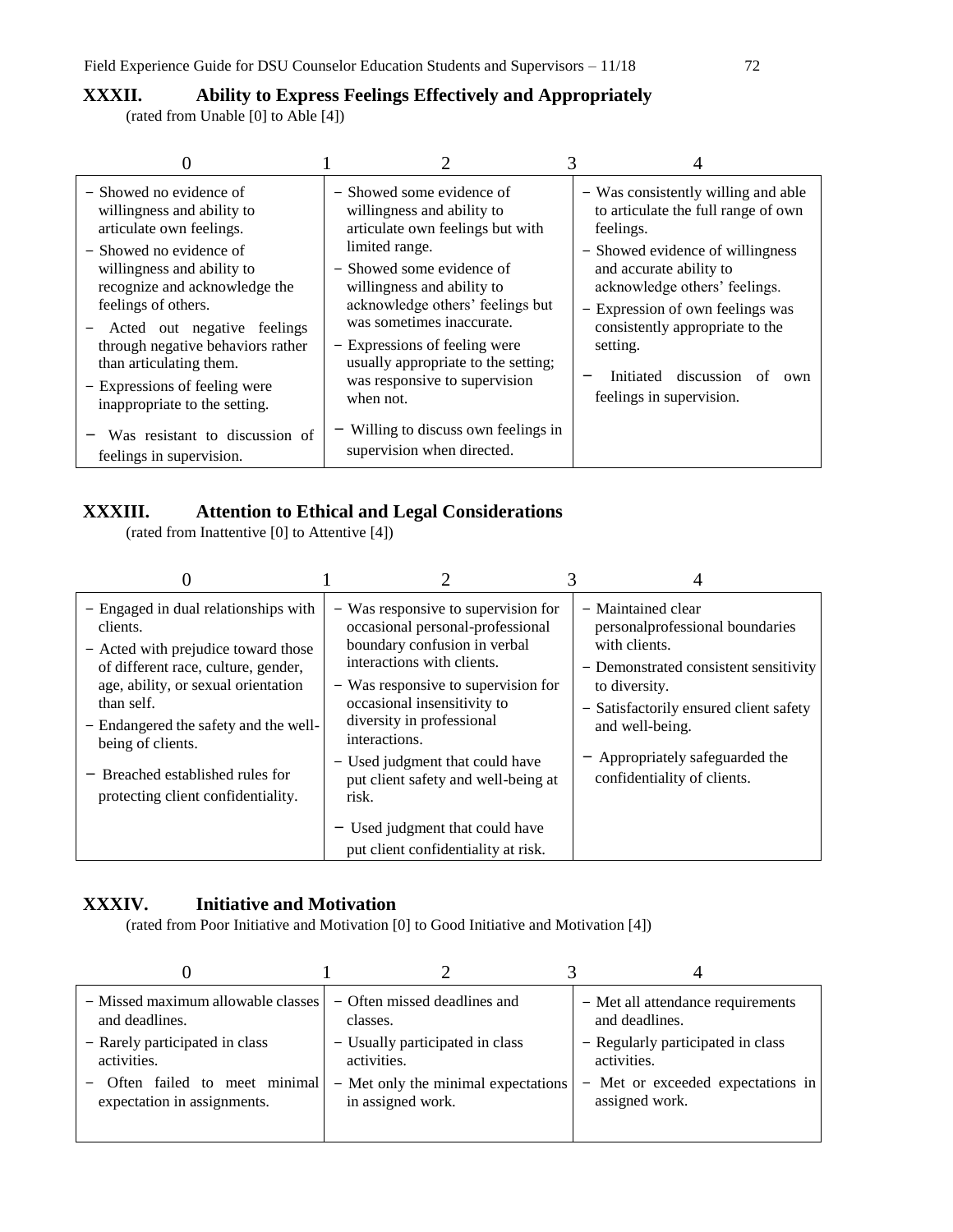| - Displayed little or no initiative and<br>creativity in assignments. | - Showed some initiative and<br>creativity in assignments. | Consistently displayed initiative<br>and creativity in assigned work. |
|-----------------------------------------------------------------------|------------------------------------------------------------|-----------------------------------------------------------------------|
|                                                                       |                                                            |                                                                       |
|                                                                       |                                                            |                                                                       |

## **Skills and Practices (School Settings)**

## **XXXV. Counseling Foundations**

| Demonstrates the ability to apply and adhere to ethical and legal $\left  N/O \right  1 \left  2 \left  3 \right  4 \right $<br>standards in school counseling. |                                                                        |  |  |
|-----------------------------------------------------------------------------------------------------------------------------------------------------------------|------------------------------------------------------------------------|--|--|
| Demonstrates the ability to articulate, model, and advocate for<br>an appropriate school counselor identity and program.                                        | $\left  N\right  \left  1 \right  \left  2 \right  \left  3 \right $ 4 |  |  |

### **XXXVI. Counseling, Prevention, and Intervention**

| Demonstrates self-awareness, sensitivity to others, and the skills<br>needed to relate to diverse individuals, groups, and classrooms.                                                                                                                                                     | N/O |   | $\overline{2}$              | 3             |  |
|--------------------------------------------------------------------------------------------------------------------------------------------------------------------------------------------------------------------------------------------------------------------------------------------|-----|---|-----------------------------|---------------|--|
| Provides individual and group counseling and classroom<br>guidance to promote the academic, career, and personal/social<br>development of students.                                                                                                                                        | N/O |   | $\mathcal{D}$               | 3             |  |
| Designs and implements prevention and intervention plans<br>related to the effects of (a) atypical growth and development, (b)<br>health and wellness, (c) language, (d) ability level, (e)<br>multicultural issues, and (f) factors of resiliency on student<br>learning and development. | N/O |   | $\mathcal{D}_{\mathcal{A}}$ | 3             |  |
| Demonstrates the ability to use procedures for assessing and<br>managing suicide risk.                                                                                                                                                                                                     | N/O | 1 | $\mathcal{D}_{\mathcal{A}}$ | $\mathcal{R}$ |  |
| Demonstrates the ability to recognize his or her limitations as a<br>school counselor and to seek supervision or refer clients when<br>appropriate.                                                                                                                                        | N/O |   | $\mathfrak{D}$              | 3             |  |

## **XXXVII. Diversity and Advocacy**

| Demonstrates multicultural competencies in relation to<br>diversity, equity, and opportunity in student learning and<br>development.              | N/O |  |  |
|---------------------------------------------------------------------------------------------------------------------------------------------------|-----|--|--|
| Advocates for the learning and academic experiences necessary<br>to promote the academic, career, and personal/social<br>development of students. |     |  |  |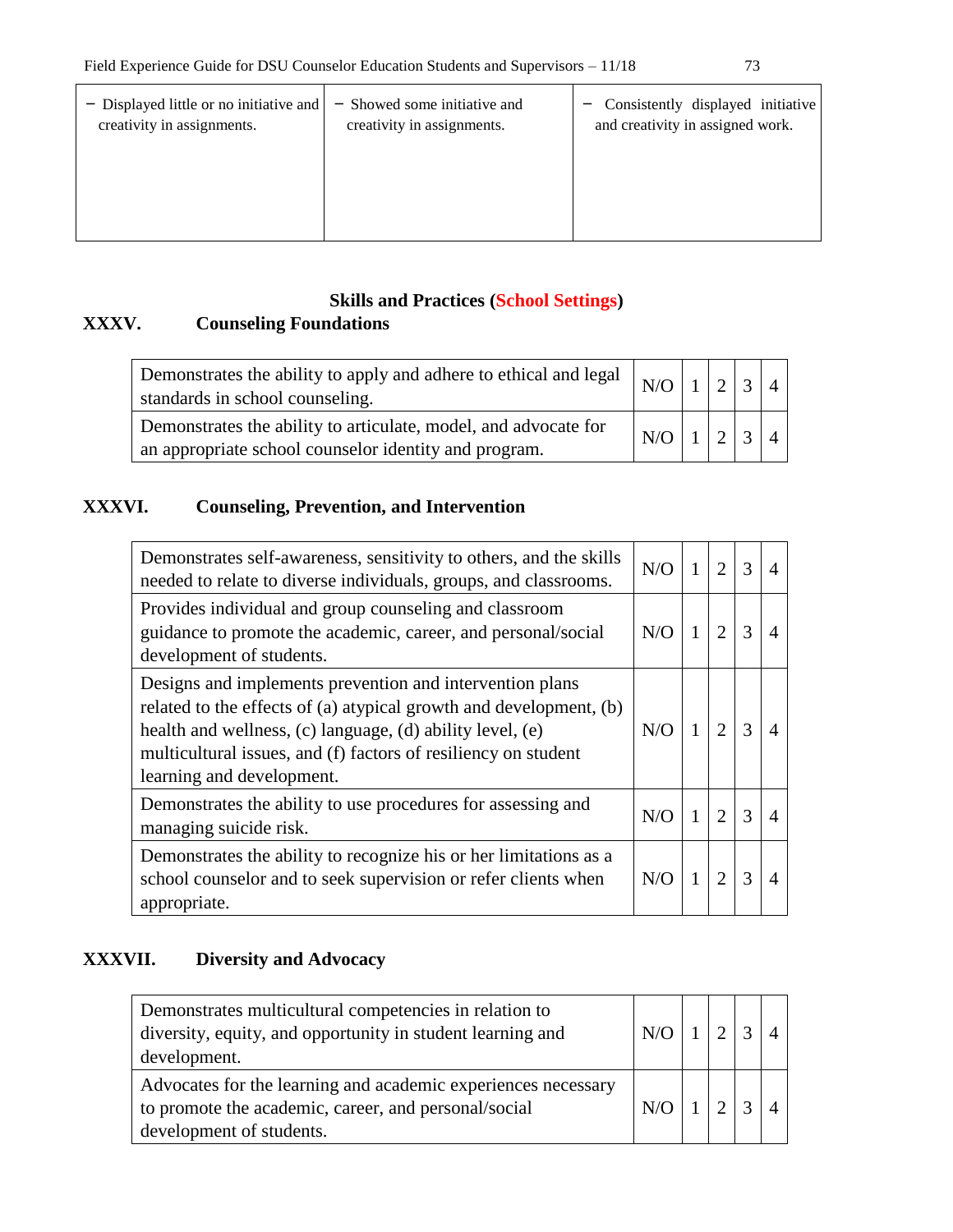| Advocates for school policies, programs, and services that<br>enhance a positive school climate and are equitable and<br>responsive to multicultural student populations. |     |  |  |
|---------------------------------------------------------------------------------------------------------------------------------------------------------------------------|-----|--|--|
| Engages parents, guardians, and families to promote the<br>academic, career, and personal/social development of students.                                                 | N/O |  |  |

## **XXXVIII. Assessment**

| Assesses and interprets students' strengths and needs,<br>recognizing uniqueness in cultures, languages, values,<br>backgrounds, and abilities.                                  | N/O | 1 | $\mathfrak{D}$ | 3 |  |
|----------------------------------------------------------------------------------------------------------------------------------------------------------------------------------|-----|---|----------------|---|--|
| Selects appropriate assessment strategies that can be used to<br>evaluate a student's academic, career, and personal/social<br>development.                                      | N/O | 1 | $\overline{c}$ | 3 |  |
| Analyzes assessment information in a manner that produces<br>valid inferences when evaluating the needs of individual students<br>and assessing the effectiveness of educational | N/O | 1 | っ              | 3 |  |
| programs.                                                                                                                                                                        |     |   |                |   |  |
| Makes appropriate referrals to school and/or community<br>resources.                                                                                                             | N/O | 1 | $\mathcal{D}$  | 3 |  |
| Assesses barriers that impede students' academic, career, and<br>personal/social development.                                                                                    | N/O |   | ႒              | 3 |  |

#### **XXXIX. Research and Evaluation**

| Applies relevant research findings to inform the practice of<br>school counseling.                          | N/O |  |  |
|-------------------------------------------------------------------------------------------------------------|-----|--|--|
| Develops measurable outcomes for school counseling<br>programs, activities, interventions, and experiences. | N/O |  |  |
| Analyzes and uses data to enhance school counseling<br>programs.                                            | N/O |  |  |

#### **XL. Academic Development**

| Conducts programs designed to enhance student academic<br>development.                                                                                            |     |  |  |
|-------------------------------------------------------------------------------------------------------------------------------------------------------------------|-----|--|--|
| Implements strategies and activities to prepare students for a full  <br>range of postsecondary options and opportunities.                                        |     |  |  |
| Implements differentiated instructional strategies that draw on<br>subject matter and pedagogical content knowledge and skills to<br>promote student achievement. | N/O |  |  |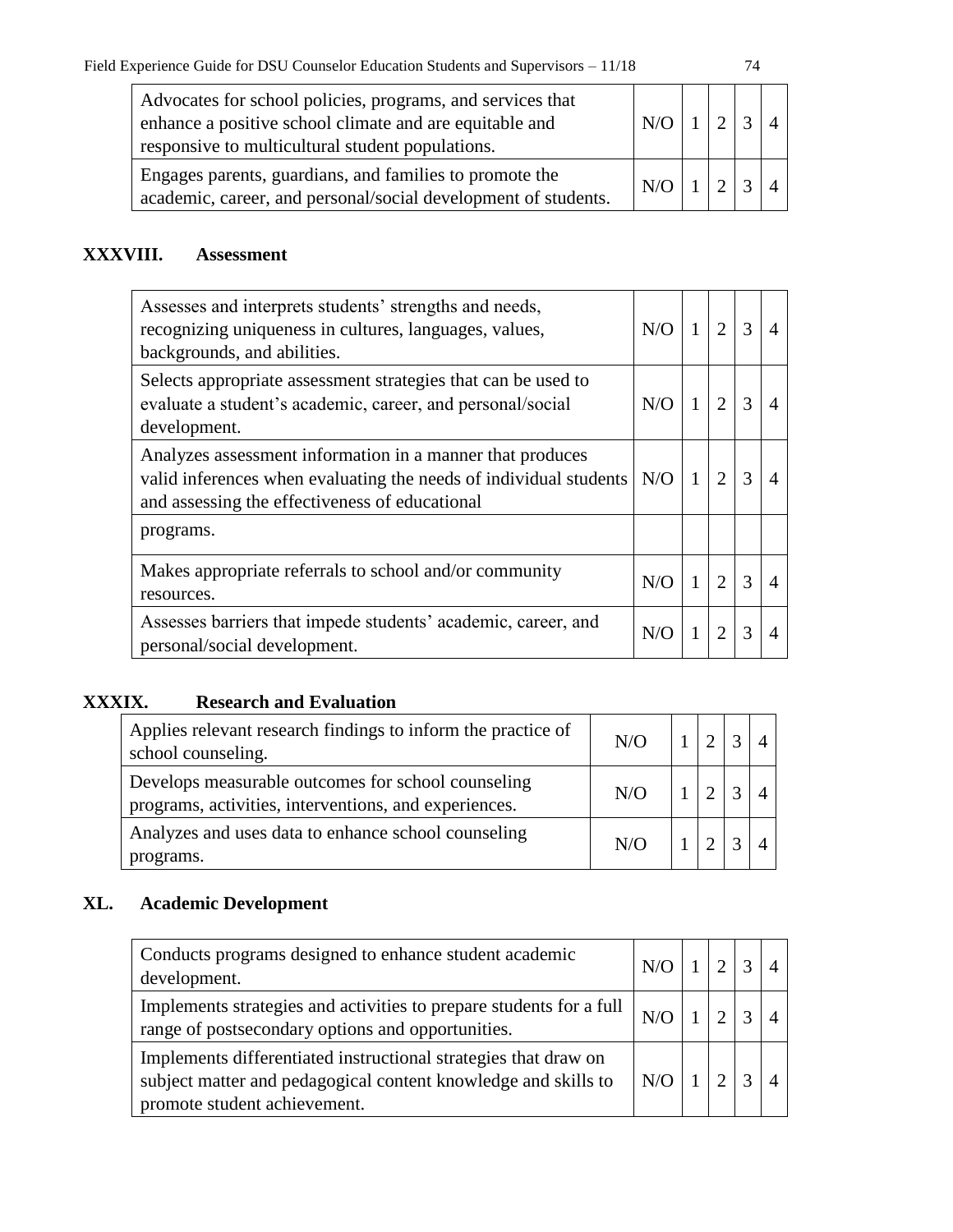#### **XLI. Collaboration and Consultation**

| Works with parents, guardians, and families to act on behalf of<br>their children to address problems that affect student success in<br>school. | N/O |  |  |
|-------------------------------------------------------------------------------------------------------------------------------------------------|-----|--|--|
| Locates resources in the community that can be used in the<br>school to improve student achievement and success.                                |     |  |  |
| Consults with teachers, staff, and community-based<br>organizations to promote student academic, career, and<br>personal/social development.    |     |  |  |
| Uses peer helping strategies in the school counseling program.                                                                                  |     |  |  |

#### **XLII. Leadership**

| Participates in the design, implementation, management, and<br>evaluation of a comprehensive developmental school counseling $ N/O $<br>program.                                                                                |     | $\sqrt{2}$ |  |
|---------------------------------------------------------------------------------------------------------------------------------------------------------------------------------------------------------------------------------|-----|------------|--|
| Plans and presents school-counseling-related educational<br>programs for use with parents and teachers (e.g., parent<br>education programs, materials used in classroom guidance and<br>advisor/advisee programs for teachers). | N/O |            |  |

\_\_\_\_\_\_\_\_\_\_\_\_\_\_\_\_\_\_\_\_\_\_\_\_\_\_\_\_\_\_\_\_\_\_\_\_\_\_\_\_\_\_\_\_\_\_\_\_\_\_\_\_\_\_\_\_\_\_\_\_\_\_\_\_\_\_\_\_\_\_\_\_\_\_\_\_\_\_ \_\_\_\_\_\_\_\_\_\_\_\_\_\_\_\_\_\_\_\_\_\_\_\_\_\_\_\_\_\_\_\_\_\_\_\_\_\_\_\_\_\_\_\_\_\_\_\_\_\_\_\_\_\_\_\_\_\_\_\_\_\_\_\_\_\_\_\_\_\_\_\_\_\_\_\_\_\_

\_\_\_\_\_\_\_\_\_\_\_\_\_\_\_\_\_\_\_\_\_\_\_\_\_\_\_\_\_\_\_\_\_\_\_\_\_\_\_\_\_\_\_\_\_\_\_\_\_\_\_\_\_\_\_\_\_\_\_\_\_\_\_\_\_\_\_\_\_\_\_\_\_\_\_\_\_\_ \_\_\_\_\_\_\_\_\_\_\_\_\_\_\_\_\_\_\_\_\_\_\_\_\_\_\_\_\_\_\_\_\_\_\_\_\_\_\_\_\_\_\_\_\_\_\_\_\_\_\_\_\_\_\_\_\_\_\_\_\_\_\_\_\_\_\_\_\_\_\_\_\_\_\_\_\_\_

\_\_\_\_\_\_\_\_\_\_\_\_\_\_\_\_\_\_\_\_\_\_\_\_\_\_\_\_\_\_\_\_\_\_\_\_\_\_\_\_\_\_\_\_\_\_\_\_\_\_\_\_\_\_\_\_\_\_\_\_\_\_\_\_\_\_\_\_\_\_\_\_\_\_\_\_\_\_

Overall, what would you identify as this intern's strong points? \_\_\_\_\_\_\_\_\_\_\_\_\_\_\_\_\_\_\_\_\_\_\_\_\_\_\_

What would you identify as areas in which this intern should improve? \_\_\_\_\_\_\_\_\_\_\_\_\_\_\_\_\_\_\_\_\_

Would you recommend this intern for employment at his or her present level? Please explain: \_\_\_\_\_

\_\_\_\_\_\_\_\_\_\_\_\_\_\_\_\_\_\_\_\_\_\_\_\_\_\_\_\_\_\_\_\_\_\_\_\_\_\_\_\_\_\_\_\_\_\_\_\_\_\_\_\_\_\_\_\_\_\_\_\_\_\_\_\_\_\_\_\_\_\_\_\_\_\_\_\_\_\_

\_\_\_\_\_\_\_\_\_\_\_\_\_\_\_\_\_\_\_\_\_\_\_\_\_\_\_\_\_\_\_\_\_\_\_\_\_\_\_\_\_\_\_\_\_\_\_\_\_\_\_\_\_\_\_\_\_\_\_\_\_\_\_\_\_\_\_\_\_\_\_\_\_\_\_\_\_\_

\_\_\_\_\_\_\_\_\_\_\_\_\_\_\_\_\_\_\_\_\_\_\_\_\_\_\_\_\_\_\_\_\_\_\_\_\_\_\_\_\_\_\_\_\_\_\_\_\_\_\_\_\_\_\_\_\_\_\_\_\_\_\_\_\_\_\_\_\_\_\_\_\_\_\_\_\_\_

 $\mathcal{L}_\text{max}$  , and the state of the state of the state of the state of the state of the state of the state of the state of the state of the state of the state of the state of the state of the state of the state of the st \_\_\_\_\_\_\_\_\_\_\_\_\_\_\_\_\_\_\_\_\_\_\_\_\_\_\_\_\_\_\_\_\_\_\_\_\_\_\_\_\_\_\_\_\_\_\_\_\_\_\_\_\_\_\_\_\_\_\_\_\_\_\_\_\_\_\_\_\_\_\_\_\_\_\_\_\_\_

\_\_\_\_\_\_\_\_\_\_\_\_\_\_\_\_\_\_\_\_\_\_\_\_\_\_\_\_\_\_\_\_\_\_\_\_\_\_\_\_\_\_\_\_\_\_\_\_\_\_\_\_\_\_\_\_\_\_\_\_\_\_\_\_\_\_\_\_\_\_\_\_\_\_\_\_\_\_

Would you recommend this intern for continued graduate studies? Please explain: \_\_\_\_\_\_\_\_\_\_\_\_\_

\_\_\_\_\_\_\_\_\_\_\_\_\_\_\_\_\_\_\_\_\_\_\_\_\_\_\_\_\_\_\_\_\_\_\_\_\_\_\_\_\_\_\_\_\_\_\_\_\_\_\_\_\_\_\_\_\_\_\_\_\_\_\_\_\_\_\_\_\_\_\_\_\_\_\_\_\_\_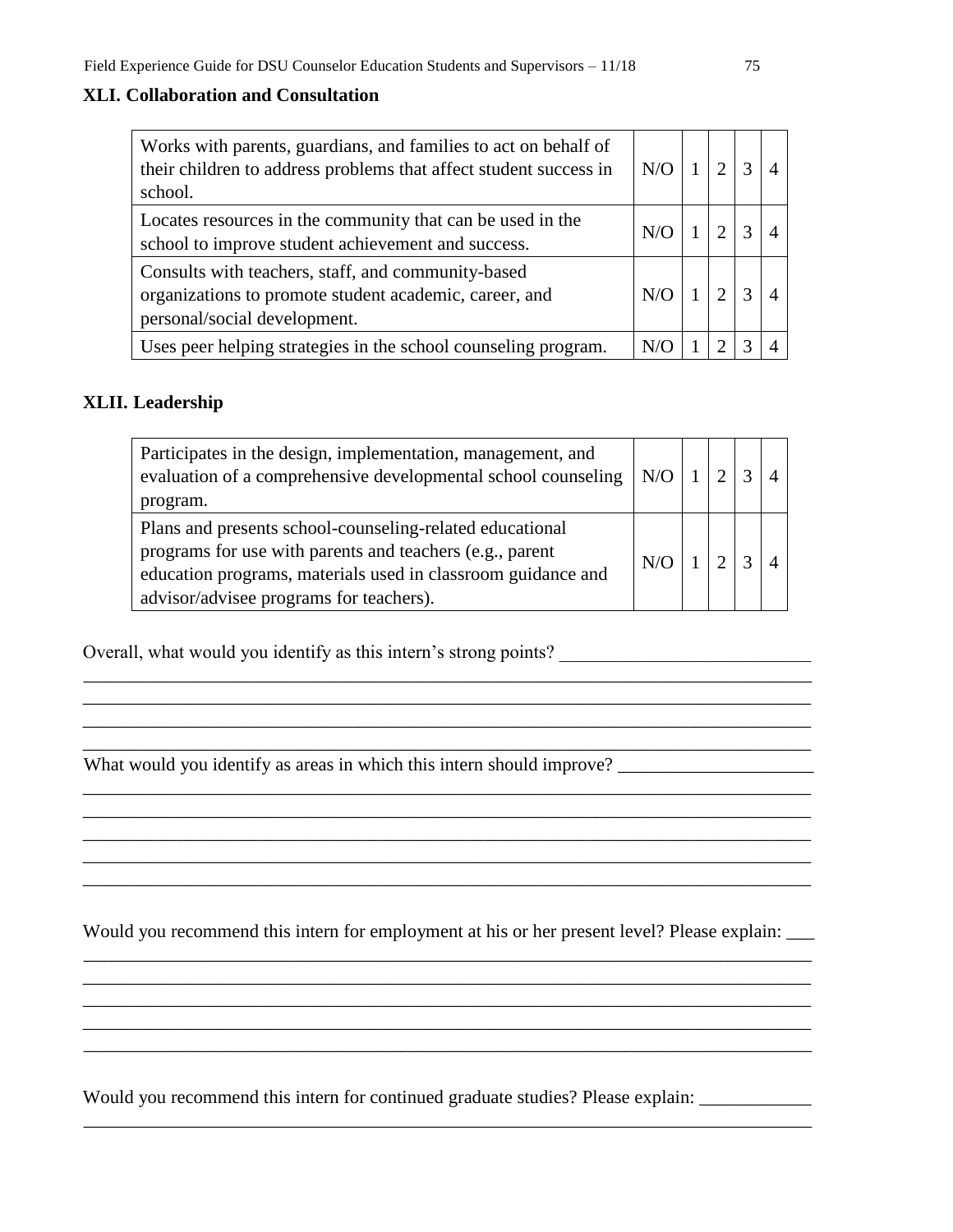Supervisor's Signature:\_\_\_\_\_\_\_\_\_\_\_\_\_\_\_\_\_\_\_\_\_\_\_\_\_\_\_\_\_ Date:\_\_\_\_\_\_\_\_\_\_\_\_\_\_\_\_\_\_\_\_\_\_\_\_\_

\_\_\_\_\_\_\_\_\_\_\_\_\_\_\_\_\_\_\_\_\_\_\_\_\_\_\_\_\_\_\_\_\_\_\_\_\_\_\_\_\_\_\_\_\_\_\_\_\_\_\_\_\_\_\_\_\_\_\_\_\_\_\_\_\_\_\_\_\_\_\_\_\_\_\_\_\_\_

Thank you for your time in supervising this intern and in completing this evaluation.

# **Skills and Practices (Clinical Mental Health Settings)**

## **XX. Counseling Foundations**

| Demonstrates the ability to apply and adhere to ethical and legal $\big  N/O$<br>standards in clinical mental health counseling.                                            |  |  |  |
|-----------------------------------------------------------------------------------------------------------------------------------------------------------------------------|--|--|--|
| Applies knowledge of public mental health policy, financing,<br>and regulatory processes to improve service delivery<br>opportunities in clinical mental health counseling. |  |  |  |

#### **XXI. Counseling, Prevention, and Intervention**

| Uses the principles and practices of diagnosis, treatment,<br>referral, and prevention of mental and emotional disorders to<br>initiate, maintain, and terminate counseling.                         | N/O | $\mathbf{1}$ | $\overline{2}$ | 3 | $\overline{4}$ |
|------------------------------------------------------------------------------------------------------------------------------------------------------------------------------------------------------|-----|--------------|----------------|---|----------------|
| Applies multicultural competencies to clinical mental health<br>counseling involving case conceptualization, diagnosis,<br>treatment, referral, and prevention of mental and emotional<br>disorders. | N/O | $\mathbf{1}$ | $\overline{2}$ | 3 | $\overline{4}$ |
| Promotes optimal human development, wellness, and mental<br>health through prevention, education, and advocacy activities.                                                                           | N/O | $\mathbf{1}$ | $\overline{2}$ | 3 | $\overline{4}$ |
| Applies effective strategies to promote client understanding of<br>and access to a variety of community resources.                                                                                   | N/O | 1            | $\overline{2}$ | 3 | 4              |
| Demonstrates appropriate use of culturally responsive individual,<br>couple, family, group, and systems modalities for initiating,<br>maintaining, and terminating counseling.                       | N/O | $\mathbf{1}$ | $\overline{2}$ | 3 | $\overline{4}$ |
| Demonstrates the ability to use procedures for assessing and<br>managing suicide risk.                                                                                                               | N/O | $\mathbf{1}$ | $\overline{2}$ | 3 | 4              |
| Applies current record-keeping standards related to clinical<br>mental health counseling.                                                                                                            | N/O | $\mathbf{1}$ | $\overline{2}$ | 3 | $\overline{4}$ |
| Provides appropriate counseling strategies when working with<br>clients with addiction and co-occurring disorders.                                                                                   | N/O | $\mathbf{1}$ | $\overline{2}$ | 3 | 4              |
| Demonstrates the ability to recognize his or her own limitations<br>as a clinical mental health counselor and to seek supervision or<br>refer clients when appropriate.                              | N/O | $\mathbf{1}$ | $\overline{2}$ | 3 | 4              |

#### **XXII. Diversity and Advocacy**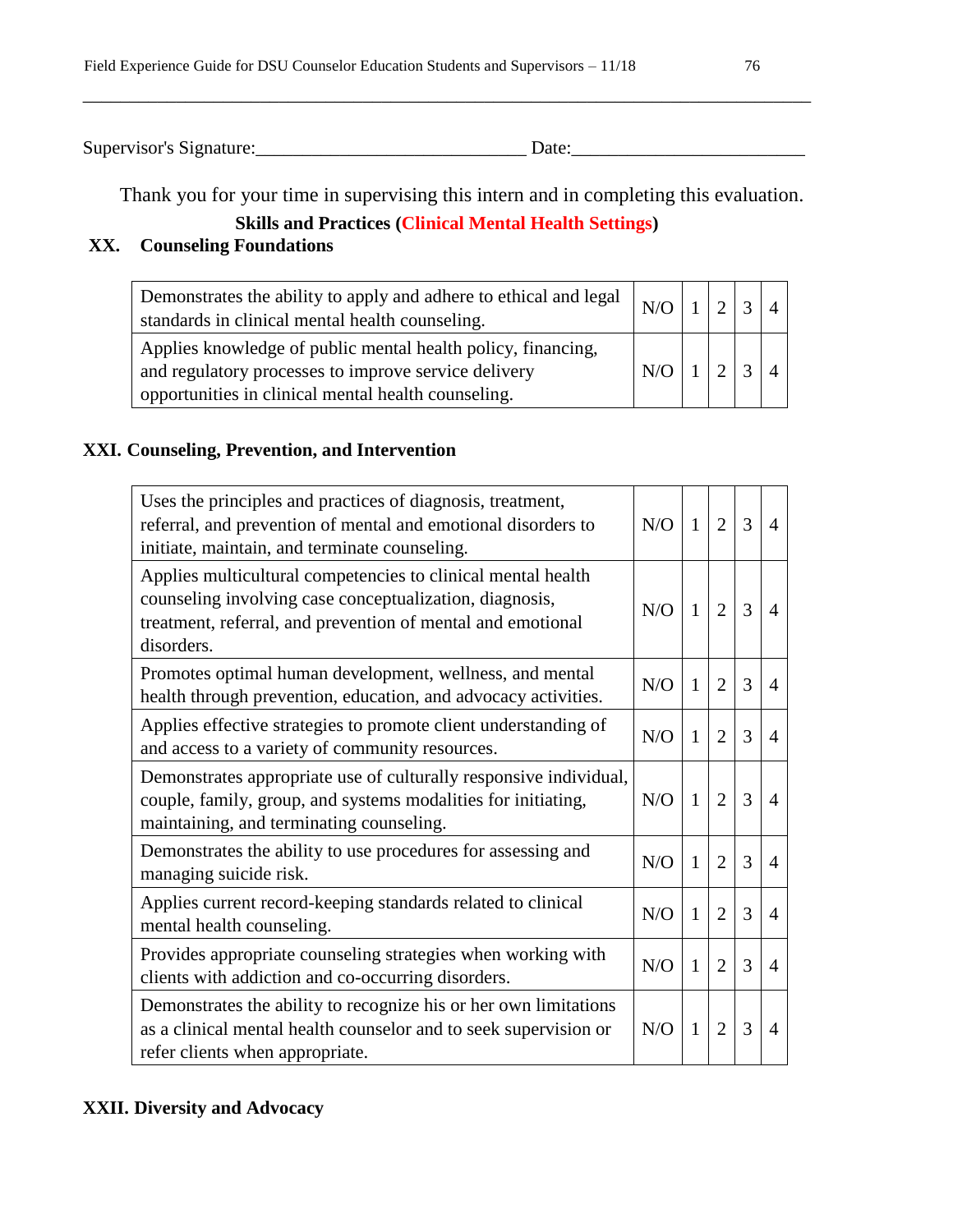| Maintains information regarding community resources to make<br>appropriate referrals.                                                                             |  |  |  |
|-------------------------------------------------------------------------------------------------------------------------------------------------------------------|--|--|--|
| Advocates for policies, programs, and services that are equitable $ N/O _1$<br>and responsive to the unique needs of clients.                                     |  |  |  |
| Demonstrates the ability to modify counseling systems, theories,<br>techniques, and interventions to make them culturally<br>appropriate for diverse populations. |  |  |  |

### **XXIII. Assessment**

| Selects appropriate comprehensive assessment interventions to<br>assist in diagnosis and treatment planning, with an awareness of<br>cultural bias in the implementation and interpretation of<br>assessment protocols.       | N/O        | $\mathcal{D}$ | 3 |  |
|-------------------------------------------------------------------------------------------------------------------------------------------------------------------------------------------------------------------------------|------------|---------------|---|--|
| Demonstrates skill in conducting an intake interview, a mental<br>status evaluation, a biopsychosocial history, a mental health<br>history, and a psychological assessment for treatment planning<br>and caseload management. | N/O        |               |   |  |
| Screens for addiction, aggression, and danger to self and/or<br>others, as well as co-occurring mental disorders.                                                                                                             | $N/\Omega$ | っ             |   |  |
| Applies the assessment of a client's stage of dependence,<br>change, or recovery to determine the appropriate treatment<br>modality and placement criteria within the continuum of care.                                      | N/O        |               |   |  |

## **XXIV. Research and Evaluation**

| Applies relevant research findings to inform the practice of<br>clinical mental health counseling.                       | $N/O$ 1 2 3 4                             |  |  |
|--------------------------------------------------------------------------------------------------------------------------|-------------------------------------------|--|--|
| Develops measurable outcomes for clinical mental health<br>counseling programs, interventions, and treatments.           | $N/O$ 1 2 3 4                             |  |  |
| Analyzes and uses data to increase the effectiveness of clinical<br>mental health counseling interventions and programs. | $\vert N/O \vert 1 \vert 2 \vert 3 \vert$ |  |  |

#### **XXV. Diagnosis**

| Demonstrates appropriate use of diagnostic tools, including the<br>current edition of the DSM, to describe the symptoms and<br>clinical presentation of clients with mental and emotional<br>impairments. | N/O |  |  |
|-----------------------------------------------------------------------------------------------------------------------------------------------------------------------------------------------------------|-----|--|--|
| Is able to conceptualize an accurate multi-axial diagnosis of<br>disorders presented by a client and discuss the differential<br>diagnosis with collaborating professionals.                              | N/O |  |  |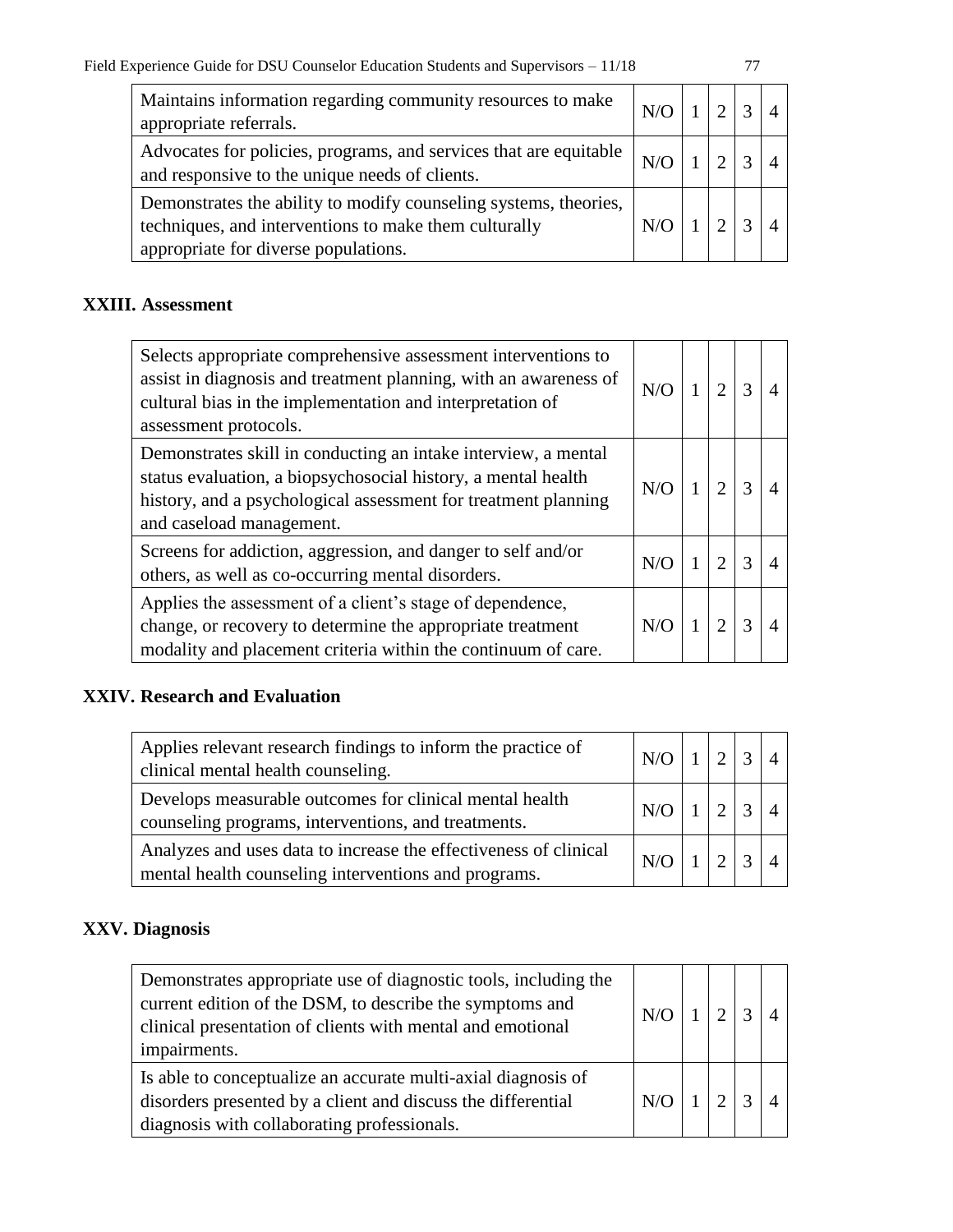|  |  | Field Experience Guide for DSU Counselor Education Students and Supervisors $-11/18$ |
|--|--|--------------------------------------------------------------------------------------|
|--|--|--------------------------------------------------------------------------------------|

| Differentiates between diagnosis and developmentally      |     |  |  |
|-----------------------------------------------------------|-----|--|--|
| appropriate reactions during crises, disasters, and other | N/O |  |  |
| traumacausing events.                                     |     |  |  |

and the control of the control of the control of the control of the control of the control of the control of the

<u> 1989 - Jan James James James James James James James James James James James James James James James James J</u>

Overall, what would you identify as this intern's strong points? \_\_\_\_\_\_\_\_\_\_\_\_\_\_\_\_\_\_\_\_\_\_\_\_\_\_\_\_\_\_\_\_\_\_\_

Would you recommend this intern for employment at his or her present level? Please explain:

|       |  |  |  |  |  |  |  |       | Would you<br>recommend this intern for continued graduate studies? Please explain: ___________ |
|-------|--|--|--|--|--|--|--|-------|------------------------------------------------------------------------------------------------|
|       |  |  |  |  |  |  |  |       |                                                                                                |
| Date: |  |  |  |  |  |  |  | Thank |                                                                                                |

you for your time in supervising this intern and in completing this evaluation.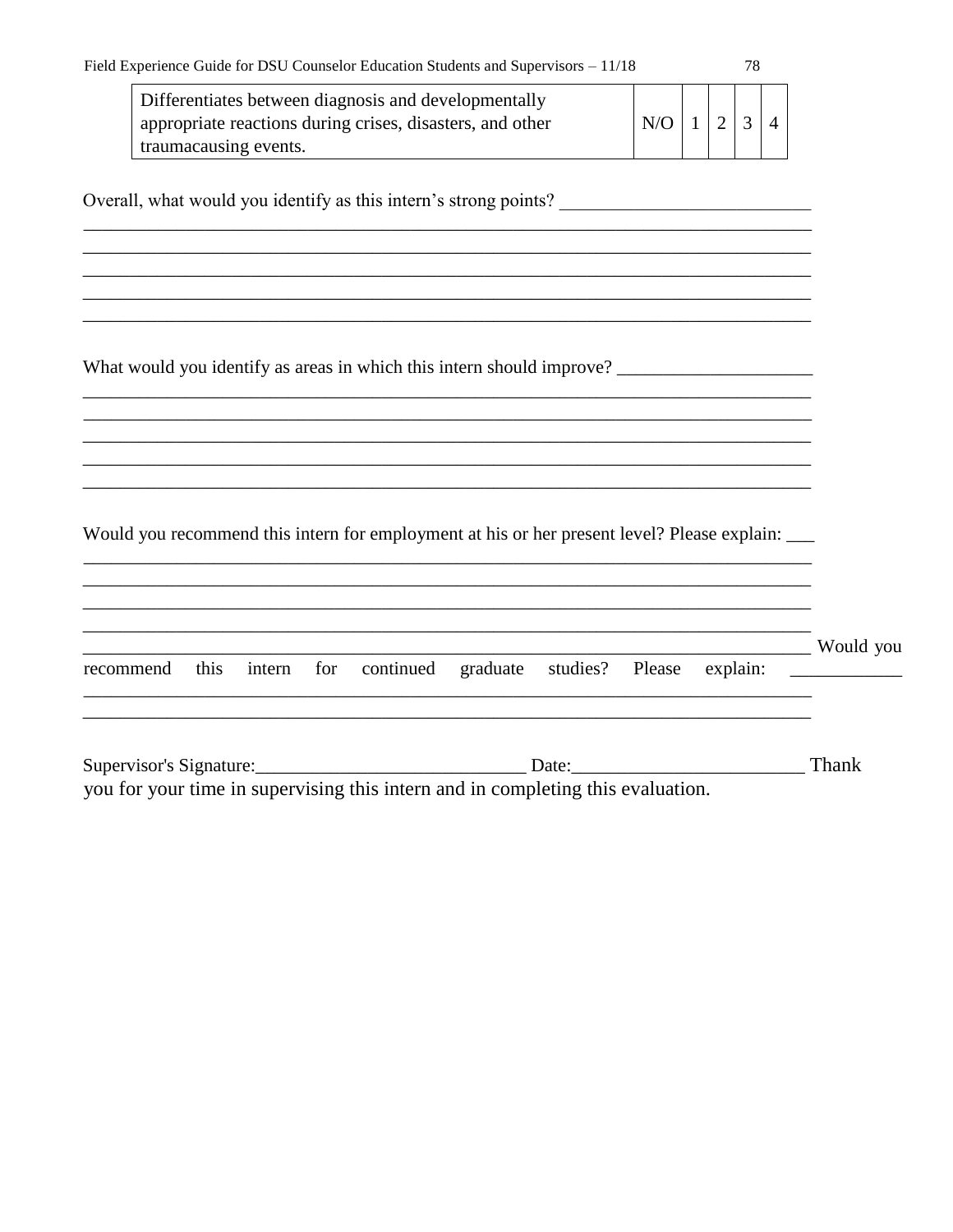Attachment N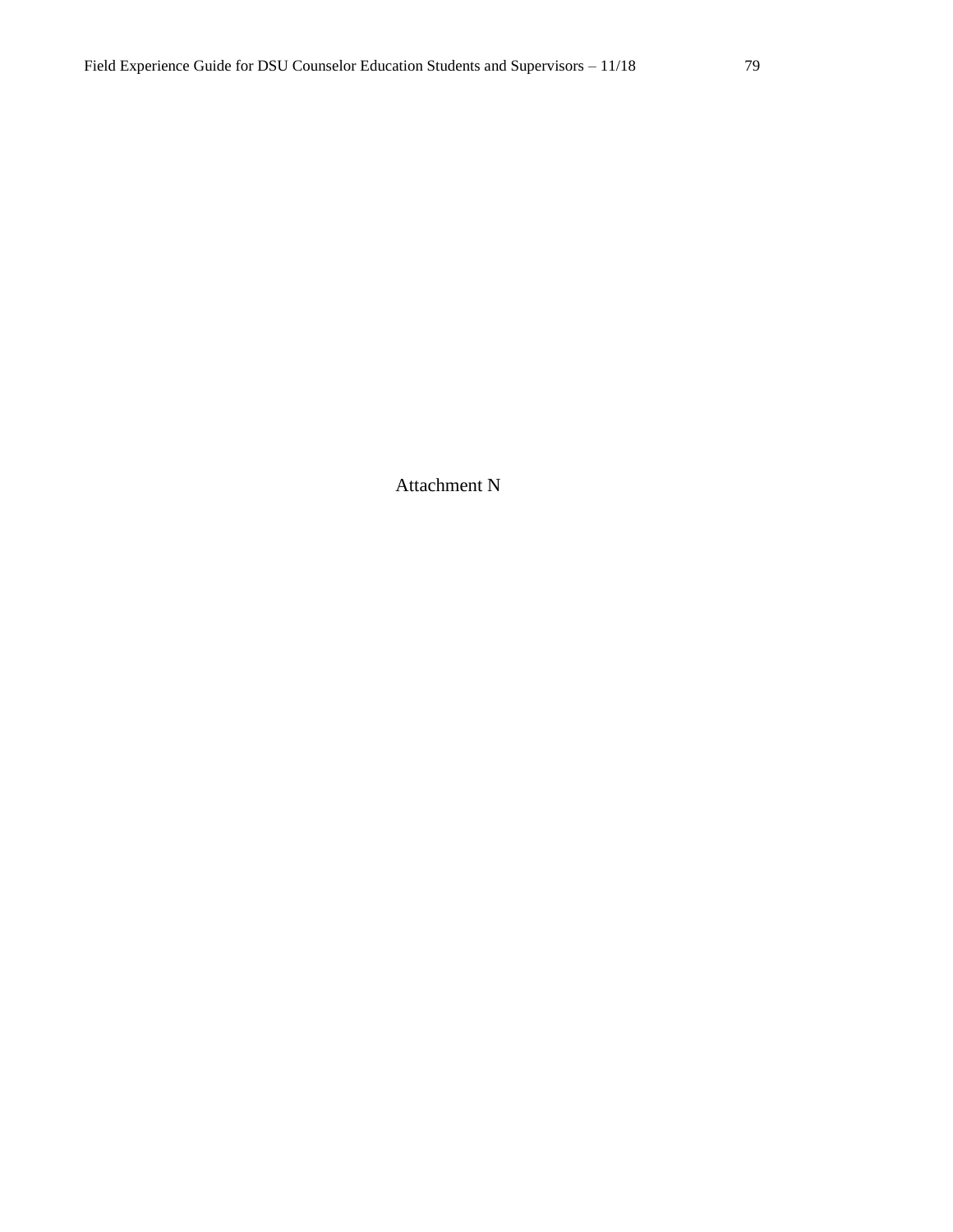#### **Confidentiality Agreement**

Students are expected to maintain confidentiality of all information related to clients, as well as all information related to cases presented in practicum/internship classes. This is the student's responsibility regardless of procedures in place at the site. Students are responsible to know and follow legal and ethical confidentiality practices of the field placement site, as well as applicable codes of ethics. Knowledge of HIPAA and/or FERPA is expected. In addition, students shall not use any client identifying information in any practicum/internship documentation, including tapes. Students shall secure tapes and other client information that may be necessary for class in a way that is secure, legal, and ethical. Tapes, transcripts, case studies, or other client information used for class shall be destroyed in an appropriate manner (i.e., shredding) as soon as they have been evaluated unless it is the policy of the site to maintain and secure all tapes. Any questions regarding confidentiality must be discussed with the university instructor as well as the site supervisor.

As a practicum/internship student at Delta State University, I understand the importance of confidentiality and agree to uphold its practice. This includes work with clients, records, class case discussions, and related material. In the event that I feel confidentiality must be breached for the safety of the client or others, I will consult with my site supervisor, university instructor, or both. I understand that breaches of confidentiality may result in dismissal from my site.

Signature Date

\_\_\_\_\_\_\_\_\_\_\_\_\_\_\_\_\_\_\_\_\_\_\_\_\_\_\_\_\_ \_\_\_\_\_\_\_\_\_\_\_\_\_\_\_\_\_\_\_\_\_\_\_\_\_\_\_\_\_\_

\_\_\_\_\_\_\_\_\_\_\_\_\_\_\_\_\_\_\_\_\_\_\_\_\_\_\_\_\_ \_\_\_\_\_\_\_\_\_\_\_\_\_\_\_\_\_\_\_\_\_\_\_\_\_\_\_\_\_\_

Printed Name University Instructor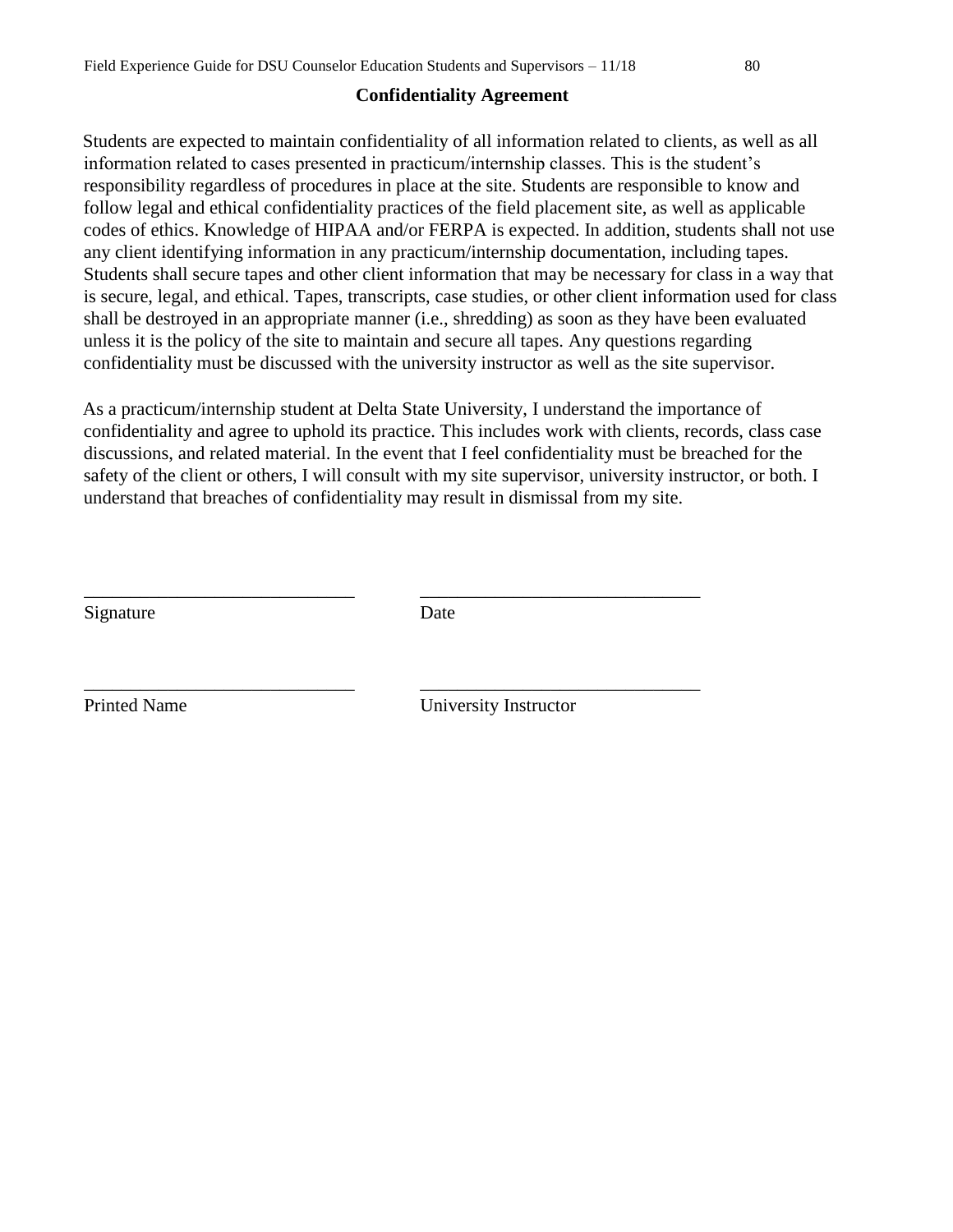Attachment O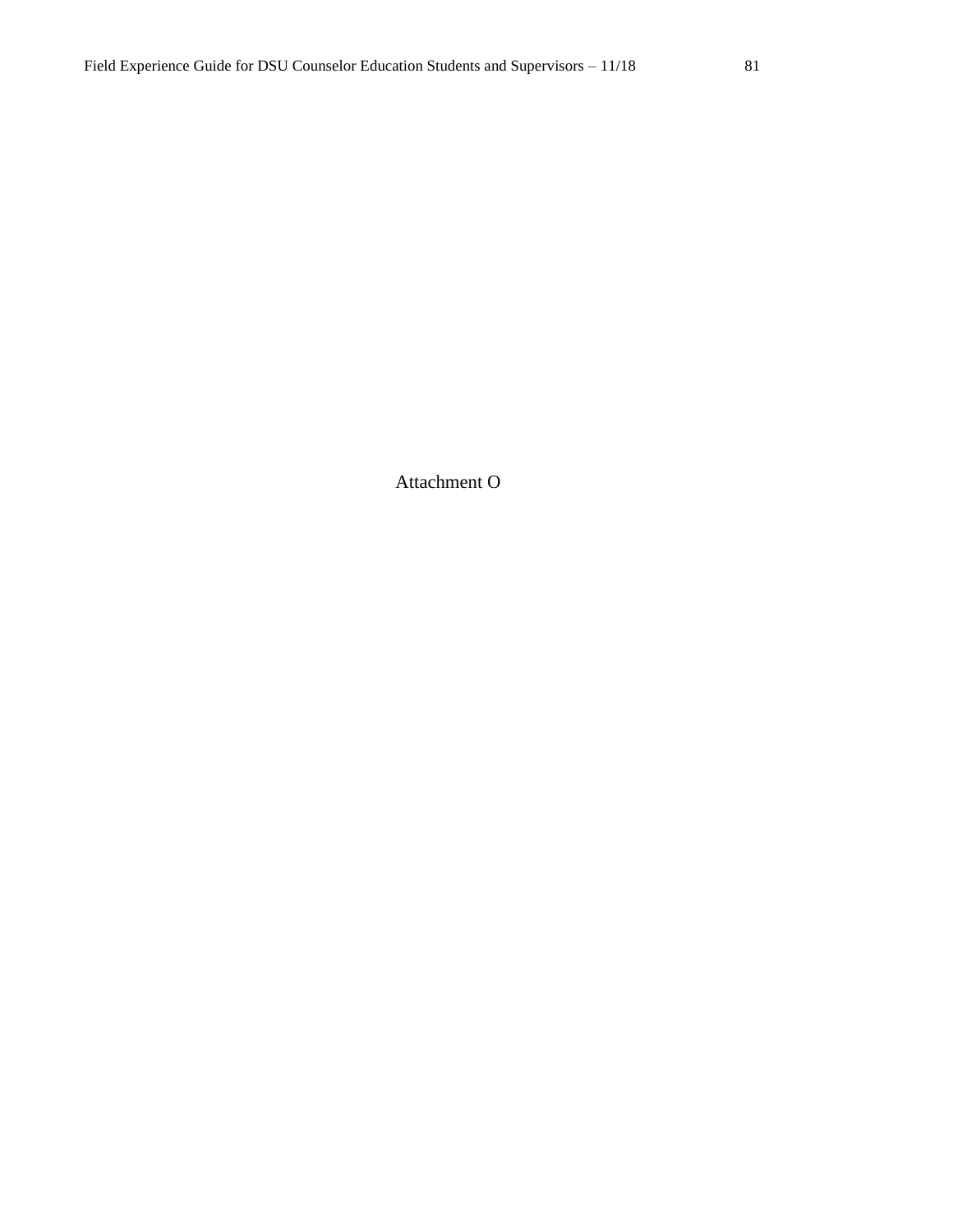## Ethics Agreement CED 601/619 Internship

*Student is to complete this agreement in Supervision Assist before beginning field experience.* 

- 1. I hereby attest that I have read and understood the American Counseling Association ethical standards and will practice my counseling in accordance with these standards. Any breach of these ethical standards or any unethical behavior on my part may result in my removal from practicum/internship and a failing grade, and documentation of such behavior will become part of my permanent record. These ethical standards can be located at http://www.counseling.org/Resources/CodeOfEthics/TP/Home/CT2.aspx
- 2. I agree to adhere to the administrative policies, rules, standards, and practices of the practicum/internship site.
- 3. I understand that my responsibilities include keeping my practicum/internship instructor(s) and supervisor(s) informed regarding my practicum/internship experiences.
- 4. I understand that I will not be issued a passing grade in practicum/internship unless I demonstrate the specified minimal level of counseling skill, knowledge, and competence and complete course requirements as required.

Signature

Date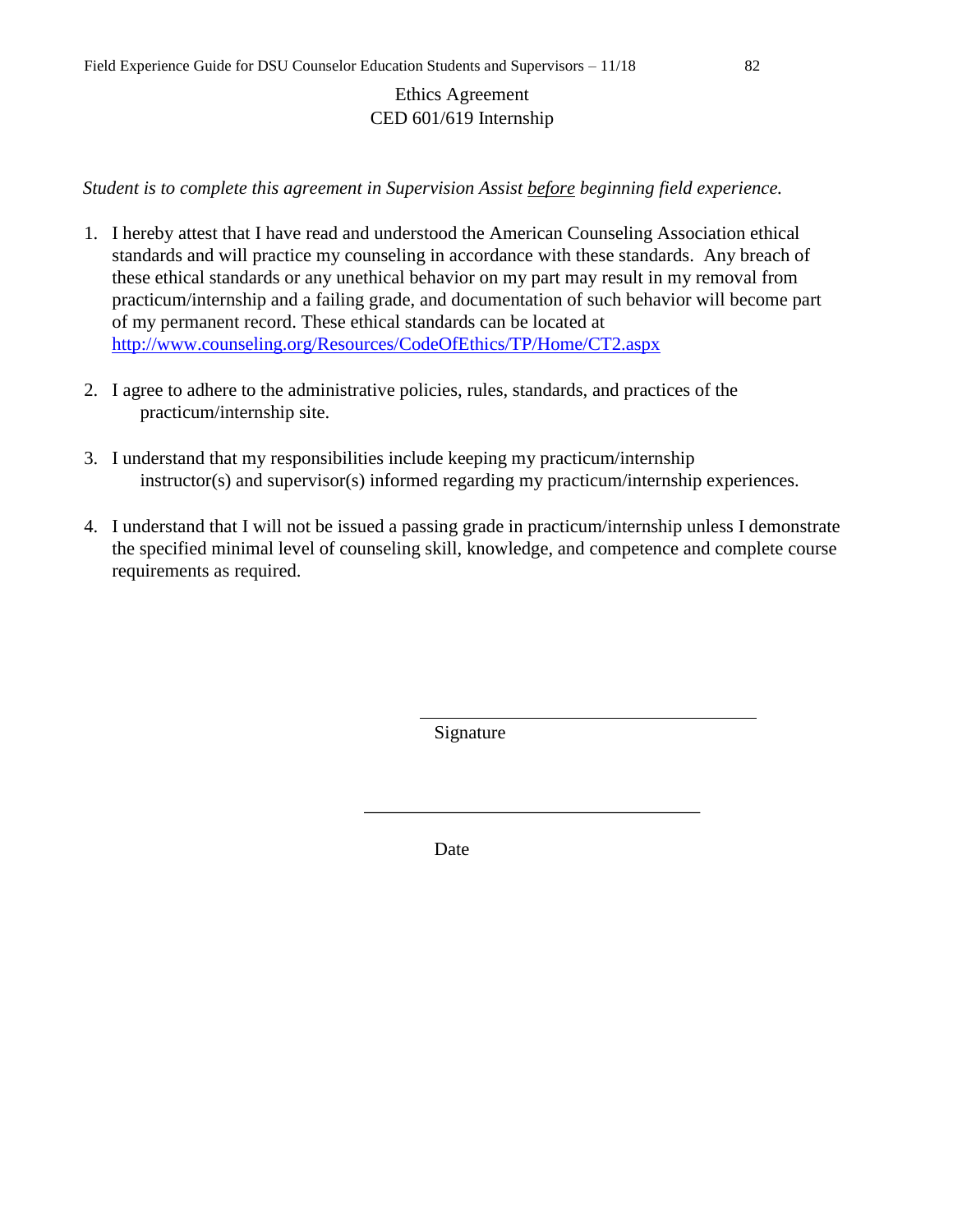Attachment P